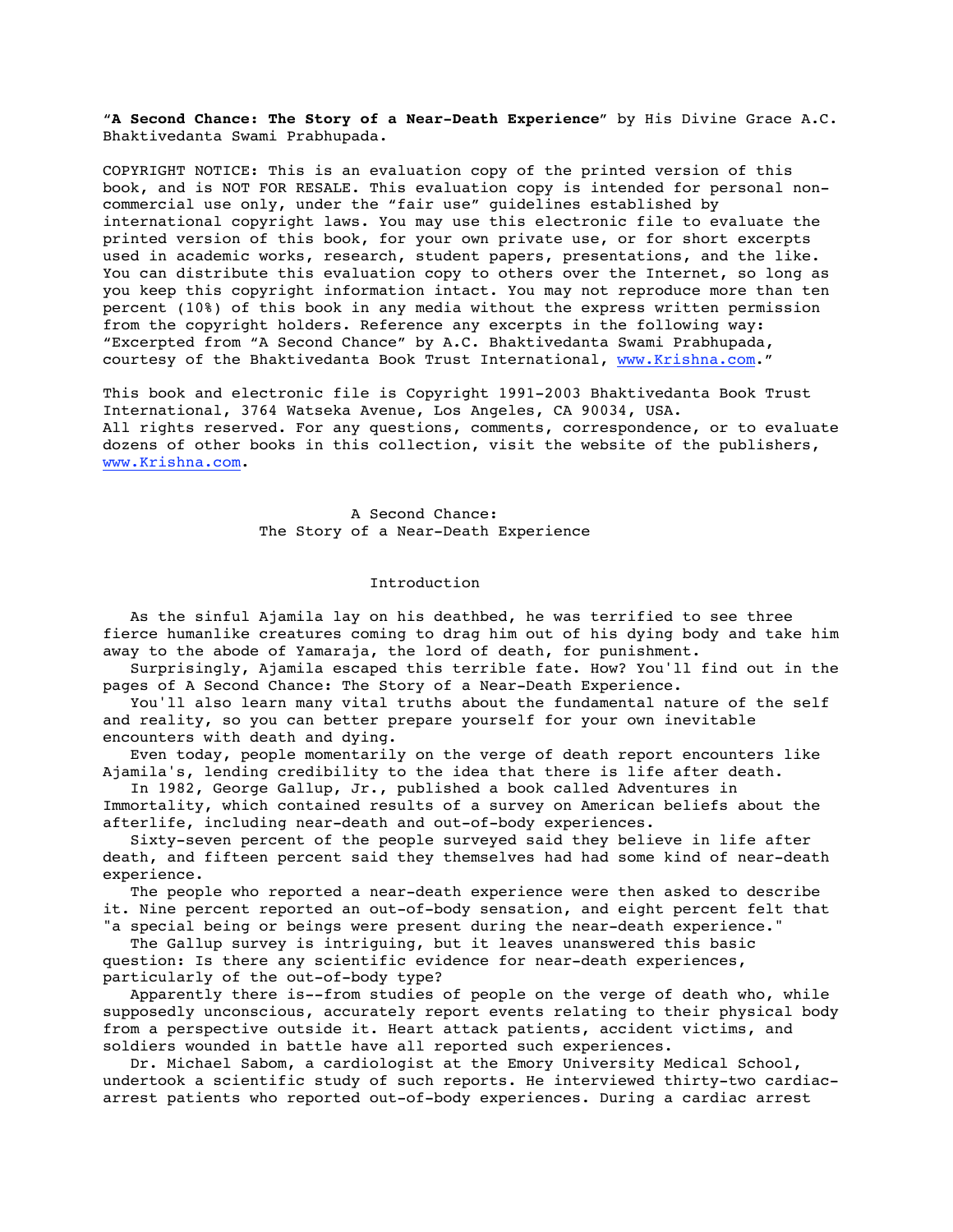the heart stops pumping blood to the brain, and so a patient should be totally unconscious. Yet twenty-six of the thirty-two patients reporting out-of-body experiences during cardiac arrest were able to give fairly accurate visual accounts of their resuscitation. And the remaining six gave extremely accurate accounts of the specific resuscitation techniques, matching confidential hospital records of their operations.

 The results of Sabom's study, detailed in his book Recollections of Death: A Medical Investigation (1982), convinced him of the reality of out-of-body experiences. He concluded that the mind was an entity distinct from the brain and that the near-death crisis caused the mind and brain to split apart for a brief time. Sabom wrote, "Could the mind which splits apart from the physical brain be, in essence, the soul, which continues to exist after the final bodily death, according to some religious doctrines? As I see it, this is the ultimate question that has been raised by reports of the NDE [near-death experience]."

 The true dimensions of that ultimate question are thoroughly explored in A Second Chance, by His Divine Grace A. C. Bhaktivedanta Swami Prabhupada, the founding spiritual master (acarya) of the International Society for Krishna Consciousness.

 Thousands of years ago in India, the history concerning Ajamila and his neardeath experience was related by the great spiritual master Sukadeva Gosvami to his disciple King Pariksit. Their conversation is recorded in the Sixth Canto of the Sanskrit classic Srimad-Bhagavatam, renowned as the ripened fruit of the tree of India's timeless Vedic literature.

 In 1975-76, in the course of translating the Srimad-Bhagavatam into English, Srila Prabhupada translated the story of Ajamila. And as with the rest of the work, in addition to the text he provided an illuminating commentary on each verse.

 But this wasn't the first time Srila Prabhupada had explained the story of Ajamila. During the winter of 1970-71 Srila Prabhupada was traveling with some of his Western disciples in India. They had heard him speak about Ajamila several times, and at their request he now gave a systematic series of lectures on the Ajamila story.

 Thus A Second Chance consists of texts from the Sixth Canto of Srimad-Bhagavatam (reproduced here in boldface type), selections from Srila Prabhupada's commentary, and excerpts from transcriptions of his lectures during the '70-71 India tour.

The history of Ajamila is dramatic, powerful, and engaging. And the sharp philosophical and metaphysical debates that punctuate the action as Ajamila confronts the messengers of death and finds deliverance are bound to excite the interest of those concerned with life's deepest questions.

The Publishers

# Chapter 1 Separating the Men From the Animals

 Sukadeva Gosvami said to King Pariksit: In the city known as Kanyakubja [Kanauj in present-day India] there lived a brahmana named Ajamila who married a prostitute maidservant and lost all his brahminical qualities because of the association of that low-class woman. Ajamila gave trouble to others by arresting them, by cheating them in gambling, or by directly plundering them. This was the way he earned his livelihood and maintained his wife and children. (Srimad-Bhagavatam 6.1.21-22)

#### The Law of Consequences

 Although Ajamila was born of a brahmana father and strictly followed the regulative principles--no meat-eating, no illicit sex, no intoxication, and no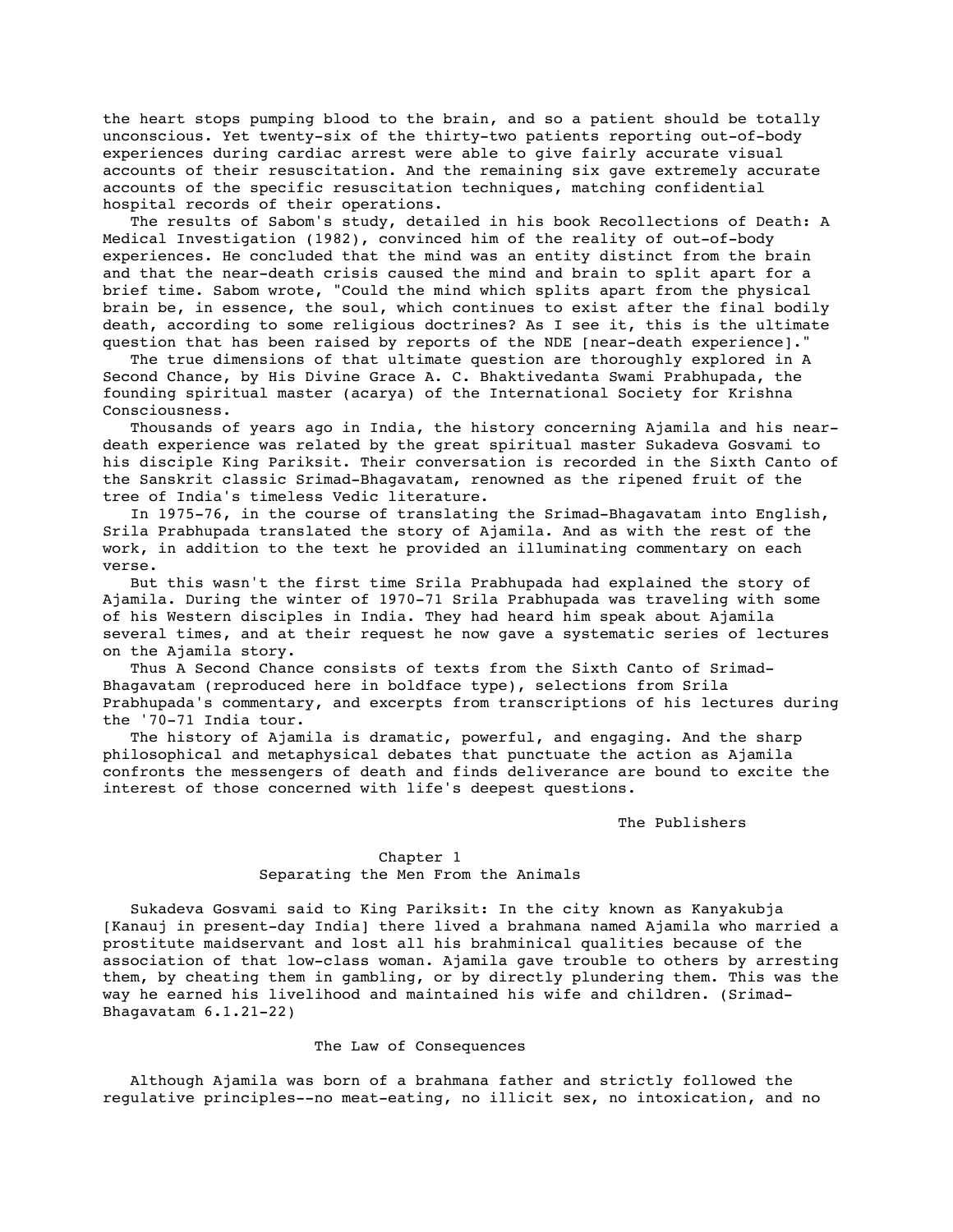gambling--he fell in love with a prostitute, and therefore all his good qualities were lost. As soon as a person abandons the regulative principles, he engages in various kinds of sinful activities. The regulative principles serve to keep us on the standard of human life. But if we abandon them, we fall down into illusory life, or maya.

 If we want to advance in spiritual life, we must follow the regulative principles and rectify the mistakes of our past lives and this present life. Only those who have become free from all kinds of sinful reactions and are now engaged in pious activities can fully understand God. Persons who commit sinful activities and who are overly attached to bodily comforts and mundane friendship, society, and family affection cannot be spiritually self-realized.

 The fault of illicit connection with women is that it destroys all one's brahminical qualities. Ajamila abandoned all the regulative principles due to his association with a prostitute. He became a cheater and a thief. One who acts dishonestly will be punished. He may escape the king's or government's law, but he can never escape God's law. The materialists think, "I am cheating God, and I can continue to gratify my senses by all nefarious activities." But the sastras (scriptures) state that such persons are cheating their own happiness in the end, because they will have to accept a material body again and suffer accordingly.

 A man who is born in a brahmana family is expected to be truthful and selfcontrolled, to be fully cognizant of spiritual life and its practical application, and to have complete faith in the statements of the sastras.

 If a person does not follow the sastras, he becomes degraded. The great sages and rsis throughout the world have given guidance, and their words are recorded in the sastras. But rascals and fools misinterpret the scriptures and misguide the people. At present, the Bhagavad-gita is interpreted in so many different ways, and these so-called explanations are accepted by the innocent public as authoritative knowledge. One interpreter explains that the battlefield of Kuruksetra refers to the material body and that the five Pandava brothers are really the five senses of the material body. But this is not the proper understanding. How can anyone explain the Bhagavad-gita when he does not understand it? Such an attempt is nonsense.

 To understand the bona fide science of God, one must approach a bona fide spiritual master and hear the Bhagavad-gita from him. We have to follow the great personalities, the previous acaryas (spiritual masters). That will be to our profit. We should not speculate and make up our own statements. We should simply accept the injunctions given by the great acaryas, because that is the process of the Vedic system. One must approach a bona fide spiritual master and inquire from him submissively. The Absolute Truth is explained in the scriptures, and the scriptures are explained by the spiritual master or a saintly person. Whatever the bona fide, self-realized spiritual master says must be accepted.

 There is no room for interpretation of the sastras. In the Srimad-Bhagavatam it is said that Krsna lifted Govardhana Hill just as a child lifts a mushroom. He did it so easily, but people do not believe it. Those who do not believe in the Bhagavatam interpret an indirect meaning. The meaning is clear, and there is nothing to be misunderstood, but these rascals draw their own conclusions nonetheless.

When the language is clear, why should we interpret? By interpretation, socalled scholars and theologians have played havoc with the Vedic literature. No bona fide acarya has ever interpreted the sastras according to his own whims, but many so-called modern scholars and leaders have done so, and therefore people are gliding down into the most abominable conditions of material existence. In the interest of the people, these rascals should be exposed. Therefore we are presenting the Bhagavad-gita As It Is.

The Degradation of Modern Society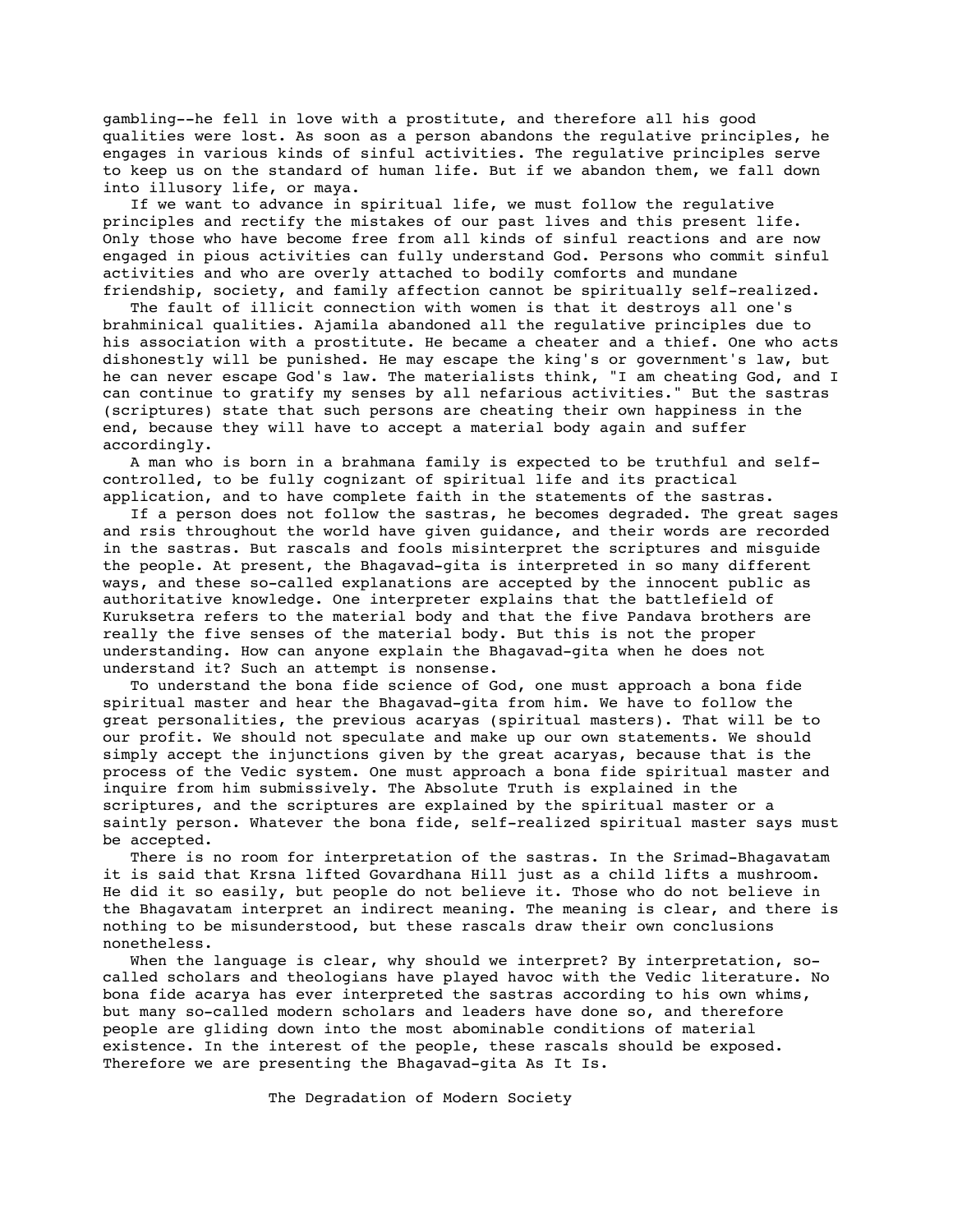Here the Srimad-Bhagavatam says that the brahmana Ajamila became attached to a prostitute and thus lost his brahminical qualifications. He was a young man of about twenty when this happened. Because of his illicit association with the prostitute, Ajamila was forced to live by begging, borrowing, stealing, and gambling.

 These verses indicate how degraded one becomes simply by indulging in illicit sex with a prostitute. Illicit sex is not possible with chaste women, but only with unchaste women. The more society allows prostitution and illicit sex, the more impetus it gives to cheaters, thieves, plunderers, drunkards, and gamblers. Therefore we first advise all the disciples in our Krsna consciousness movement to avoid illicit sex, which is the beginning of all abominable life and which is followed by meat-eating, gambling, and intoxication, one after another. Of course, restraint is difficult, but it is quite possible if one fully surrenders to Krsna, since all abominable habits gradually become distasteful for a Krsna conscious person.

 While in his time Ajamila was an exception, in the present age there are millions of Ajamilas. But if illicit sex is allowed to increase, the entire society will be condemned, for it will be full of rogues, thieves, cheaters, and so forth.

 Therefore, if we actually want to improve the world situation, we have to take to Krsna consciousness, as that gives the best service to human society, both materially and spiritually. Whatever abominable characteristics we have developed, we have only to take to the process of bhakti-yoga, or devotional service, in order to completely eradicate them. We have developed so many anarthas, or unwanted habits, the chief of which are meat-eating, intoxication, illicit sex, and gambling. But we can curb them by accepting the principles of bhakti-yoga as they are presented in the Bhagavad-gita and the Srimad-Bhagavatam. Scarcely anyone knows these Vedic scriptures, and therefore no one heeds their instructions. People would rather read all kinds of books by all kinds of rascals, but the result of such books is to kill Krsna consciousness.

 In illusion a person may think he can get rid of unwanted habits and be saved by some artificial, mystic meditation. And in fact at one time it was possible to attain liberation by practicing astanga-yoga, or eightfold yogic meditation. But at present almost no one can follow this process, and artificial attempts at yoga will not help us.

 Therefore to help the fallen people of this Age of Kali, the Supreme Lord appeared five hundred years ago as Sri Caitanya Mahaprabhu. He knew that the people of this age would not even be able to follow the regulative principles, what to speak of practicing astanga-yoga. Therefore He gave the maha-mantra-- Hare Krsna, Hare Krsna, Krsna Krsna, Hare Hare. Hare Rama, Hare Rama, Rama Rama, Hare Hare--so that we can gradually be elevated to the highest position of spiritual life. Other processes of purification or sacrifice cannot be followed in this age, because for the most part people are too degraded. But anyone may take to this process of chanting Hare Krsna. As it is said in the Brhan-naradiya Purana (3.8.126),

> harer nama harer nama harer namaiva kevalam kalau nasty eva nasty eva nasty eva gatir anyatha

 "In this age of quarrel and hypocrisy, the only means of deliverance is chanting the holy name of the Lord. There is no other way. There is no other way. There is no other way." Chanting the holy name of the Lord is always superbly effective, but it is especially effective in this Age of Kali. Its practical effectiveness will now be explained by Sukadeva Gosvami through the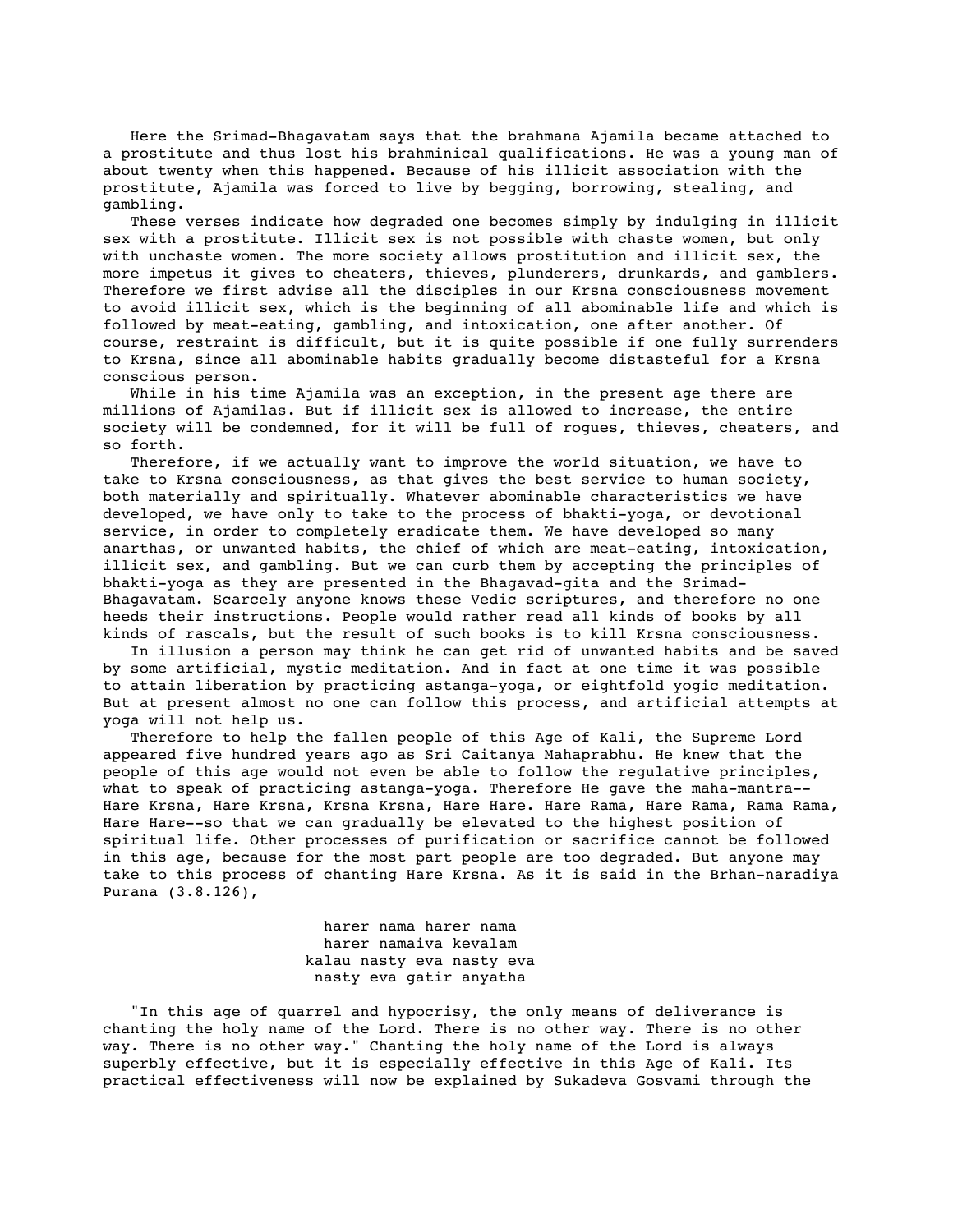history of Ajamila, who was freed from the hands of Yamaraja, the universal judge, simply because of chanting the holy name of Narayana.

# The Dangers of Illicit Sex

 To benefit fully from chanting the holy name of the Lord, one needs to chant offenselessly. And to guarantee offenseless chanting, some austerity is required. First of all, one should not indulge in illicit sex. Sex is one of the bodily needs, so it is sanctioned in the sastras to some degree: one is allowed to live peacefully with one's wife and have sex for begetting children. Other than to beget children, however, there is no need of indulging in sex. One who does not take the responsibility of family life but remains a bachelor and engages in illicit sex is considered irresponsible, and he will have to suffer the consequences.

 Of course, one who thinks that family life is too big a responsibility can forgo it and thus avoid a lot of trouble. Family responsibility is very great; therefore if a man feels he cannot accept the responsibility, he should remain a brahmacari, a celibate student. A person who practices the science of brahmacarya under the care of a spiritual master automatically becomes seventyfive percent free from material entanglement.

 Today, however, no one wants to undergo the austerities of brahmacarya. Everyone wants to remain unmarried but also engage in sex. In this way people are losing all good character. To maintain a woman who is nothing more than a prostitute and engage in illicit sex with her for producing children is sinful. Such children are unwanted (varna-sankara), and in this way society becomes degraded.

 Ajamila became attracted to a prostitute, and with her he begot ten children. He became so degraded that he could not execute honest business to support his large family, and he was forced to beg, borrow, and steal to maintain them. If a person indulges in illicit sex, intoxication and gambling automatically follow. His expenses will be unlimited, and to meet all his expenses he will have to adopt methods of cheating and stealing. The basis for Ajamila's degradation was his illicit connection with the prostitute.

 Therefore, in the practice of Krsna consciousness we do not allow any illicit sex. Devotees must either get married or remain celibate; this regulation is very effective for maintaining a high standard of purity.

> Chapter 2 In Imitation Of the Original

 Sukadeva Gosvami continued: My dear king, eighty-eight years of his life passed by while Ajamila thus spent his time in abominable, sinful activities to maintain his family of ten sons and the prostitute. The youngest child was a baby named Narayana, who was naturally very dear to his father and mother. (Srimad-Bhagavatam 6.1.23-24)

# Parental Affection

 Ajamila's sinfulness is shown by the fact that although he was eighty-eight years old, he had a very young child. According to Vedic culture, one should leave home as soon as he has reached fifty years of age; one should not live at home and go on producing children. Sex is allowed for twenty-five years, between the ages of twenty-five and fifty. After that one should give up the habit of sex and leave home as a vanaprastha and then properly take sannyasa. Ajamila, however, because of his association with a prostitute, lost all brahminical culture and became most sinful, even in his so-called household life.

 Ajamila was a young man of twenty when he met the prostitute, and he begot ten children in her. When he was almost ninety years old, the time came when he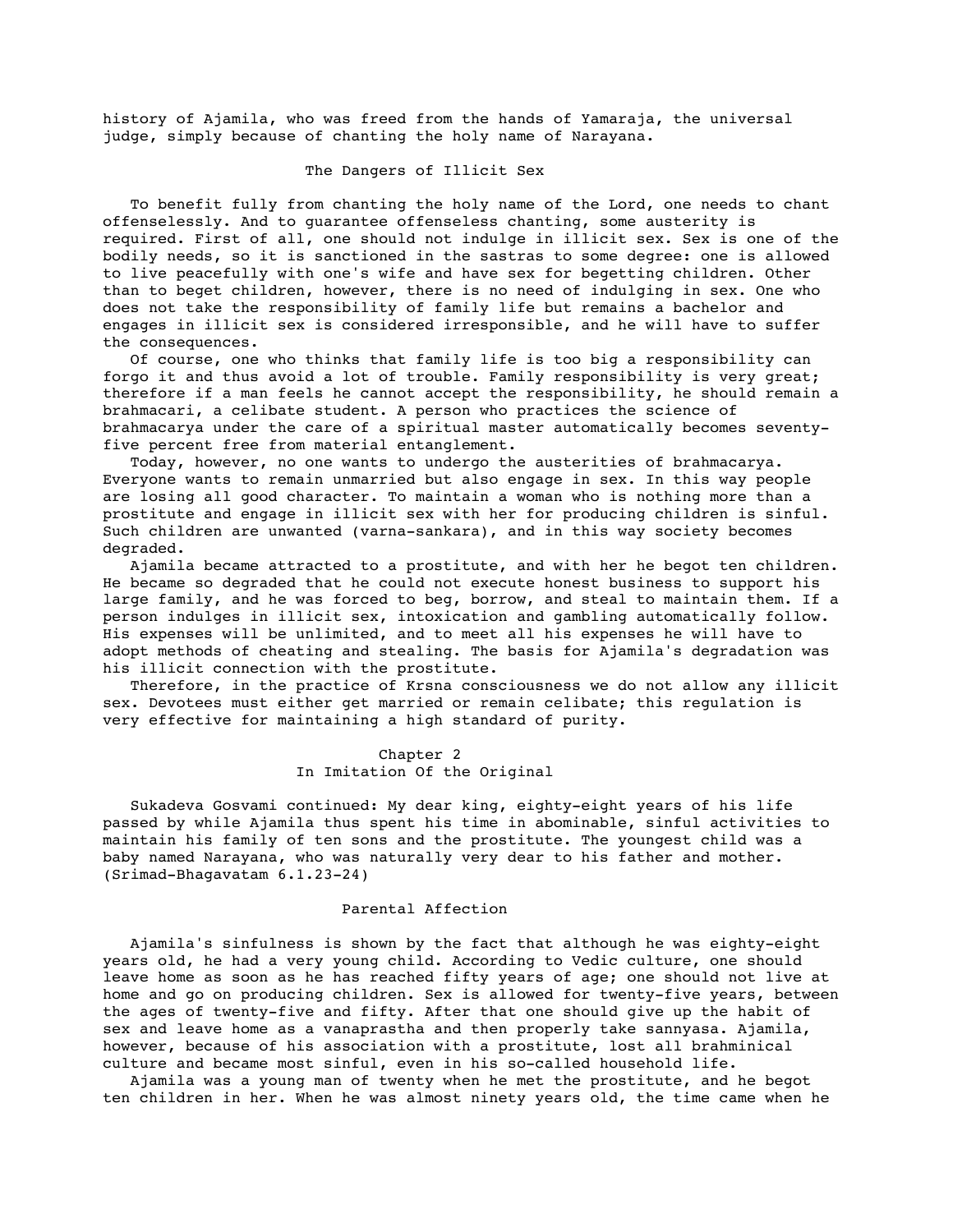was to die. At that time most of his children were grown up, so naturally the youngest child, Narayana, became his parents' favorite, and Ajamila was very much attached to him.

 A baby's smile immediately attracts the father, mother, and relatives. When the child begins to talk, making sounds in broken language, it is very joyful for the parents. Unless this attraction is there, it is not possible to raise the child with affection. Parental affection is natural even among the animal species. In Kanpura, a monkey once came with her baby near the room where we were staying. The baby monkey entered the window through the bars, and the mother became very upset. She became mad with anxiety. Somehow or other we pushed the baby monkey out of the bars, and immediately the mother embraced the baby and took it away with her.

 In human society, the affection between a mother and her child is very much eulogized, but as we see, this relationship is visible even among the animals. Therefore it is not an outstanding qualification; it is material nature's law. Unless the mother and child are affectionately connected, it is not possible for the child to grow up. Parental affection is natural and necessary, but it does not raise one to the spiritual platform.

 The character of the debauchee Ajamila was abominable, but he was still very affectionate toward his youngest child. Although Ajamila was nearly ninety, he was still enjoying the child's playful pastimes, just as Maharaja Nanda and mother Yasoda enjoyed the childhood pastimes of Lord Krsna.

# Spiritual Affection and Variety

 Parental affection in this material world is a perverted reflection of parental affection in the spiritual world, where it is found in its pure, original form. Everything originates with the transcendental reality. As stated in the Vedanta-sutra (1.1.2), janmady asya yatah: "The Supreme Absolute Truth is that from which everything emanates." If the affection between a child and his parents did not exist in the Absolute Truth, it could not exist in the material world.

 Since the Absolute Truth is the source of everything, whatever varieties we see here in this material world are simply reflections of the varieties in the spiritual world. If the Absolute Truth were without variety, then where have all these varieties come from? No, the Absolute Truth is not impersonal (nirakara) or without variety (nirvisesa).

 Still, some persons, called Mayavadis, are so disappointed and frustrated with the imperfect varieties of this material world that they imagine the spiritual world to be impersonal and without variety. These impersonalists realize that they are Brahman, or spirit, but they do not know that there are innumerable planets in the brahmajyoti, or spiritual atmosphere. They think that the brahmajyoti itself is all-in-all. The impersonalists have no information of the Vaikuntha planets, and due to their imperfect knowledge they again come down to these material planets. As said in the Srimad-Bhagavatam (10.2.32):

> ye 'nye 'ravindaksa vimukta-maninas tvayy asta-bhavad avisuddha-buddhayah aruhya-krchhrena param padam tatah patanty adho 'nadrta yusmad anghrayah

 "Although impersonalists are almost liberated, still, on account of their negligence of the lotus feet of Krsna, their intelligence is not yet purified. Thus despite performing severe austerities to rise up to the platform of Brahman, they must fall down again to this material world."

Spiritual Form and Spiritual Pastimes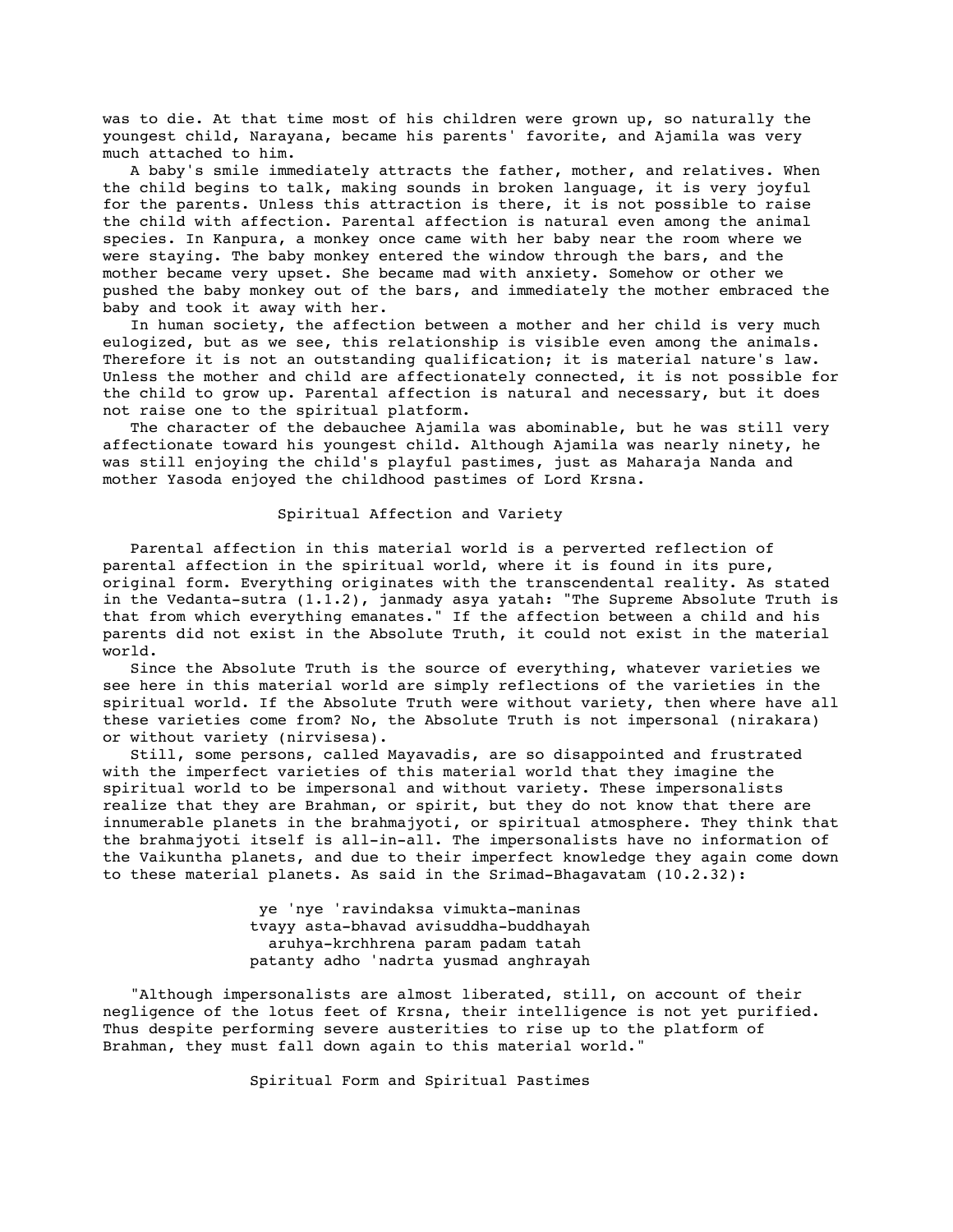The impersonalist philosophers cannot differentiate between activities in the material world and similar activities in the spiritual world. Nor do they differentiate between the material form and God's form. They are convinced that the impersonal brahmajyoti, the spiritual effulgence emanating from the Lord's body, is the Supreme Absolute Truth. The Mayavadis mistakenly assume that when God appears He accepts a material body, just as we have taken this material form in the material world. That kind of thinking is impersonalism, or Mayavada philosophy.

 God has a form, but not a material form like ours. His form is sac-cidananda-vigraha, a spiritual form full of eternity, bliss, and knowledge. Anyone who understands the transcendental nature of Krsna's form achieves perfection. This Krsna confirms in the Bhagavad-gita (4.9):

> janma karma ca me divyam evam yo vetti tattvatah tyaktva deham punar janma naiti mam eti so 'rjuna

 "When I come, I do not accept a material body; My birth and activities are completely spiritual. And anyone who perfectly understands this is liberated." When Krsna displayed Himself as the perfect child before mother Yasoda, He would break everything when she did not supply Him with butter--as if He were in need of butter! So God can display Himself exactly like an ordinary human being, yet He remains the Supreme Personality of Godhead.

 Impersonalists cannot know God because they see Him as an ordinary man. This is rascaldom, as Krsna declares in the Bhagavad-gita (9.11): avajananti mam mudhah. "Only rascals accept Me as an ordinary human being." The Maya-vadis say, "Oh, here is a child. How can He be God?" Even Brahma and Indra became bewildered. They thought, "How can this boy be the Supreme Lord? Let me test Him."

 Sometimes a so-called incarnation of God declares, "I am God." He should be tested to determine whether or not he is actually God. The Mayavadis are claiming, "I am God, I am Krsna, I am Rama." Everyone becomes "Krsna," everyone becomes "Rama," yet people do not challenge their claims: "If you are Rama, exhibit your supreme potency! Rama constructed a bridge over the Indian Ocean. What have you done? At the age of seven, Krsna lifted Govardhana Hill. What have you done?" When they are challenged by Krsna's pastimes, these rascals say, "It is all fiction; it is all legend." Therefore people accept an ordinary person as Rama or Krsna. This nonsense is going on, and both those who declare themselves to be God and those who accept them as God will have to suffer for it. Anyone can claim to be God, and any foolish person can accept, but no one will benefit by serving a false God.

 Once Lord Brahma thought that Krsna might also be such a false God. He observed that a mere boy in Vrndavana, India, was accepted as the Supreme Lord and that He was performing extraordinary activities. So Brahma decided to make a test. He took away all of Krsna's calves and playmates and hid them. When Brahma returned to Vrndavana after one year and saw the same calves and playmates still there, he could understand that Krsna had expanded Himself by His unlimited potency into so many calves and boys. The boys' own mothers could not detect that their sons were Krsna's expansions, though the mothers could not explain why every evening when their boys returned home from the fields, their affection for them increased more and more. Finally, Brahma surrendered to Krsna, composing very nice prayers in glorification of the Lord.

 Similarly, Indra became bewildered when Krsna told His father, Nanda Maharaja, "There is no need of performing sacrifices to Indra, because he is under the order of the Supreme Lord." Krsna did not say to Nanda Maharaja, "I am the Supreme Lord," but He said, "Indra is under the order of the Supreme Lord;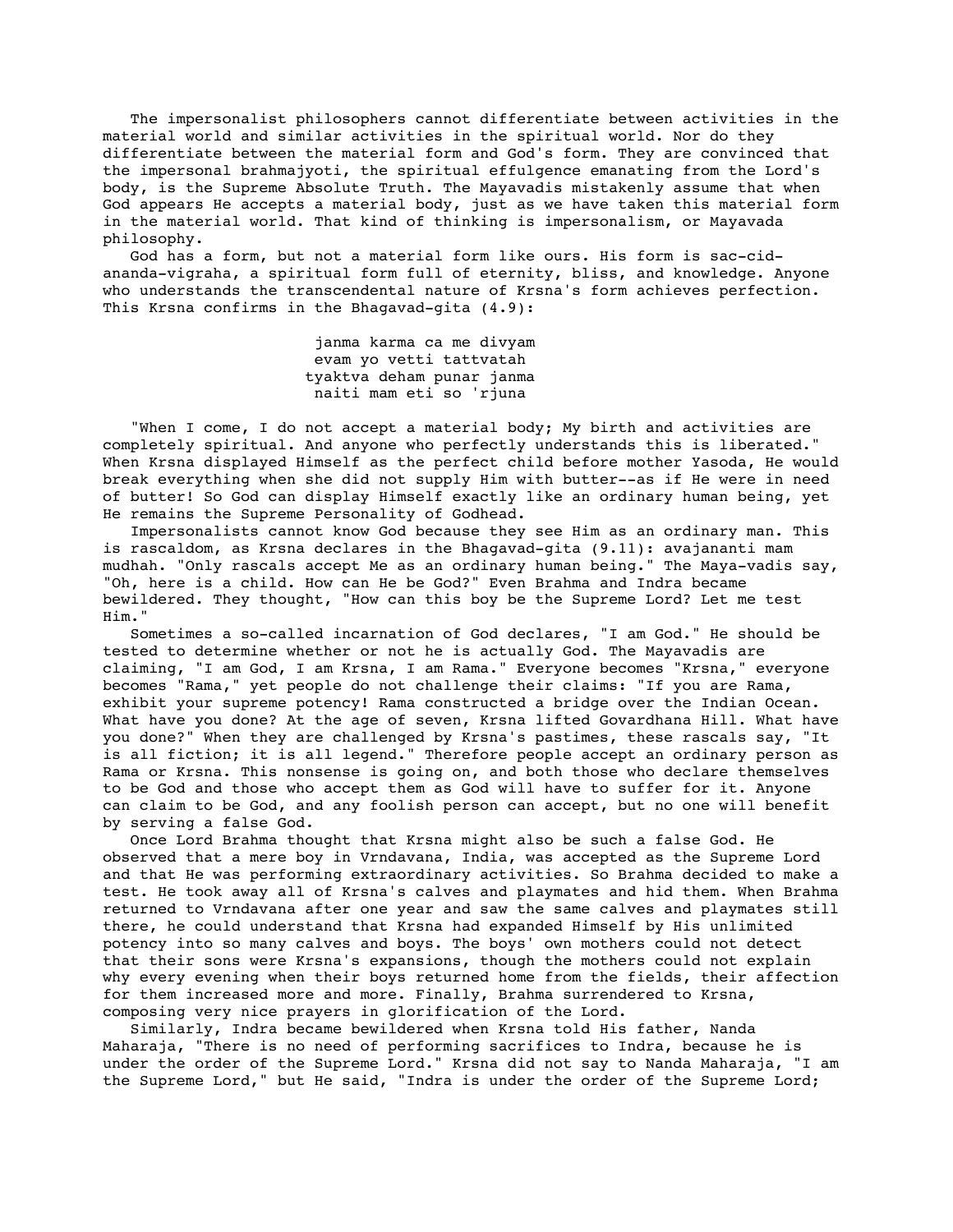therefore he has to supply you with water. So there is no need of performing this yajna [sacrifice] to him."

 When the sacrifice to Indra was stopped, he became furious and tried to punish the inhabitants of Vrndavana by sending incessant torrents of rain for seven days. Vrndavana was nearly drowned in water--so great was the downpour. But Krsna, a child of about seven years, immediately lifted Govardhana Hill and invited all the residents of Vrndavana, together with their animals, to take shelter underneath the hill. Krsna held up the hill for seven days and nights without taking any food or rest, just to protect the residents of Vrndavana. Thus Indra understood that Krsna was the Supreme Personality of Godhead.

 In this way the Srimad-Bhagavatam warns that if even great personalities like Brahma and Indra can sometimes become bewildered by maya, the external manifestation of Krsna's energy, then what to speak of us.

 So, God sometimes displays Himself as God and sometimes as a human being, but the rascal impersonalists dismiss His pastimes as legend or mythology. Either they do not believe in the sastras or they interpret them in their own way, using ardha-kukkuti-nyaya, "the logic of half a hen." Once a man kept a hen that delivered a golden egg every day. The foolish man thought, "It is very profitable, but it is expensive to feed this hen. Better that I cut off her head and save the expense of feeding her. Then I will get the egg without any charge." The impersonalists accept the sastras in this way. They think, "Oh, this is not good; it is inconvenient. We shall cut this portion out." When Krsna says, "One should see Me everywhere," the rascal Mayavadis think it is very palatable, but when He says, "Give up everything and surrender to Me," they disagree. They accept what is convenient and reject what is not. But the acaryas do not distort the sastras in this way. When Krsna spoke the Bhagavad-gita, Arjuna said, "I accept whatever You have said."

#### The Absolute Truth Full of Knowledge

 The Vedanta-sutra is accepted as the supreme authority of all Vedic literature. And the Vedanta-sutra (1.1.2) says, janmady asya yatah: "The Absolute Truth is the original source of everything." Janma means "birth." There is no question of interpretation; the meaning is clear. Everything in this material world comes out of the Absolute Truth, just as this body comes out of the womb of our mother. Janmady asya yatah: "Beginning from birth up to the annihilation, everything is an emanation from the Absolute Truth." The Absolute Truth is that which is the source of everything, the reservoir of everything, and the maintainer of everything.

 What are the characteristics of the original source? The Srimad-Bhagavatam (1.1.1) says, janmady asya yato 'nvayad itaratas carthesv abhijnah svarat: The original source of everything must be supremely cognizant of everything, both directly and indirectly. He is the supreme spirit, and He knows everything because He is perfect. We are also spirit--spiritual sparks--and as soon as a spiritual spark takes shelter in the womb of a mother, it develops a body. That means that the spiritual spark is the source of the body and all its mechanisms. Although it is by our energy that this body is produced, we do not know how our veins are created or how our bones are created. And because we do not know, we are not God. But Krsna knows. This is the characteristic of the Absolute Truth: He knows everything. Krsna confirms this in the Bhagavad-gita (7.26): "I know everything that has happened in the past, everything that is happening now, and everything that will happen in the future."

 We become cognizant of the Absolute Truth by accepting knowledge from a spiritual master, but how has Krsna become perfectly cognizant? How is Krsna's knowledge so perfect? Because He is fully independent (svarat). He does not have to learn anything from anyone. Some rascal may try to realize himself as God by taking knowledge from a Mayavadi, but Krsna is God without taking knowledge from anyone. That is God.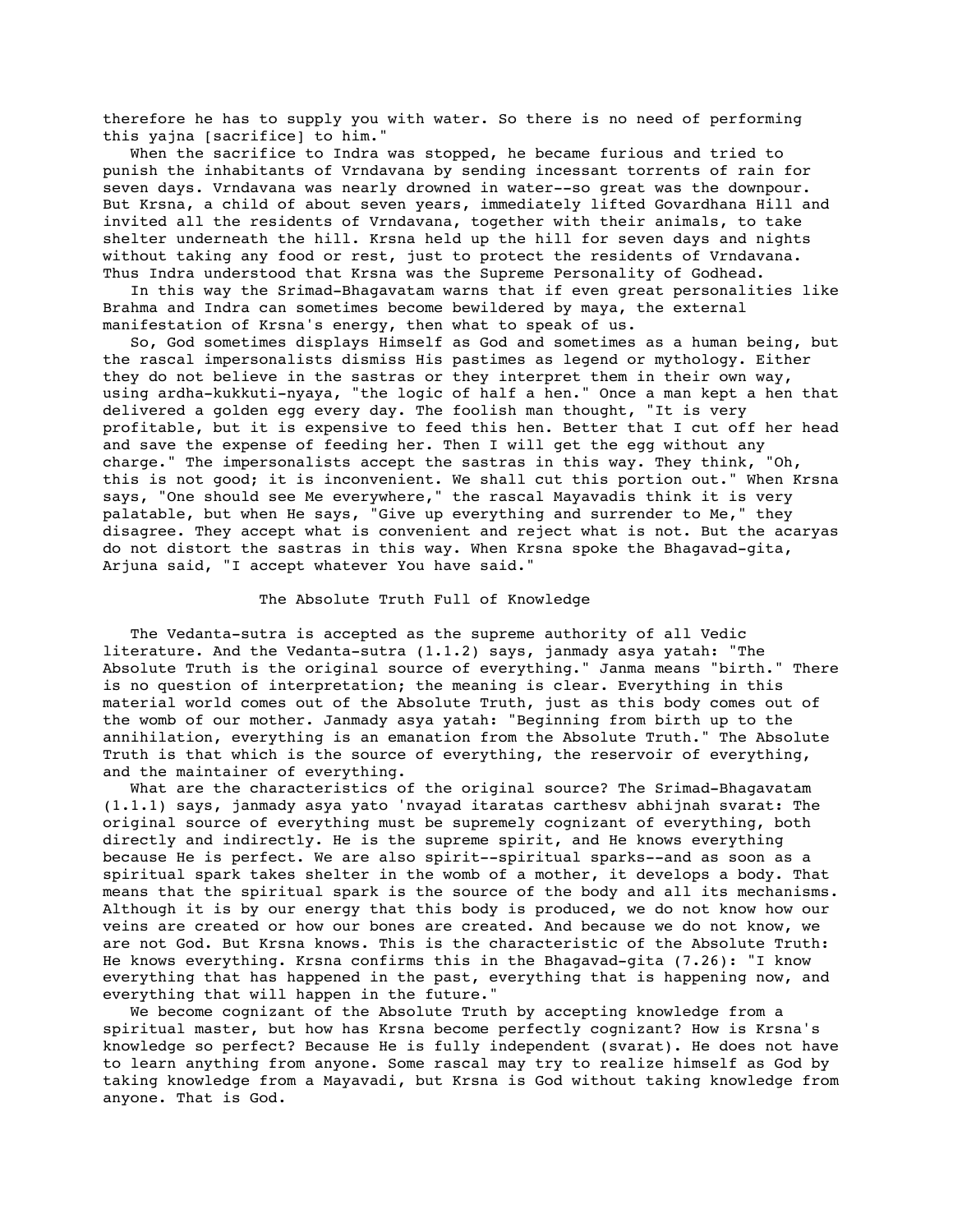### Chapter 3 At the Final Hour

 Sukadeva Gosvami continued: Because of the child's broken language and awkward movements, old Ajamila was very much attached to him. He always took care of the child and enjoyed his activities. When Ajamila chewed food and ate it, he called the child to chew and eat, and when he drank he called the child to drink also. Always engaged in taking care of the child and calling his name, Narayana, Ajamila could not understand that his own time was now exhausted and that death was upon him.

 When the time of death arrived for the foolish Ajamila, he began thinking exclusively of his son Narayana. (Srimad-Bhagavatam 6.1.25-27)

# A Child's Name

 Here it is clearly mentioned that the child Narayana was so young that he could not even speak or walk properly. Since the old man was very attached to the child, he enjoyed the child's activities, and because the child's name was Narayana, the old man always chanted the holy name of Narayana. Although Ajamila was referring to the small child and not to the original Narayana, the name of Narayana is so powerful that even by chanting his son's name he was becoming purified. Srila Rupa Gosvami has therefore declared that if one's mind is somehow or other attracted by the holy name of Krsna (tasmat kenapy upayena manah krsne nivesayet), one is on the path of liberation. In India even today parents often give their children names of God, such as Krsna, Govinda, or Narayana. Thus the parents chant the names Krsna, Govinda, or Narayana and get the chance to be purified.

 At the time of death, Ajamila was chanting the name of Narayana in connection with his youngest child. Since Ajamila was the son of a brahmana, he had been accustomed to worshiping Narayana in his youth, because in every brahmana's house there is worship of Narayana. Therefore, although the contaminated Ajamila was calling for his son, by concentrating his mind on the holy name of Narayana he remembered the Narayana he had very faithfully worshiped in his youth.

 The value of remembering Narayana at the time of death is explained in the Second Canto of the Srimad-Bhagavatam (2.1.6):

> etavan sankhya-yogabhyam svadharma-parinisthaya janma-labhah parah pumsam ante narayana-smrtih

 "The highest perfection of human life, achieved either by complete knowledge of matter and spirit, by acquirement of mystic powers, or by perfect discharge of one's occupational duty, is to remember Narayana, the Personality of Godhead, at the end of life."

 Somehow or other, therefore, Ajamila consciously or unconsciously chanted the name of Narayana at the time of death and became all-perfect.

#### Death, a Critical Time of Life

 As mentioned above, one's mentality at the time of death is all-important. But if we become complacent and think, "Oh, death takes place--what of it?" then we cannot advance on the spiritual path. Just as the air carries fragrances, so a person's mentality at the time of death will carry him to his next life. If he has cultivated the mentality of a Vaisnava, a pure devotee of Krsna, then he will immediately be transferred to Vaikuntha. But if he has cultivated the mentality of an ordinary karmi, a fruitive worker, then he will have to stay in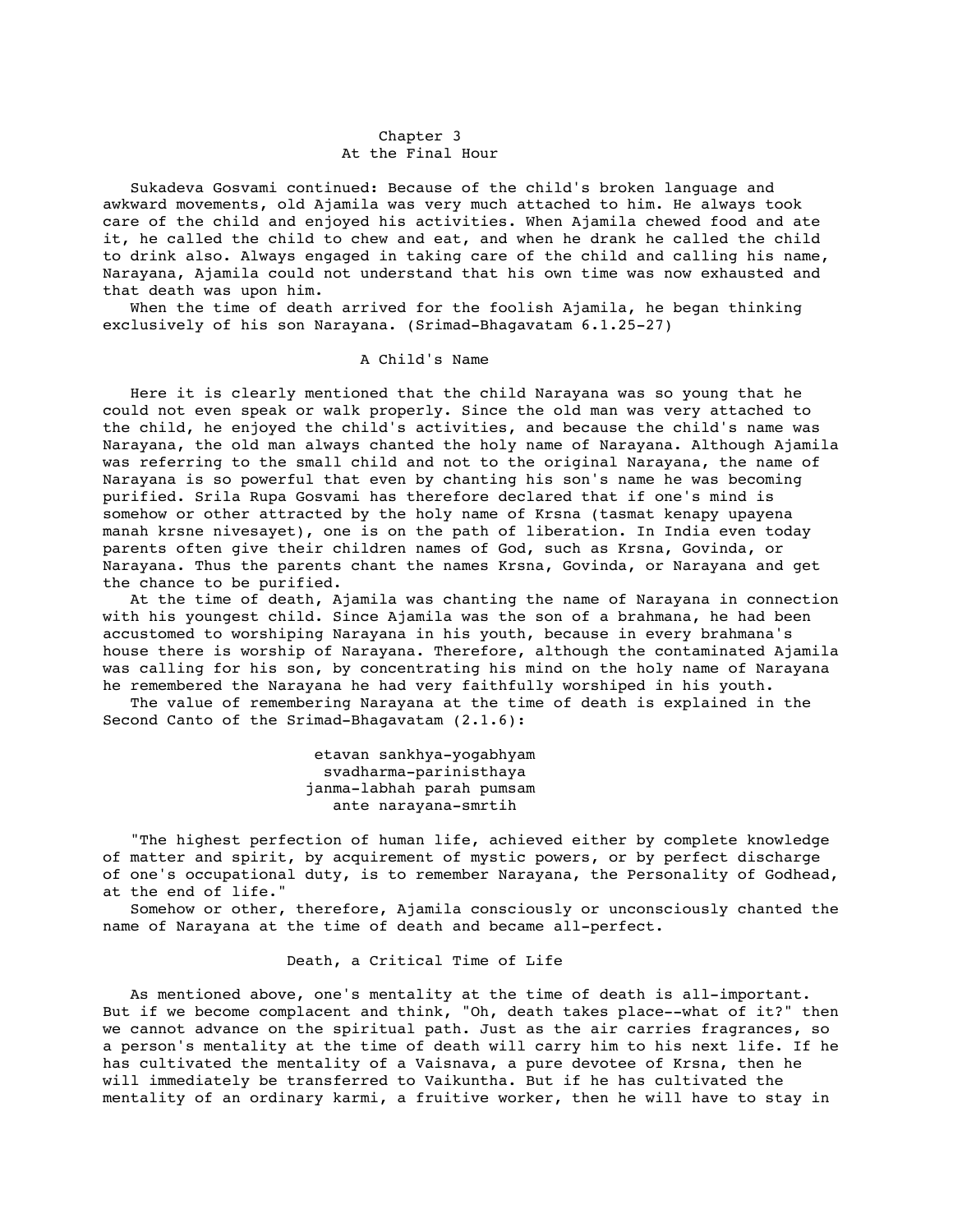this material world to suffer the consequences of the kind of mentality he has thus created.

 Suppose I am a businessman. If I simply do business up till the point of death, naturally my mentality will be business. One Calcutta businessman at the time of death asked about the management of his mill. He might have taken his next birth as a rat in his mill. This is possible. At the time of death, whatever you are thinking will carry you to your next body. Krsna is very kind, and whatever mentality one is absorbed in at the time of death, Krsna will provide an appropriate body: "All right, you are thinking like a rat? Become a rat." "You are thinking like a tiger? Become a tiger." "You are thinking like My devotee? Come to Me."

 By chanting Hare Krsna, we can mold our thoughts so that we are always thinking of Krsna. As Krsna recommends in the Bhagavad-gita (6.47), yoginam api sarvesam mad-gatenantaratmana: "The first-class yogi is he who always thinks of Me within his heart." The Krsna consciousness movement is especially meant for helping the members of human society come to this state of full Krsna consciousness. Then at the end of life one will simply remember Krsna. Whatever you practice throughout your life will determine your consciousness at death. That is natural.

 One who properly prepares for the time of death is really intelligent, while one who thinks he can remain at home forever and enjoy the association of his wife and children is a fool. In illusion a man thinks, "My bank balance, my nice house, and my family will protect me." But these cannot protect anyone. The Srimad-Bhagavatam (2.1.4) declares,

> dehapatya-kalatradisv atma-sainyesv asatsv api tesam pramatto nidhanam pasyann api na pasyati

 "One who is mad thinks, 'My strong body, my grown-up children, my good wife, and my bank balance will save me.' " We are simply struggling in this material world like soldiers fighting on a battlefield. Our soldiers are our children, our wife, our bank balance, our countrymen, etc. The Srimad-Bhagavatam warns us not to take shelter of such fallible soldiers. Even though a man has seen that his father and grandfather, who were once living, are existing no more, he does not see that likewise everyone, including himself, will be destroyed. How can he protect his son? How can his son protect him? These questions do not arise for the materialist who is simply engrossed in the animal propensities of eating, sleeping, defending, and mating.

# Chapter 4 Neither Birth Nor Death

 Sukadeva Gosvami continued: Ajamila then saw three awkward persons with deformed bodily features, fierce, twisted faces, and hair standing erect on their bodies. With ropes in their hands, they had come to take him away to the abode of Yamaraja. When he saw them he was extremely bewildered, and because of attachment to his child, who was playing nearby, Ajamila began to call him loudly by his name. Thus with tears in his eyes he somehow or other chanted the holy name of Narayana. (Srimad-Bhagavatam 6.1.28-29)

#### Anxious to Save Themselves from Death

 At the time of death people become very anxious to save themselves, especially those who have been sinful. Of course, the soul itself is not subject to death (na hanyate hanyamane sarire), but leaving the present body and entering into another body is very painful. At death the living entity can no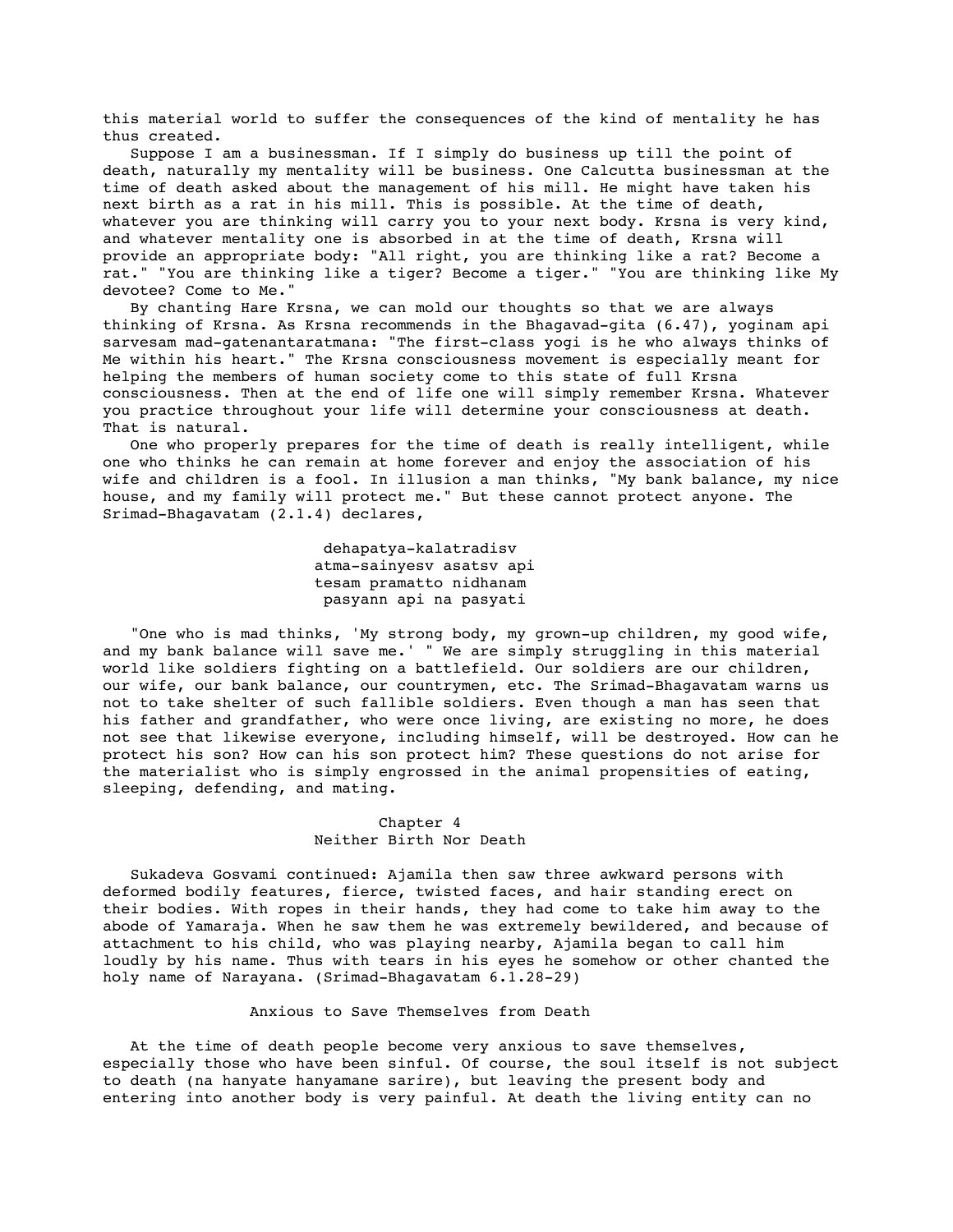longer bear to remain in his present body--the pain is so acute. Sometimes when a person's life becomes too painful he commits suicide. But suicide is a sin punishable by the laws of karma.

 When Ajamila was dying, he saw three ferocious and very frightening persons with ropes in their hands, unruly hair on their heads, and bodily hair like bristles. These assistants of Yamaraja, the Yamadutas, had come to drag Ajamila out of his body and take him to the court of Yamaraja. Sometimes a dying man cries out in fear when he sees the Yamadutas. Ajamila, too, became very fearful.

 Fortunately, even though Ajamila was referring to his son, he chanted the holy name of Narayana, and therefore the order-carriers of Narayana, the Visnudutas, also immediately arrived there. Because Ajamila was extremely afraid of the ropes of Yamaraja, he chanted the Lord's name with tearful eyes. Actually, however, he never meant to chant the holy name of Narayana; he meant to call his son.

The Appearance and Disappearance Of Krsna and His Devotees

 One may ask, "The devotees die, and the nondevotees also die. What is the difference?" It is like this: The mother cat may catch a rat and carry it in her mouth, and she also carries her kittens in her mouth. It is the same mouth, but the kittens are comfortable and safe, whereas the rat is feeling the jaws of death. Similarly, at the time of death the devotees are transferred to the spiritual realm, Vaikuntha, whereas the ordinary sinful man is dragged down to the hellish regions by the Yamadutas, the constables of Yama-raja. This was apparently to be Ajamila's fate.

 In the Bhagavad-gita (4.9) Krsna says, janma karma ca me divyam: "My appearance and disappearance are spiritual, transcendental; they are not ordinary." Why does Krsna appear in this world? That He explains in the previous verse (Bg. 4.8):

> paritranaya sadhunam vinasaya ca duskrtam dharma-samsthapanarthaya sambhavami yuge yuge

 "To deliver the pious and annihilate the miscreants, as well as to reestablish the principles of religion, I appear millennium after millennium." God's only business is to protect the faithful devotees and to kill the demoniac. Therefore we find Lord Visnu pictured with His weapons, the club and cakra (disc), for protecting the devotees, and the lotus flower and conch for their benediction.

 Similarly transcendental are the appearance and disappearance of Krsna's devotees who are sent to this material world to preach the glories of the Lord. According to the principles of Vaisnavism, both the appearance and the disappearance of such Vaisnavas, or devotees of Visnu (Krsna), are allauspicious. Therefore we hold festivals in their honor on the anniversaries of both days.

 Actually, even ordinary living entities never take birth or die, what to speak of Krsna and His devotees. Sometimes atheistic men say God is dead. They do not know that even the smallest living entity does not die. So how can God be dead? Atheists are described in the Bhagavad-gita as mudhas, or foolish rascals. They have no knowledge but pose themselves as learned men and mutter something that is good neither for them nor the public.

### Liberation via Thinking of Krsna

 Because somehow or other Ajamila became absorbed in thinking of Narayana, or Krsna, at the time of death, he immediately became eligible for liberation, even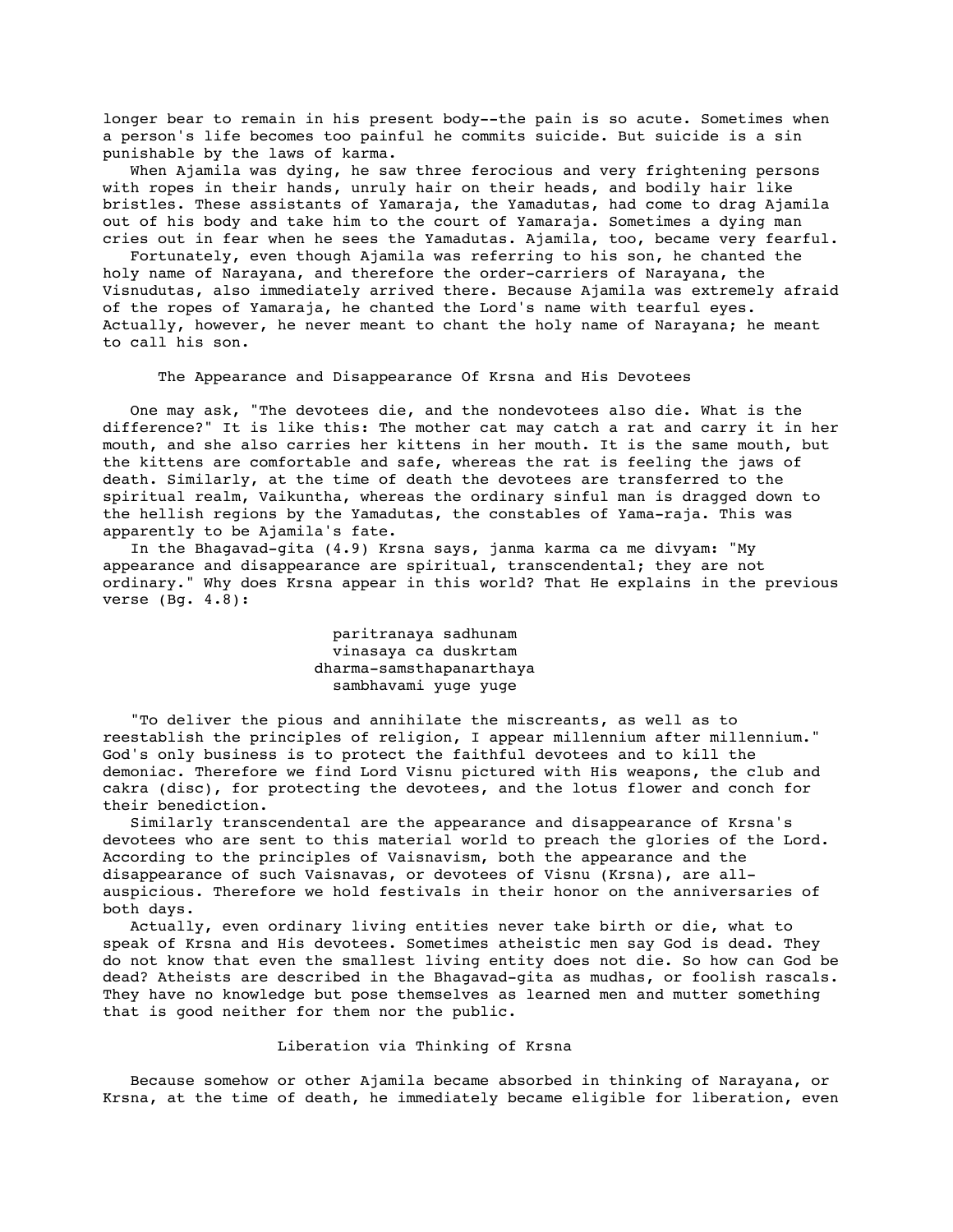though he had acted sinfully throughout his entire life. One can think of Krsna in any capacity. The gopis, Krsna's cowherd girlfriends, were absorbed in thinking of Krsna out of what appeared to be lusty desire, Sisupala became absorbed in thinking of Krsna out of anger, and Kamsa incessantly thought of Krsna out of fear. Kamsa and Sisupala were demons, but because they thought of the Supreme Personality of Godhead throughout their lives and at the time of death, they were granted liberation by Krsna Himself.

 Of course, it is best if one thinks of Krsna favorably. Bhakti, or devotional service, means thinking favorably of Krsna. Sisupala and Kamsa were not devotees, because the word devotee implies someone who is favorably disposed toward Krsna. Thinking of Krsna in the opposite way, however, is also accepted by Krsna. Krsna is so kind that anyone who thinks of Him always, even as an enemy, becomes the greatest yogi and attains liberation. Thus the results of yogic performances and austerities were achieved even by such inimical personalities as Kamsa and Sisupala. In the impersonal Brahman effulgence (brahmajyoti) we find not only the highest learned scholars (jnanis), who have struggled to attain Brahman, but also those persons who constantly think of Krsna in enmity. They also enter into that spiritual effulgence. Thus the destination achieved by the jnanis is also achieved by the enemies of Krsna. This, however, is not very desirable.

 A living entity can remain for some time in the Brahman effulgence (brahmajyoti) as a tiny shining spiritual particle. As there are many molecular particles of sunshine, similarly the living entities can live as small particles of spiritual effulgence in the brahmajyoti. But they are subject to fall down into this material creation again. By nature the living entities want varieties of sense enjoyment, but in that impersonal existence there are no varieties of enjoyment. So when they desire to enjoy, they have to come again to this material world. Therefore, if one merges into the Brahman effulgence, there is every chance of falling down.

 Krsna's devotees do not desire liberation, because their only interest is to be engaged in devotional service to Krsna, whether in the material world or in the spiritual world. Still, by the mercy of Krsna, they attain liberation by being elevated to the planet of Goloka Vrndavana, the residence of Krsna, where the material miseries of birth, death, old age, and disease are conspicuous by their absence. Thus a devotee's position is different from that of the impersonalists and jnanis. The devotee's position is very exalted. He also passes through the Brahman effulgence, but he is not attracted to it. He is attracted to the Vaikuntha planets, especially Goloka Vrndavana, where the Supreme Personality of Godhead lives eternally with His associates.

# Chapter 5 The Visnudutas To the Rescue

 Sukadeva Gosvami continued: My dear king, the order-carriers of Visnu, the Visnudutas, immediately arrived when they heard the holy name of their master from the mouth of the dying Ajamila, who had certainly chanted without offense because he had chanted in complete anxiety. The order-carriers of Yamaraja were snatching the soul from the core of Ajamila's heart, but with resounding voices the Visnudutas forbade them to do so. (Srimad-Bhagavatam 6.1.30-31)

### The Messengers Dispatched by the Lord

 The Yamadutas, who are the assistants of Yamaraja, the superintendent of death, had come to drag Ajamila away. Ajamila appealed to his youngest son, Narayana: "Narayana, please come here! I'm dying!" Krsna is so kind that as soon as He heard Ajamila chant "Narayana!" at the time of his death, He immediately dispatched His assistants, the Visnudutas, to give Ajamila shelter.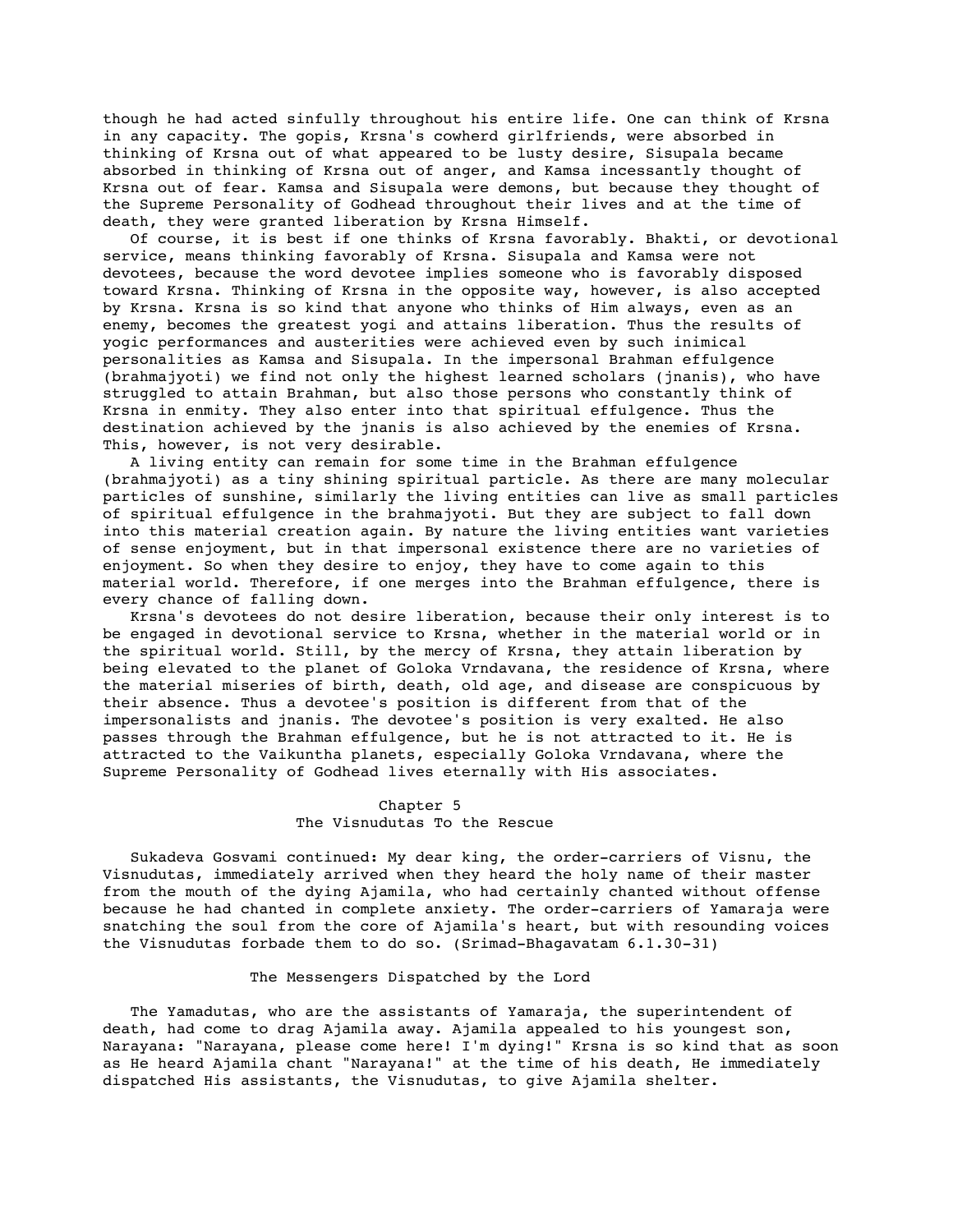Srila Visvanatha Cakravarti Thakura remarks that the Visnudutas came because they heard Ajamila chant the holy name of their master, Narayana, without considering why he was chanting. While chanting the name of Narayana, Ajamila was actually thinking of his son, but simply because they heard Ajamila chant the Lord's name, the Visnudutas immediately came for Ajamila's protection. Chanting of the Lord's holy name is actually meant for His glorification. Ajamila, however, did not glorify the Lord: he simply chanted the holy name of Narayana because of his excessive attachment to his son. Nevertheless, because of his past good fortune in having rendered devotional service to Narayana in his youth, he apparently chanted the holy name in full devotional service and without offense. Thus that chanting was sufficient to cleanse him of all sinful reactions and assure him the protection of the Visnudutas.

 The name Narayana has the full potency of the Supreme Personality of Godhead- -Narayana, or Krsna. That is the secret of nama-sankirtana, chanting the names of God. By chanting the holy name of Krsna, we make immediate contact with Krsna Himself. The reason for this is that the Lord's name is not material: it is spiritual and absolute. Thus there is no difference between Krsna and His name.

# Snatching the Soul

 When the Visnudutas arrived, they spoke to the Yamadutas with extreme gravity: "What are you doing? Stop! You cannot take this man to Yamaraja!"

 A Vaisnava, one who has surrendered to the lotus feet of Lord Visnu, is always protected by Lord Visnu's order-carriers. Because Ajamila had chanted the holy name of Narayana, the Visnudutas not only immediately arrived on the spot but also at once ordered the Yamadutas not to touch him. By speaking with resounding voices, the Visnudutas threatened to punish the Yamadutas if they continued trying to snatch Ajamila's soul from his heart. The order-carriers of Yamaraja have jurisdiction over all sinful living entities, but the messengers of Lord Visnu are capable of punishing anyone, including Yamaraja, if he wrongs a Vaisnava.

 Modern scientists do not know where to find the soul within the body with their material instruments, but here the Srimad-Bhagavatam clearly explains that the soul is within the core of the heart (hrdaya); it is from the heart that the Yamadutas were trying to extract the soul of Ajamila. The heart is part of the mechanical arrangement of the body. As the Lord says in the Bhagavad-gita (18.61):

> isvarah sarva-bhutanam hrd-dese 'rjuna tisthati bhramayan sarva-bhutani yantrarudhani mayaya

 "The Supreme Lord is situated in everyone's heart, O Arjuna, and is directing the wanderings of all living entities, who are seated as on a machine made of the material energy." Yantra means "machine," such as an automobile. The driver of the machine of the body is the individual soul, who is also its director or proprietor, but the supreme director and proprietor is the Personality of Godhead in His form as the Supersoul.

 One's body is created through the agency of maya according to one's activities in one's past life; and according to one's activities in this life, maya creates another body for the next life. At the appropriate time, one's next body is immediately chosen, and both the individual soul and the Supersoul transfer to that particular bodily machine. This is the process of transmigration of the soul.

 During transmigration from one body to the next, the sinful soul is taken away by the order-carriers of Yamaraja and put into a particular type of hellish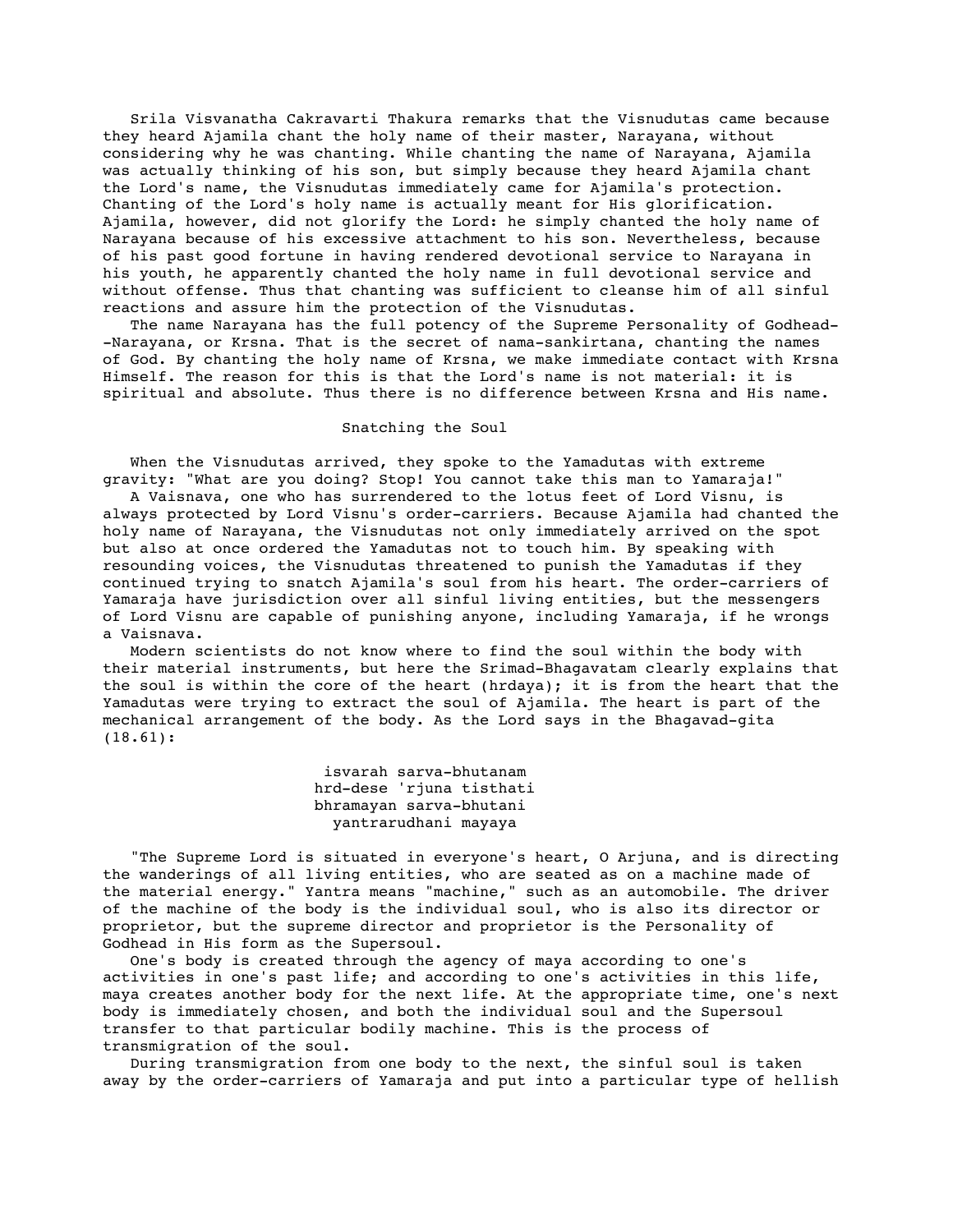life in order to become accustomed to the condition in which he will live in his next body.

# Chapter 6 The Residents Of the Spiritual Sky

 Sukadeva Gosvami continued: When the order-carriers of Yamaraja, the son of the sun-god, were thus forbidden, they replied, "Who are you, sirs, that have the audacity to challenge the jurisdiction of Yamaraja? Whose servants are you, where have you come from, and why are you forbidding us to touch the body of Ajamila? Are you demigods from the heavenly planets, are you sub-demigods, or are you the best of devotees? Your eyes are just like the petals of lotus flowers. Dressed in yellow silken garments, decorated with garlands of lotuses, and wearing very attractive helmets on your heads and earrings on your ears, you all appear fresh and youthful. Your four long arms are decorated with bows and quivers of arrows and with swords, clubs, conchshells, discs, and lotus flowers. Your effulgence has dissipated the darkness here with extraordinary illumination. Now, sirs, why are you obstructing us?" (Srimad-Bhagavatam 6.1.32- 36)

# Divine Interference

 The sins Ajamila had committed placed him within the jurisdiction of Yamaraja, the supreme judge appointed to consider the sins of the living entities. When forbidden to touch Ajamila, the order-carriers of Yamaraja were surprised, because within all the three worlds no one had ever before hindered them in the execution of their duty.

 The Visnudutas were coming from Vaikuntha, and they appeared extraordinary, each with four arms. The servants of Yamaraja immediately received them with respect. They had no idea which planet the Visnudutas had come from, so they simply suggested, "You must have come from a very exalted planet, but why are you interfering with our business? We are Yamadutas. It is our duty to arrest every sinful man, and Ajamila has committed misdeeds throughout his life. Now, at the end of his life, we are authorized to take him to Yamaraja, the son of Vivasvan, the sun-god, so why are you preventing us?"

 The most significant word used in verse 32 is siddha-sattamah, which means "the best of the perfect." In the Bhagavad-gita (7.3) it is said, manusyanam sahasresu kascid yatati siddhaye: out of millions of persons, one may try to become siddha, perfect--or, in other words, self-realized. A self-realized person knows that he is not the body but a spiritual soul (aham brahmasmi). At present almost no one is aware of this fact, but one who understands this has attained perfection and is therefore called siddha. When one understands that the soul is part and parcel of the Supreme Soul and one thus engages in the devotional service of the Supreme Soul, one becomes siddha-sattama. One is then eligible to live in Vaikuntha or Krsnaloka. The word siddha-sattama, therefore, refers to a pure devotee of the Lord.

 Since the Yamadutas are servants of Yamaraja, who is also one of the siddhasattamas, they knew that a siddha-sattama is above the demigods and sub-demigods and, indeed, above all the living entities within this material world. The Yamadutas therefore inquired why the Visnudutas were preventing them from carrying out the orders of such an exalted soul as Yamaraja.

 It should also be noted that Ajamila was not yet dead, for the Yamadutas had been stopped before they could snatch the soul from his heart. Ajamila was simply on the verge of death as the argument progressed between the Yamadutas and the Visnudutas. The conclusion of that argument was to be a decision regarding who would claim the soul of Ajamila.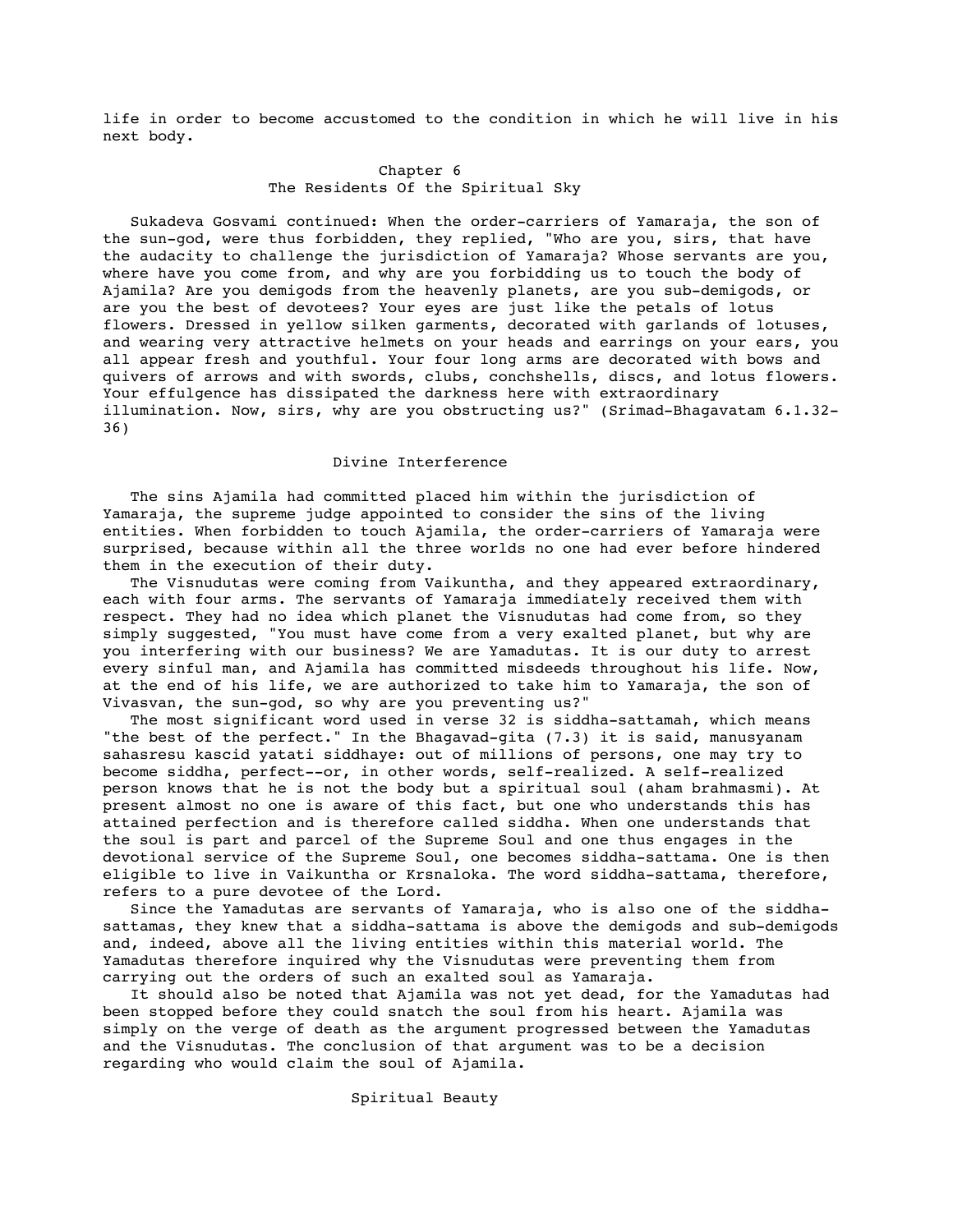The Visnudutas exactly resembled Lord Visnu. The Yamadutas had never seen them before, because the Yamadutas stay in an atmosphere where only sinful activities are executed. Therefore they were astonished at the presence of these beautiful personalities and said, "By your bodily features you appear to be very exalted gentlemen, and you have such celestial power that you have dissipated the darkness of this material world with your effulgence. Why then should you endeavor to stop us from executing our duty?" It will be explained that the Yamadutas, the order-carriers of Yamaraja, mistakenly considered Ajamila sinful. They did not know that although he was sinful throughout his entire life, he was purified by constantly chanting the holy name of Narayana.

 The Visnudutas were so effulgent because they were residents of the spiritual world, where everyone and everything is self-effulgent. As Lord Krsna says in the Bhagavad-gita (15.6), na tad bhasayate suryo na sasanko na pavakah: "My abode is not illuminated by the sun, the moon, fire, or electricity." The Yamadutas did not know where the Visnudutas had come from, but they could see that the Visnudutas were not ordinary, since they were so effulgent, they had four arms, and they were extremely beautiful.

 The dress and bodily features of the residents of Vaikuntha are accurately described in these verses. The residents of Vaikuntha, who are decorated with garlands and yellow silken garments, have four arms holding a disc, flower, club, and conchshell. Thus they exactly resemble Lord Visnu--except for one very prominent feature: the Kaustubha jewel, which the Lord wears on His chest. The residents of Vaikuntha have the same bodily features as Narayana because they have attained the liberation of sarupya, but they nevertheless act as servants. All the residents of Vaikunthaloka know perfectly well that their master is Narayana, or Krsna, and that they are all His servants. They are all selfrealized souls who are nitya-mukta, everlastingly liberated. Although they could conceivably declare themselves Narayana, they never do so; they always remain Krsna conscious and serve the Lord faithfully. Such is the atmosphere of Vaikunthaloka. Similarly, one who learns the faithful service of Lord Krsna through the Krsna consciousness movement will always remain in Vaikunthaloka and have nothing to do with the material world.

### Beyond the Material World

 In our conditioned state, we cannot know about the spiritual world. But the spiritual world exists. As Lord Krsna states in the Bhagavad-gita (8.20), paras tasmat tu bhavo 'nyo: "Besides this inferior, material nature there is another, superior nature." This material nature is one nature, comprised of millions and trillions of universes clustered together in one corner of the spiritual sky. We cannot even measure the sky covered by this one universe, within which there are innumerable planets; yet there are millions and trillions of universes in the entire material creation. And the entire material creation is only one fourth of existence. In other words, this whole material world is existing in one fourth of Krsna's energy. The other three fourths comprise the spiritual sky. Unfortunate persons think that this planet is all in all, but this is frog philosophy. A frog in a well cannot understand anything beyond the well, and he measures everything in terms of his well. When he is told about the ocean, he cannot imagine it. Similarly, persons with such a frog's mentality imagine, "God is like this," or "God's kingdom is like that," or "I am God," or "There is no God." But this is all foolishness.

# Chapter 7 Authorized Discrimination

 Sukadeva Gosvami continued: Being thus addressed by the messengers of Yamaraja, the servants of Vasudeva smiled and spoke the following words in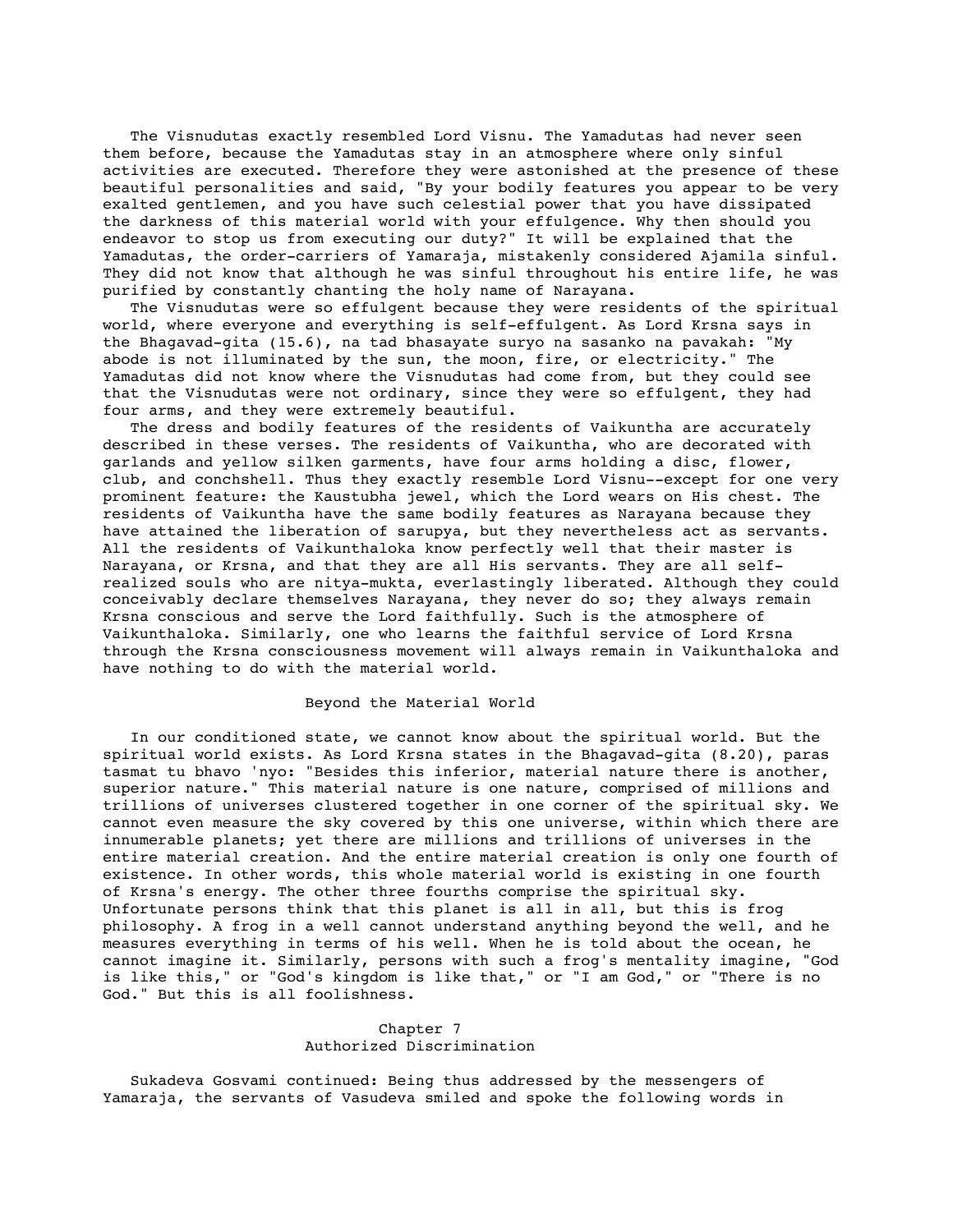voices as deep as the sound of rumbling clouds: "If you are actually servants of Yamaraja, you must explain to us the meaning of religious principles and the symptoms of irreligion. What is the process of punishing others? Who are the actual candidates for punishment? Are all persons engaged in fruitive activities punishable, or only some of them?" (Srimad-Bhagavatam 6.1.37-39)

What the Representatives of Dharma Should Know

 The Yamadutas protested to the Visnudutas, "You are so exalted that it is not very good for you to interfere with our business." The Yamadutas were surprised to see that the Visnudutas, although exalted souls, were hindering the rule of Yamaraja. Similarly, the Visnudutas were also surprised that the Yamadutas, although claiming to be servants of Yamaraja, the supreme judge of religious principles, were unaware of the principles of religion. Thus the Visnudutas smiled, thinking, "What is this nonsense they are speaking? If they are actually servants of Yamaraja, they should know that Ajamila is not a suitable candidate for them to carry off."

 The Visnudutas began to speak in grave voices: "You claim to be the representatives of Dharmaraja [Yamaraja], the superintendent of death and the maintainer of religion, and you accuse us of interfering in your business, which he has entrusted to you. Therefore would you kindly explain what is dharma, or religion, and what is adharma, or irreligion? If you are actually representatives of Yamaraja, then you can answer this question."

 This inquiry put by the Visnudutas to the Yamadutas is most important. A servant must know the instructions of his master. The servants of Yamaraja claimed to be carrying out his orders, and therefore the Visnudutas very intelligently asked them to explain religious and irreligious principles. A Vaisnava knows these principles perfectly well because he is well acquainted with the instructions of the Supreme Personality of Godhead. The Supreme Lord says, sarva-dharman parityajya mam ekam saranam vraja: "Give up all varieties of religion and just surrender unto Me." Therefore surrender unto the Supreme Personality of Godhead is the actual principle of religion. Those who have surrendered to the demands of material nature instead of to Krsna are all impious, regardless of their material position. Unaware of the principles of religion, they do not surrender to Krsna, and therefore they are considered sinful rascals, the lowest of men, and fools bereft of all knowledge. As Krsna says in the Bhagavad-gita (7.15):

> na mam duskrtino mudhah prapadyante naradhamah mayayapahrta-jnana asuram bhavam asritah

 "Those miscreants who are grossly foolish, who are the lowest among mankind, whose knowledge is stolen by illusion, and who partake of the atheistic nature of demons do not surrender unto Me."

 The question posed by the Visnudutas was very suitable. One who represents someone else must fully know that person's mission. The devotees in the Krsna consciousness movement must therefore be fully aware of the mission of Krsna and Lord Caitanya and the philosophy of Krsna consciousness; otherwise they will be considered foolish.

 Lord Caitanya Mahaprabhu has said, yei krsna-tattva-vetta, sei 'guru' haya: "One must know Krsna--then he can become a guru." Not just anyone can become a guru. Thus the Visnudutas challenged the Yamadutas: "If you are truly representatives of Dharmaraja, then you must explain what is religion and what is irreligion." That should be the criterion for determining who is actually representative of religion. It is not that everyone should be accepted as religious or as a guru. Widespread ignorance has given rise to many persons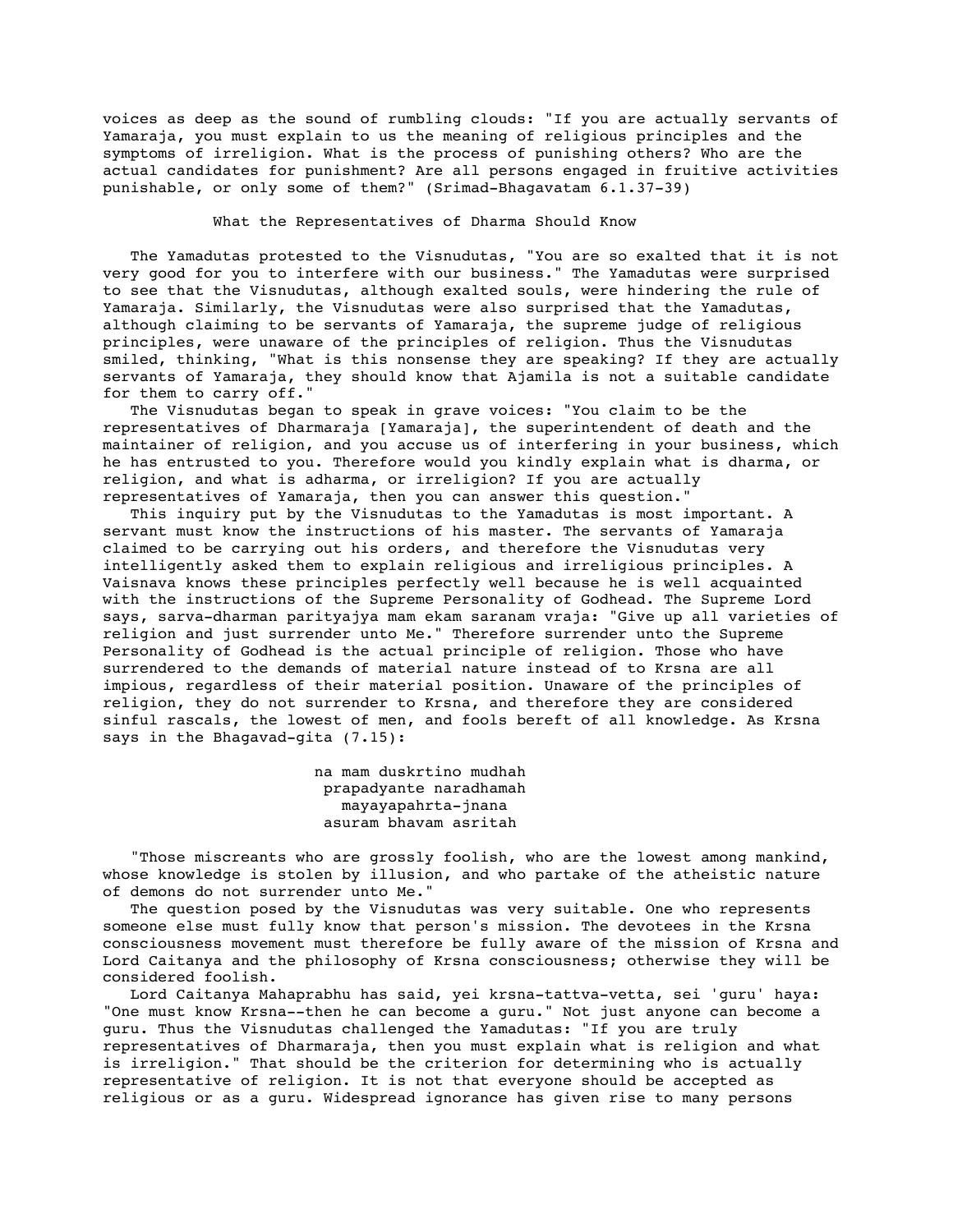calling themselves God, representing so much nonsense in the name of dharma. When someone says, "I am God," or "I have become God by mystic yoga," one should challenge him. In America a man claimed, "I am God, everyone is God," and thus gathered disciples. One day he was suffering from a toothache, and I asked him, "What kind of God are you that you are suffering so much from a toothache?" Only a lunatic or a cheater claims, "I am God."

### Officers of Law Enforcement

 One who has the power to punish others should not punish everyone. There are innumerable living entities, most of whom are in the spiritual world and are nitya-mukta, everlastingly liberated. There is no question of judging these liberated living beings. Only a small fraction of the living entities, perhaps one fourth, are in the material world. And the major portion of the living entities in the material world--8,000,000 of the 8,400,000 forms of life--are lower than human beings. They are not punishable, for under the laws of material nature they are automatically evolving. Human beings, who are advanced in consciousness, are responsible for their actions, but not all humans are punishable. Those engaged in advanced pious activities are beyond punishment. Only those who engage in sinful activities are punishable. Therefore the Visnudutas particularly inquired about the criteria Yamaraja uses to determine who is punishable and who is not. How is one to be judged? What is the basic principle of authority? These are the questions raised by the Visnudutas.

 The Yamadutas felt that they were faultless because they were following the orders of Yamaraja, who himself is faultless. Just because a magistrate has to direct the punishment of those who transgress the law does not mean the magistrate is a criminal. He is a representative of the government. Similarly, although Yamaraja has jurisdiction over the regions of hell and deals with all sinful persons, he is a pure representative of Krsna and simply executes the order of his master.

 A police constable is supposed to know the law and whom to arrest for breaking the law. If he arrests anyone and everyone, then he himself is a criminal. He may not arrest the law-abiding citizens. Similarly, the Yamadutas cannot take away just anyone and everyone to the court of Yamaraja. They can take only the nondevotees to be punished for their sinful acts. Yamaraja has especially cautioned the Yamadutas not to approach Vaisnavas.

 However, because Ajamila had been very sinful, the Yamadutas could not understand why he should not be considered a criminal and be brought to Yamaraja for punishment.

#### Devotees and Demons

There are two classes of people in this material world: those who are servants of God, called devas or suras, and those who are servants of maya (illusion), called asuras.

 In the spiritual world, however, there is only one class, because the inhabitants are all servants of God. Therefore the spiritual world is called absolute. There is no disagreement in the spiritual world, as the center is Krsna, or God, and everyone there is engaged in His service out of love, not as a paid servant. A paid servant will serve in proportion to the money he receives, but in Vaikuntha there is no question of being a paid servant. Everyone is liberated, and everyone is as opulent as the Supreme Personality of Godhead, but everyone is still a servant. In the material world people serve out of need, but in the spiritual world everyone serves out of love. There is no need for anything, because everything there is complete. The Brahma-samhita says that in the spiritual world there are kalpa-vrksa, or desire trees, from which one can get anything he desires.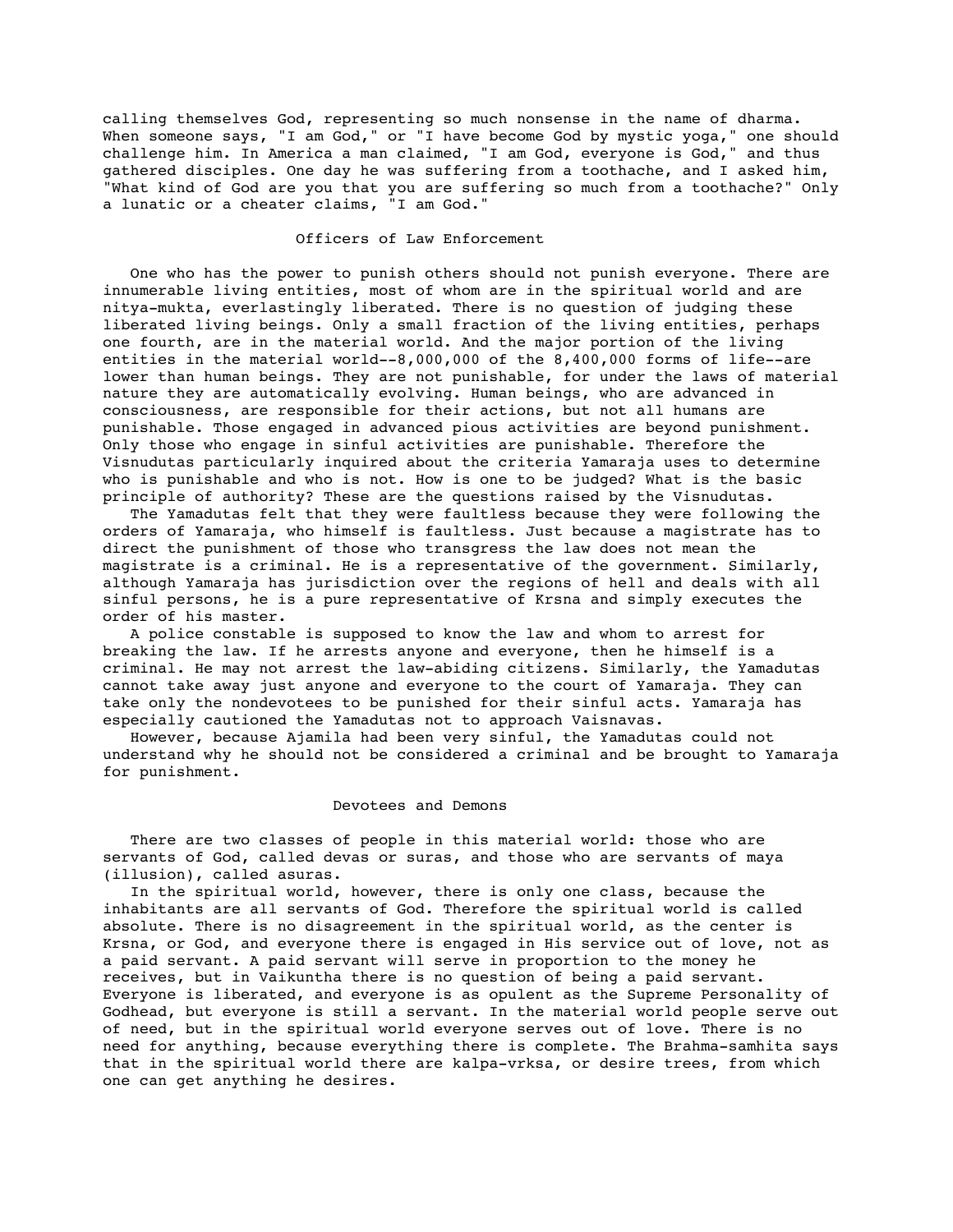In the material world, service is forced upon everyone. If someone does not render service, he will starve. Even a king has to work, what to speak of the poor man. Under the direction of the Supreme Lord, the material energy makes everyone into a dancing dog. The master says, "Please dance," and the dog dances, because he knows that unless he performs, he will starve.

Whether in the material world or the spiritual world, everyone is a servant, but here people are under the impression that they are masters. The head of the family thinks, "I am the master of my wife and children." But in fact he is serving each and every member of his family. The state executive officer thinks, "I am the king" or "I am the president," but actually he is the servant of the citizens. Servitude is his position, and unless he serves the citizens according to their expectations, he will be deposed or fail to win reelection.

 In the material world everyone is trying to become master of all he surveys, and thus there is competition on every level--between self-acclaimed "Gods," between heads of state, even between friends and family members. In this illusory competition to be master, everyone fails. Mahatma Gandhi was respected as the father of India, but after all he was just a servant, and when one man didn't like his service, Gandhi was killed. Similarly, President Kennedy was a very popular president, but somebody saw some discrepancy in his service, and he was also killed. No one is really the master here. Everyone is either a servant of maya (illusion) or a servant of God.

 Everyone has to obey the government laws. Under the spell of illusion, however, the criminal thinks, "I do not accept the government laws." Yet when he is caught he is forced to obey the government laws in the prison house. He has no choice. Similarly, we are all servants of God, but the demoniac class of men (asuras) do not care about God and God's laws. These rascals think that there is no God, or that everyone is God, or that they themselves are God. But such "Gods" must also follow the laws of God in the form of birth, death, disease, and old age.

 Only persons who are totally illusioned refuse to serve God. Instead of voluntarily rendering service to God, they are the slaves of maya, the illusory energy of God. A person who is haunted by ghosts speaks all kinds of nonsense. Similarly, when a living entity is haunted by maya, or engrossed by the illusory effects of the material nature, he also talks foolish nonsense, and the most foolish talk is to claim that he is God.

 Among the two classes of men--the divine (devas) and the demoniac (asuras)- there is an ongoing struggle. The asuras are always rebelling against God, and the devas are always surrendering to God. In the story of Prahlada Maharaja, we see that even among family members there are devas and asuras. Prahlada Maharaja's father, Hiranyakasipu, was an asura, whereas Prahlada Maharaja was a deva. Naturally a father is affectionate toward his child, but because Hiranyakasipu was a demon, he became the enemy of his son. That is the nature of demons.

 Of course, even a tiger has affection for her cubs, and so at first Hiranyakasipu showed affection for Prahlada Maharaja, who was a very well mannered and attractive child at five years old. One day Hiranyakasipu asked his son, "My dear boy, what is the best thing you have learned in school? Tell me."

 Prahlada Maharaja replied, "One should sacrifice everything to realize God. This human form of life is the best opportunity we have for making spiritual progress, and it must be utilized for realizing God."

 Hiranyakasipu angrily inquired from his son's teachers, "Why have you taught all this nonsense to my boy?"

 They fearfully answered, "Sir, we did not teach these things to this boy. He is naturally inclined toward God, so what can we do? As soon as he gets the opportunity, he begins to teach God consciousness to the other boys in the class." In the absence of his teachers, Prahlada Maharaja would immediately stand up on the bench and address his friends, "My dear boys, this life is not for enjoying sense gratification. It is for realizing God. Do not forget this."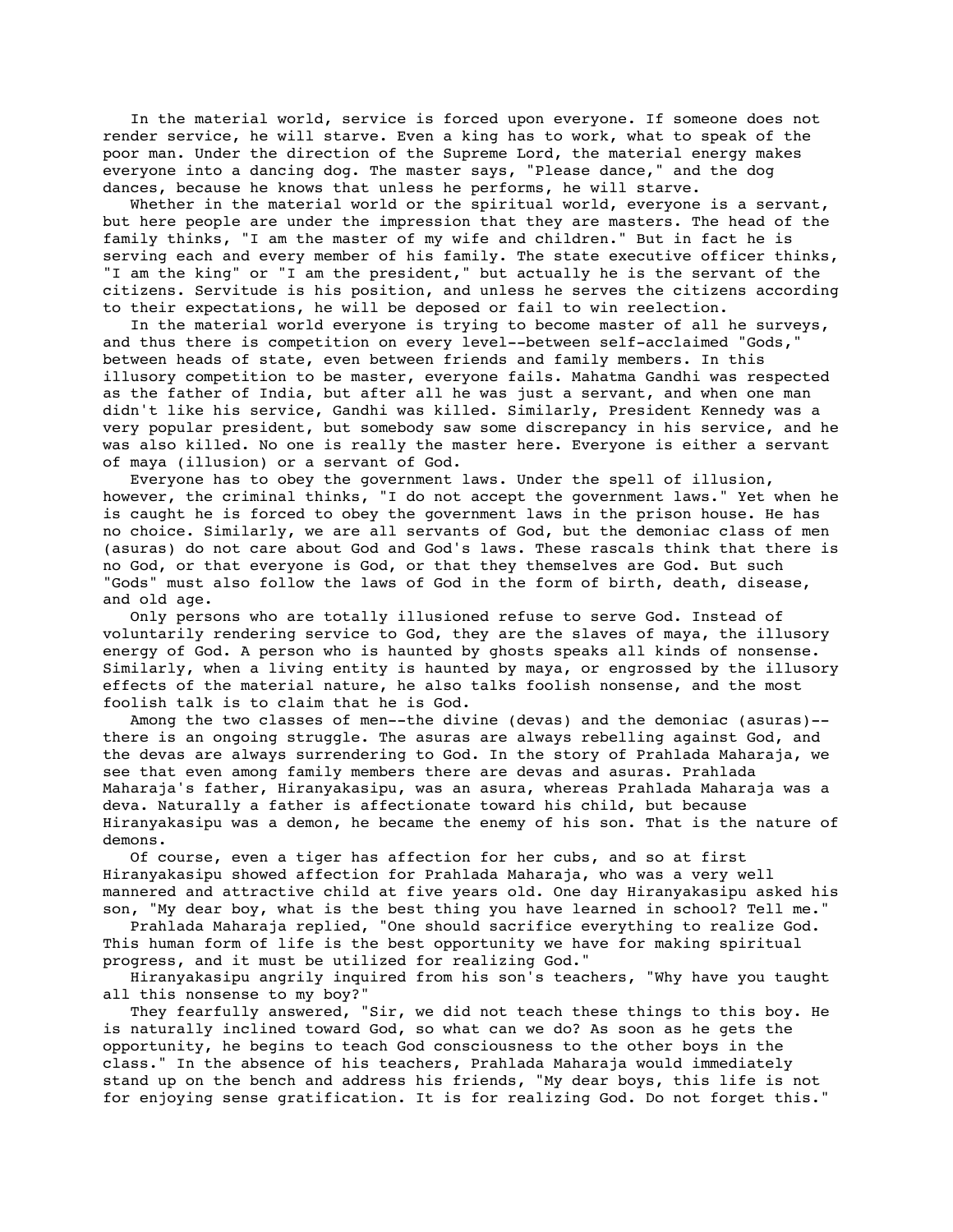Similarly, we have taken up this preaching mission because people in general are interested only in immediate sense gratification, which is not good for them. In the Srimad-Bhagavatam (5.5.4) Lord Rsabhadeva says, nunam pramattah kurute vikarma yad indriya-pritaya aprnoti: "Simply for sense gratification people are committing so many sinful activities. They are just like madmen." A madman does not know what he is doing. Materialistic persons are so much engrossed in their pursuit of sense gratification that they have become maddened and commit all kinds of sins.

 Lord Rsabhadeva says that the materialistic way of life is very risky. For those who indulge in sense gratification, Krsna gives the facility, forcing them to take birth again in the material atmosphere. A monkey has very good facility for enjoying sex. In some ways a monkey is renounced: he lives naked in the forest, he eats only fruit. But his nature is that he must have at least three dozen wives for sex enjoyment. So-called renunciants who wear the cloth of a sadhu but secretly enjoy illicit sex with women are just like monkeys. This is demoniac.

 Demons, or asuras, do not believe in God and act according to their own whims. In the Bhagavad-gita (7.15), Krsna describes them as follows:

> na mam duskrtino mudhah prapadyante naradhamah mayayapahrta-jnana asuram bhavam asritah

 "Those miscreants who are grossly foolish, who are lowest among mankind, whose knowledge is stolen by illusion, and who partake of the atheistic nature of demons do not surrender unto Me." Here Krsna clearly states, asuram bhavam asritah: because the demons have taken shelter of atheistic philosophy, they are the lowest of mankind despite their advancement of education, science, and politics. Someone might object, "How can you call an atheistic gentleman with a university degree a demon? He is so educated and highly qualified." The verdict of the sastra is that although he appears to be very learned, his actual knowledge has been stolen away by maya on account of his being atheistic.

 Scriptural injunctions may not be very palatable; nonetheless, they are authoritative, and we have to preach the truth. We cannot play hide and seek with the problems of life. We must know our real position, and we must know what is religion and what is irreligion. Religion means action according to the orders of God, and irreligion means action that goes against the orders of God.

# Chapter 8 Religion

 The Yamadutas replied, "That which is prescribed in the Vedas constitutes dharma, and the opposite of that is irreligion. The Vedas are directly the Supreme Personality of Godhead, Narayana, and are self-born. This we have heard from Yamaraja."(Srimad-Bhagavatam 6.1.40)

# Hearing from Authority

 Vedic principles are accepted as authoritative because they originate with Krsna. Thus the Vedas carry the authority of the Supreme Personality of Godhead in the same way that lawbooks carry the authority of the government.

 When it comes to determining what is religion and what is irreligion, there is no such thing as "This is my opinion" or "I think it means this." Opinion is nonsense. We have to understand God by the process of susruma, hearing from the authorized representative of God. In the Bhagavad-gita (4.1) Krsna says,

#### imam vivasvate yogam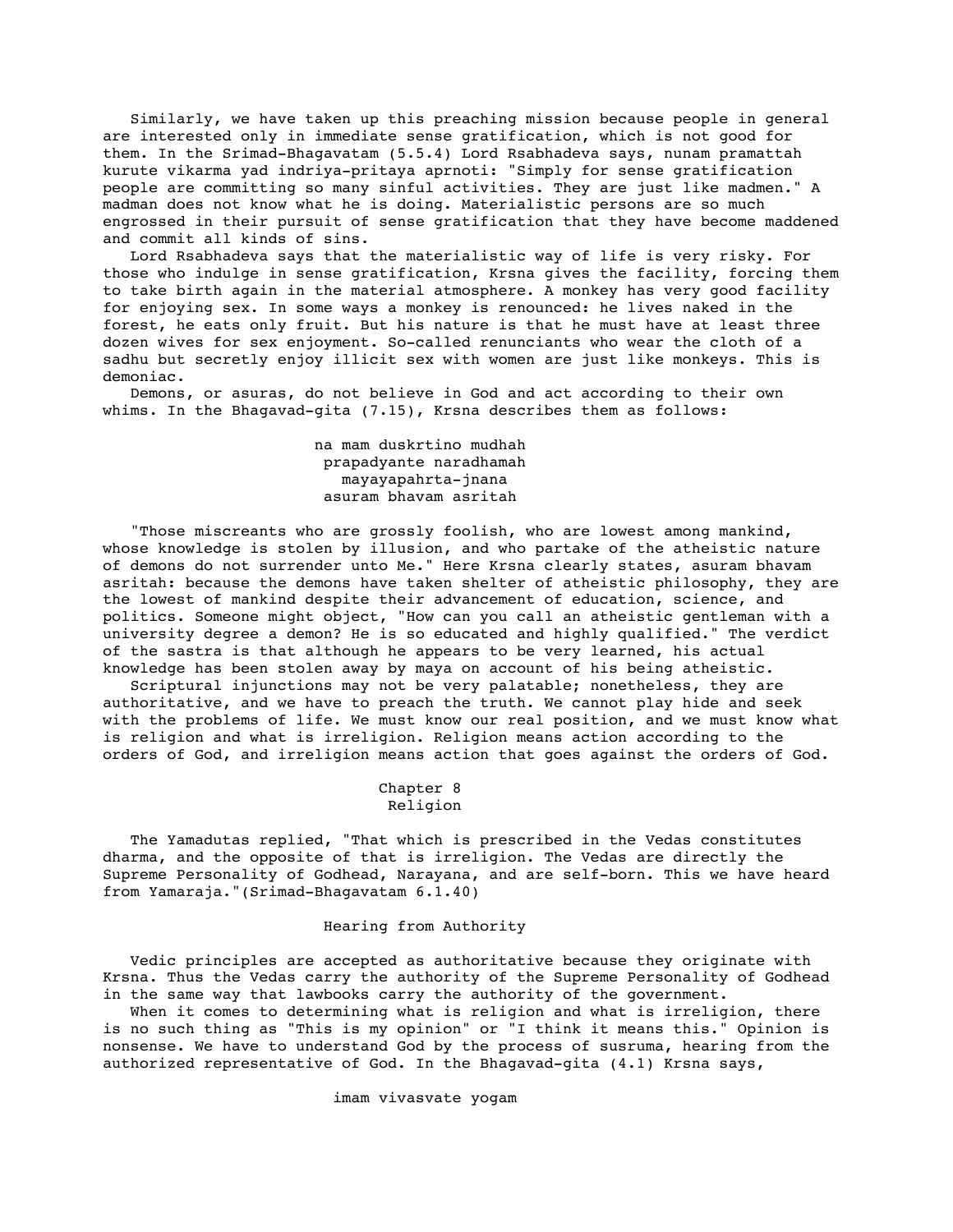proktavan aham avyayam vivasvan manave praha manur iksvakave bravit

 "I instructed this imperishable science of yoga to the sun-god, Vivasvan, and Vivasvan instructed it to Manu, the father of mankind, and Manu in turn instructed it to Iksvaku." This is the way to understand the Vedas: by hearing from the proper authority, the spiritual master.

 So the Yamadutas were claiming that the Visnudutas should not hinder them in the performance of their duty since they were acting under the order of a bona fide authority, Yamaraja. Yamaraja is one of the twelve mahajanas, great personalities who are authorities in both spiritual and material affairs. He is a Vaisnava, but his thankless task is to punish all the souls who perform sinful activities. Just as the superintendent of police is a responsible, faithful servant of the government, so Yamaraja is a faithful servant of Lord Narayana, or Krsna. His task is to chastise sinful persons. If a high-court judge is required in ordinary government, why not in God's government?

 There are twelve mahajanas mentioned in the Srimad-Bhagavatam: Lord Brahma; Narada Muni; Lord Siva; the four Kumaras; Lord Kapila, the son of Devahuti; Svayambhuva Manu; Prahlada Maharaja; Bhismadeva; Janaka Maharaja; Sukadeva Gosvami; Bali Maharaja; and Yamaraja. These authorities know exactly who God is, and they can direct us to Him. Therefore the sastras advise us to follow them.

 Without following the mahajanas, it is impossible to know God, because we cannot understand the path of religion by our mental speculation. Religious principles are enunciated by the Supreme Personality of Godhead (dharmam tu saksad bhagavat-pranitam). Therefore real religion means to abide by the words of the Supreme Lord and His representatives. In the Bhagavad-gita (18.66) Krsna says, mam ekam saranam vraja: "Simply surrender unto Me." That is true religion. Anything else is irreligion. Manmade religion is not religion; it is cheating. Nowadays it has become fashionable for everyone to manufacture his own religion without reference to the authorities. One should know that dharma, or religion, means the laws given to man by God. The path of dharma is strictly followed by the mahajanas, and so we have to follow them. Otherwise there is no possibility of understanding what religion is or who God is.

 Everyone in the material world is puzzled about what religion is. Therefore, the Mundaka Upanisad (1.2.12) says, one should approach a guru: tad vijnanartham sa gurum evabhigacchet. "If someone wants to learn the transcendental science, he has to approach a guru." There are no exceptions. One cannot say, "I shall learn the transcendental science without going to a spiritual master." No. That is not possible. The Vaisnava principles enjoin, adau gurv-asrayam: the first step in understanding spiritual knowledge is to take shelter of a bona fide guru. And there are three principles to observe in taking shelter of a guru: tad viddhi pranipatena pariprasnena sevaya. We must surrender to the spiritual master, we must inquire from him, and we must render service to him. Then we will be able to understand real spiritual knowledge.

 When Sanatana Gosvami approached Lord Caitanya to become His disciple, Sanatana surrendered himself and said, "My dear Lord, when I was a minister, people used to address me as a learned man, and so I accepted that I was learned and intelligent. But actually I am neither learned nor intelligent, because I do not know what I am. This is the result of my learning: I know everything except what I am and how to get out of this miserable material condition of life."

 We see that modern education fails here also. The professor talks about so many things, but if we ask him what he is, he has no answer. Universities award degrees to the graduates, who think, "I am a Ph.D., a very learned man," but if we ask that Ph.D. to explain what he is and what the purpose of life is, he will refer only to his bodily designations: "I am American, I am male, etc." He can only state his identification with the body, which he is not, and therefore he is fool number one.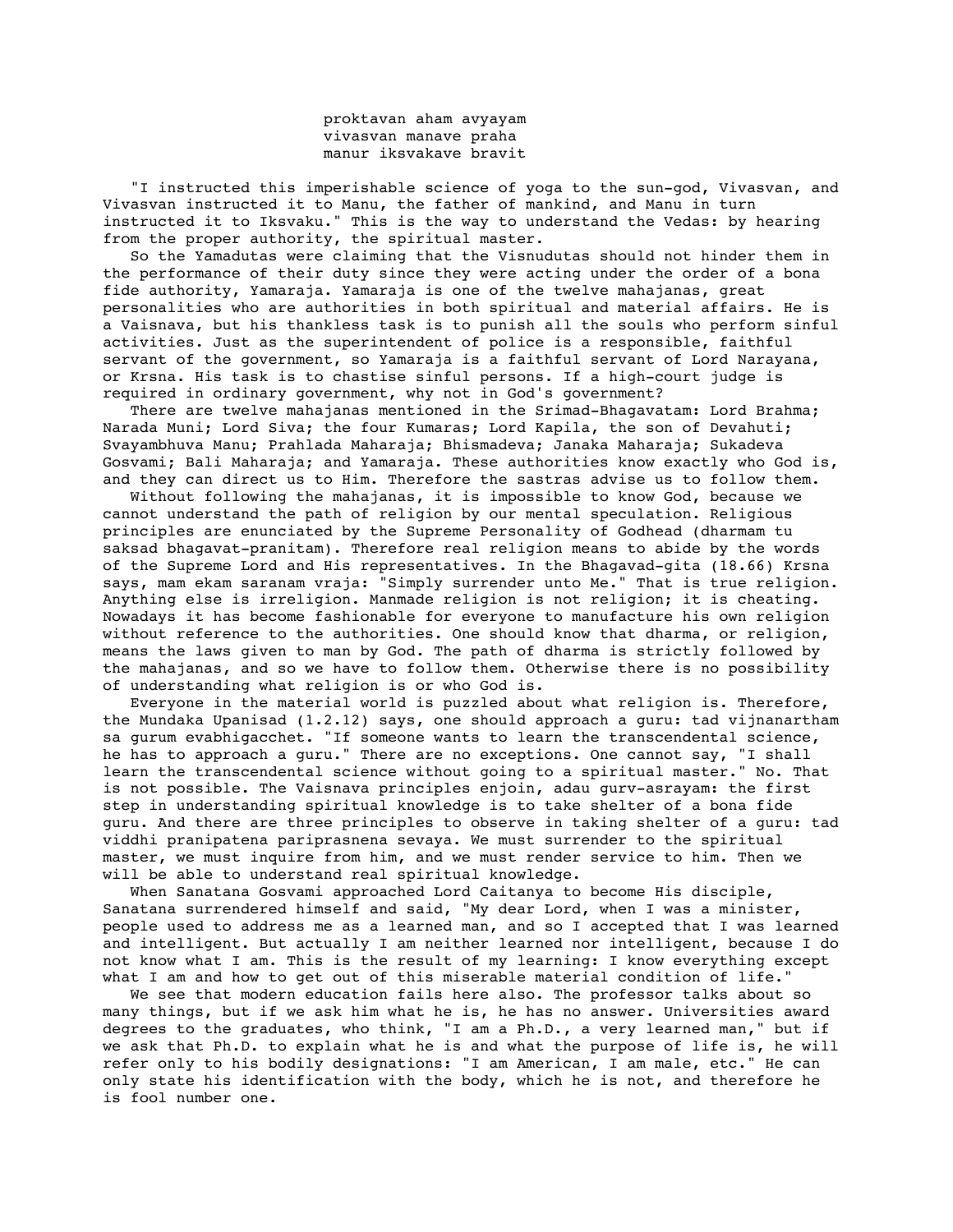At first Arjuna was also thinking in terms of bodily connections: "Krsna, how can I fight? On the other side there are my cousins, my brothers, my uncles, my nephews, and my brothers-in-law. If I kill them, their wives will become widows and be polluted, and there will be unwanted children." Arjuna was a very learned man, but he was perplexed. He said, "My dear Krsna, now I am puzzled. I am a ksatriya, and it is my duty to fight, but I am deviating from this duty because I am bewildered and cannot reason clearly. I know You can explain to me what I should do; therefore I surrender unto You as Your disciple. Please instruct me." (Bhagavad-gita 2.7)

 The Vedic literature advises us first of all that the guru is not a plaything. One should not think, "I must have a guru because it is fashionable, but there is no need to obey his order." That kind of guru is useless, and that kind of disciple is useless also. Accepting a guru is very serious. You must seriously find out who is a bona fide spiritual master, one who can solve the problems of your life. Only when one is serious about getting out of the blazing fire of material existence should one approach a spiritual master.

The Srimad-Bhagavatam (11.3.21) says,

 tasmad gurum prapadyeta jijnasuh sreya uttamam sabde pare ca nisnatam brahmany upasamasrayam

 One who wants the ultimate benefit in his life must surrender to a guru. The guru must be well versed in the Vedic literature and know its conclusions. And not only must he be well versed in the scripture, but in his life he must have adopted the path of Vedic principles, without deviating in any way. He must be finished with all hankerings for wealth, women, and prestige, and he must be fully situated in spiritual life, completely surrendered to the Supreme Personality of Godhead, Krsna. One should try to find such a personality and accept him as one's spiritual master.

 So the servants of Yamaraja replied quite properly. They did not manufacture principles of religion or irreligion. Instead, they explained what they had heard from their spiritual master, Yamaraja. Mahajano yena gatah sa panthah: one should follow the mahajana, the authorized person. Yamaraja is one of twelve authorities. Therefore the servants of Yamaraja, the Yamadutas, replied with perfect justification when they said susruma: "We have heard from our master, Yamaraja."

# Chapter 9 Punishment

 The Yamadutas continued, "The supreme cause of all causes, Narayana, is situated in His abode in the spiritual world, but still He controls the entire cosmic manifestation according to the modes of material nature--goodness, passion, and ignorance. In this way all living entities are awarded different qualities, different names (such as brahmana, ksatriya, and vaisya), different duties according to the varnasrama institution, and different forms. Thus Narayana is the cause of the entire cosmic manifestation.

 "The sun, fire, sky, air, demigods, moon, evening, day, night, directions, water, land, and the Supersoul Himself all witness the activities of the living entity. The candidates for punishment are those who are confirmed by these many witnesses to have deviated from their prescribed duties. Everyone engaged in fruitive activities is suitable to be subjected to punishment according to his sinful acts.

 "O inhabitants of Vaikuntha, you are sinless, but those within this material world are all fruitive workers, whether acting piously or impiously. Both kinds of action are possible for them because they are contaminated by the three modes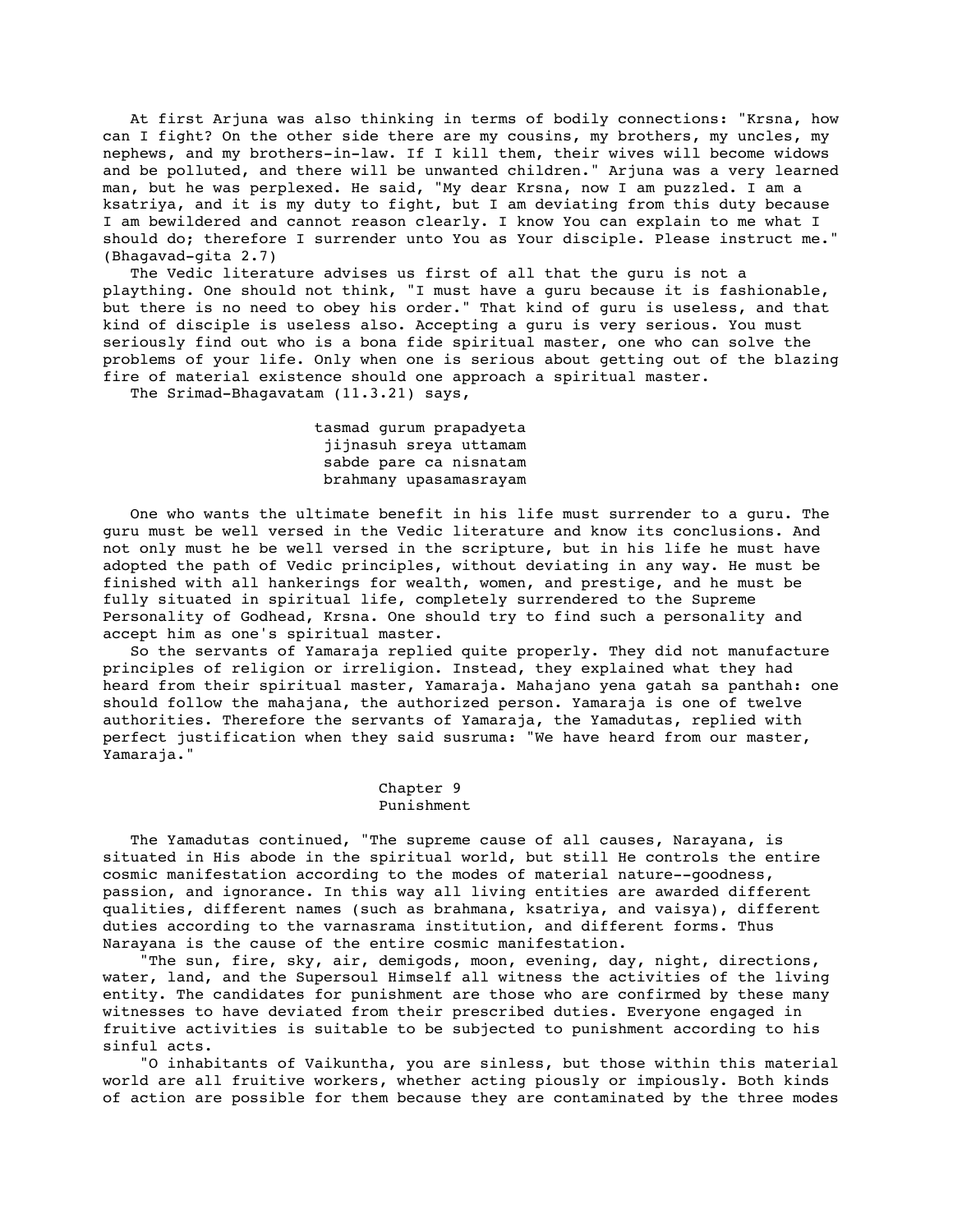of nature and must act accordingly. One who has accepted a material body cannot be inactive, and sinful action is inevitable for one acting under the modes of material nature. Therefore all the living entities within this material world are punishable. Thus in proportion to the extent of one's religious or irreligious actions in this life, one must enjoy or suffer the corresponding reactions of his karma in the next." (Srimad-Bhagavatam 6.1.41-45)

#### The Cause Behind All Activities

The Svetasvatara Upanisad (6.8) informs us,

 na tasya karyam karanam ca vidyate na tat-samas cabhyadhikas ca drsyate parasya saktir vividhaiva sruyate svabhaviki jnana-bala-kriya ca

 Narayana, the Supreme Personality of Godhead, is almighty, omnipotent. He has multifarious energies, and therefore He is able to remain in His own abode and without endeavor supervise and manipulate the entire cosmic manifestation through the interaction of the three modes of material nature--goodness, passion, and ignorance. These interactions create different forms, bodies, activities, and changes, which all occur perfectly. Because the Lord is perfect, everything works as if He were directly supervising and taking part in it. Atheistic men, however, being covered by the three modes of material nature,

cannot see that Narayana is the supreme cause behind all activities. Lord Krsna confirms this in the Bhagavad-gita (7.13),

> tribhir guna-mayair bhavair ebhih sarvam idam jagat mohitam nabhijanati mam ebhyah param avyayam

 "Deluded by the three modes, the whole world does not know Me, who am above the modes and inexhaustible."

# Compelled to Work

 There are three energies of the Supreme Lord: the internal energy (parasakti), the marginal energy, and the external energy. The living entities belong to the marginal energy because they can come under the influence of either the internal or external energy of the Lord. By nature they also belong to the parasakti, but when they come under the control of the material energy they are known as ksetra-jna-sakti, "knowers of the material field." In other words, the direct, internal energy of God is spiritual (para), and the living entities have this same nature (para), but in contact with the material energy (ksetra), the living entity accepts a material body as his self and is thus forced to act, manipulating the five senses.

 The Yamadutas say that everyone with a material body must work. An ant and an elephant both have to work. The ant requires only a grain of sugar for his sustenance, whereas the elephant requires three hundred kilograms of food daily, but both must work for it. Foolish people say that the Vaisnavas do not work, but the Vaisnavas work for Krsna twenty-four hours a day. They are not idle donothings. While we are in this material world, we have to work, but we work for Krsna. That is not really work, or karma: it is dharma, practical religion. Unless one works for Krsna, all his labor is adharma, irreligious sense gratification.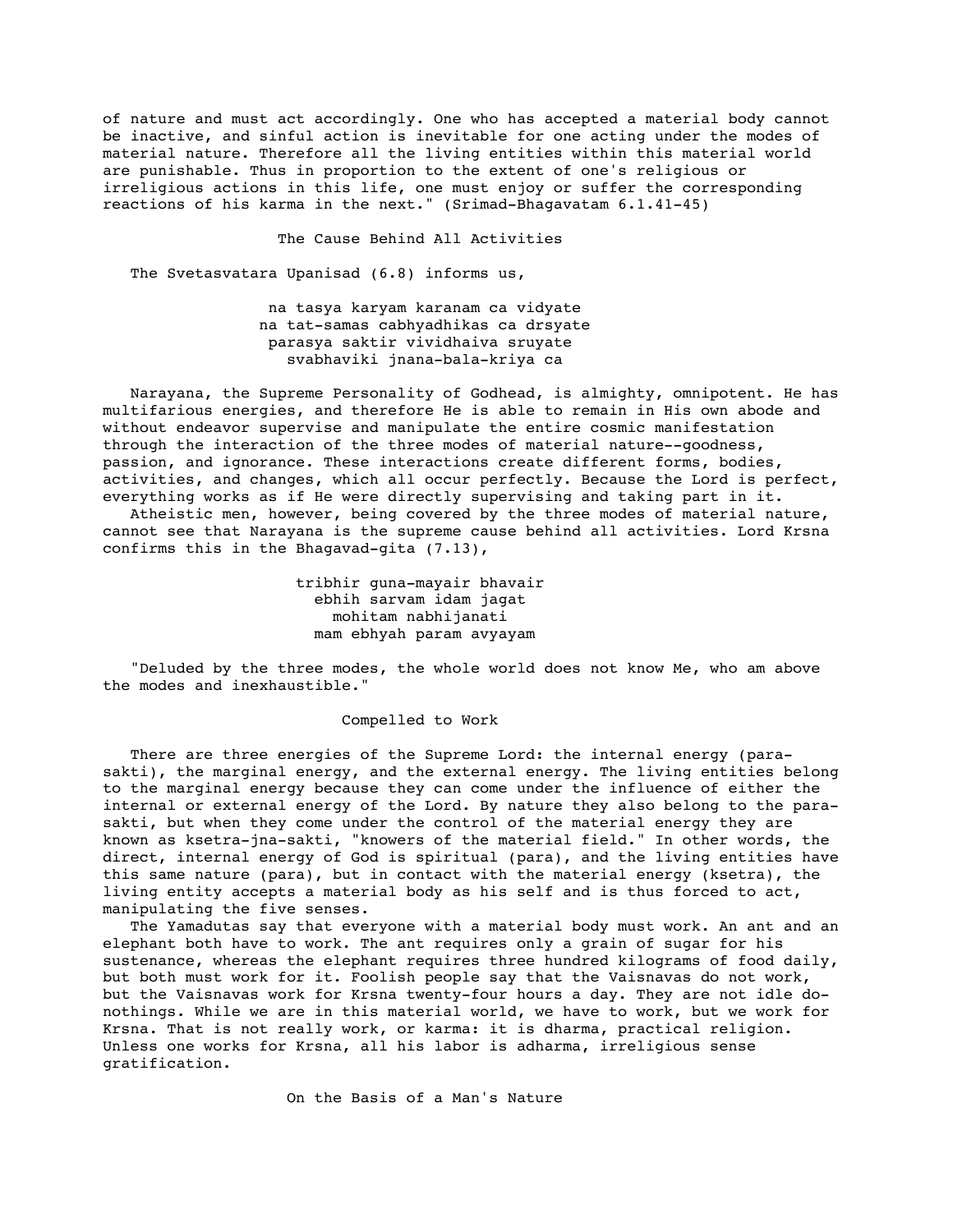The real aim of life is to satisfy Krsna, and varnasrama-dharma is the institution of that ideal in human society. The varnasrama system divides society into four spiritual orders (asramas) and four social classes (varnas). The spiritual orders are the brahmacaris (celibate students), the grhasthas (householders living under spiritual regulation), the vanaprasthas (retirees), and the sannyasis (renunciants). The four social orders are the brahmanas (intellectuals), the ksatriyas (warriors and administrators), the vaisyas (farmers and businessmen), and the sudras (manual laborers). Without the principles of varnasrama-dharma, human society is almost animal society. Indeed, human civilization begins when human beings accept the four social and spiritual divisions of society, according to quality and work. As Krsna says in the Bhagavad-gita (4.13), catur-varnyam maya srstam guna-karma-vibhagasah: "I have created the four social divisions according to quality and work."

 In this material world we associate with a particular combination of the modes of nature, and accordingly we mold our character and behavior, and by this criterion we fit into a particular social category. Today people say that there should be no more caste system, but how can they ignore the natural designation of classes in human society? There must be a class of intelligent men, the brahmanas, who are qualified to disseminate Vedic knowledge to the people in general. There must be a class of ksatriyas to offer administrative rule and protection. There must be a class of merchants and farmers, the vaisyas, who trade and perform agricultural duties such as cow protection. And there must be a class of sudras, who render service to the other classes. All men fit into these four classes, each according to his guna, or nature.

Prescribed Duty vs. Unlawful Action

 Whatever our varna or asrama, however, the perfection of our work is to satisfy Visnu, or Krsna. The Lord states this in the Bhagavad-gita (3.9):

> yajnarthat karmano 'nyatra loko 'yam karma-bandhanah tad-artham karma kaunteya mukta-sangah samacara

 "Work done as a sacrifice for Visnu has to be performed; otherwise work causes bondage in this material world. Therefore, O Arjuna, perform your prescribed duties for His satisfaction, and in that way you will always remain free from bondage." This is the sum and substance of human life. Since we have to work, we should work for Krsna. Then we are saved from all sinful reactions.

 But if we work for our personal sense gratification, we will become entangled in the reactions, lifetime after lifetime. It is not possible for a person to get out of the clutches of repeated birth and death as long as he continues to pursue sense gratification.

 Caitanya Mahaprabhu says, jivera 'svarupa' haya--krsnera 'nitya-dasa' (Caitanya-caritamrta, Madhya-lila 20.108): "The constitutional position of the living entity is that he is eternally a servant of Krsna." If one takes that position, he is saved; otherwise not.

 And how does one who accepts his position as a servant of Krsna work? Prahlada Maharaja explains in the Srimad-Bhagavatam (7.5.23):

> sravanam kirtanam visnoh smaranam pada-sevanam arcanam vandanam dasyam sakhyam atma-nivedanam

 "Hearing and chanting about the transcendental holy name, form, qualities, paraphernalia, and pastimes of Lord Visnu, remembering these, serving the lotus feet of the Lord, offering the Lord respectful worship, offering prayers to the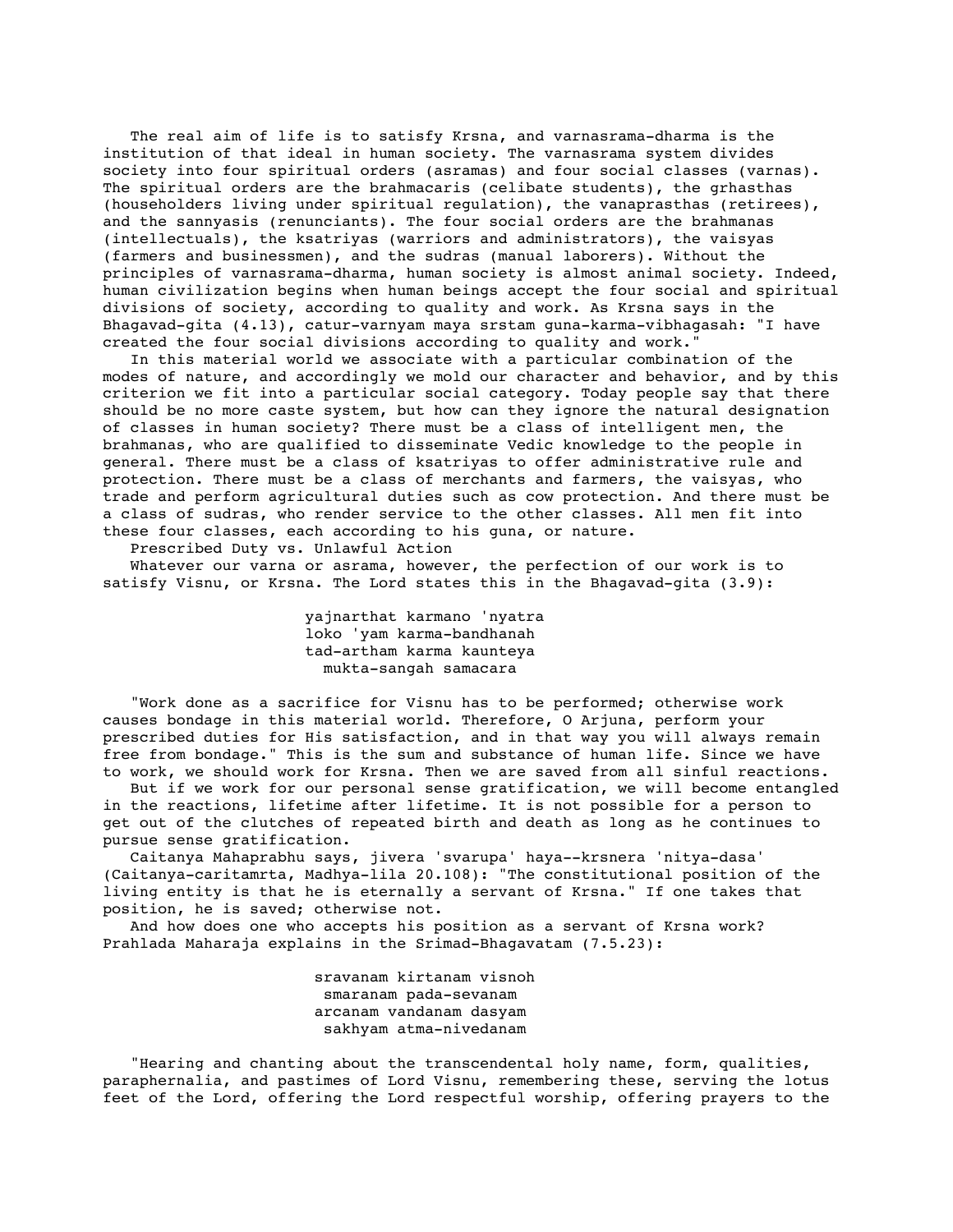Lord, becoming His servant, considering the Lord one's best friend, and surrendering everything to Him--these are the nine processes of pure devotional service."

 In order to take up these processes seriously, one must accept the regulative principles for spiritual life: no meat-eating, no illicit sex, no intoxication, and no gambling. Then one will be able to accept the injunction to chant the Hare Krsna maha-mantra and always be engaged in the service of the Lord in one of the above nine ways. If we accept this authority, our life will be successful, both spiritually and materially. Otherwise, we will have to be satisfied with indulging in sense gratification, performing sinful activities, suffering like dogs and hogs, and enduring repeated birth, old age, disease, and death.

# Forgetfulness

We accept the body as our self, thinking, "I am this body." However, we are not the body but rather the owner of the body, just as we are not our apartment but rather the owner or resident of the apartment. The soul is called dehi, "one who possesses a body." When we study our body, we say, "This is my hand, this is my leg." We do not say, "I am this hand, I am this leg." Yet the illusion that we are the body persists. The body is nothing but a vehicle for the soul. Sometimes a new motorcar is wrecked in an accident, and the driver is overwhelmed with the sense of loss, forgetting that he is not the motorcar. That is the effect of ahankara, false ego, or false conception of proprietorship.

 Because we are covered by ignorance, we have forgotten what our previous body was. Even in this life we do not remember that we were once babies on the laps of our mothers. So many things have happened in our lifetime, but we do not remember them all. If we cannot even remember things that have happened in this life, how can we remember our last life?

 A person engages in sinful activities because he does not know what he did in his past life to get his present materially conditioned body, which is subjected to the threefold miseries--those produced by his own body and mind, those caused by other living entities, and those arising from natural disasters. As stated by Lord Rsabhadeva in the Srimad-Bhagavatam (5.5.4), nunam pramattah kurute vikarma yad indriya-pritaya aprnoti: a human being who is mad after sense gratification does not hesitate to act sinfully. Na sadhu manye: this is not good. Yata atmano 'yam asann api klesada asa dehah: because of such sinful actions, one receives another body in which to suffer as he is suffering in his present body because of his past sinful activities.

 A person who does not have Vedic knowledge always acts in ignorance of what he has done in the past, what he is doing at the present, and how he will suffer in the future. He is completely in darkness. Therefore the Vedic injunction is tamasi ma: "Don't remain in darkness." Jyotir gama: "Try to go to the light." This light is Vedic knowledge, which one can understand when one is elevated to the mode of goodness or when one transcends the mode of goodness by engaging in devotional service to the spiritual master and the Supreme Lord.

### Knowledge through Service

 How service to the Lord and the spiritual master results in Vedic knowledge is described in the Svetasvatara Upanisad (6.23):

> yasya deve para bhaktir yatha deve tatha gurau tasyaite kathita hy arthah prakasante mahatmanah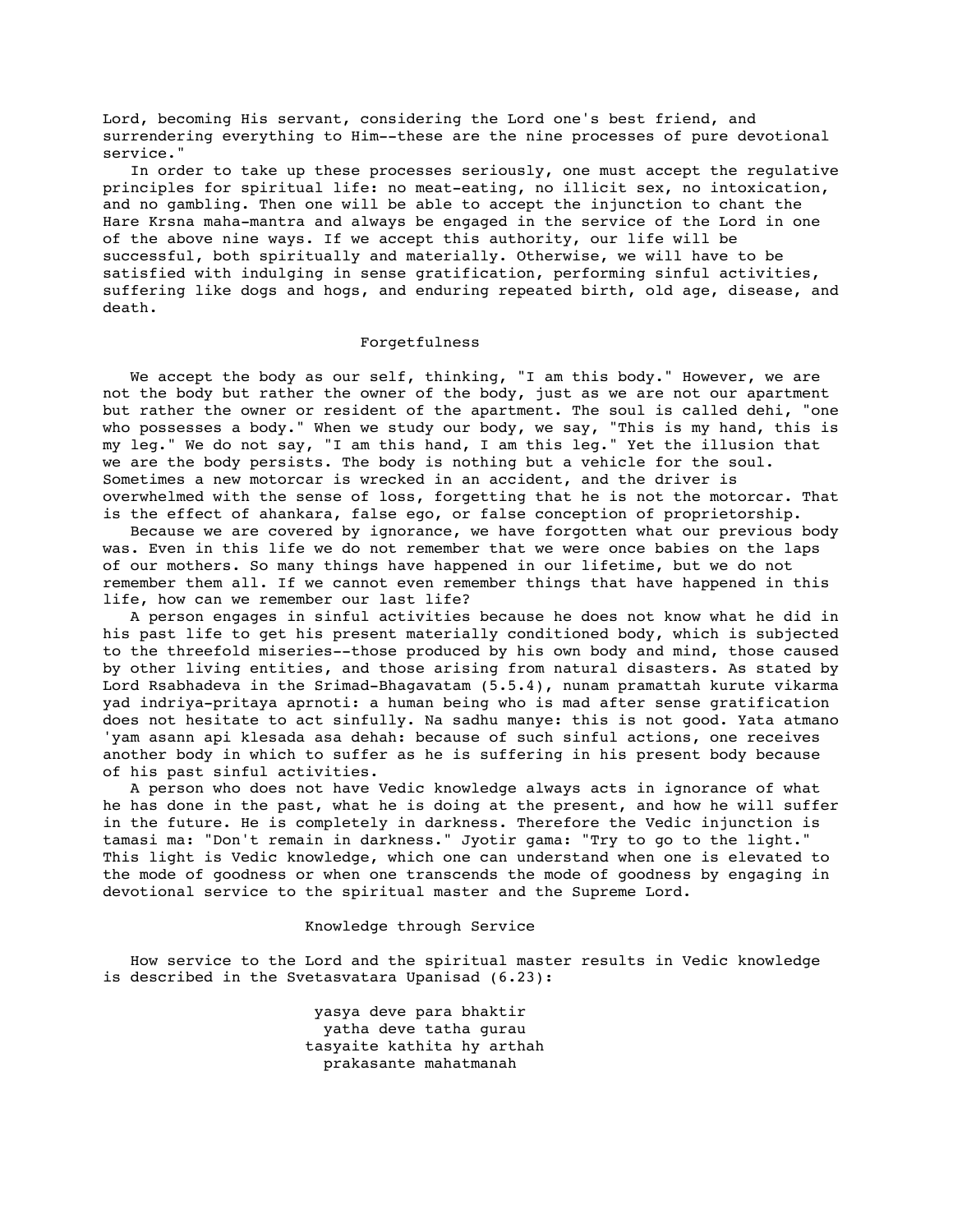"Unto those great souls who have implicit faith in both the Lord and the spiritual master, all the imports of Vedic knowledge are automatically revealed." The Vedas enjoin, tad-vijnanartham sa gurum evabhigacchet: one must approach a spiritual master who has full knowledge of the Vedas and be directed by him in order to become a devotee of the Lord. Then the knowledge of the Vedas will be revealed. When the Vedic knowledge is revealed, one need no longer remain in the darkness of material nature.

 According to his association with the material modes of nature--goodness, passion, and ignorance--a living entity gets a particular type of body. The example of one who associates with the mode of goodness is a qualified brahmana. Such a brahmana knows past, present, and future because he consults the Vedic literature and sees through the eyes of scripture (sastra-caksuh). He can understand what his past life was, why he is in the present body, and how he can obtain liberation from the clutches of maya and not accept another material body. This is all possible when one is situated in the mode of goodness. Generally, however, the living entities in this material world are engrossed in the modes of passion and ignorance.

 One who is in the mode of ignorance cannot know what his past life was or what his next life will be; he is simply interested in his present body. Even though he has a human body, a person in the mode of ignorance and interested only in his present body is like an animal, for an animal, being covered by ignorance, thinks that the ultimate goal of life is immediate happiness--to eat and have sex. A human being must be educated to rise above this platform, to understand his past life and how he can endeavor for a better life in the future. There is even a book, called the Bhrgu-samhita, which reveals information about one's past, present, and future lives according to astrological calculations. Somehow or other one must be enlightened about his past, present, and future. One who is interested only in his present body and who tries to enjoy his senses to the fullest extent is understood to be engrossed in the mode of ignorance. His future is very, very dark. Indeed, the future is always dark for one who is covered by gross ignorance. Especially in this age, human society is covered by the mode of ignorance, and therefore everyone thinks his present body to be everything, without consideration of the past or future.

"**A Second Chance: The Story of a Near-Death Experience**" by His Divine Grace A.C. Bhaktivedanta Swami Prabhupada.

COPYRIGHT NOTICE: This is an evaluation copy of the printed version of this book, and is NOT FOR RESALE. This evaluation copy is intended for personal noncommercial use only, under the "fair use" guidelines established by international copyright laws. You may use this electronic file to evaluate the printed version of this book, for your own private use, or for short excerpts used in academic works, research, student papers, presentations, and the like. You can distribute this evaluation copy to others over the Internet, so long as you keep this copyright information intact. You may not reproduce more than ten percent (10%) of this book in any media without the express written permission from the copyright holders. Reference any excerpts in the following way: "Excerpted from "A Second Chance" by A.C. Bhaktivedanta Swami Prabhupada, courtesy of the Bhaktivedanta Book Trust International, www.Krishna.com."

This book and electronic file is Copyright 1991-2003 Bhaktivedanta Book Trust International, 3764 Watseka Avenue, Los Angeles, CA 90034, USA. All rights reserved. For any questions, comments, correspondence, or to evaluate dozens of other books in this collection, visit the website of the publishers, www.Krishna.com.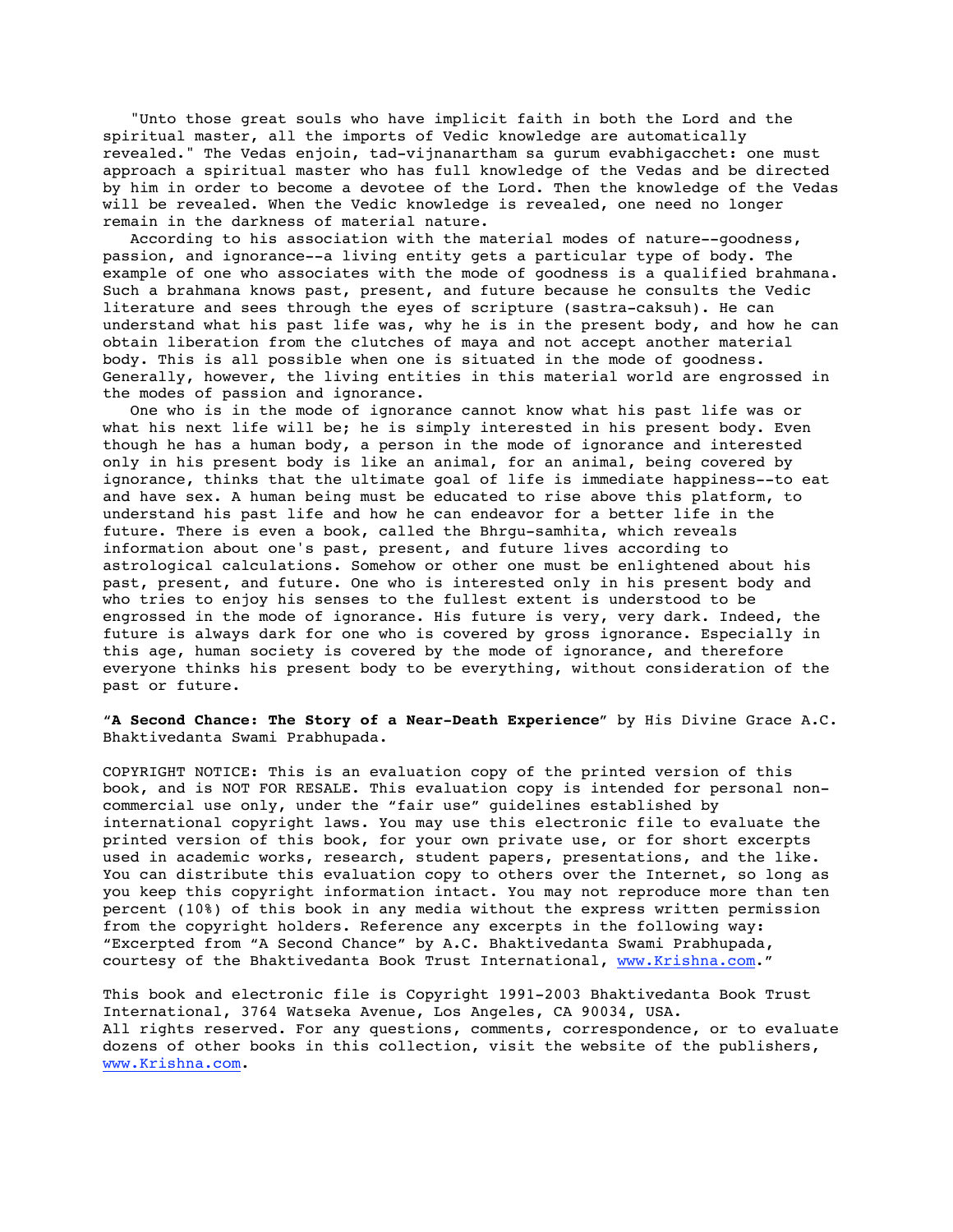# Chapter 10 The Next Life: It's Up to Us

 The Yamadutas continued: "O best of the demigods, we can see three different varieties of life, which are due to the contamination of the three modes of nature. The living entities are thus known as peaceful, restless, and foolish; as happy, unhappy, or in-between; or as religious, irreligious, and semireligious. We can deduce that in the next life these three kinds of material nature will similarly act. Just as springtime in the present indicates the nature of springtimes in the past and future, so this life of happiness, distress, or a mixture of both gives evidence concerning the religious and irreligious activities of one's past and future lives.

 "The omnipotent Yamaraja is as good as Lord Brahma, for while situated in his own abode and in everyone's heart like the Paramatma, he mentally observes the past activities of a living entity and thus understands how the living entity will act in future lives.

 "As a sleeping person acts according to the body manifested in his dreams and accepts it to be himself, so one identifies with his present body, which he acquired because of his past religious or irreligious actions, and is unable to know his past or future lives." (Srimad-Bhagavatam 6.1.46-49)

## Breaking Free of Past, Present, and Future Karma

 Here the Yamadutas point out that the actions and reactions of the three modes of material nature are visible in this life. For example, some people are very happy, some are very distressed, and some are in mixed happiness and distress. This is the result of past association with the modes of material nature--goodness, passion, and ignorance. Since these varieties are visible in this life, we may assume that the living entities, according to their association with the different modes of material nature, will be happy, distressed, or between the two in their next lives also. Therefore the best policy is to disassociate oneself from the three modes of material nature and be always transcendental to their contamination. This is possible only when one fully engages in the devotional service of the Lord, as Krsna confirms in the Bhagavad-gita (14.26):

> mam ca yo 'vyabhicarena bhakti-yogena sevate sa gunan samatityaitan brahma-bhuyaya kalpate

 "One who engages in full devotional service, unfailing in all circumstances, at once transcends the modes of material nature and thus comes to the level of Brahman." Unless one is fully absorbed in the service of the Lord, one will be subjected to the contamination of the three modes of material nature and must therefore experience distress or mixed happiness and distress, depending on the severity of one's sinful activities.

#### Changing Bodies

 The Supreme Lord has appointed Yamaraja to decide the proper punishment for those who perform sinful activities. Thus at death each being is awarded a particular body in a particular place, according to his work. As Lord Kapila explains in the Srimad-Bhagavatam (3.31.1),

> karmana daiva-netrena jantur dehopapattaye striyah pravista udaram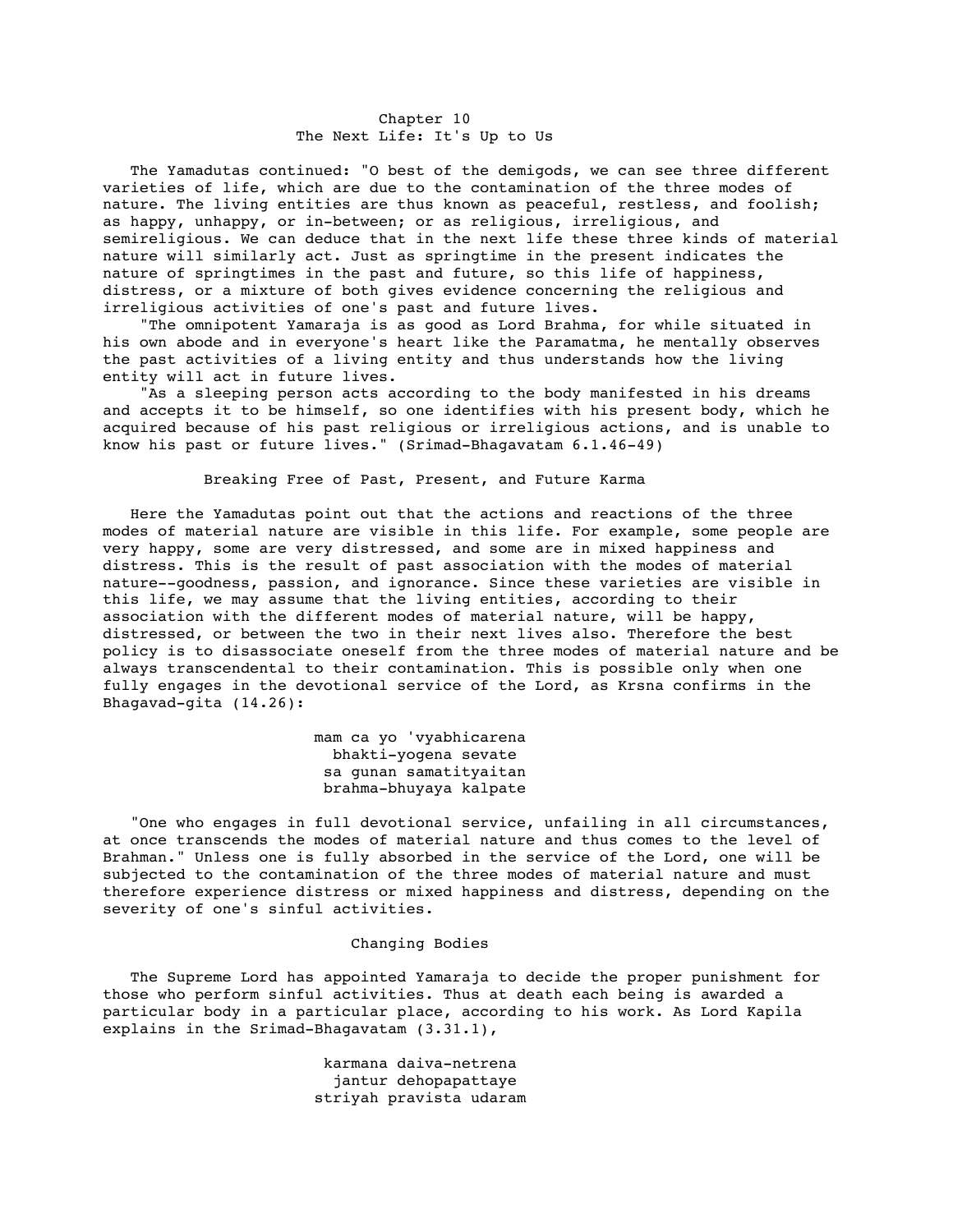#### pumso retah-kanasrayah

 "Under the supervision of the Supreme Lord and according to the result of his work, the living entity, the soul, is made to enter the womb of a woman through the particle of male semen to assume a particular type of body."

 We are changing our bodies every day, at every moment. It is called "growth," but actually it is a change of body. Growing means leaving the old body and accepting a new body. After some years we can see that a child has grown to boyhood, then to youth. That means he has changed his body. Similarly, when we find that the body is no longer inhabitable, we have to give it up and accept another body, just as we have to give up our clothes when they become old and worn.

 This change is executed under the supervision of higher authorities (daivanetrena). According to one's religious and irreligious acts, one has to accept a particular type of body in a particular position and suffer. Our sufferings are classified as adhibhautika, adhyatmika, and adhidaivika. Adhyatmika miseries are those caused by our own bodies and minds, adhibhautika miseries are those inflicted by other living entities, and adhidaivika miseries are those which are inflicted by higher authorities (devas) and which are completely beyond our control--such as earthquake, drought, flood, and famine. We cannot adjust these situations. In the same way, after death superior authorities will offer us a certain type of body, and we cannot say, "Oh no, sir, I do not want this body." We have to accept it.

### Minute Independence

 Due to repeated birth and death in so many material bodies, we have all forgotten that we are part and parcel of God, that we have an intimate relationship with Him, and that somehow or other we have fallen into this material world. It is very difficult to exactly pinpoint the origin of this forgetfulness. But even though we have forgotten Him since time immemorial, Krsna is so merciful that to remind us of our spiritual identity and our oneness with Him as His parts, He comes personally and teaches us what we have forgotten. And when He departs He leaves behind the scripture, especially the Bhagavad-gita, where He requests, sarva-dharman parityajya mam ekam saranam vraja: "Please give up all your nonsense and surrender unto Me. I shall give you all protection." (Bhagavad-gita 18.66)

 Krsna is the father of all living entities. He is not happy that all these souls in the material world are rotting like hogs. Therefore He sends His representatives. In the case of Lord Jesus Christ, Krsna sent His son. Lord Jesus claimed to be the son of God. Everyone is a son of God, but this son was an especially favorite son, and he was sent to a particular place to reclaim the conditioned souls back home, back to Godhead.

 But if the conditioned souls insist on staying here, what can Krsna or His servant do? They allow us to go on with our materialistic activities, because the first condition for getting out of the material prison house is that we must desire to get out. When we finally become disgusted with our predicament, we pray, "My dear Lord, I have served lust, anger, and greed for so long, but they are still unsatisfied, and now I have become disgusted with serving them. Now, my dear Lord Krsna, my intelligence is awakened, and I have come to You. Please engage me in Your service."

 The living entity is the marginal energy (tatastha-sakti) of the Lord, which means he can choose to be controlled by Krsna's inferior, material energy or His superior, spiritual energy. We devotees have chosen to come to Krsna consciousness. In other words, we have agreed to surrender to Krsna and submit to the protection of His internal, spiritual energy. Surrender to Krsna begins with chanting the Hare Krsna mantra: Hare Krsna, Hare Krsna, Krsna Krsna, Hare Hare. Hare Rama, Hare Rama, Rama Rama, Hare Hare. The word Hare indicates the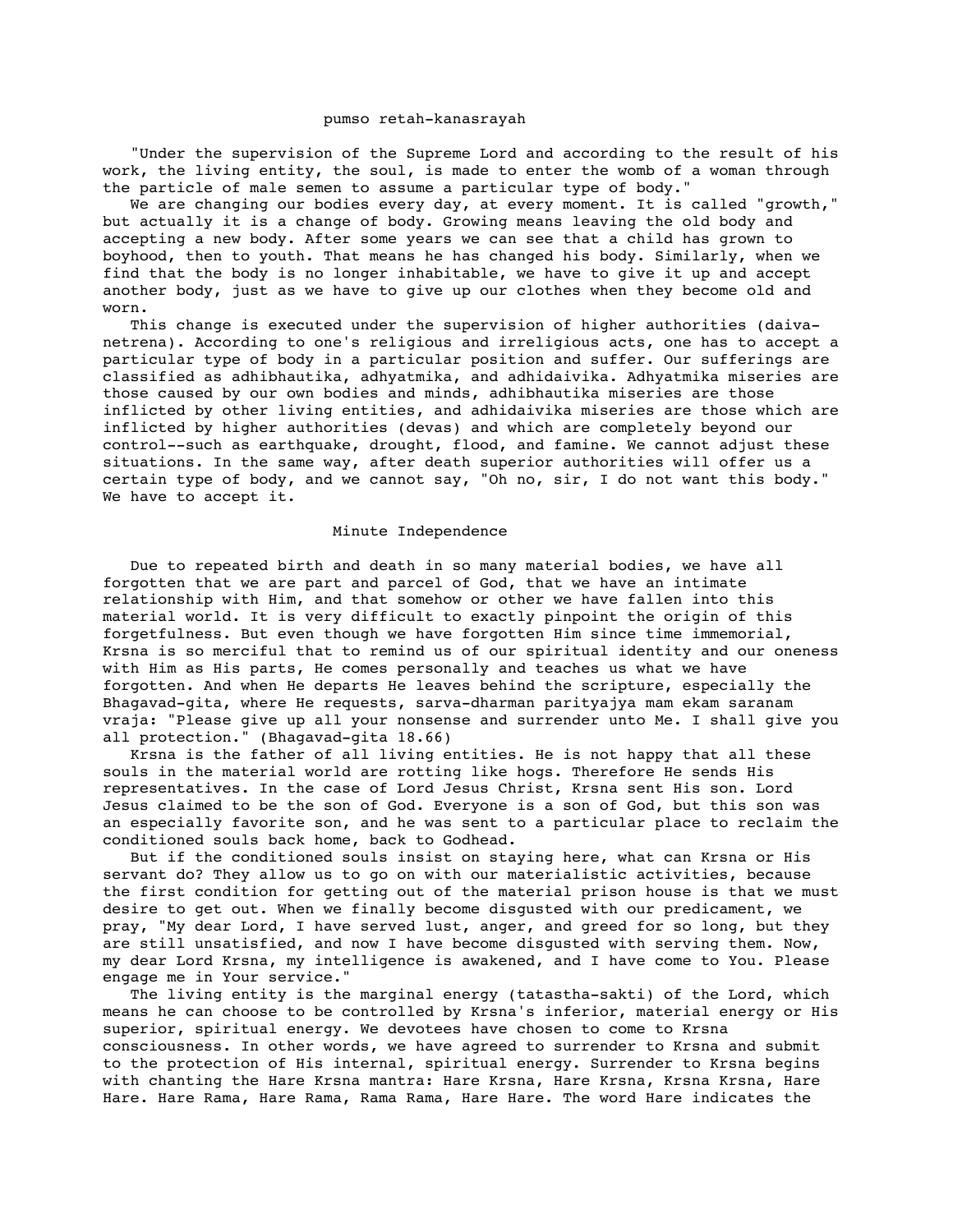devotional energy of Krsna, Krsna means "the all-attractive Supreme Personality of Godhead," and Rama means "the Supreme Enjoyer."

 But there are many who will not come, because they do not agree to come under the control of Krsna's spiritual energy. But Krsna does not interfere. He says, "You may remain in the material world or come to Me--whatever you like." We have been given minute independence and the intelligence to discriminate between what to do and what not to do.

#### Wake Up!

 The ear is the most important organ for learning what is to be done and what is not to be done for our ultimate benefit. We must hear from the superior authority. At night we sleep peacefully, unaware that someone might be coming to chop off our head. However, our sense of hearing is acute, even in the sleeping state. If someone cries out, "Wake up! Wake up! Someone is coming to kill you!" we can be saved. Similarly, we are sleeping under the influence of material nature. We seem to be awake and acting, but prakrti (material nature) is doing the acting--not us. We are being forced to act according to our association with the different modes of material nature. Although we are in the sleeping condition, our ear does not sleep, and it helps us to rise out of ignorance. If we hear from the right person--the spiritual master--and from the Vedic scriptures, we can awaken to our original, constitutional position as eternal servants of Krsna. The first prescription is sravanam, hearing about Krsna. If we simply hear about Krsna, we will automatically wake up. The injunction of the Vedas is uttisthata jagrata prapya varan nibodhata: "Wake up! Get up! Understand the great benediction you have in this human form of life. Now utilize it and get free from the clutches of the material modes of nature." In the Bhagavadgita (7.14) Krsna explains how to do this:

> daivi hy esa guna-mayi mama maya duratyaya mam eva ye prapadyante mayam etam taranti te

 "This divine energy of Mine, consisting of the three modes of material nature, is difficult to overcome. But those who have surrendered to Me can easily cross beyond it." Surrender to Krsna and be Krsna conscious. In the human form of life, that is our only business.

> Chapter 11 The Realm of the Senses

 The Yamadutas continued: "Above the five senses of perception, the five working senses, and the five objects of the senses is the mind, which is the sixteenth element. Above the mind is the seventeenth element, the soul, the living being himself, who, in cooperation with the other sixteen, enjoys the material world alone. The living being experiences three kinds of situations, namely happy, distressful, and mixed.

 "The subtle body is endowed with sixteen parts--the five knowledge-acquiring senses, the five working senses, the five objects of sense gratification, and the mind. This subtle body is an effect of the three modes of material nature. It is composed of insurmountably strong desires, and therefore it causes the living entity to transmigrate from one body to another in human life, animal life, and life as a demigod. When the living entity gets the body of a demigod, he is certainly very jubilant, when he gets a human body he is always in lamentation, and when he gets the body of an animal he is always afraid. In all conditions, however, he is actually miserable. His miserable condition is called samsrti, or transmigration in material life.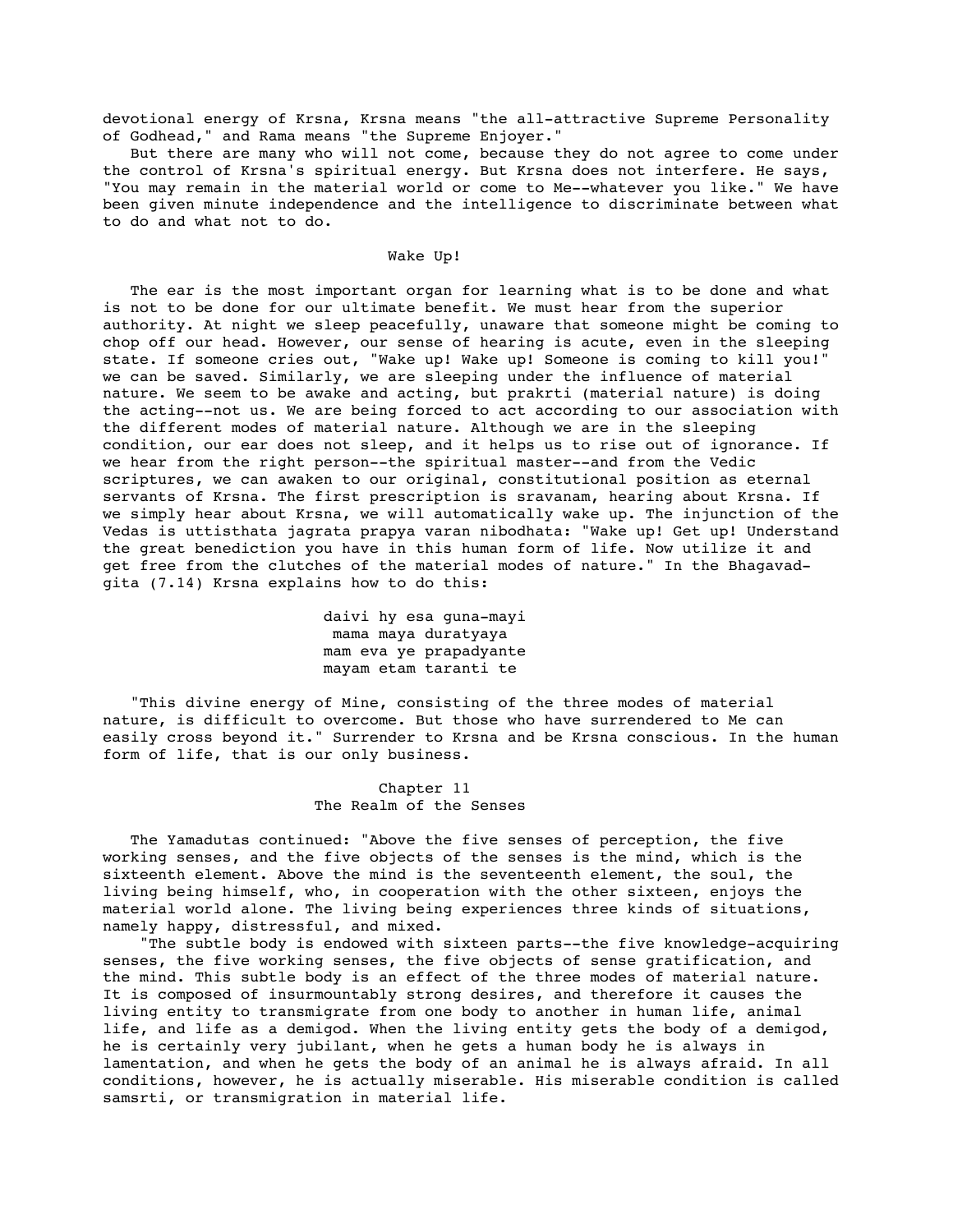"The foolish embodied living entity, inept at controlling his senses and mind, is forced to act according to the influence of the modes of material nature, even against his desires. He is like a silkworm that uses its own saliva to create a cocoon and then becomes trapped in it, with no possibility of getting out. The living entity traps himself in a network of his own fruitive activities and then can find no way to release himself. Thus he is always bewildered, and repeatedly he dies.

 "No living entity can remain unengaged, even for a moment. One must act by his natural tendency according to the three modes of material nature because this tendency forcibly makes him work in a particular way. The fruitive acts a living being performs, whether pious or impious, are the unseen cause for the fulfillment of his desires. This unseen cause is the root of the living entity's different bodies. Because of his intense desire, the living entity takes birth in a particular family and receives a body like his mother's or father's body. Thus the gross and subtle bodies are created according to his desire.

 "Since the living entity is associated with material nature, he is in an awkward position, but if in the human form of life he is taught how to associate with the Supreme Personality of Godhead or His devotee, this position can be overcome." (Srimad-Bhagavatam 6.1.50-55)

### The Demands of the Senses

 These verses describe how the living entity becomes entangled in the material body due to the interaction of the material modes of nature. Everyone engages in work with his hands, legs, and other senses just to achieve a certain goal according to his concocted ideas. In this way one tries to enjoy the five sense objects, namely form, sound, taste, aroma, and touch, not knowing that the actual goal of life is to satisfy the Supreme Lord. Because of disobeying the Lord, the living entity is put into material conditions, and he then tries to improve his situation according to his whims, not caring to follow the instructions of the Supreme Personality of Godhead. Nevertheless, the Supreme Lord is so kind that He comes Himself to instruct the bewildered living entity how to act obediently and then gradually return home, back to Godhead, where he can attain an eternal, peaceful life of bliss and knowledge.

 In the material world the living entity has a body that is a very complicated combination of the material elements, and with this body he struggles alone, as indicated in verse 50 by the words ekas tu. For example, if one is struggling in the ocean, he must swim through it alone. Although many other men and aquatics are swimming in the ocean, he must take care of himself, because no one else will help him. Therefore this verse indicates that the seventeenth item, the soul, must work alone. Although he tries to create society, friendship, and love, ultimately no one can help him but Krsna, the Supreme Lord. Therefore his only concern should be how to satisfy Krsna--how to surrender to Him and evoke His mercy. That is also what Krsna wants. As He says in the Bhagavad-gita (18.66), sarva-dharman parityajya mam ekam saranam vraja: "Just give up all kinds of concocted religion and surrender to Me."

 People bewildered by material conditions try to be united, but although they strive for unity among men and nations, all their attempts are futile. Everyone must struggle alone for existence with the many elements of nature. Therefore one's only hope, as Krsna advises, is to surrender to Him, for He can help one become free from the ocean of nescience. Sri Caitanya Mahaprabhu therefore prayed:

> ayi nanda-tanuja kinkaram patitam mam visame bhavambudhau krpaya tava pada-pankaja sthita-dhuli-sadrsam vicintaya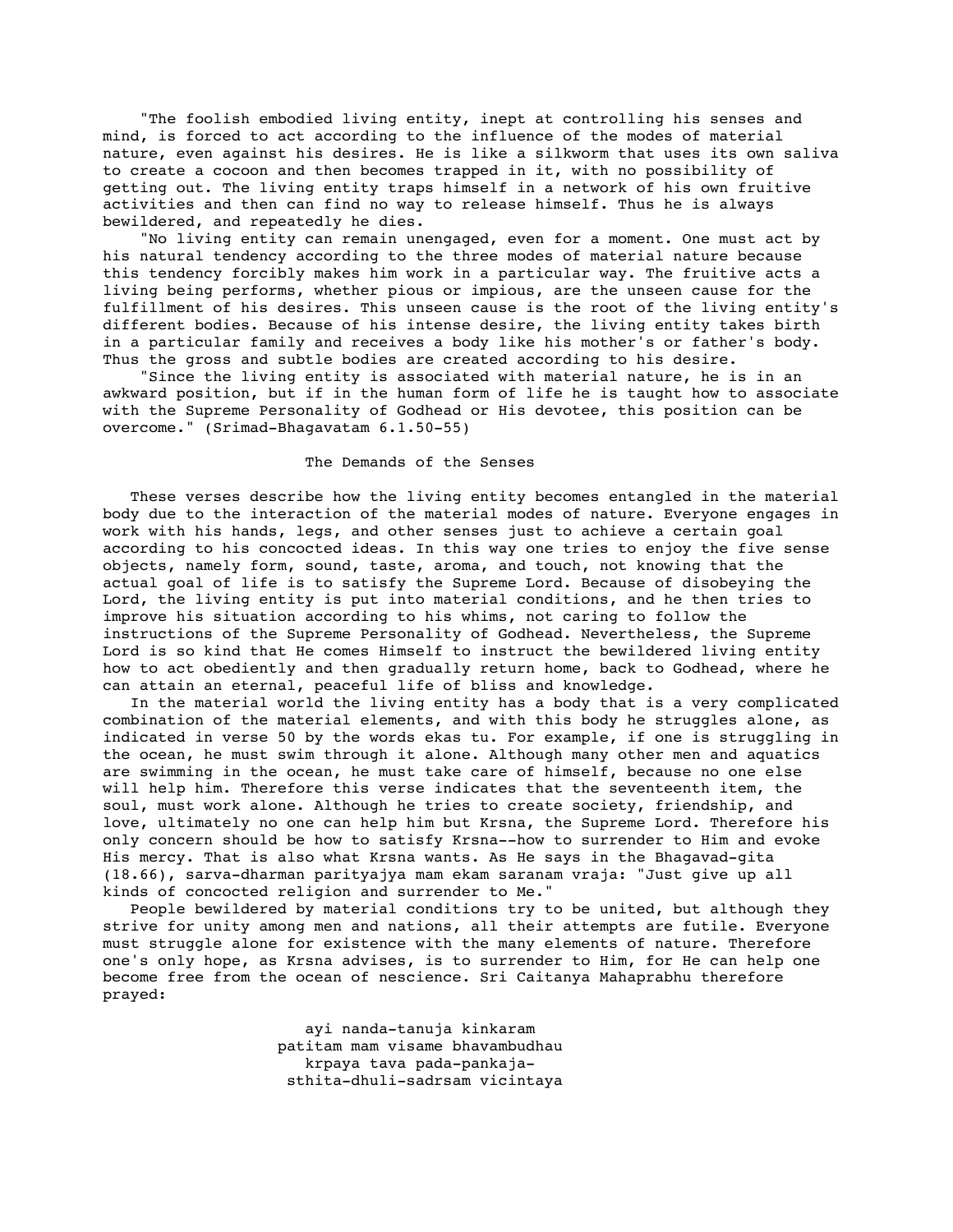"O Krsna, beloved son of Nanda Maharaja, I am Your eternal servant, but somehow or other I have fallen into this ocean of nescience, and although I am struggling very hard, there is no way I can save myself. If You kindly pick me up and fix me as one of the particles of dust at Your lotus feet, that will save me."

 Similarly, Srila Bhaktivinoda Thakura sings, anadi karama-phale, padi' bhavarnava-jale, taribare na dekhi upaya: "My dear Lord, I cannot remember when I somehow or other fell into this ocean of nescience, and now I can find no way to rescue myself." We should remember that everyone is responsible for his own life. If an individual becomes a pure devotee of Krsna, he is then delivered from the ocean of nescience. Thus his life becomes successful.

# Pain and Pleasure

 Actually, there is no pleasure in the material world; everything is painful. Everyone is trying to be happy by sensual activity, but the result is unhappiness and frustration. This is called maya, illusion.

 Lord Buddha understood the nature of material pleasure. In his youth he was a prince, enjoying great opulence and sensual pleasures, but he renounced it all. Sitting down in meditation, he stopped all sensual activities, which subject one to the pains and pleasures of this material world. He gave up his kingdom just to teach that sensual activities do not help us attain salvation. Salvation means to get out of the clutches of the pleasure and pain of this world.

 Buddhism is concerned largely with the predicament of the body. Due to the interactions of the three modes of material nature, which are acting on our material bodies, we experience various pains and pleasures. Buddhism teaches that one can be relieved of these pains and pleasures as soon as one dismantles the combination of the material elements in the shape of the physical body. Nirvana, the goal of Buddhism, is the state attained when a person has finished with the material combinations. After all, pains and pleasures are due to possessing this material body. However, Buddhist philosophy does not provide information about the soul, the possessor of the body. Thus Buddhism is imperfect.

 Buddhist philosophy is incomplete, but that does not mean Lord Buddha did not know the complete truth. A teacher may have received his Masters degree, yet he still teaches the ABC's to his students. It is not that his knowledge is limited to the ABC's. Similarly, any especially empowered incarnation (saktyavesa avatara) will preach God consciousness according to time, place, and circumstances. The teacher holds his Masters degree, but the students may not be qualified to receive the high instructions that the teacher is competent to teach.

 Therefore there are different schools of religion, like Buddhism and Sankaracarya's Mayavada philosophy. Both the Buddhists and the Mayavadis encourage their followers to try to get free of pain and pleasure, which are due to sensual activities. No genuine philosopher urges his followers to pursue sensual activities. Buddha finishes with matter: to achieve nirvana one must first dismantle the material combination of the body. In other words, the body is a combination of five material elements: earth, water, fire, air, and ether, and this combination is the cause of all pain and pleasure; so when the combination is at last dismantled, there will be no more pain and pleasure.

 Sankaracarya's philosophy is to get out of this combination of material elements and become situated in our original, spiritual position. Thus the Mayavadis' motto is brahma satyam jagan mithya: "Brahman, the Absolute, is true, and this material creation is false." Sankaracarya rejected Buddha's philosophy, which gives no information concerning the spirit soul. Buddha's philosophy deals only with matter and the dissolution of matter; thus the goal of Buddhism is to merge into the voidness.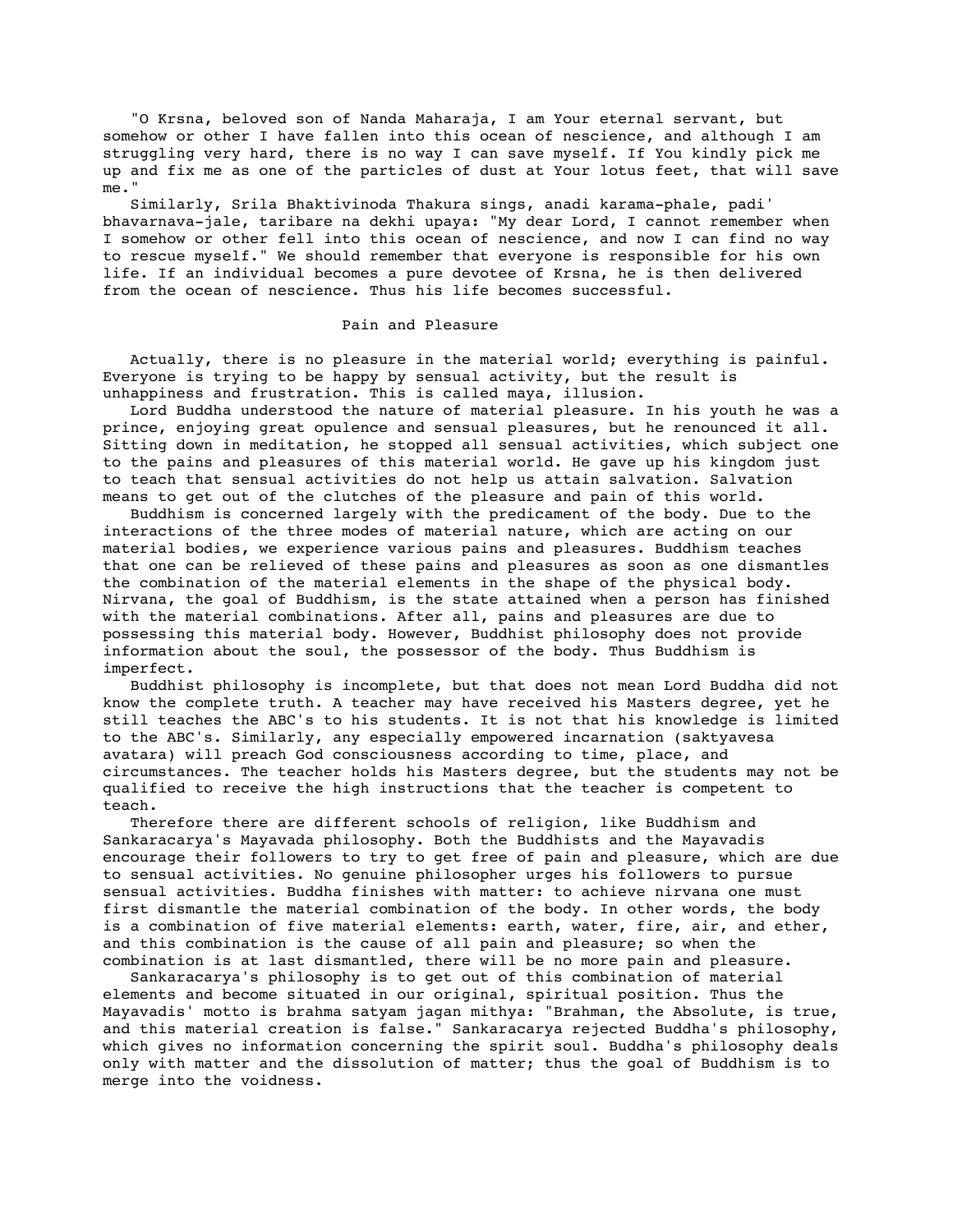Both Buddhism and Mayavada philosophy reveal only partial truth. Sankaracarya's Mayavada philosophy accepts Brahman, spirit, but does not describe spirit in its fullness. Mayavada philosophy teaches that as soon as we become cognizant of our existence as Brahman (aham brahmasmi), then all our activities come to a stop. But this is not a fact. The living entity is always active. It may seem that in meditation one can stop all sensual activity, but still one is meditating, and that is also action.

 While meditating on Brahman, the Mayavadi thinks, "I have become God." In one sense, of course, it is correct to think, "I am one with God," for as spirit souls we are all one with God in quality. But no one can ever become quantitatively one with God. In the Bhagavad-gita (15.7) Krsna declares that the living entities are "part and parcel of Me." Krsna is completely spiritual (saccid-ananda), so each particle of spirit must also be sac-cid-ananda, just as a gold earring is qualitatively one with the gold in a gold mine. Still, the gold earring is not the gold mine.

 So the Mayavadis' mistake is to think that the part can become equal to the whole. They presume that because they are part and parcel of God, they are God. Therefore the Srimad-Bhagavatam (10.2.32) describes the impersonalists as avisuddha-buddhayah: "Their intelligence is impure; they are still in ignorance." Mayavadis believe that by accumulating knowledge they become one with God, and thus they address one another as "Narayana." That is their great mistake. We cannot become Lord Narayana. Narayana is vibhu, which means "very big" or "infinite," whereas we are anu, infinitesimal. Our spiritual magnitude measures one ten-thousandth of the tip of a hair. Therefore how can any sane man claim that he has become God?

 Sankaracarya gave a hint about Brahman, teaching everyone to think, aham brahmasmi, "I am the spirit self, not the material body." The Vedas agree. One who is situated in mukti, or liberation, understands perfectly, "I am not this body; I am pure spirit soul." But that is not the end of self-realization. Next one has to ask, "If I am an eternal spirit soul, what is my eternal spiritual activity?" That eternal activity is devotional service to Krsna.

 In the Bhagavad-gita (18.54) Lord Krsna describes how Brahman realization leads to devotional service:

> brahma-bhutah prasannatma na socati na kanksati samah sarvesu bhutesu mad-bhaktim labhate param

 "One who is transcendentally situated at once realizes the Supreme Brahman and becomes fully joyful. He never laments or desires to have anything. He is equally disposed toward every living entity. In that state he attains pure devotional service unto Me."

 Often big svamis talk about attaining "Brahman realization" but do not remove themselves from worldly pleasures and pains. They involve themselves in humanitarian activities, thinking, "My fellow countrymen are suffering; let me open a hospital" or "They are uneducated; let me open a school." If someone is really on the platform of brahma-bhutah, why would he accept any particular place as his country? Actually, as spirit souls we do not belong to any country. We get a body, and as soon as the body is finished, the connection with a particular country is also finished. The symptom of lamentation reveals that the so-called liberated person has not been cured of his attachment to worldly pleasure and pain. That means he has not become joyful, because one who is joyful does not lament. So many learned sannyasis have fallen down to material activities because they have not in fact realized Brahman. It is not so easy. As already explained, the influence of the modes of nature is very strong. The living entity entangled in different types of fruitive activity is like a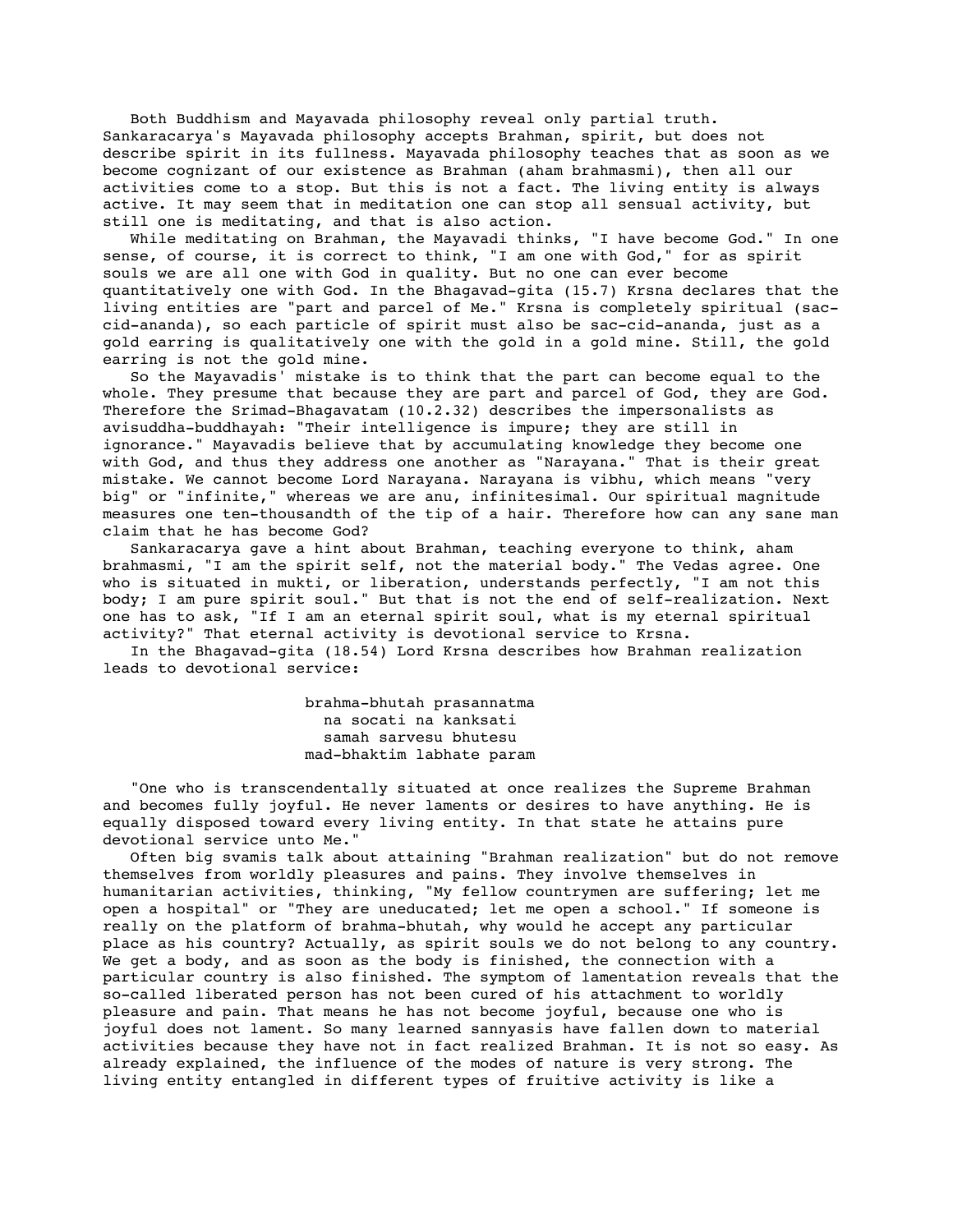silkworm trapped in a cocoon. Getting free is very difficult unless one is helped by the Supreme Personality of Godhead.

# Spiritual Senses

 Real knowledge is attained by applying the senses in the service of Krsna. At present, our mind and senses are absorbed in bodily designations, such as "I am American," "I am Indian," or "I am English." In this consciousness we think that we should apply our senses in the service of our relatives, our society, our nation, etc. But these are temporary circumstances. Our real position is that we are Brahman, pure spirit soul. As long as we think of ourselves as belonging to some temporary designation, we cannot become a devotee of Krsna.

 As we have pointed out, Brahman realization is not the end of spiritual knowledge. There are three stages of self-realization: Brahman, or the realization that one is not this body but a spirit soul; Paramatma realization, or understanding the Lord within the heart; and Bhagavan realization, realizing the Lord in His personal form as Sri Krsna.

 Beyond Brahman is Paramatma realization, realizing Krsna in the heart as Supersoul. Brahman is like the sunlight, but Paramatma realization is like seeing the sun globe itself, the source of the sun's rays. Going still further, one can enter into the spiritual planets of Vaikuntha and see the Supreme Personality of Godhead face to face. This is the ultimate stage of selfrealization and is like meeting the sun-god himself. The sunlight, the sun globe, and the sun-god are one and inseparable, yet they are simultaneously different. The sunlight is the impersonal effulgence of the sun, the sun globe is its localized aspect, and the sun-god is the personal source of both the sun globe and the sunlight. In the Bhagavad-gita (4.27) Krsna confirms that He is the source of the Brahman effulgence: brahmano hi pratisthaham. "I am the basis of the impersonal Brahman." And in the Isopanisad (15) a devotee prays,

> hiranmayena patrena satyasyapihitam mukham tat tvam pusann apavrnu satya-dharmaya drstaye

 "O my Lord, sustainer of all that lives, Your real face is covered by Your dazzling effulgence. Please remove that covering and exhibit Yourself to Your pure devotee."

 So Brahman realization is not enough. A sick man's fever may go down, but he may not yet be cured. He is finally cured when he is not only safe from fever but fully recovered and back to his normal, active life. Otherwise there is danger of relapse. Likewise, understanding "I am a spirit soul, not the body" does not mean one is cured of illusion. Only when a person fully understands that he is the eternal servant of Krsna and he acts on that understanding is he truly self-realized.

### A Special Concession for All People

 In the present age, for all people the best path to achieve self-realization is to chant the Hare Krsna maha-mantra: Hare Krsna, Hare Krsna, Krsna Krsna, Hare Hare. Hare Rama, Hare Rama, Rama Rama, Hare Hare. The conditioned souls in this Age of Kali are so engrossed in sinful activities that it is impossible for them to follow the Vedic injunctions in a systematic way. The chanting of the Hare Krsna maha-mantra is the special concession of Sri Caitanya Mahaprabhu-- Krsna Himself--who appeared five hundred years ago just to deliver the fallen souls by inaugurating the sankirtana movement, the movement of the congregational chanting of the Lord's holy names. Lord Caitanya would often quote the following verse from the Brhan-naradiya Purana (3.8.126):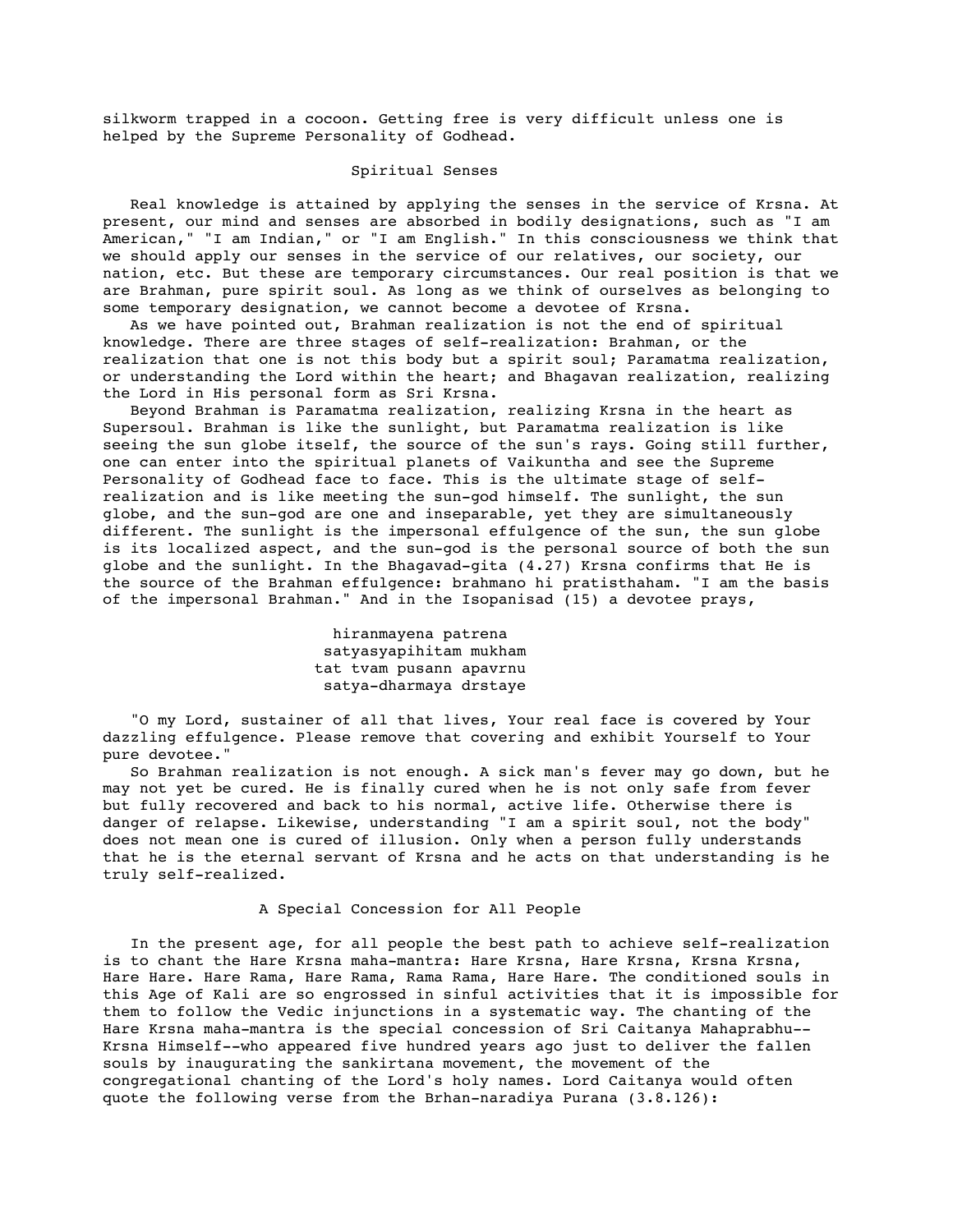harer nama harer nama harer namaiva kevalam kalau nasty eva nasty eva nasty eva gatir anyatha

 "In this age the only way to attain salvation is to chant the holy name, chant the holy name, chant the holy name of the Lord. There is no other way, no other way, no other way."

 We can see the power of chanting the holy name of Krsna by studying the Krsna consciousness movement. In this movement all kinds of sinful activities are being given up by persons who have been addicted to bad habits ever since they were living in the wombs of their mothers. This is their good fortune. As Sri Caitanya Mahaprabhu says in the Caitanya-caritamrta (Madhya-lila 19.151),

> brahmanda bhramite kona bhagyavan jiva guru-krsna-prasade paya bhakti-lata-bija

 "The living entity is rotating in different lives and in different bodies, transmigrating from one situation to another throughout the universe, but if he is fortunate and gets the mercy of Krsna, he will get a bona fide spiritual master, from whom he will receive the seed of the creeper of bhakti, devotional service." If he is truly intelligent, he will sow that seed in his heart and water it. If you sow a seed in the earth, you must water it so that it will fructify. Similarly, once the seed of bhakti has been sown in the heart, it has to be watered properly. What is that water? Sravanam kirtanam: hearing and chanting the glories of Krsna is the watering process that will make the seed of devotional service grow.

 By cultivating devotional service to Krsna, we can get out of our unfortunate position in the material world, which Krsna has certified in the Bhagavad-gita as duhkhalayam, a place full of miseries. In other words, by taking shelter of the lotus feet of Krsna in the shape of chanting and hearing His holy name, we will not have to undergo repeated birth and death in this miserable material world.

# Body of Desire

 The Srimad-Bhagavatam describes in detail how a conditioned living entity takes birth. According to his karma, the living entity is put into the semen of a particular father, and the living entity's gross material body is manifested from the union of father and mother. During sexual intercourse, the mentalities of the father and mother are combined when the father's semen and mother's egg mix, and this combination is acquired by the child.

 Each of us has a different type of body: no one's body is identical to anyone else's. The different types of bodies have a cause, and that cause is karma. According to one's previous activities, one develops a certain kind of subtle body--made up of mind, intelligence, and false ego--and on the basis of the subtle body one gets a particular gross body. As Lord Krsna states in the Bhagavad-gita (8.6):

> yam yam vapi smaran bhavam tyajaty ante kalevaram tam tam evaiti kaunteya sada tad-bhava-bhavitah

 "Whatever state of being one remembers when he quits his body, O son of Kunti, that state he will attain without fail." The character of the subtle body at the time of death is determined by the sum total of one's activities during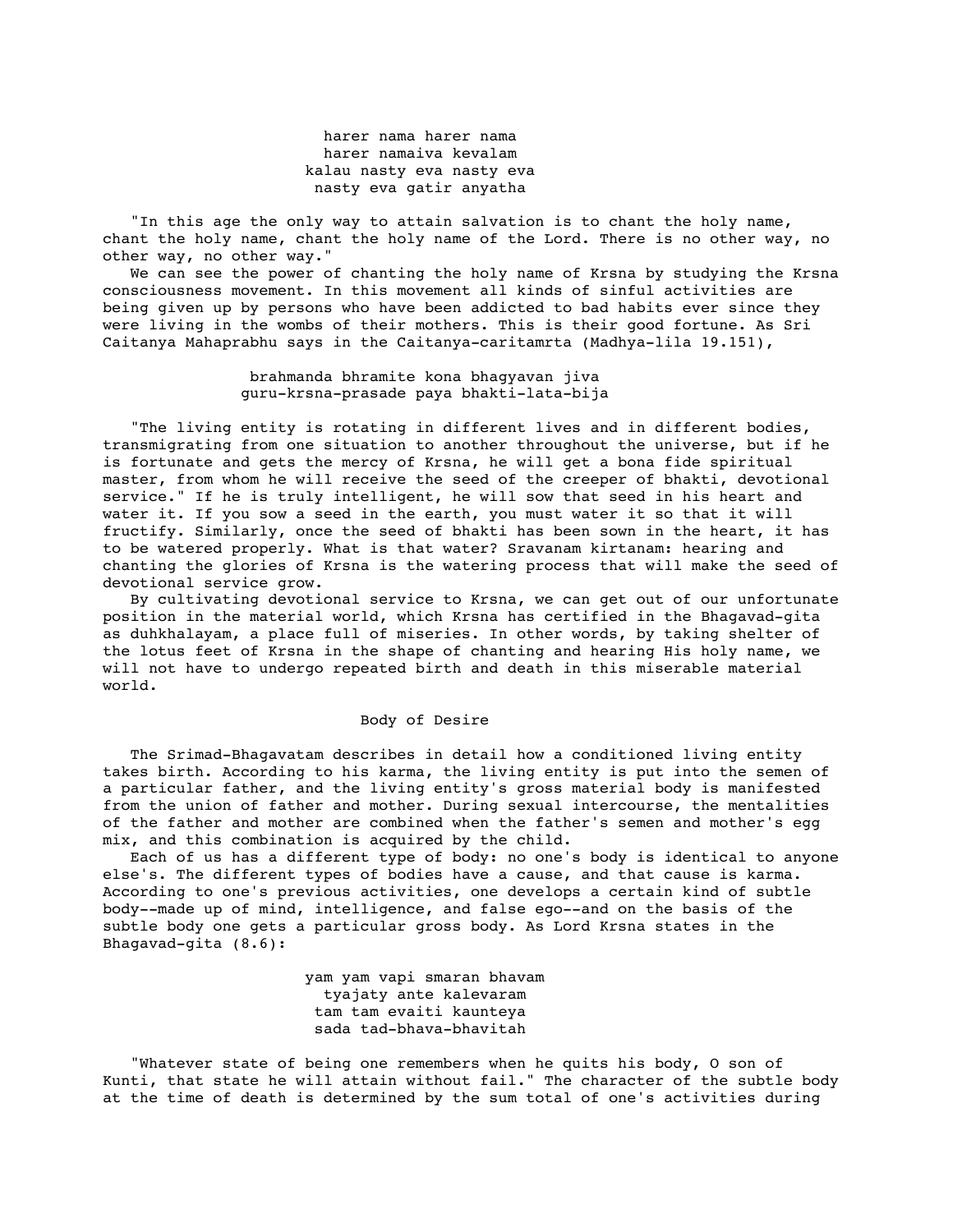one's lifetime. If a human being is taught to change his subtle body by developing Krsna consciousness, at the time of death his subtle body will create a gross body in which he will be a devotee of Krsna--or if he is still more advanced, he will not take another material body at all but will immediately get a spiritual body and thus return home, back to Godhead. This is the perfection of human life.

# Chapter 12 Bewildered by Desire

 The Yamadutas continued: "In the beginning this brahmana named Ajamila studied all the Vedic literatures. He was a reservoir of good character, good conduct, and good qualities. firmly established in executing all the Vedic injunctions, he was very mild and gentle, and he kept his mind and senses under control. Furthermore, he was always truthful, he knew how to chant the Vedic mantras, and he was also very pure. Ajamila was very respectful to his spiritual master, the fire-god, guests, and the elders of his household. Indeed, he was free from false prestige. He was upright, benevolent to all living entities, and well behaved. He would never speak nonsense or envy anyone.

 "Once Ajamila, following the order of his father, went to the forest to collect fruit, flowers, and two kinds of grass, called samit and kusa. On the way home he came upon a lusty fourth-class man (sudra) shamelessly embracing and kissing a prostitute. The sudra was smiling, singing, and enjoying as if this were proper behavior. Both the sudra and the prostitute were drunk. The prostitute's eyes were rolling in intoxication, and her dress had become loose. Such was the condition in which Ajamila saw them.

 "The sudra, his arm decorated with turmeric powder, was embracing the prostitute. When Ajamila saw her, the dormant lusty desires in his heart awakened, and in illusion he fell under their control. As far as possible he patiently tried to remember the instructions of the sastras not even to see a woman. With the help of this knowledge and his intellect, he tried to control his lusty desires, but because of the force of Cupid within his heart, he failed to control his mind." (Srimad-Bhagavatam 6.1.56-62)

# Brahminical Qualifications

 The order-carriers of Yamaraja, the Yamadutas, are explaining the factual position of piety and impiety and how a living entity is entangled in this material world. Describing the history of Ajamila, the Yamadutas relate that in the beginning he was a learned scholar of the Vedic literature. He was well behaved, neat and clean, and very kind to everyone. In fact, he had all good qualities. In other words, he was a perfect brahmana. A brahmana is expected to be perfectly pious, to follow all the regulative principles, and to have all good qualities. The symptoms of piety are explained in these verses.

 Apparently Ajamila followed the rules and regulations of celibacy as a perfect brahmacari and was very softhearted, truthful, clean, and pure. How he fell down in spite of all these qualities and thus came to be threatened with punishment by Yamaraja is described here.

 Because Ajamila was born into a brahmana family, he was naturally srutasampanna. Sruta means that by hearing the Vedas, Ajamila was rich in Vedic knowledge. In India brahmanas are called panditas, "learned men." A brahmana cannot be a fool and a rascal. Therefore one who has no knowledge of the Vedas cannot be a brahmana. Simply reading the Vedas from a scholastic viewpoint is useless. One must practically apply the knowledge of the Vedas. Armchair Vedantists smoke cigarettes while reading Vedanta, but that kind of study is useless. We have seen many so-called sannyasis talking on Vedanta, smoking all the while. Ajamila was not that type. He was a scholar of Vedic literature, and he was very well behaved. A brahmana must study the Vedas under the guidance of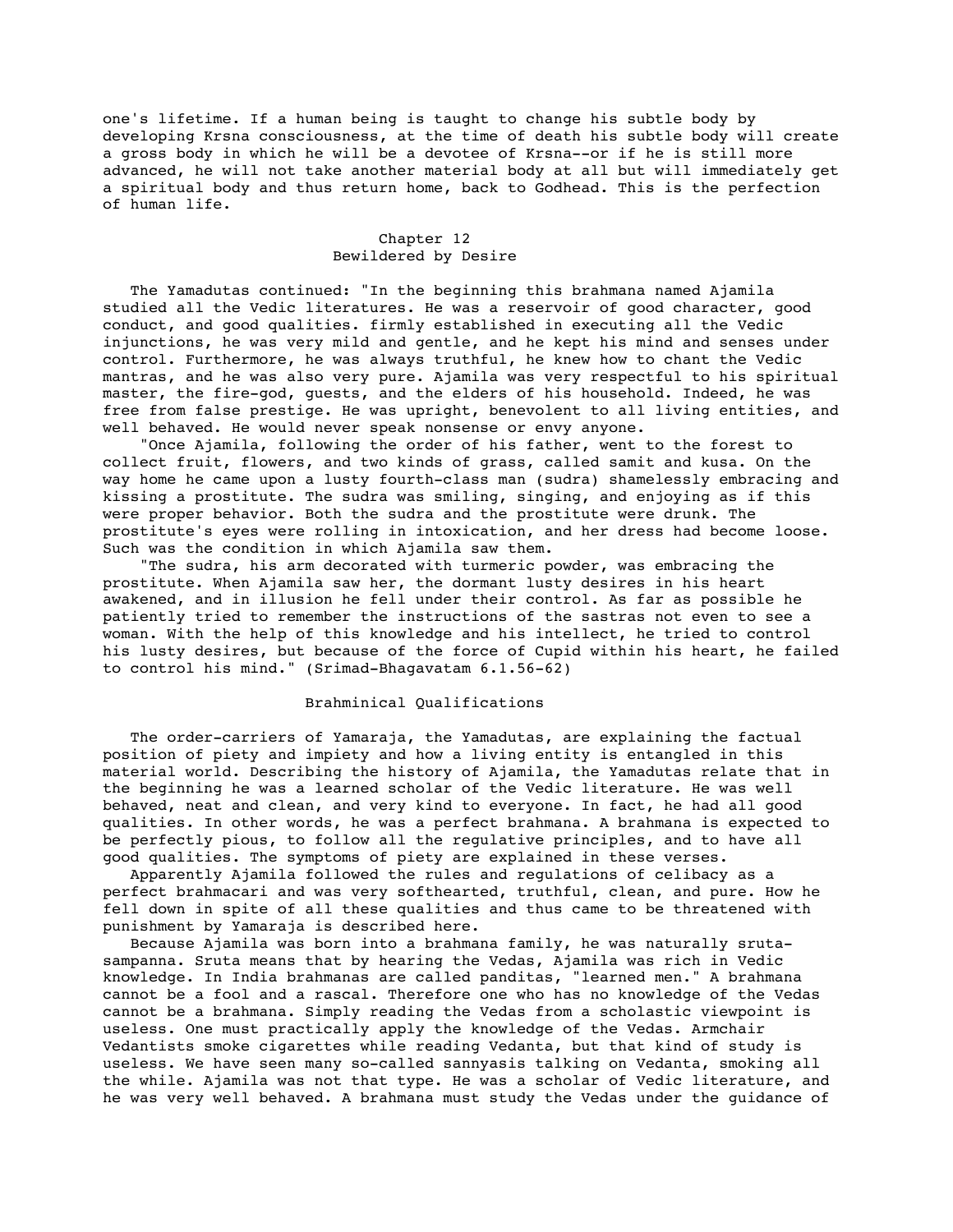a spiritual master, and after the purificatory process of upanayana-samskara, he becomes dvija, or twice-born. At that time the sacred thread is offered to such a person. This is the sign by which we can understand a person has formally accepted a spiritual master. It is a kind of badge.

 One who is not twice-born is unqualified to understand the Vedas. It is not that just because one happens to know a little Sanskrit he becomes expert in Vedic knowledge. Many foreign scholars have translated the Vedas, but we do not accept their translations as bona fide, because a student of the Vedas must be dvija. When a person has become truthful, able to control his mind and senses, clean, simple and tolerant, full of knowledge, and able to practically apply knowledge in life, and when he has full faith in God, Krsna, he is dvija. Such a person can be said to have become a duly qualified brahmana, and he is able to study and understand the Vedas.

 Ajamila was not only born in a brahmana family, but he was qualified in Vedic knowledge. In his youth he studied the Vedas completely. He was silavan, "very gentle." He was also sad-acara, which means he observed the habit of keeping clean and rising early in the morning to attend Vedic temple ceremonies, such as mangala-arati. He was a reservoir of good qualities. We too can be sad-acara if we practice devotional service regularly, including daily attendance at mangalaarati and chanting sixteen rounds of the Hare Krsna mantra on beads. These practices will gradually cleanse us of material contamination.

 Upon accepting initiation from the spiritual master, one takes a vow to perform these spiritual activities daily. Even the six Gosvamis of Vrndavana, who were liberated personalities, regularly chanted the maha-mantra many times daily, and they never failed to offer their obeisances to the Deity and the devotees. Raghunatha dasa Gosvami would offer obeisances flat on the ground (dandavats) many times daily. These activities indicate that the Gosvamis were dhrta-vrata, accustomed to taking vows with great determination and carrying them out. Without practicing austerity and penance with firm determination, we cannot approach God. One who is serious about making spiritual advancement has to accept all these regulative principles.

 Ajamila possessed all brahminical qualifications, and he knew all the necessary mantras, such as the Gayatri mantra and the Hare Krsna maha-mantra. Also, he was always rendering service to his guru. That is the first qualification of a brahmana. In Vedic times, every high-caste family performed a fire sacrifice in the morning after taking a bath and chanting Vedic mantras. Agni (the sacrificial fire) was continually lit. They offered oblations to the fire, to the guru, and then to all the adult members of the family. Thus they daily offered respect to their father and mother and to the spiritual master. Nowadays this is not done, but in the Vedic system this was the first business of the day.

 A good example of this practice of respecting elders is Yudhisthira Maharaja, the great saintly Pandava king. After the battle of Kuruksetra, Yudhisthira and his four brothers would go every day to offer their respects to their paternal uncle, Dhrtarastra. Dhrtarastra had contrived many plots to destroy the Pandavas, finally declaring war on them, but the result was that every one of his hundred sons died. Even after he lost the war, he still refused to welcome his nephews, the sons of his brother Pandu. This was a great insult to King Yudhisthira. One day Dhrtarastra's younger brother, Vidura, a great Vaisnava, went to Dhrtarastra and said, "My dear brother, you are so shameless that first you declare war against the Pandavas, and now that you are an old man, still you do not receive King Yudhisthira as your guest, yet you live in his house at his expense. Are you so shameless, my dear brother?" Vidura spoke in this way just to help Dhrtarastra break his attachment to family life. Dhrtarastra was an old man, and all his sons were dead, but still he sat in his household arrangement, eating nicely prepared food. From this we can understand that family attachment is very strong. Vidura chastised Dhrtarastra: "You are coughing up mucus because you are very old, and your liver is weak. You will die very soon, yet you are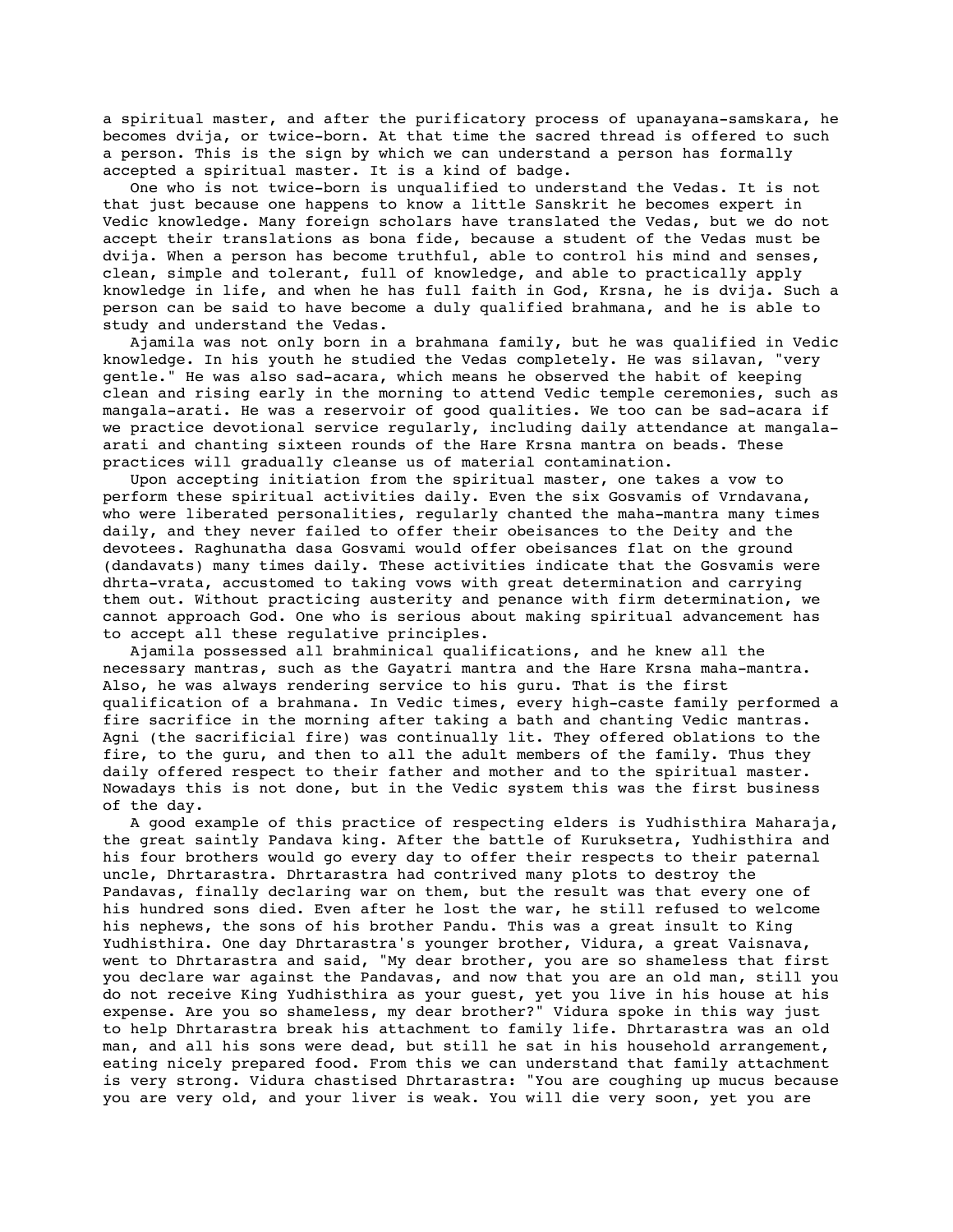still sitting in your comfortable chair, just like a dog. Have you no more shame than a dog, which always sits waiting for his master to feed him?"

 Upon hearing Vidura's harsh words, Dhrtarastra's hard heart softened, and he replied,"Yes! My dear brother Vidura, please let me know what I should do."

 Vidura said, "Come with me immediately to the forest. For the remaining days of your life, just engage yourself in Krsna consciousness. Come with me." So without telling anyone, Dhrtarastra left with Vidura, and Gandhari, Dhrtarastra's faithful wife, followed. Together they went to the forest to finish their life in meditation on the Lord.

 When King Yudhisthira came to offer his obeisances in the morning and saw that his uncles were not there, he became anxious, considering that Dhrtarastra was an old man. At that time the great sage Narada Muni appeared and informed him, "Do not worry. Dhrtarastra and his wife, Gandhari, have been brought to the forest by your uncle Vidura."

 This story from the Srimad-Bhagavatam illustrates the system of offering respects to the elderly members of the family. After the morning's duties are performed, next one must go and offer obeisances to the spiritual master and the elderly persons in the family. One must also offer respects to a guest. Usually we know when a certain guest is coming to our home and can make preparations beforehand, but sometimes it happens that someone comes unexpectedly, and he too must be received with respect. And when it comes to eating, the head of the family should feed the older members first, then his children and other members of the family. He will eat last, and before he eats his food he should stand in the road and call out, "If anyone is hungry, please come. I still have not taken my food, and you are welcome!" Some remnants of food should be kept at home in anticipation of unexpected guests. The Vedic principle is that when someone comes and begs, "Sir, I am hungry," a man must give the hungry guest his own food even if he himself remains hungry. That is real grhastha-asrama. I have seen that a young man will not smoke in the presence of an old man without permission, even if they are strangers. So a young man will show consideration even to an older stranger, what to speak of his father or elder brother. In Vedic society, any older man is offered respect. These principles are not hard and fast, but this is Vedic custom.

 Thus Ajamila was trained in his youth to offer respect to the spiritual master and his elders. This is one of the symptoms of sad-acara. Gentleness is another symptom. In other words, he was friendly to all living beings. A real brahmana is the friend of everyone, even an ant.

 In this regard there is a story about Narada Muni and a hunter. Once Narada Muni was passing through a forest near Prayag and saw that many animals were lying half-dead. Feeling compassion for the suffering creatures, he cried out, "Who is the culprit who is killing these animals, leaving them to die in this way?"

 The barbaric hunter Mrgari answered, "Dear sage, please let me do my business. If you have come here to beg for a deerskin, I shall give it to you."

 But Narada said, "I haven't come to beg anything from you, but to ask why you are only half-killing these animals. It is a great sin. It is better that you kill them outright."

 Mrgari replied, "My father taught me to kill them like this. I did not know it is sinful."

 Narada said, "Yes, it is very sinful. You will have to suffer very much for it."

 The hunter became thoughtful and asked, "What should I do?" Narada Muni advised him, "Give up this nonsense business." Mrgari protested, "Then how shall I eat?"

But Narada Muni said, "I shall provide you with food."

 The hunter agreed, "All right, if you give me food, I can give up this business."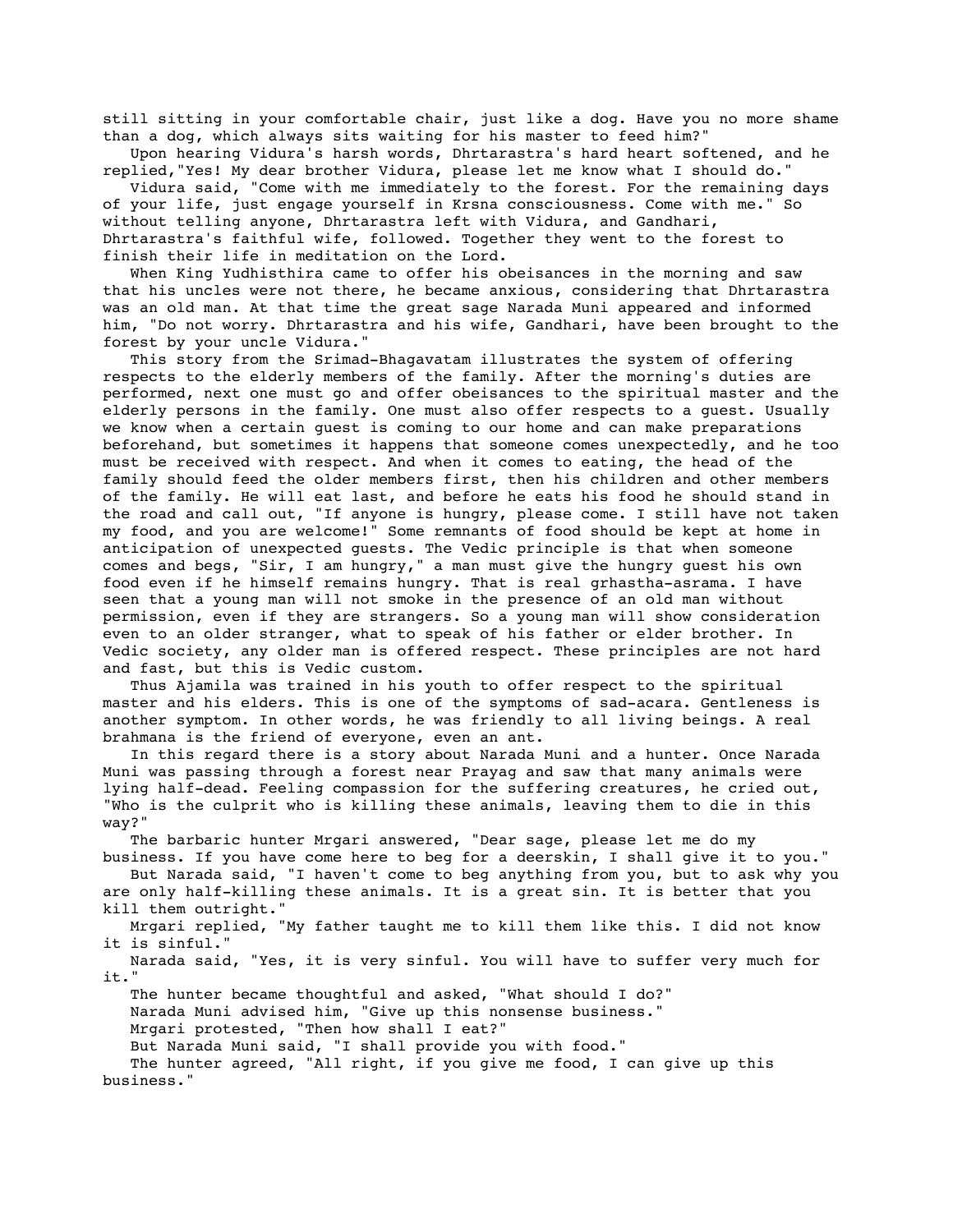Narada Muni then requested Mrgari to sit down on the bank of the Ganges and chant Hare Krsna before a sacred tulasi plant. Narada Muni went to the nearby village and announced that a pure Vaisnava was now chanting nearby on the bank of the Ganges. Upon seeing Mrgari sitting and chanting peacefully, the village people said to one another, "He has given up his hunting business and is chanting Hare Krsna." They began coming regularly to the bank of the Ganges to visit Mrgari. Someone brought rice, someone brought dal, and someone else brought fruit. The food began to pile up.

 The hunter Mrgari wondered, "Why is Narada Muni sending me so much food? I have only myself and my wife to maintain." Thus he began distributing the food. Chanting Hare Krsna and distributing prasadam daily, he became a perfect Vaisnava. (This is the system introduced in this Krsna consciousness movement- chanting the Hare Krsna maha-mantra and distributing prasadam. In every temple of Krsna we do this.)

 After some time, Narada Muni called upon his friend Parvata Muni and said, "I have a very nice disciple who was a hunter. Let us go and see how he is doing." Parvata Muni agreed. When the two sages approached Mrgari's house, they saw that he was jumping this way and that. Upon seeing Narada Muni, he prepared to offer obeisances at his feet, but before he did so he took the edge of his dhoti and gently brushed away the ants crawling on the ground so as not to crush them. He had been jumping because he was trying to avoid stepping on the ants. This was the very man who a short time before had been tormenting all kinds of animals, yet now he was not prepared to kill even an ant. That is the nature of a Vaisnava.

 So, Ajamila had this quality of gentleness, which is prominent in brahmanas. Also, despite all his training, Ajamila was not proud. He was free of ahankara, or false ego. The very word ahankara means "I am doing this, I am doing that, and therefore I have become so big." Ajamila was free of this attitude. Nor was he envious. In these degraded times, everyone is envious of one or more persons. But brahmanas like Ajamila are free of this propensity. Only when one has acquired these brahminical qualities and is accustomed to brahminical habits can one expect to be liberated from material bondage.

## Ruined by Sex Attraction

 Unfortunately, as related in these verses, Ajamila lost his brahminical status. Once, as a young man, Ajamila went to collect flowers and other articles for Deity worship. His father ordered him, "Bring all these things from the forest." While coming back, Ajamila came upon a fourth-class man and a prostitute, who are vividly described here. Drunkenness was sometimes manifest even in bygone ages, although not very frequently. In the present Age of Kali, however, such sin is to be seen everywhere, for people all over the world have become shameless. Long ago, when Ajamila saw the scene of the drunken sudra and the prostitute, he was affected, although up until then he had been a perfect brahmacari. Nowadays promiscuity is visible in so many places, and we must consider the position of a brahmacari student who sees such behavior. For such a brahmacari to remain steady is very difficult unless he is extremely strong in following the regulative principles. Nevertheless, one who takes to Krsna consciousness very seriously can withstand the provocation of sin.

 In our Krsna consciousness movement we prohibit illicit sex, intoxication, meat-eating, and gambling. In Kali-yuga, a drunken, half-naked woman embracing a drunken man is a very common sight, especially in the Western countries, and restraining oneself after seeing such things is very difficult. Nevertheless, if by the grace of Krsna a man adheres to the regulative principles and chants the Hare Krsna mantra, Krsna will certainly protect him. Indeed, Krsna says that His devotee is never vanquished (kaunteya pratijanihi na me bhaktah pranasyati). Therefore all the disciples practicing Krsna consciousness should obediently follow the regulative principles and remain fixed in chanting the holy name of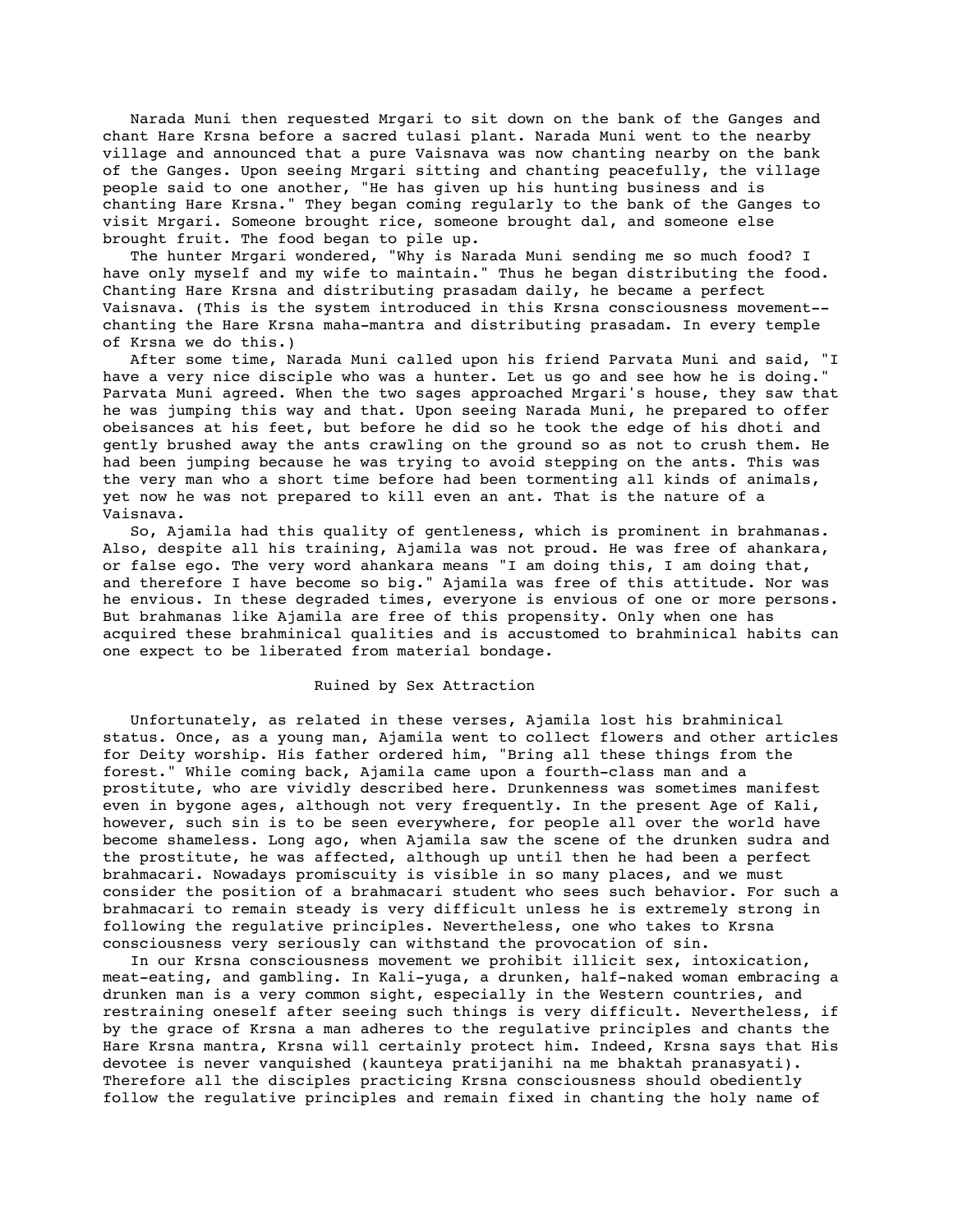the Lord. Then there need be no fear. Otherwise one's position is very dangerous.

 Ajamila had vowed to follow the regulative principles of spiritual life. But as we see, even when one is highly qualified there is the chance of a fall. Seeing the low-class couple engaged in public sex proved to be his downfall. Everyone knows that a husband and wife have sexual intercourse, but this should be done privately. Sex in public is animalistic. Similarly, sex with many partners is illicit. Nowadays illicit sex is common throughout the world, especially in the Western countries. A young girl thinks, "I will find a suitable man, attract him, and have sex, but I won't marry him right away. I will test this man, then that man. When I have found the one who makes me happy, then I will marry." This is the mentality of a prostitute. And similarly, the young boys are hunting for many sex partners. These are commonplace activities in Western countries, where the boys and girls receive no spiritual training.

 In such a cat-and-dog society, there can be no peace. All the leaders talk about peace, and they meet in peace conferences, but there can be no peace from conferring and passing resolutions. There cannot be peace unless the whole social structure is reformed, and that can be done only by Krsna consciousness.

 Krsna consciousness is cultivated by good association, just as a degraded mentality is a result of bad association. As Lord Rsabhadeva says in the Srimad-Bhagavatam (5.5. 2), mahat-sevam dvaram ahur vimuktes tamo-dvaram yositam sangisangam: "If we want to open the door to liberation, we should engage ourselves in the service of the mahatmas, the pure devotees, but if we want to open the door to hellish life, then we can associate with those who are very attached to women." The lusty people of today's so-called civilized society do not care for Krsna consciousness. They do not care for their elderly family members. They indulge in sex in the street, on the beach, in the cinema. Sex is advertised constantly to attract the attention of the people. In this way materialistic atheists add fuel to the fire of lust, and people are going to hell.

 So, Ajamila became degraded by seeing a low-class couple embracing. Because both the sudra and the prostitute were drunk, their eyes were rolling, and the prostitute's clothes were loose. Nowadays it has become fashionable to wear revealing clothing, but this practice is abominable. It simply makes the body more attractive for sex indulgence. It is said that if one's body is smeared with turmeric, it increases the lusty desires of the opposite sex. The word kama-liptena indicates that the sudra was decorated with turmeric smeared on his body. Because the sudra and the prostitute were rascals, they were not ashamed. They exhibited themselves freely, not caring for public criticism. They were laughing, smiling, singing, and embracing, and the young Ajamila saw everything when he passed by on the road.

 In modern times sexual affairs of this kind are regularly shown in the cinema, and thus it is not hard to guess what kind of character is forming in the young men and women of today. By seeing these activities only once, Ajamila fell down. In this way Ajamila's spiritual education and training were finished. He was stunned and bewildered. When Cupid attacks, all one's education, culture, and knowledge are lost. Therefore one has to avoid this free-mixing, lusty society. Canakya Pandita advises, "Always avoid associating with persons too attached to sense gratification. Rather, associate with those who are engaged in the devotional activities of spiritual life." For this reason boys are sent to the gurukula, the house of the bona fide spiritual master, who trains them in spiritual life from the age of five.

 Unless one is very strong in knowledge, patience, and proper bodily, mental, and intellectual behavior, controlling one's lusty desires is extremely difficult. Thus after seeing a man embracing a young woman and practically doing everything required for sex, even a fully qualified brahmana, as described above, could not control his lusty desires and restrain himself from pursuing them. Because of the force of materialistic life, to maintain self-control is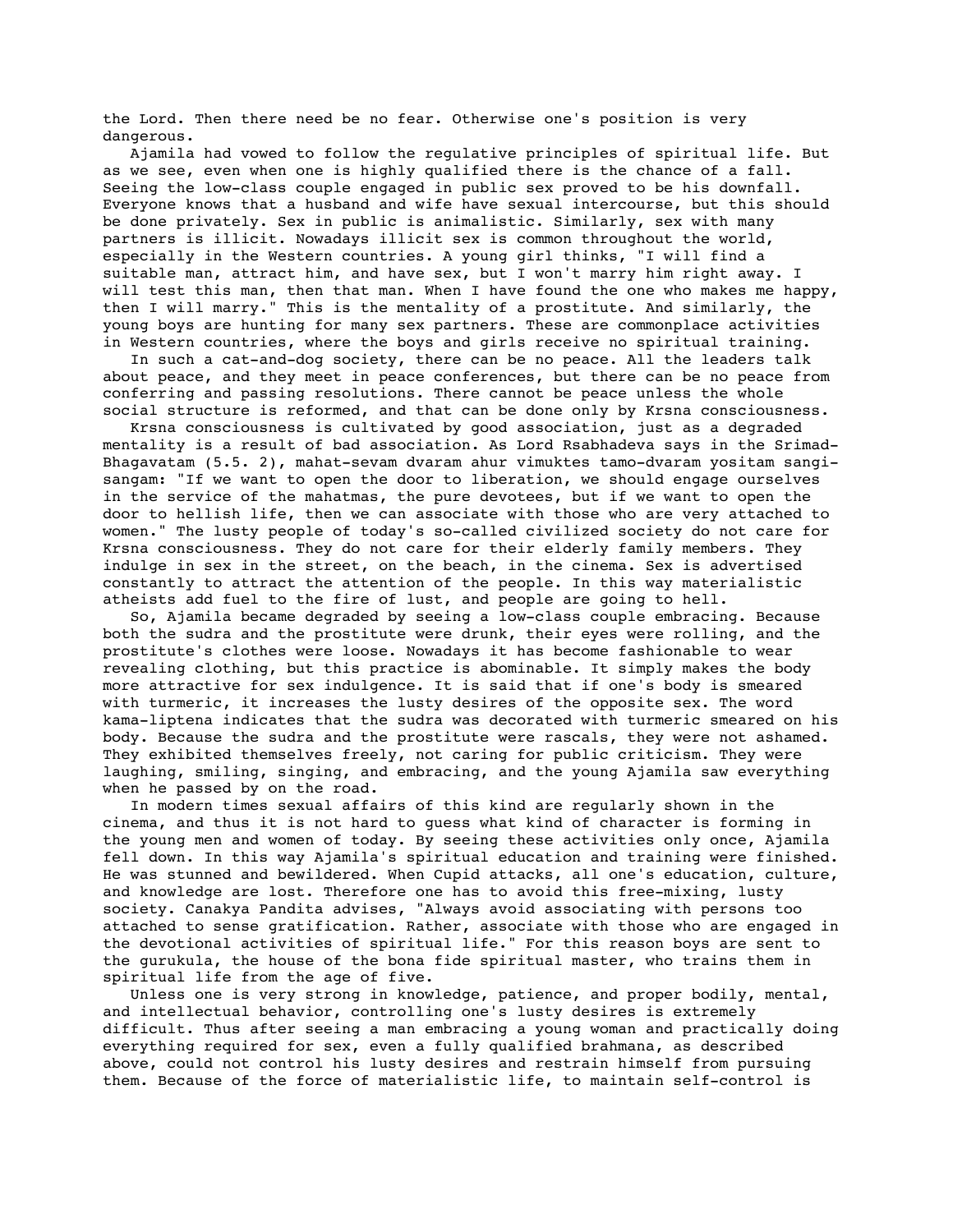extremely difficult unless one is specifically under the protection of the Supreme Personality of Godhead through devotional service.

# Chapter 13 Ajamila Begins His Degraded Life

 The Yamadutas continued: "In the same way that the sun and moon are eclipsed by a low planet, the brahmana Ajamila lost all his good sense. Thus he always thought of the prostitute, and within a short time he took her as a servant in his house and abandoned all the regulative principles of a brahmana.

 "Ajamila began spending whatever money he had inherited from his father to satisfy the prostitute with various material presentations so that she would remain pleased with him. He gave up all his brahminical activities to satisfy her. Because his intelligence was pierced by her lustful glance, Ajamila engaged in sinful acts in her association. He even gave up the company of his extremely beautiful young wife, who came from a respectable brahmana family.

 "This rascal Ajamila, although born of a brahmana family, lost his intelligence because of the prostitute's association, and thus he earned money somehow or other, regardless of whether properly or improperly, and used it to maintain her and her children. In this way he spent his long lifetime transgressing all the rules and regulations of the holy scripture, living extravagantly, and eating food prepared by a prostitute. Therefore he is full of sins. He is unclean and is addicted to forbidden activities.

 "Ajamila did not undergo atonement. Therefore because of his sinful life, we must take him into the presence of Yamaraja for punishment. There, according to the extent of his sinful acts, he will be punished and thus purified." (Srimad-Bhagavatam 6.1.63-68)

## We must serve . . . but whom?

 As mentioned before, Ajamila was trained as a proper brahmana from birth, and thus he was properly situated in service to his spiritual master, elders like his father, and the Supreme Personality of Godhead. But due to his association with a prostitute, he gave up his brahminical engagements and became a servant of Lord Krsna's illusory energy, maya.

There are two kinds of servants: maya's servants and Krsna's servants. Every living entity is originally a servant of Krsna. Lord Caitanya Himself affirms this: jivera 'svarupa' haya--krsnera 'nitya dasa.' "The constitutional position of the living entity is to be an eternal servant of Krsna." (Caitanyacaritamrta, Madhya-lila 20.108) In this world, everyone is trying to be a master. Individually and collectively, everyone is trying to assert, "I am the lord of all I survey." But this attitude is futile, because by nature everyone is a servant. Instead of becoming a servant of Krsna, we have become the servant of our senses. In either case we are servants. Therefore, those who are really intelligent think, "If I have to work as a servant, why not be a servant of Krsna?" Only the Krsna conscious devotee is sane, because he accepts his natural position as a servant of Krsna.

 Worship of Lord Krsna, or Visnu, is the actual goal of Vedic civilization, but the so-called Vedantists do not accept this. They divert their attention to the worship of demigods and advise that one may worship any of them. No! Even demons (asuras) sometimes worship demigods. Ravana was a great devotee of Lord Siva, but he was an asura. Similarly, Hiranyakasipu was a great devotee of Lord Brahma, but he was also an asura. Anyone who is not a devotee of Lord Visnu is an asura. That is the verdict of the Vedas. Ajamila was a brahmana, which means that he was a servant of Narayana. In other words, he was a Vaisnava.

 A Vaisnava is one who recognizes that Lord Krsna is the supreme proprietor and enjoyer, and that everyone else is His servant. Just as the master is the enjoyer of his entire establishment, so Krsna is the enjoyer of everything and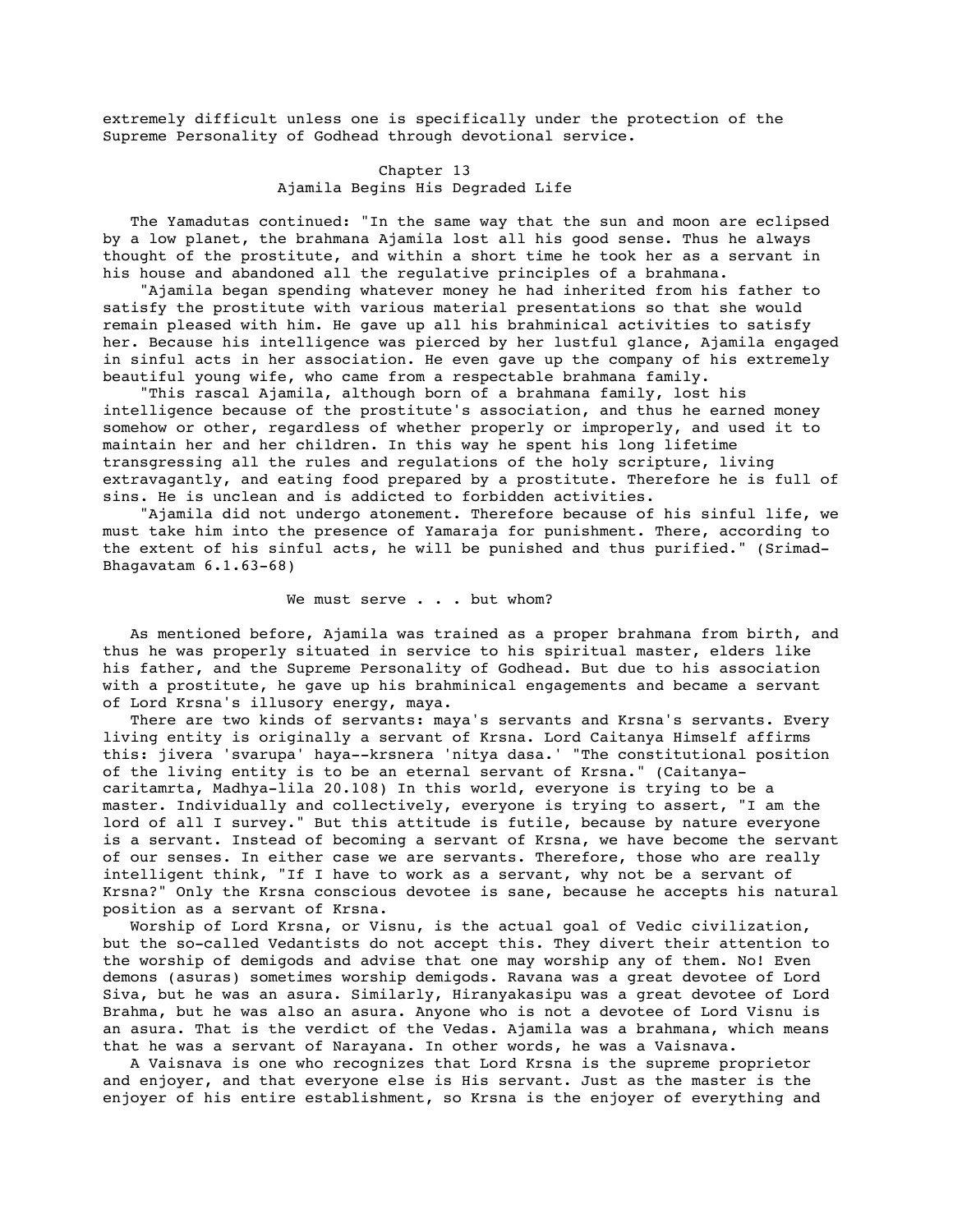everyone in both the material and spiritual worlds. Actually, no one else is the enjoyer--no one else is in the position to enjoy. Krsna is the only enjoyer.

 When we forget our relationship with Krsna as His eternal servitors, we become servants of our senses. Following the dictation of our senses, we enter into the darkest regions of illusion and are subjected to the punishment of Yamaraja. Sometimes our conscience forbids us, "Don't do this," but we surrender to our lust and greed, and thus we do it anyway. Krsna is within our heart, also dictating "Don't do it," yet still we do it. This kind of service to our senses simply brings suffering. Since we must serve, why not serve Krsna? Why should we serve our senses, which are never satisfied anyway? We should become servants of God; that is the perfection of life. Otherwise we shall be obliged to become servants of our senses and suffer.

 One who becomes a servant of Krsna becomes a gosvami, a master of his senses. The title "Gosvami" indicates one who refuses to follow the dictations of his senses. Instead he follows the dictation of the Supreme Personality of Godhead, just as Rupa Gosvami and Sanatana Gosvami did. "Gosvami" is not a caste title. Before becoming a gosvami, Rupa Gosvami served the Mohammedan government as a minister and was consequently rejected by the Hindu brahmana society. But when he gave up the dictation of Nawab Hussain Shah to follow the dictation of Caitanya Mahaprabhu, the Lord made him a gosvami.

 All genuine gosvamis are also vairagis, renunciants. But if one is unable to be a real vairagi, then he must become a grhastha (householder). It is not that one may pose himself as a brahmacari or a sannyasi and at the same time indulge in illicit sex secretly. That is abominable. If a genuine householder practices karma-yoga, giving the results of his activities to Krsna, he will eventually attain the platform of perfect renunciation. He should not desire to enjoy the fruits of his activities but should instead work as a matter of duty, thinking "Krsna wants this--Krsna will be satisfied by my doing this--and therefore I must do it." This is the right attitude for a devotee. Arjuna was unwilling to fight for his personal interest, but when he understood that Krsna wanted him to fight, he took it as his duty: "It must be done. It does not matter whether I like it or not. Krsna wants it, and therefore I must do it." That is the attitude of a renounced devotee of the Lord.

 In the Bhagavad-gita (18.66) Lord Krsna instructs His disciple Arjuna, "Just surrender unto Me, and I shall protect you from all sinful reactions." And Arjuna accepts Krsna's instruction with the words karisye vacanam tava: "I will do as You say." (Bhagavad-gita 18.73) If we follow Arjuna's example, we will be in direct contact with Krsna, and we will be able to surmount all difficulties in both our spiritual and material life. We hear the instructions of Krsna via the unbroken chain of disciplic succession (guru-parampara). Acceptance of these instructions is called siksa, or voluntarily following the instruction of the spiritual master. The independent nature of the living entity is that he does not want to follow the instructions of another living being, however pure. But when one voluntarily agrees to obey the orders of the spiritual master, one is following the orders of Krsna, and thus one's life becomes perfect.

In the Srimad-Bhagavatam (11.17.27) Krsna says,

 acaryam mam vijaniyan navamanyeta karhicit na martya-buddhyasuyeta sarva-deva-mayo guruh

 "One should know the acarya as Myself and never disrespect him in any way. One should not envy him, thinking him an ordinary man, for he is the representative of all the demigods." Thinking the spiritual master an ordinary person and envying him are causes of a devotee's falling down. Devotional service requires training under the guidance of a spiritual master, and this guidance is received when one surrenders to the spiritual master, inquires from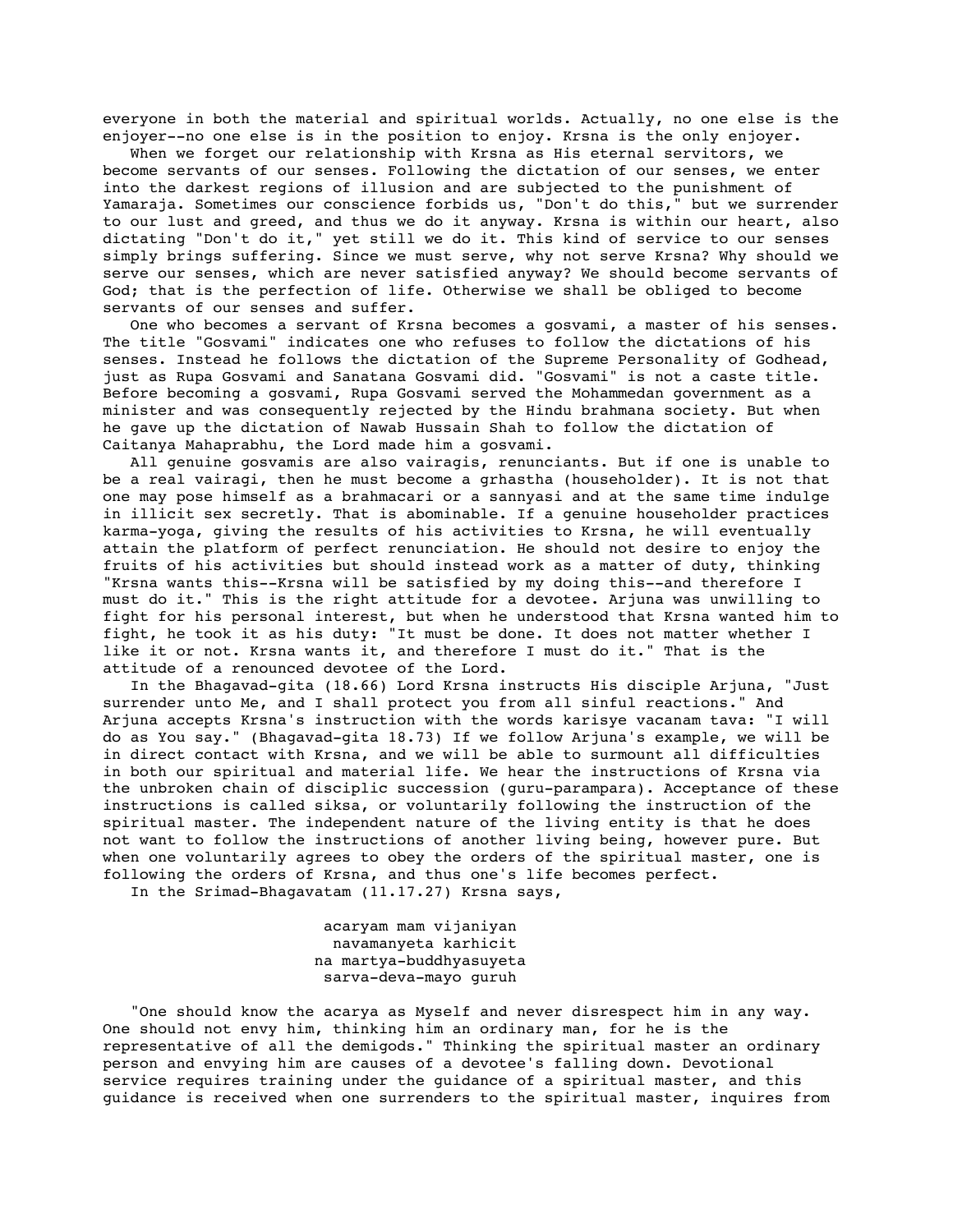him, and renders service to him. But these are impossible for one who envies the spiritual master.

Ruined by a Prostitute . . . Saved by the Holy Name

 Ajamila was trained as a brahmana, but he lost his position as a brahmana by associating with a prostitute, so much so that he forgot all his brahminical activities. Nevertheless, at the end of his life, by chanting the four syllables of the holy name Narayana, he was saved from the gravest danger of falling down. As Krsna says in the Bhagavad-gita (2.40), svalpam apy asya dharmasya trayate mahato bhayat: "Even a little devotional service can save one from the greatest danger." Devotional service, which begins with chanting the holy name of the Lord, is so powerful that even if a person falls down from the exalted position of a brahmana through sexual indulgence, he can be saved from all calamities if he somehow or other chants the holy name of the Lord. This is the extraordinary power of the Lord's holy name. Therefore in the Bhagavad-gita it is advised that one not forget the chanting of the holy name even for a moment: satatam kirtayanto mam yatantas ca drdha-vratah.

 There are so many dangers in this material world that one may fall down from an exalted position at any time. Yet if one keeps himself always pure and steady by chanting the Hare Krsna maha-mantra, he will be safe without a doubt. Ajamila did not do this, and therefore he lost all his brahminical qualities by the association of a prostitute. Especially mentioned here is the effect of eating food prepared by a prostitute. Food prepared by an unclean, sinful woman is extremely infectious. Ajamila ate such food, and therefore he became sinful.

 Also mentioned here is Ajamila's misuse of his inheritance. Customarily everyone is eligible to inherit his father's property, and Ajamila also inherited the money of his father. But what did he do with the money? Instead of engaging the money in the service of Krsna, he engaged it in the service of a prostitute. Therefore he was condemned. How did this happen? He was victimized by the prostitute's dangerous, lustful glance.

 A chaste and faithful wife will give birth to good sons, who will then offer oblations to their forefathers and thus deliver them if by chance they have fallen into a hellish condition. The very word putra ("son") means "one who can deliver his forefathers from hell." Sri Caitanya Mahaprabhu showed this by His example when He went to Gaya to offer oblations to His forefathers. Even today there is a Visnu temple in Gaya where such oblations are offered at the lotus feet of Lord Visnu. There have been cases where one's father or mother took the body of a ghost at death, and after oblations were offered at the lotus feet of Lord Visnu at Gaya, the father or mother was delivered. However, anyone who becomes a Vaisnava offers oblations to Visnu at every moment, and thus his forefathers are automatically delivered. If one son in the family becomes a Vaisnava, he can deliver fourteen generations of ancestors and fourteen generations of yet unborn descendants. This is confirmed in the Srimad-Bhagavatam.

 As sense control is the beginning of pious life, illicit sex is the beginning of sinful life. One should not engage in illicit sex, or sex for any reason except having a child with one's wife. Marriage is meant for begetting children, and in that sense it is a religious institution. Lord Krsna confirms this in the Bhagavad-gita (7.11): dharmaviruddho bhutesu kamo 'smi. "I am sex that does not contradict religious principles." Caitanya Mahaprabhu had a devotee named Sivananda Sena, who was a family man. Sivananda used to come with all the devotees every year to see Lord Caitanya in Puri, and he came together with his wife and children. Once he came to see the Lord, and his wife offered her respects. At that time she was pregnant, so Caitanya Mahaprabhu advised Sivananda, "This time when you get your child, you should give him the name Paramananda dasa." Caitanya Mahaprabhu knew that pregnancy resulted from sex,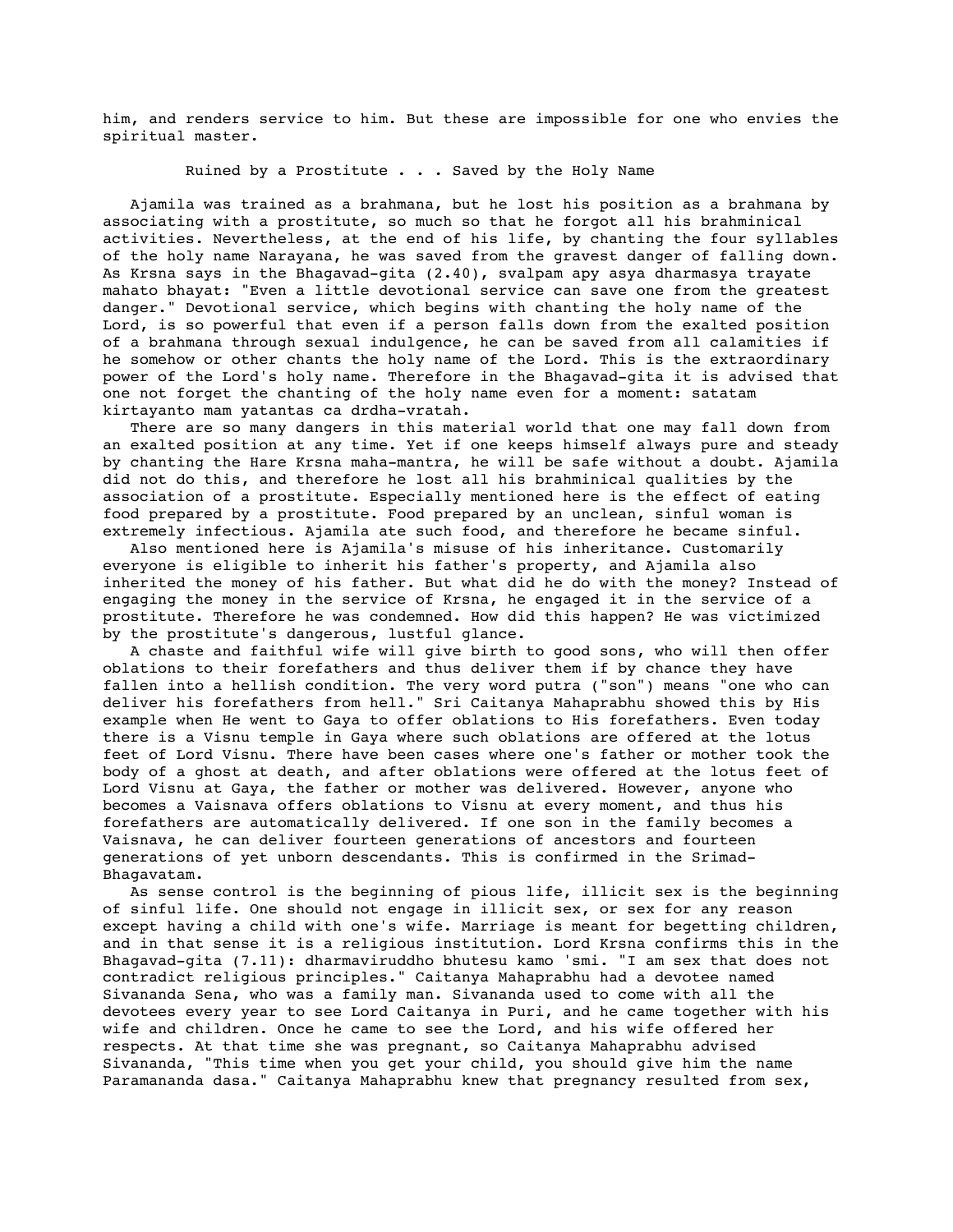but He did not condemn sex in this case, as it was conducted according to scriptural injunction.

 On the other hand, there is the case of Junior Haridasa. He was a sannyasi, a renunciant, who was an intimate associate of the Lord. Once he merely desired sex and did not actually partake of it, and immediately Caitanya Mahaprabhu, in His Paramatma feature, could understand this. The Lord then asked His other associates not to allow Junior Haridasa to come before Him anymore. Sarvabhauma Bhattacarya, Ramananda Raya, and other intimate associates of Caitanya Mahaprabhu requested, "Junior Haridasa is Your eternal servant. Somehow or other he has committed this offense, but kindly excuse him." Still, Lord Caitanya Mahaprabhu was firm in this respect and immediately replied, "If you like Junior Haridasa so much, better you remain with him, and I will go away." From that moment, nobody ventured again to request Caitanya Mahaprabhu to excuse Junior Haridasa. When Junior Haridasa became hopeless in his efforts to be excused by Caitanya Mahaprabhu, he went to Prayag and drowned himself in the confluence of the rivers Yamuna and Ganges. Although Lord Caitanya knew about this incident, after some time He inquired of His associates, "Where is Junior Haridasa now?"

 They replied, "Sir, You did not accept him, and so he has committed suicide." Lord Caitanya said, "Yes, very good. This is very good."

 Caitanya Mahaprabhu was sometimes harder than stone and sometimes softer than a flower. That is the behavior of the Supreme Personality of Godhead. Sivananda was a bona fide grhastha, obeying the rules and regulations of householder life, whereas Junior Haridasa merely desired sex, but because he was in the renounced order of life he was condemned. A sannyasi gives up his family and takes a vow to abstain from sex, but if he again takes to sex he commits a very great sin.

 So, Ajamila was victimized by illicit sex with a prostitute. There are many instances throughout the world in which even a purified person falls victim to attraction by a prostitute and spends all his money on her. Prostitute-hunting is so abominable that sex with a prostitute can ruin one's character, destroy one's exalted position, and plunder all one's money. Therefore illicit sex is strictly prohibited. One should be satisfied with his married wife, for even a slight deviation will create havoc. A Krsna conscious grhastha should always remember this. He should always be satisfied with one wife and be peaceful simply by chanting the Hare Krsna mantra. Otherwise at any moment he may fall down from his good position, as exemplified by the case of Ajamila.

 Considering the abominable character of Ajamila, the Yamadutas were perplexed as to why the Visnudutas had forbidden them to take such a man to Yamaraja for punishment. Since Ajamila had not undergone atonement for his sinful acts, the Yamadutas thought he should be taken to Yamaraja to be purified. Punishment by Yamaraja is a process of purification for the most abominable sinful persons. Therefore the Yamadutas requested the Visnudutas not to obstruct their taking Ajamila to Yamaraja.

"**A Second Chance: The Story of a Near-Death Experience**" by His Divine Grace A.C. Bhaktivedanta Swami Prabhupada.

COPYRIGHT NOTICE: This is an evaluation copy of the printed version of this book, and is NOT FOR RESALE. This evaluation copy is intended for personal noncommercial use only, under the "fair use" guidelines established by international copyright laws. You may use this electronic file to evaluate the printed version of this book, for your own private use, or for short excerpts used in academic works, research, student papers, presentations, and the like. You can distribute this evaluation copy to others over the Internet, so long as you keep this copyright information intact. You may not reproduce more than ten percent (10%) of this book in any media without the express written permission from the copyright holders. Reference any excerpts in the following way: "Excerpted from "A Second Chance" by A.C. Bhaktivedanta Swami Prabhupada, courtesy of the Bhaktivedanta Book Trust International, www.Krishna.com."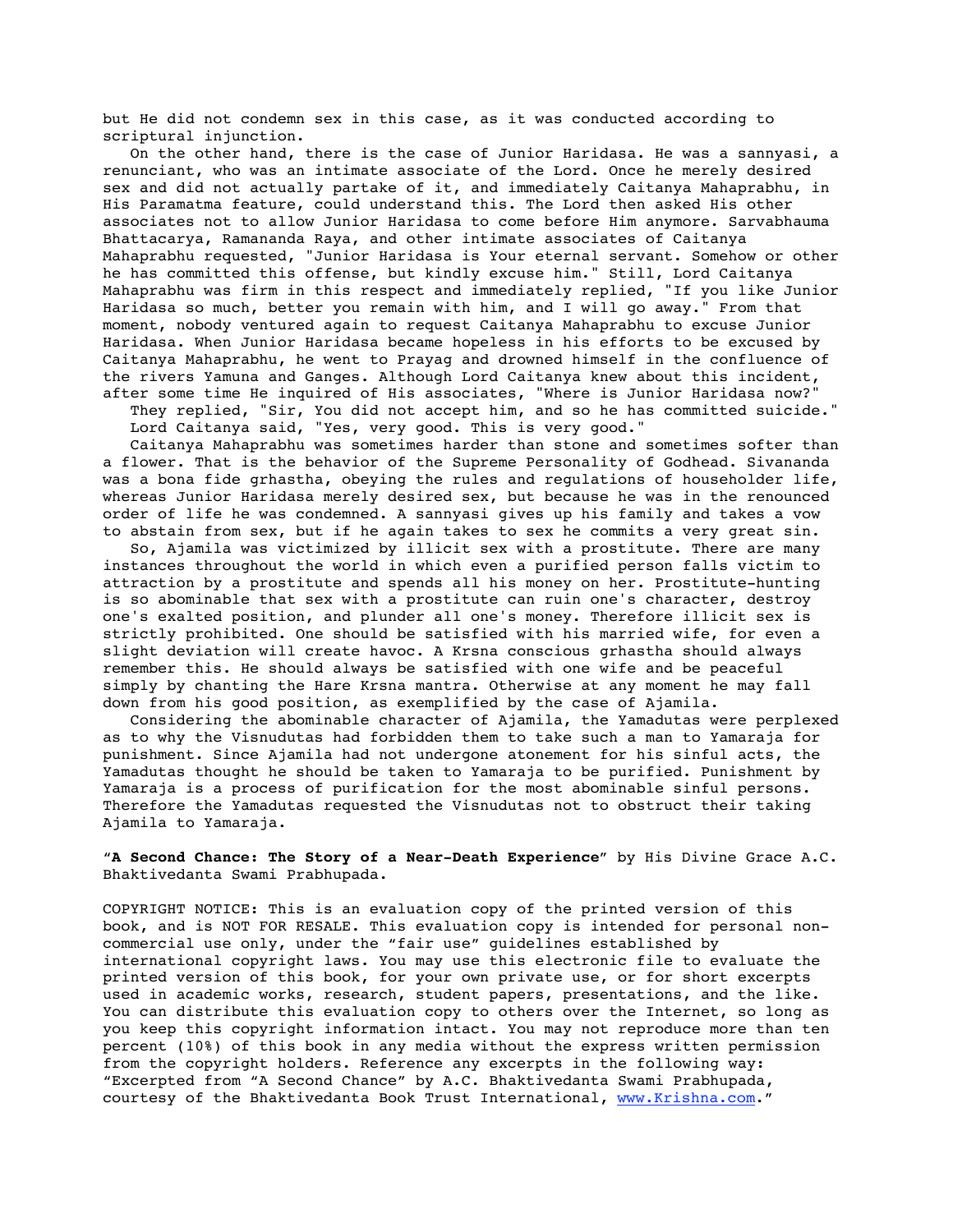This book and electronic file is Copyright 1991-2003 Bhaktivedanta Book Trust International, 3764 Watseka Avenue, Los Angeles, CA 90034, USA. All rights reserved. For any questions, comments, correspondence, or to evaluate dozens of other books in this collection, visit the website of the publishers, www.Krishna.com.

# Chapter 14 Betrayed by Leaders

 Sukadeva Gosvami said: My dear king, the servants of Lord Visnu are always very expert in logic and argument. After hearing the statements of the Yamadutas, the Visnudutas replied as follows:

 "Alas, how painful it is that irreligion is being introduced into an assembly where religion should be maintained! Indeed, those in charge of maintaining religious principles are needlessly punishing a sinless, unpunishable person.

 "A king or government official should be so well qualified that he acts as a father, maintainer, and protector of the citizens because of affection and love. He should give the citizens good advice and instructions according to the standard scriptures and should be equal to everyone. Yamaraja does this, for he is the supreme master of justice, and so do those who follow in his footsteps. However, if such persons become polluted and exhibit partiality by punishing an innocent person, where will the citizens go to take shelter for their maintenance and security?

 "The mass of people follow the example of a leader and imitate his behavior. They accept as evidence whatever the leader accepts. People in general are not very advanced in knowledge by which to discriminate between religion and irreligion. The innocent, unenlightened citizen is like an ignorant animal sleeping in peace with its head on the lap of its master, faithfully believing in the master's protection. If a leader is actually kindhearted and deserves to be the object of a living entity's faith, how can he punish or kill a foolish person who has fully surrendered in good faith and friendship?" (Srimad-Bhagavatam 6.2.1-6)

## Logic and Reason

 The Visnudutas, like all genuine servants of God, understood everything according to logic and reason. The instructions of Krsna are not meaningless dogma. Religion often gives rise to dogmatism, but the author of Sri Caitanyacaritamrta, Srila Krsnadasa Kaviraja, urges us to try to understand Lord Caitanya and the philosophy of Krsna consciousness according to logic. In other words, do not follow blindly, on the basis of sentiment alone. One who fails to apply logic can easily be misled by unscrupulous persons. For example, some socalled missionaries advertise that man can become God, and they attract millions of sentimental followers. But how is it possible? Where is there evidence of any man becoming God? This false propaganda is not at all logical. One should use his intelligence to understand Krsna consciousness.

 However, once we have accepted the philosophy of Krsna consciousness and taken initiation from a bona fide spiritual master, we cannot argue with him. We cannot challenge. To do so would constitute an offense and a fall from spiritual principles.

#### The Duty of Governments

 The Visnudutas accused the Yamadutas of violating religious principles by attempting to drag Ajamila to Yamaraja for punishment. Yamaraja is the officer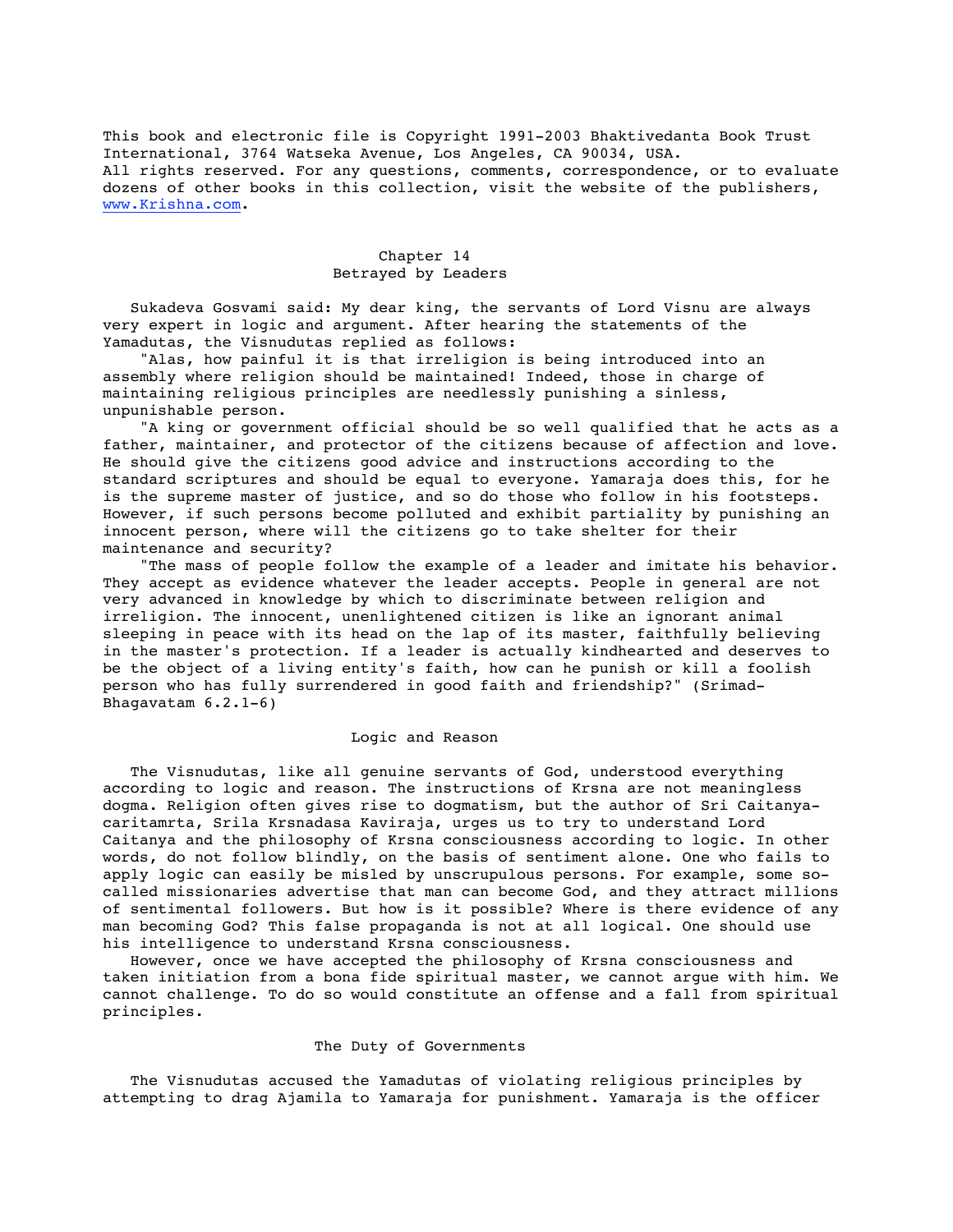appointed by the Supreme Personality of Godhead to judge religious and irreligious principles and to punish the sinful. However, if completely sinless people are punished, the entire assembly of Yamaraja is contaminated. This principle applies not only in the assembly of Yamaraja but throughout human society.

 Upholding religious principles is the duty of the king or government. Unfortunately, in the present age, Kali-yuga, people have lost their intelligence, so they cannot differentiate between dharma and adharma, religion and irreligion. The courts do not know whom to punish and whom not. For example, out of compassion for all the fallen souls, Vaisnavas go out to preach the principles of Krsna consciousness, but unfortunately, because of the influence of Kali-yuga, even though these Vaisnavas have dedicated their lives to preaching the glories of the Lord, they are sometimes harassed and punished by courts on false charges of disturbing the peace. This age, Kali-yuga, is very bad. We can only take shelter of Krsna and always chant Hare Krsna, Hare Krsna, Krsna Krsna, Hare Hare. Hare Rama, Hare Rama, Rama Rama, Hare Hare.

 The Visnudutas chastised the Yamadutas for violating the principles of justice. Such corruption of the judicial system is very prominent in Kali-yuga. The judicial system is meant to provide for execution of justice, yet false witnesses and bribery make it difficult. With money, almost anyone can get a favorable judgment in court. If the justice system is corrupt, life becomes extremely troublesome. The government is supposed to offer the citizens protection, as parents do for their children. A small child is completely dependent on his father and mother, thinking with full faith, "My father is here, my mother is here--I am safe." But if the father and mother are corrupt, where is the protection for the child? Similarly, if the whole government is corrupt, where is the protection for the citizens?

 Whatever the heads of society do, people generally follow. The government or king is like a father to the citizens. A father will never tolerate the killing or injuring of his children. He will give up his own life trying to attack the person threatening his children. Yet today crime is rampant. The government spends billions of dollars, but the citizens have no security in their lives. The government is answerable to the citizens because it must protect and provide for them. If the government is incapable or corrupt, then what is the position of the citizens?

 The king, or in modern times the government, should act as the guardian of the citizens by teaching them the proper goal of life. The human form of life is especially meant for attaining self-realization, realization of one's relationship with the Supreme Personality of Godhead. The duty of the government, therefore, is to take charge of training all the citizens in such a way that they will gradually be elevated to the spiritual platform and realize their relationship with God. This principle was followed by kings like Maharaja Yudhisthira, Maharaja Pariksit, Lord Ramacandra, Maharaja Ambarisa, and Prahlada Maharaja.

 Unfortunately, today's government leaders are generally dishonest and irreligious, and thus all the affairs of the state suffer. In the name of democracy, rogues and thieves fool the innocent populace into electing them to the most important posts in the government. Recently this has been proven in America, and as a result the citizens condemned the President and dragged him down from his post. This is only one case out of many.

 In Kali-yuga, people have no shelter. Due to corrupt government, they are uncertain of their lives and property. The mass of people should always feel secure because of the government's protection. Therefore, how regrettable it is for the government itself to cause a breach of trust and put the citizens in difficulty for political reasons. We saw during the partition days in India that although Hindus and Muslims had been living together peacefully, manipulation by politicians suddenly aroused feelings of hatred between them, and thus the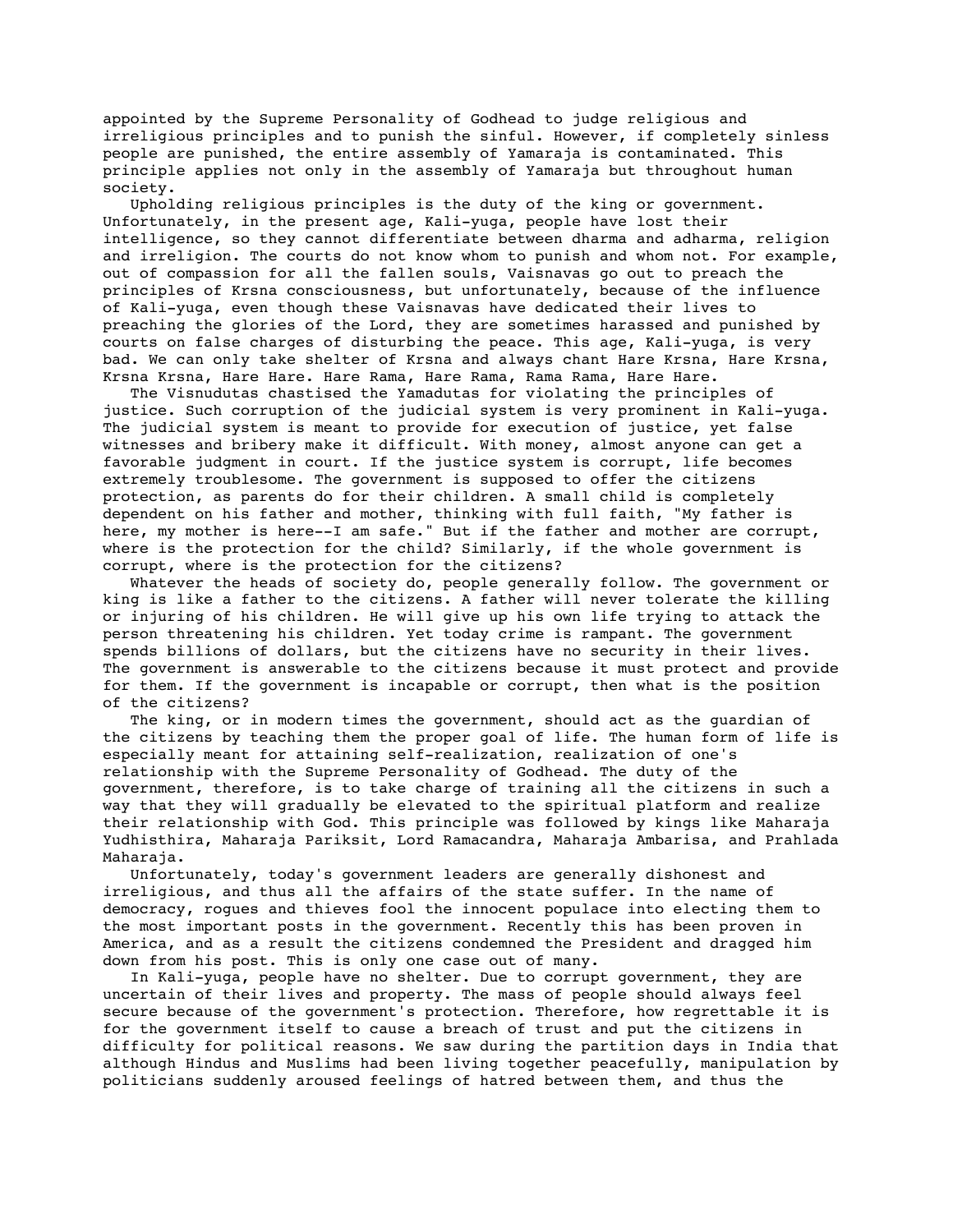Hindus and Muslims killed one another over politics. This is a sign of Kaliyuga.

 Another symptom of Kali-yuga is the abominable practice of animal slaughter. In this age animals are kept nicely sheltered, completely confident that their masters will protect them, but unfortunately as soon as the animals are fat, they are immediately sent for slaughter. Such cruelty is condemned by Vaisnavas like the Visnudutas. Indeed, hellish conditions of extreme suffering await the sinful men responsible for such cruelty. One who betrays the confidence of a living entity who takes shelter of him in good faith, whether that living entity be a human being or an animal, is extremely sinful. Because such betrayals now go unpunished by the government, all of human society is terribly contaminated. The people of this age are therefore described as mandah sumanda-matayo mandabhagya hy upadrutah. As a consequence of such sinfulness, men are condemned (mandah), their intelligence is unclear (sumanda-matayah), they are unfortunate (manda-bhagyah), and therefore they are always disturbed by many problems (upadrutah). This is their situation in this life, and after death they are punished in hellish conditions.

 Although Ajamila was not punishable, the Yamadutas were insisting on taking him away to Yamaraja for punishment. This was adharma, contrary to religious principles. The Visnudutas feared that if such irreligious acts were allowed, the management of human society would be spoiled. In modern times, the Krsna consciousness movement is trying to introduce the right principles of management for human society, but unfortunately the governments of Kali-yuga do not properly support the Hare Krsna movement because they do not appreciate its valuable service. The Hare Krsna movement is the right movement for ameliorating the fallen condition of human society, and therefore governments and public leaders in every part of the world should support this movement to completely rectify humanity's sinful condition.

# Chapter 15 Atonement

 The Visnudutas continued: "Ajamila has already atoned for all his sinful actions. Indeed, he has atoned not only for sins performed in one life but for those performed in millions of lives, for in a helpless condition he chanted the holy name of Narayana. Even though he did not chant purely, he chanted without offense, and therefore he is now pure and eligible for liberation.

 "Even previously, while eating and at other times, Ajamila would call his son, saying, 'My dear Narayana, please come here.' Although calling the name of his son, he nevertheless uttered the four syllables na-ra-ya-na. Simply by chanting the name of Narayana in this way, he sufficiently atoned for the sinful reactions of millions of lives.

 "The chanting of the holy name of Lord Visnu is the best process of atonement for one who steals gold or other valuables, for a drunkard, for one who betrays a friend or relative, for one who kills a brahmana, or for a man who indulges in sex with the wife of his guru or another superior. It is also the best method of atonement for a man who murders his father, the king, or women, for one who slaughters cows, and for all other sinful men. Simply by chanting the holy name of Lord Visnu, such sinful persons attract the attention of the Supreme Lord, who then considers, 'Because this man has chanted My name, My duty is to give him protection.' " (Srimad-Bhagavatam 6.2.7-10)

## Absolute Absolution

 The Visnudutas charged that the Yamadutas did not know whom to arrest and whom not to arrest. The Yamadutas regularly arrest sinful persons, but in this case the Yamadutas came to arrest Ajamila, who had been released from all sinful reactions simply by chanting "Narayana!" The Visnudutas criticized the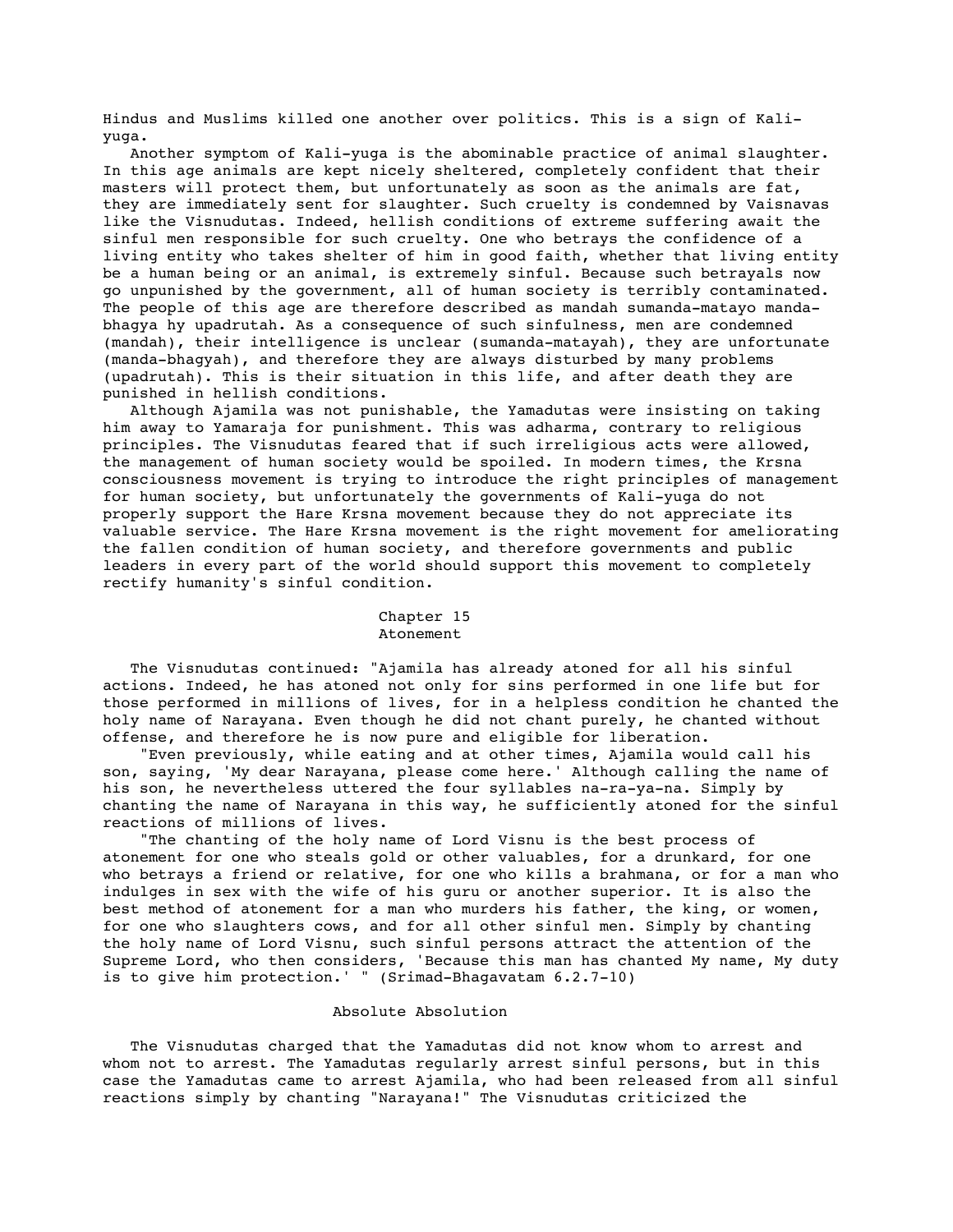Yamadutas, saying, "You do not know whom to punish and whom not to punish. Even though Ajamila committed so many sinful activities, he is now freed from the reactions to his sins. He has completely counteracted all those sins by chanting the holy name of Narayana. Why are you now attempting to arrest this person as if he were a criminal? Although he had no intention of chanting the holy name, still he has chanted it, and therefore he is now free of sin."

 The Yamadutas had considered only the external situation of Ajamila. Since he was extremely sinful during his life, they thought he should be taken to Yamaraja. They did not know that he had become free from the reactions of all his sins. The Visnudutas thus instructed them that because he had chanted the name Narayana at the time of his death--and also throughout his life--he was freed from all sinful reactions. In this regard Srila Visvanatha Cakravarti Thakura quotes the following verses from the scriptures:

> namno hi yavati saktih papa-nirharane hareh tavat kartum na saknoti patakam pataki narah

 "Simply by chanting one holy name of Hari, a sinful man can counteract the reactions to more sins than he can commit." (Brhad-visnu Purana)

> avasenapi yan-namni kirtite sarva-patakaih puman vimucyate sadyah simha-trastair mrgair iva

 "If one chants the holy name, even in a helpless condition or without desiring to do so, all of one's sinful reactions immediately depart, just as a lion's roar causes the small animals in the forest to flee in fear." (Garuda Purana)

> sakrd uccaritam yena harir ity aksara-dvayam baddha-parikaras tena moksaya gamanam prati

 "A person who once chants the holy name of the Lord, consisting of the two syllables ha-ri, guarantees his path to liberation." (Skanda Purana)

 These are some verses explaining why the Visnudutas stopped the Yamadutas from taking Ajamila to Yamaraja.

 There are different kinds of sins, one of which is stealing. Thieves and burglars are very sinful. Another sinful activity is drunkenness. Those who are addicted to intoxication and stealing are condemned by the Visnudutas. Other examples of sins are being unfaithful to one's friends, killing a brahmana or Vaisnava, dishonoring one's spiritual master or teacher, killing a woman, killing a king, and killing a cow. These are among the worst sins. But the Visnudutas say that even though a person has committed many such sins, if he utters the holy name of Narayana even once, he at once becomes free from sinful reactions.

 Sridhara Svami says, "Chanting the holy name of Narayana, Lord Hari, not only counteracted all of Ajamila's sinful reactions, but it made him eligible to become liberated, and therefore at the time of death he was transferred to the spiritual world." Chanting the holy name of Krsna counteracts all sins--more than one can possibly commit. Because Ajamila had chanted the holy name without offense, and because he chanted sincerely, he completely freed himself from all sinful reactions. This is why we are stressing the chanting of Hare Krsna so much. Pious activities, austerity, sacrifice--everything is done simply by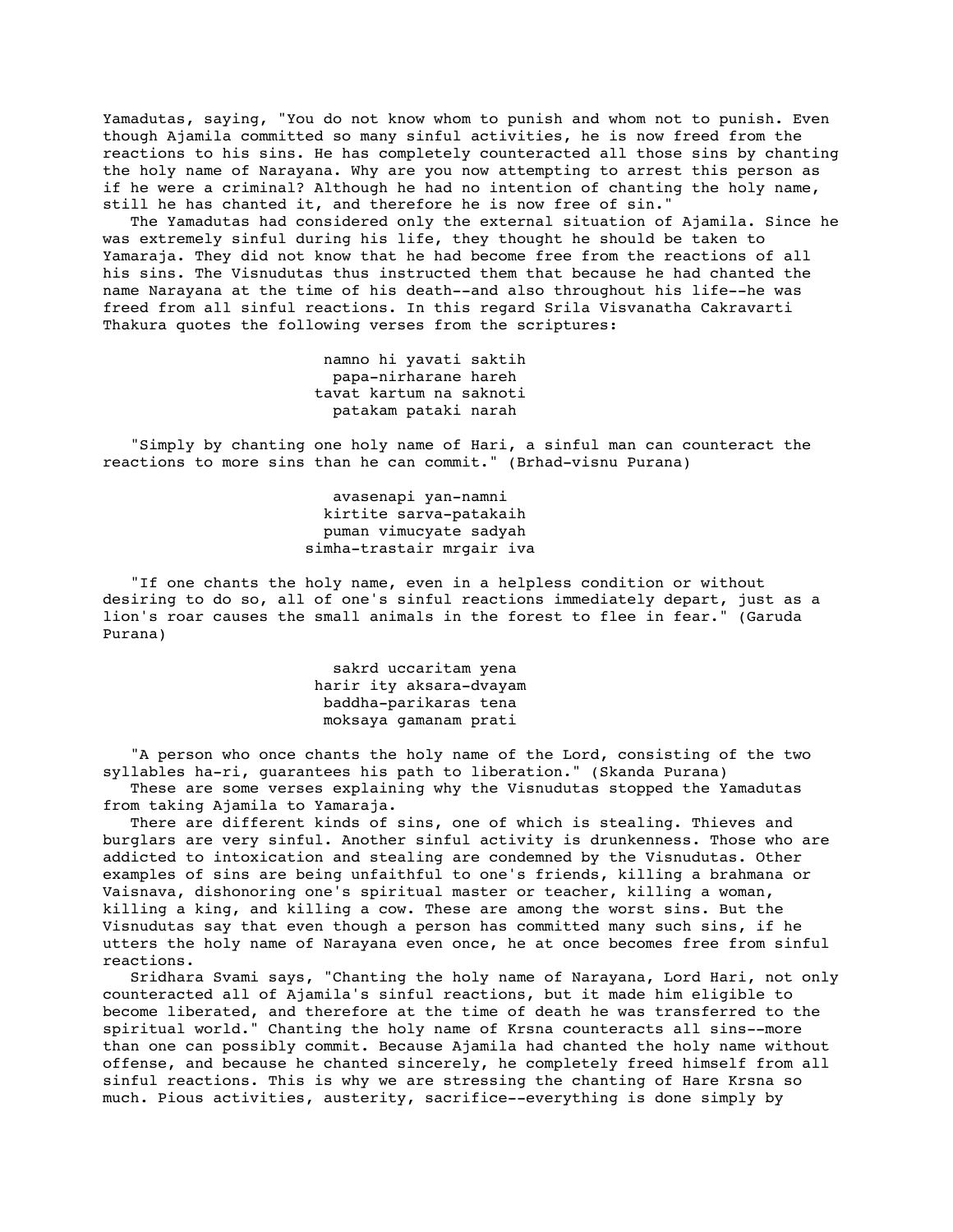chanting the Hare Krsna mantra. There is no need of any other process of yoga, atonement, or austerity and penance. Simply by chanting without offense one achieves the results of all other ritualistic performances prescribed in the Vedas.

 Previously, when engaged in sinful activities to maintain his family, Ajamila chanted the name of Narayana, but he did so without offense. To chant the holy name of the Lord just to counteract one's sinful activities, or to commit sinful activities on the strength of chanting the holy name, is offensive (namno balad yasya hi papa-buddhih). But although Ajamila engaged in sinful activities, he never chanted the holy name of Narayana to counteract them; he simply chanted the name Narayana to call his son. Therefore his chanting was effective. Because he chanted the holy name in this way, he had already vanquished the accumulated sinful reactions of many, many lives. The conclusion is that one who always chants the holy name of the Lord without offense is always pure. As confirmed in these verses, Ajamila was already sinless, and because he chanted the name of Narayana he remained sinless. It did not matter that he was calling his son; the name itself was effective.

 Foolish persons say that one can chant any name, even a demigod's name, and get the same result as chanting the holy name of the Lord. This is Mayavada philosophy. The Mayavadis think that everyone is God; they say, "The demigods are God, I am God, you are God." Therefore they say one can chant any name and become liberated. In Bengal it is very popular to hold a kali-kirtana. A party of people meet and chant, "Kali! Kali! Kali!" or the names of so many so-called avataras. One rascal added his wife's name to the chanting, and his foolish followers accepted it. In this way Mayavadi philosophers are leading their followers straight to hell. Caitanya Mahaprabhu has therefore strongly warned against hearing from the Mayavadi philosophers, lest one's spiritual life be spoiled and the path of devotional service blocked. We should always remember this when there is any question of chanting other names. We should chant the holy name of Visnu, the holy name of Krsna--no one else's name.

 The scriptures advise us to chant only the name of the Supreme Personality of Godhead, Krsna. There are thousands of names of Visnu, and in once sense Krsna and Visnu are the same, yet the scriptures explain that chanting a thousand names of Visnu gives the result of chanting the name Rama just once, and chanting Rama three times gives the result of chanting Krsna once. In other words, one automatically gets all good results just by chanting the holy name of Krsna.

 Caitanya Mahaprabhu therefore recommends this chanting process, according to sastric injunction:

> harer nama harer nama harer namaiva kevalam kalau nasty eva nasty eva nasty eva gatir anyatha

 "In this age of quarrel and hypocrisy, the only means of deliverance is chanting the holy name of the Lord. There is no other way. There is no other way. There is no other way." (Brhan-naradiya Purana)

 By taking up this chanting process, we are immediately freed from all sinful reactions. Thus we begin our spiritual life. Without being freed from sinful life, there is no possibility of becoming a pure Vaisnava.

## Offenses Against the Holy Name

 Even a devotee may sometimes commit some sinful activity, either unknowingly or due to past sinful behavior. But if he sincerely repents, thinking, "I should not have done this, but I am so sinful that I have again committed this sin," the Supreme Lord will excuse him on the basis of his genuine repentance.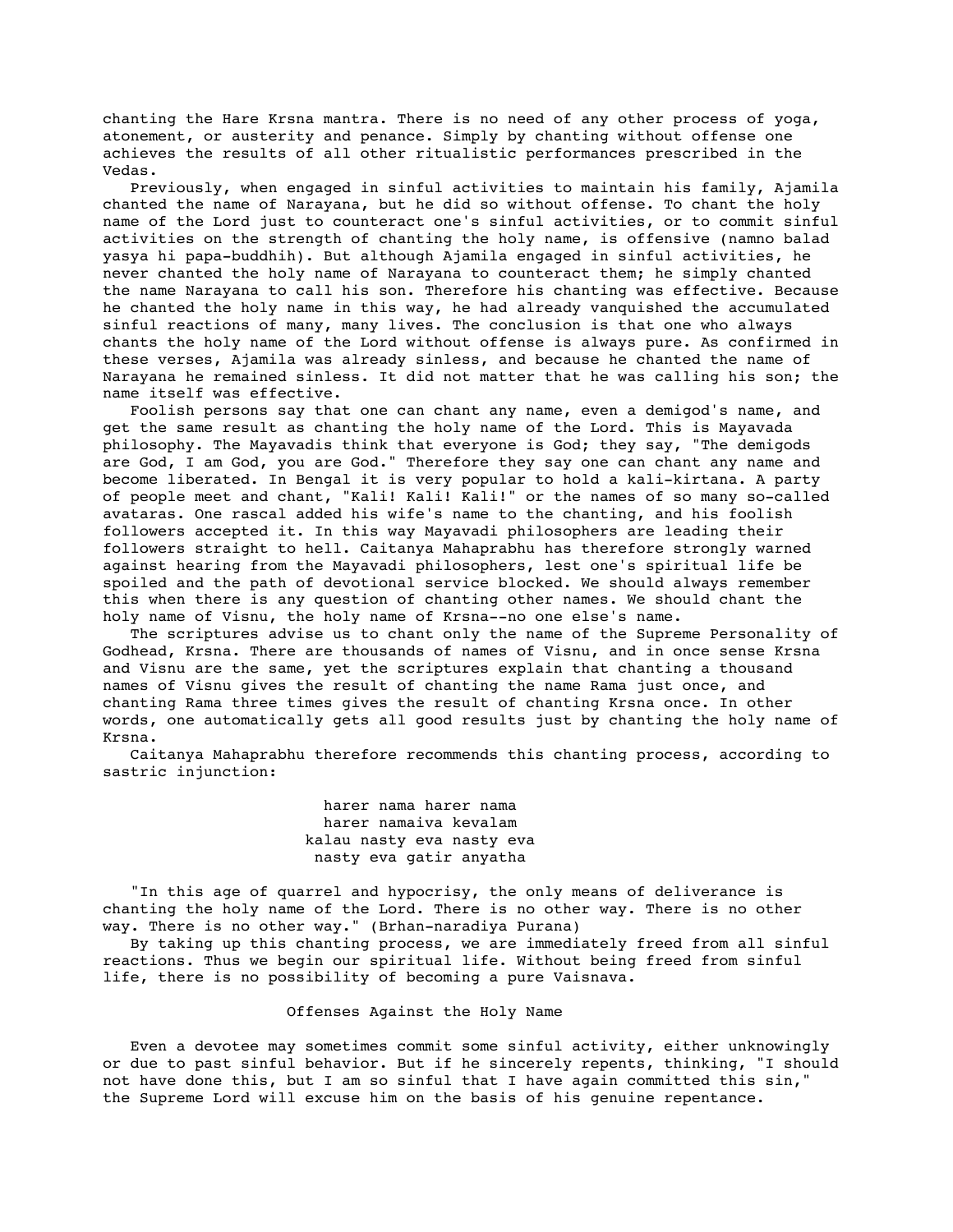However, if he intentionally commits sinful activities, expecting that the Lord will forgive him because he is chanting Hare Krsna, that is inexcusable.

 If one commits sinful activities on the strength of chanting the holy name, he commits nama-aparadha, or an offense against the holy name. Of the ten kinds of offenses, committing sins on the strength of chanting is the most serious. If after being freed from all sinful reactions by chanting Hare Krsna one again commits the same sins, he is guilty of a grievous crime. For an ordinary man, that sinful activity may not be regarded so seriously, but for one who is chanting Hare Krsna, it is a dangerous offense, just as it is a serious crime for a government officer in a high post to take advantage of his position and accept a bribe. Such men are the most punishable criminals. If a policeman steals, his crime and subsequent punishment are greater than that of an ordinary man who steals. That is the law. Similarly, one who takes gross advantage of the Hare Krsna mantra, thinking, "I am chanting Hare Krsna, so even if I commit some sin I'll be excused," will not achieve the ultimate goal of chanting the holy name. He becomes entangled in a cycle: he is freed, then he again commits sin, then he is freed and again commits sin, freed and again commits sin. In this way he is never liberated.

 Nevertheless, one should not think that one's sinful reactions will fail to be counteracted by the chanting of Hare Krsna. One of the ten offenses against the holy name of the Lord is to think that the holy name cannot eradicate sinful reactions. Those who cultivate offenseless chanting of the Hare Krsna mahamantra should have firm faith in the words of the sastra that declare the chanting of the holy names of Krsna to be supremely powerful. As the Visnudutas say here, "The chanting of the holy name of Lord Visnu is the best process of atonement for all kinds of sinners." But very often the difficulty is that one will chant Hare Krsna and again commit sin.

## The Perfection of Chanting

The key to successful chanting, therefore, is to carefully avoid sin altogether. By chanting the Hare Krsna maha-mantra, a person is freed from all reactions to his previous sins, and if he avoids sinning again, he very quickly becomes an advanced devotee. His mind becomes fixed upon the lotus feet of Krsna. If we regularly chant Hare Krsna without offense, we shall remain free from all sinful reaction, and our attachment for the Supreme Lord in devotional service will increase.

 Once there was an argument between Thakura Haridasa and an ignorant so-called brahmana concerning the power of the holy name of Krsna. In an assembly of Vaisnavas, Haridasa Thakura said, "Not only does a person become situated on the spiritual platform (brahma-bhutah) by offenselessly chanting the holy names of the Lord, but his dormant love of Godhead manifests and he becomes liberated automatically."

 The brahmana protested, "Don't exaggerate the effects of chanting in this way. One becomes liberated only after performing many austerities and penances. But you say that simply by chanting Hare Krsna one becomes liberated. If that is not the case, I shall certainly cut off your nose."

 Haridasa Thakura replied, "If chanting Hare Krsna does not produce liberation as a by-product, then I shall cut off my nose."

 The members of the assembly witnessing this argument became extremely agitated upon seeing the great offense the brahmana had committed against Haridasa Thakura, and they immediately expelled the offender. Shortly thereafter, the brahmana contracted leprosy, and his beautiful nose melted away. This incident is narrated in Sri Caitanya-caritamrta.

There are three stages of chanting the holy name: chanting with offense, chanting as a liberated person, and chanting with full love of God. These progressive stages of chanting are like the ripening of a mango. An unripe mango tastes sour, but when the fruit is fully ripened, it tastes very sweet.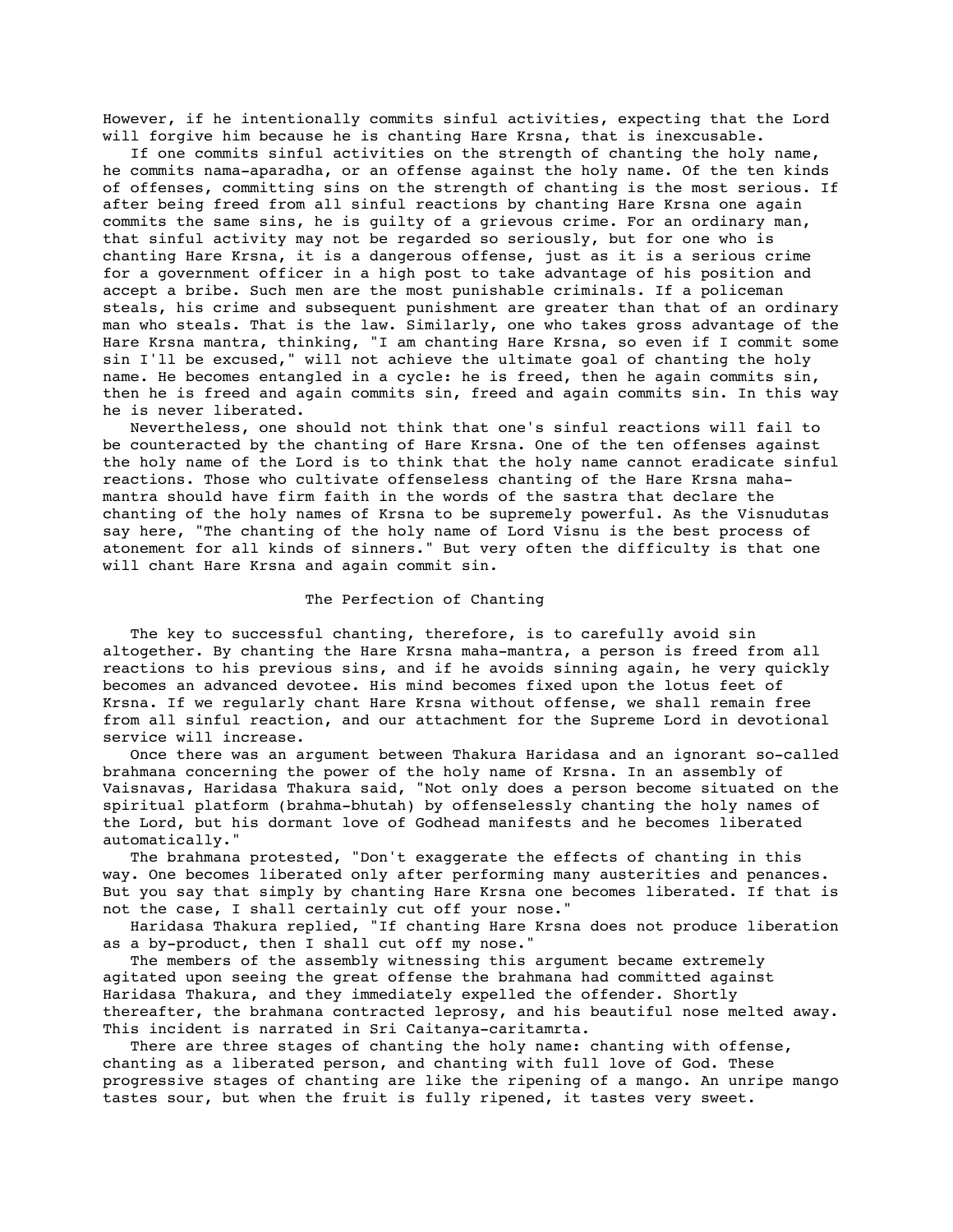Initially we may be reluctant to chant, but when we become liberated the chanting is so sweet that we cannot give it up. In this regard, Srila Rupa Gosvami has composed a beautiful verse describing the sweetness of the holy name of Krsna:

 tunde tandavini ratim vitanute tundavali-labdhaye karna-kroda-kadambini ghatayate karnarbudebhyah sprham cetah-prangana-sangini vijayate sarvendriyanam krtim no jane janita kiyadbhir amrtaih krsneti varna-dvayi

 "I do not know how much nectar the two syllables Krs-na have produced. When we chant the holy name of Krsna, it appears to dance within the mouth, and we then desire many, many mouths. When the name of Krsna enters the holes of the ears, we desire many millions of ears. And when the holy name dances in the courtyard of the heart, it conquers the activities of the mind, and therefore all the senses become inert."

 These are the symptoms of one who is on the liberated platform of chanting. At that stage, called prema, one has a great relish for chanting Hare Krsna, Hare Krsna, Krsna Krsna, Hare Hare. Hare Rama, Hare Rama, Rama Rama, Hare Hare. But this stage is attainable only if one follows the regulative principles. We have to be cautious. After being cured of a diseased condition, we first enter the convalescent stage. If we do something wrong, the disease may return. It is not that we become liberated and can do anything and everything. At all times we have to stick by the regulative principles of devotional life.

## Accumulated Benefits from Chanting the Holy Name

 Srila Visvanatha Cakravarti Thakura provides additional insight into the power of the holy name in his commentary to verses 9 and 10. He writes this commentary in the form a dialogue concerning how one can become free from all sinful reactions simply by chanting the holy name of the Lord:

 "Someone may say, 'It may be accepted that by chanting the holy name of the Lord one becomes freed from all the reactions of sinful life. However, if a person commits sinful acts in full consciousness, not only once but many, many times, he is unable to free himself from the reactions of such sins even after atoning for them for twelve years or more. How is it possible, then, that simply by once chanting the holy name of the Lord one immediately becomes freed from the reactions of such sins?' "

 Visvanatha Cakravarti Thakura replies by quoting verses 9 and 10 of this chapter: " 'The chanting of the holy name of Lord Visnu is the best process of atonement for one who steals gold or other valuables, for a drunkard, for one who betrays a friend or relative, for one who kills a brahmana, or for a person who indulges in sex with the wife of his guru or another superior. It is also the best method of atonement for a person who murders his father, the king, or women, for one who slaughters cows, and for all other sinful men. Simply by chanting the holy name of Lord Visnu, such sinful persons attract the attention of the Supreme Lord, who then considers, "Because this man has chanted My holy name, My duty is to give him protection.' "

 "One may atone for sinful life and vanquish all sinful reactions by chanting the holy name, and this is beyond ordinary atonement. Ordinary atonement may temporarily protect a sinful person, but it does not completely cleanse his heart of the deep-rooted desire to commit sinful acts. Therefore atonement is not as powerful as the chanting of the holy name of the Lord. In the sastras it is said that if a person only once chants the holy name and completely surrenders unto the lotus feet of the Lord, the Lord immediately considers him His ward and is always inclined to give him protection. This is confirmed by Sridhara Svami. Thus when Ajamila was in great danger of being carried off by the order-carriers of Yamaraja, the Lord immediately sent His personal order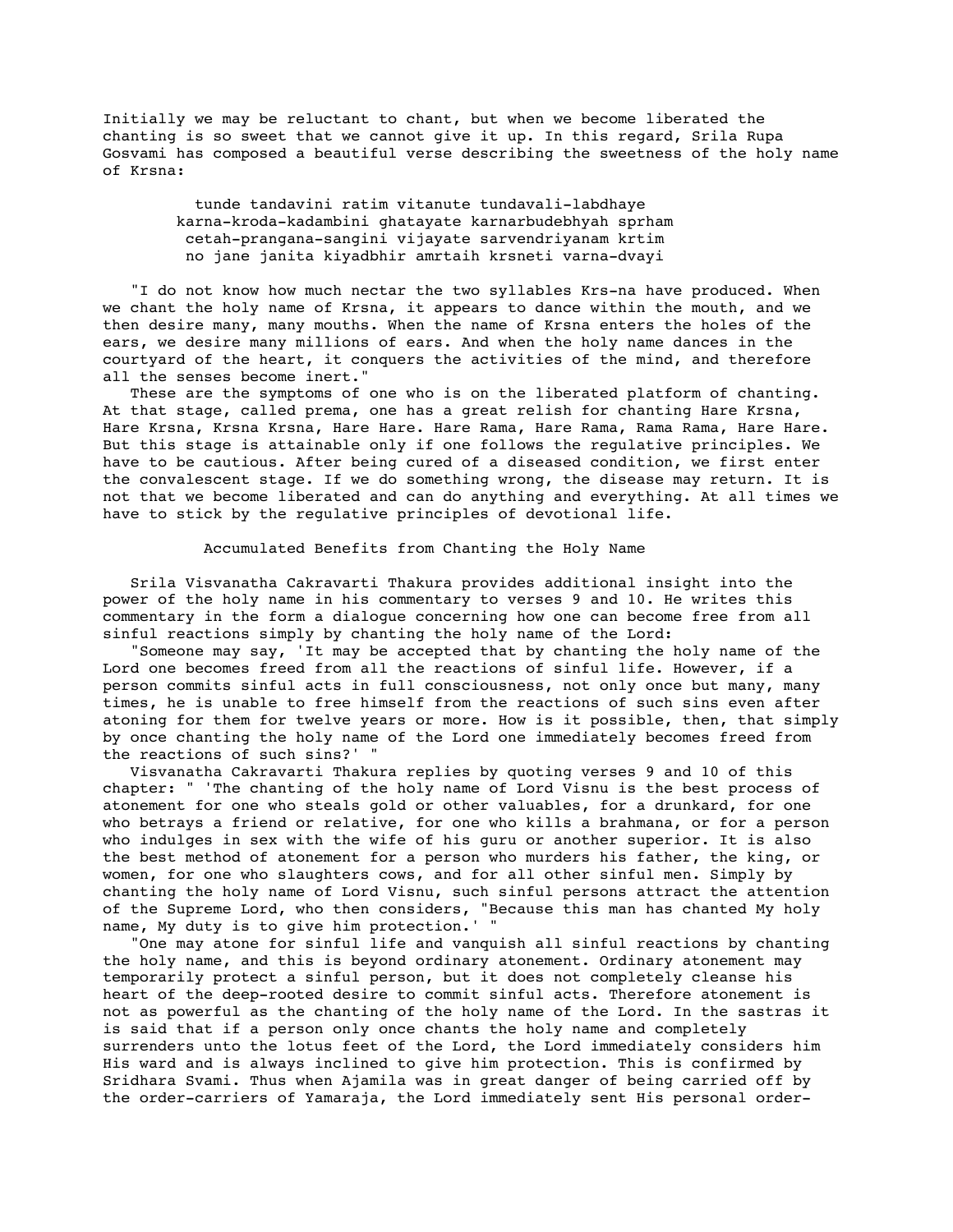carriers to protect him, and because Ajamila was freed from all sinful reactions, the Visnudutas spoke on his behalf.

 "Ajamila had named his son Narayana, and because he loved the boy very much, he would call him again and again. Although he was calling for his son, the name itself was powerful, because the name Narayana is not different from Lord Narayana. When Ajamila named his son Narayana, all the reactions of his sinful life were neutralized, and as he continued calling his son and thus chanting the holy name of Narayana thousands of times, he was actually unconsciously advancing in Krsna consciousness.

 "One may argue, 'Since Ajamila was constantly chanting the name of Narayana, how was it possible for him to be associating with a prostitute and thinking of wine?' By his sinful actions he was bringing suffering upon himself again and again, and therefore one may say that only his chanting of the holy name of Narayana at the time of death--and not his chanting during his lifetime--was the cause of his being freed. However, his chanting during his life would then have been a nama-aparadha. Namno balad yasya hi papa-buddhih: one who continues to act sinfully and tries to neutralize his sins by chanting the holy name of the Lord is a nama-aparadhi, an offender to the holy name.

 "In response it may be said that Ajamila's chanting throughout his life was inoffensive because he did not chant the name of Narayana with the purpose of counteracting his sins. He was in so much illusion that he did not realize he was addicted to sinful actions, nor did he know that his chanting of the holy name Narayana was neutralizing them. Thus during his life he did not commit a nama-aparadha, and his repeated chanting of the holy name of Narayana while calling his son may be called pure chanting.

 "Because of this pure chanting, Ajamila unconsciously accumulated the results of bhakti, devotional service. Indeed, even his first utterance of the holy name was sufficient to nullify all the sinful reactions of his life. To cite a logical example, a fig tree does not immediately yield fruits, but in time the fruits are available. Similarly, Ajamila's devotional service grew little by little, and therefore although he committed very sinful acts, the reactions did not affect him. In the sastras it is said that if one chants the holy name of the Lord even once, the reactions of past, present, or future sinful life do not affect him. To give another example, if one extracts the poison fangs of a serpent, this saves the serpent's future victims from poisonous effects, even if the serpent bites repeatedly. Similarly, if a devotee chants the holy name even once inoffensively, this protects him eternally. He need only wait for the results of the chanting to mature in due course of time."

> Chapter 16 Awakening Love of God

 The Visnudutas continued: "By following the Vedic ritualistic ceremonies or undergoing atonement, sinful men do not become as purified as by once chanting the holy name of Lord Hari. Although ritualistic atonement may free one from sinful reactions, it does not awaken devotional service, unlike the chanting of the Lord's names, which reminds one of the Lord's fame, qualities, attributes, pastimes, and paraphernalia.

 "The ritualistic ceremonies of atonement recommended in the religious scriptures are insufficient to cleanse the heart absolutely because after atonement one's mind again runs toward material activities. Consequently, for one who wants liberation from the fruitive reactions of material activities, the chanting of the Hare Krsna mantra, or glorification of the name, fame, and pastimes of the Lord, is recommended as the most perfect process of atonement because such chanting completely eradicates the dirt from one's heart.

 "At the time of death, Ajamila helplessly and very loudly chanted the holy name of Narayana. That chanting alone has already freed him from the reactions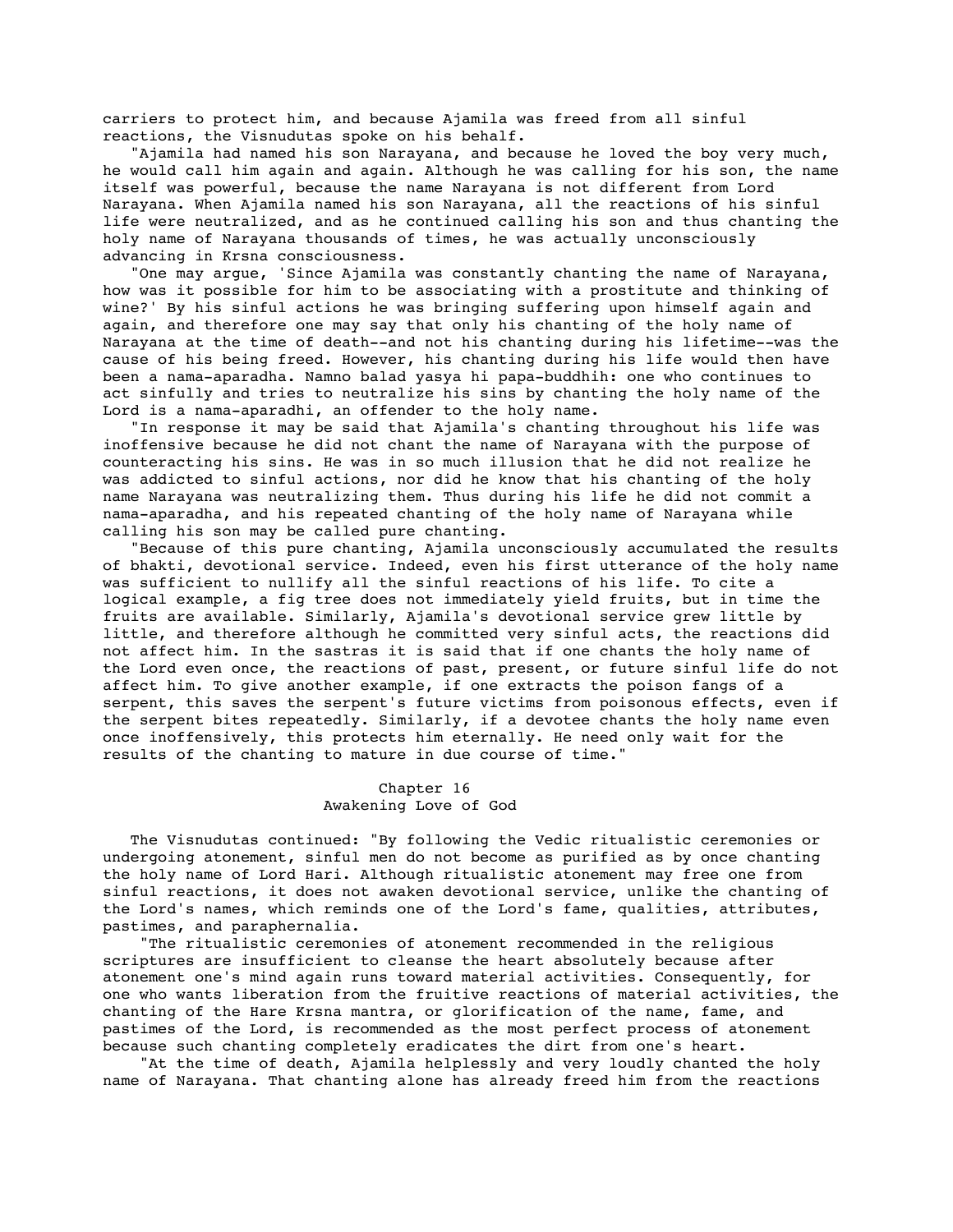of all sinful life. Therefore, O servants of Yamaraja, do not try to take him to your master for punishment in hellish conditions.

 "One who chants the holy name of the Lord is immediately freed from the reactions of unlimited sins, even if he chants the holy name jokingly, for musical entertainment, neglectfully, or even to indicate something else. This is accepted by all learned scholars of the scriptures.

 "If a person somehow or other chants the holy name of Hari while dying because of an accident, such as falling from the top of a house, slipping and suffering broken bones while traveling on the road, being bitten by a snake, being afflicted with pain and high fever, or being injured by a weapon, he is immediately absolved from having to enter hellish life, even if he was sinful throughout his life.

 "Learned scholars and sages have carefully ascertained that one should atone for the heaviest sins by undergoing a heavy process of atonement and one should atone for lighter sins by undergoing lighter atonement. But chanting the Hare Krsna mantra vanquishes all the effects of sinful activities, regardless of whether heavy or light.

 "Although one may neutralize the reactions of sinful life through austerity, charity, vows, and other such methods, these pious activities cannot uproot the material desires in one's heart. However, one who serves the lotus feet of the Personality of Godhead is immediately freed from all such contaminations.

 "As a fire burns dry grass to ashes, so the holy name of the Lord, whether chanted knowingly or unknowingly, unfailingly burns to ashes all the reactions of one's sinful activities.

 "Even if a person is unaware of the potency of a certain medicine, if he takes that medicine or is forced to take it, it will act even without his knowledge, for its potency does not depend on the patient's understanding. Similarly, even though one does not know the value of chanting the holy name of the Lord, if one chants the holy name--knowingly or unknowingly--the chanting will be very effective."

 Sri Sukadeva Gosvami continued speaking to King Pariksit: My dear king, having thus perfectly judged the principles of devotional service with reasoning and arguments, the order-carriers of Lord Visnu released the brahmana Ajamila from the bondage of the Yamadutas and saved him from imminent death. Then the Yamadutas went to Yamaraja and explained to him everything that had happened.

 The brahmana Ajamila was now free from fear, having been released from the nooses of Yamaraja's servants. Coming to his senses, he immediately offered obeisances to the Visnudutas by bowing his head at their lotus feet. He was extremely pleased by their presence, for he had seen them save his life from the hands of the servants of Yamaraja. But when the Visnudutas saw that Ajamila was attempting to say something, they suddenly disappeared from his presence. (Srimad-Bhagavatam 6.2.11-23)

#### Atonement vs. Chanting the Holy Name

 Here the Visnudutas say that the Vedic scriptures recommend various means of atonement, by which a person may be delivered from the reactions of his sinful activities. In Christianity there is also a means of atonement. If a Catholic commits a sin, for example, he is instructed to go to a priest and confess: "I have committed such-and-such sin." The priest is supposed to be an authorized representative of God, and so if he excuses the sinner, the sin becomes nullified.

 However, such atonement cannot purify the sinful man as much as the purifying process of chanting the holy name of Lord Krsna. The man who confesses to having sinned leaves the church and often commits the same sin again. In other words, there is no question of becoming purified by this process of atonement.

 Still, atonement of various kinds is recommended in the Vedas for those who are not ready to take up the process of pure devotional service. These methods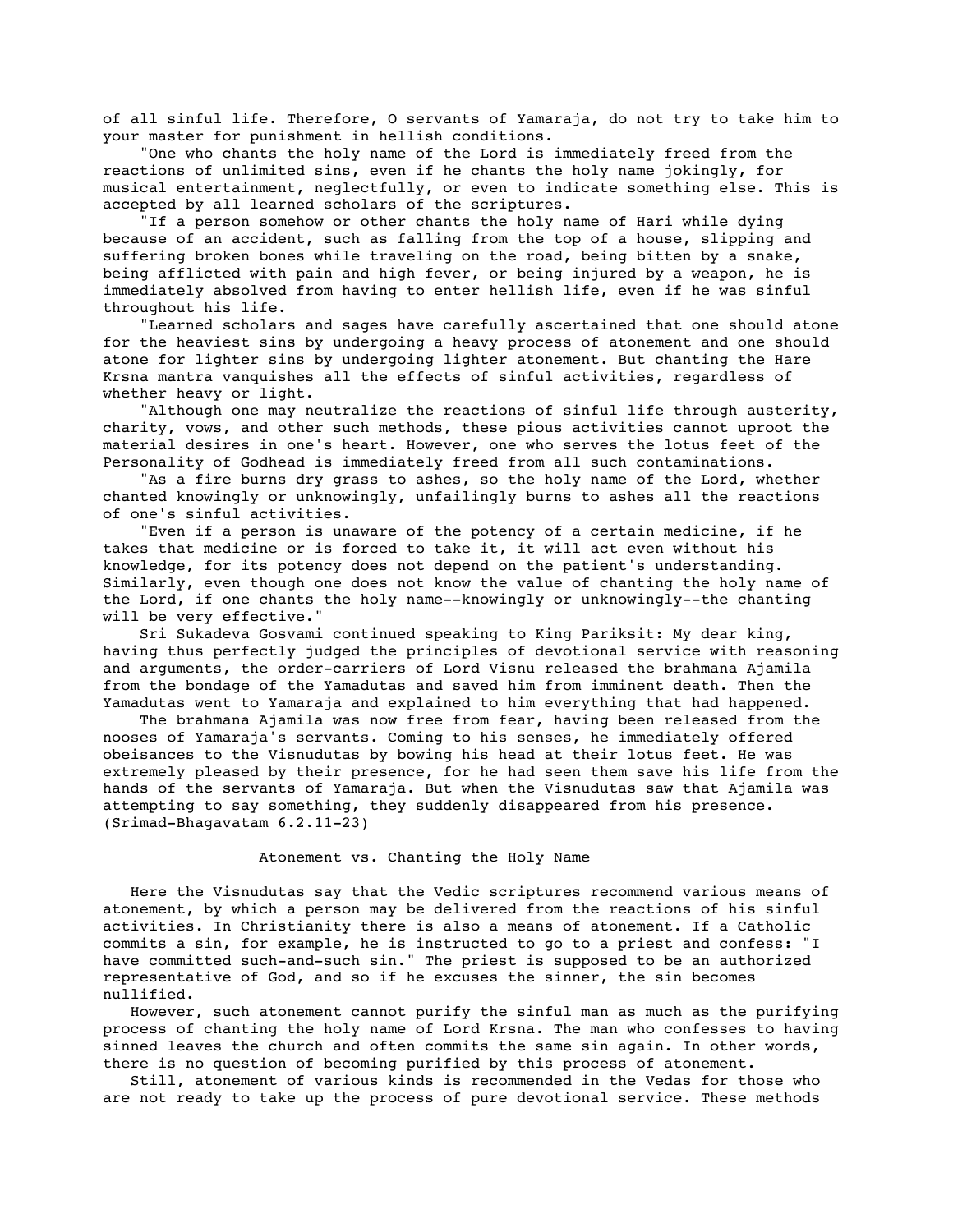of atonement are proportional to the the severity of the sin they are meant to counteract. For example, if we fall sick with a cough or influenza, the cost of medicine prescribed by the doctor may be little, but if we are stricken with tuberculosis, the medicine will be more costly. Likewise, prayascitta, or the ritualistic ceremonies for counteracting sinful activities, is proportionately less or greater according to the gravity of the sin. If we commit a grievous sin, then the penance will be severe. These are the prescriptions given by great sages like Parasara Muni and Manu. The sages have composed twenty kinds of scriptures, constituting the dharma-sastra, and these scriptures are meant for atoning for one's sins and elevating one to the heavenly planets. For example, it is said that if one has committed certain crimes, he must vow to fast for a certain number of days or give charity. Or, a businessman who has earned a million dollars by sinful activities must give in charity accordingly.

 There are many such prescribed methods of atonement, but here the Visnudutas say, "Although these prescribed methods of atonement are authorized and true, they cannot purify the heart." We can see that even though the adherents of Hinduism, Mohammedanism, and Christianity perform such rituals of atonement, they cannot refrain from again committing the same sins. One who practices these principles of atonement is like a rascal patient who goes to a physician for treatment. The physician gives him medicine and instructs him how to take it, but the foolish patient takes the medicine according to his own whims, and so his condition worsens. Again he goes to the physician, crying "Doctor, please give me more medicine."

 In this regard, Srila Visvanatha Cakravarti Thakura describes an incident that took place when Samba, one of Lord Krsna's sons, was rescued from the punishment of the Kauravas. Samba fell in love with Laksmana, the daughter of Duryodhana, and since according to ksatriya custom one is not offered a ksatriya's daughter unless he displays his chivalrous valor, Samba abducted her. Consequently Samba was arrested by the Kauravas. Later, when Lord Balarama came to rescue him, there was an argument about Samba's release. Since the argument was not settled, Balarama showed His power in such a way that all of Hastinapura trembled and would have been vanquished as if by a great earthquake. Then the matter was settled, and Samba married Duryodhana's daughter. The purport is that one should take shelter of Krsna and Balarama, whose protective power is so great that it cannot be equaled in the material world. However powerful the reactions of one's sins, they will immediately be vanquished if one chants the name of Hari, Krsna, Balarama, or Narayana.

 Therefore such rituals of atonement as fasting and giving charity are not accepted by the Visnudutas. They say, "Such prescribed ritualistic ceremonies cannot purify a man as effectively as chanting the holy name of God." Undoubtedly one becomes free from all contamination of sinful life by executing particular religious principles, but these are ultimately insufficient, because the mind is so disturbed that even after being freed from the contamination of sinful reactions, the mind again becomes attracted to sinful activity.

 The purificatory power of devotional service to Krsna, beginning with the chanting of the holy name, is stated in the Srimad-Bhagavatam  $(11.2.42)$ : bhaktih paresanubhavo viraktir anyatra ca. "Devotional service to the Lord is so powerful that one who performs it is immediately freed from all material desires." All desires within this material world are sinful because material desire means sense gratification, which always involves action that is more or less sinful. But pure devotional service is anyabhilasita-sunya, free from material desires. One who is situated in devotional service no longer has material desires, and thus he is beyond sinful life. Material desires should be completely stopped. Otherwise, although one's austerities, penances, and charity may free one from sin for the time being, one's desires will reappear because his heart is impure. Thus he will act sinfully and suffer. The special advantage of devotional service is that it frees one of all material desires.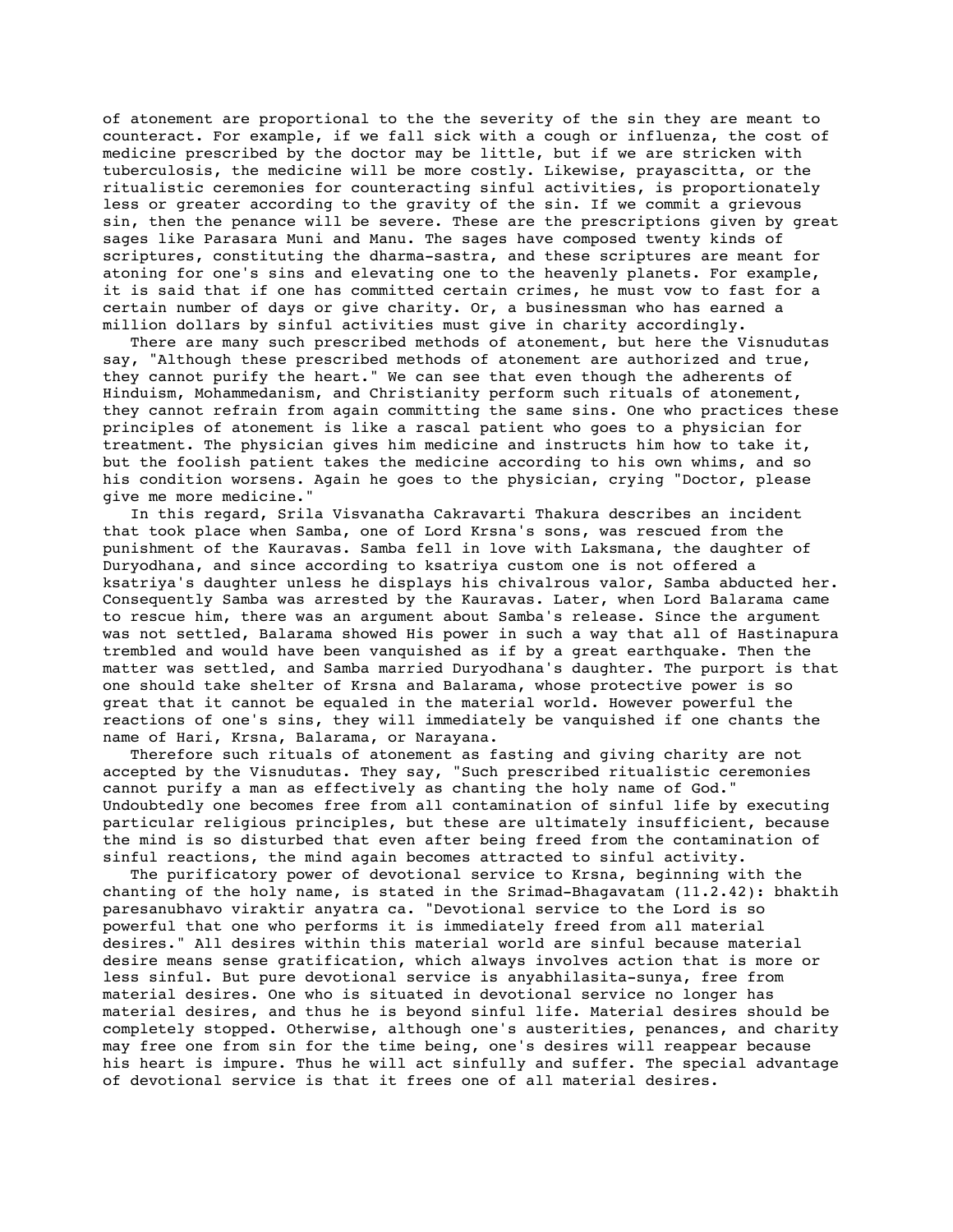One cannot purify one's heart by atonement alone. A patient suffering from syphilis goes to the doctor, who gives him an injection and charges a high fee. Yes, he may be cured, but when he again engages in illicit sex, he once again contracts syphilis. So his heart was not purified of the desire for illicit sex. But if one takes to Krsna consciousness, he forgets illicit sex. That is the test of one's Krsna consciousness. A sincere devotee never commits sin, because his heart has become purified by chanting the holy name and engaging in devotional service.

 Of course, there are pseudodevotees who commit sinful activities on the strength of chanting Hare Krsna. They are great offenders against the holy name. We should not use the holy name like a machine, thinking that because the chanting process consumes sinful reactions we can freely commit more sin. This is the greatest offense against the holy name of Krsna. Whatever sins we may have previously committed are immediately eradicated by offenseless chanting of the holy name of the Lord, even just once. But we must not sin again. Lord Caitanya Mahaprabhu forgave the sinful Jagai and Madhai, who had been drunkards, woman-hunters, meat-eaters, and gamblers. But these two sinners fell down at the lotus feet of Lord Caitanya and Nityananda Prabhu and cried, "Sirs! We are so sinful! Kindly deliver us." Lord Caitanya agreed on the condition that they promise not to commit any more sins. He said, "Whatever you have done I shall excuse, but do not do it again." Thus Jagai and Madhai vowed, "This is the end of our sinful activities. We shall not do them anymore." When a person is initiated by a spiritual master, the reactions of his sins immediately become nullified. But that does not mean he can again commit sins.

 Krsna consciousness means following in the footsteps of Lord Caitanya, and so we initiate disciples according to the principle he showed in the case of Jagai and Madhai. We accept many people into our Society as duly initiated disciples, but only if they vow to observe these regulations: no more illicit sex, no more gambling, no more intoxication, and no more animal-killing or meat-eating. These regulations are necessary, because if one takes up spiritual life and at the same time goes on committing sinful activities, he will never be able to make progress. As Krsna clearly says in the Bhagavad-gita (7.28),

> yesam tv anta-gatam papam jananam punya-karmanam te dvandva-moha-nirmukta bhajante mam drdha-vratah

 "Persons who have acted piously in previous lives and in this life and whose sinful actions are completely eradicated are freed from the dualities of delusion, and they engage themselves in My service with determination."

 If we are actually serious about entering into the kingdom of God, Vaikuntha, then we should be very careful to follow the four regulative principles mentioned above. One must not have any sex except to have children within marriage. One must not indulge in intoxication. One must not gamble. And one must not eat meat, fish, or eggs or anything else beyond the foods established for human beings--grains, fruits, vegetables, milk, and sugar. Such foodstuffs are sattvika, or pure and good, and they are allotted for human consumption. One should not imitate the cats and dogs, reasoning that because the animals are eating meat, human beings can do likewise. If everything eatable is food, why not eat stool? Stool is also food--hogs eat stool. But human beings should not eat like hogs, who will eat all kinds of unclean foods. We have to discriminate. If we want to enter into spiritual life, we must observe these four principles of restriction. This may mean undergoing some austerity, but this is the purpose of human life. When we have purified our existence through austerity, we will be eligible to enter into the kingdom of God, but without being purified, we can never enter.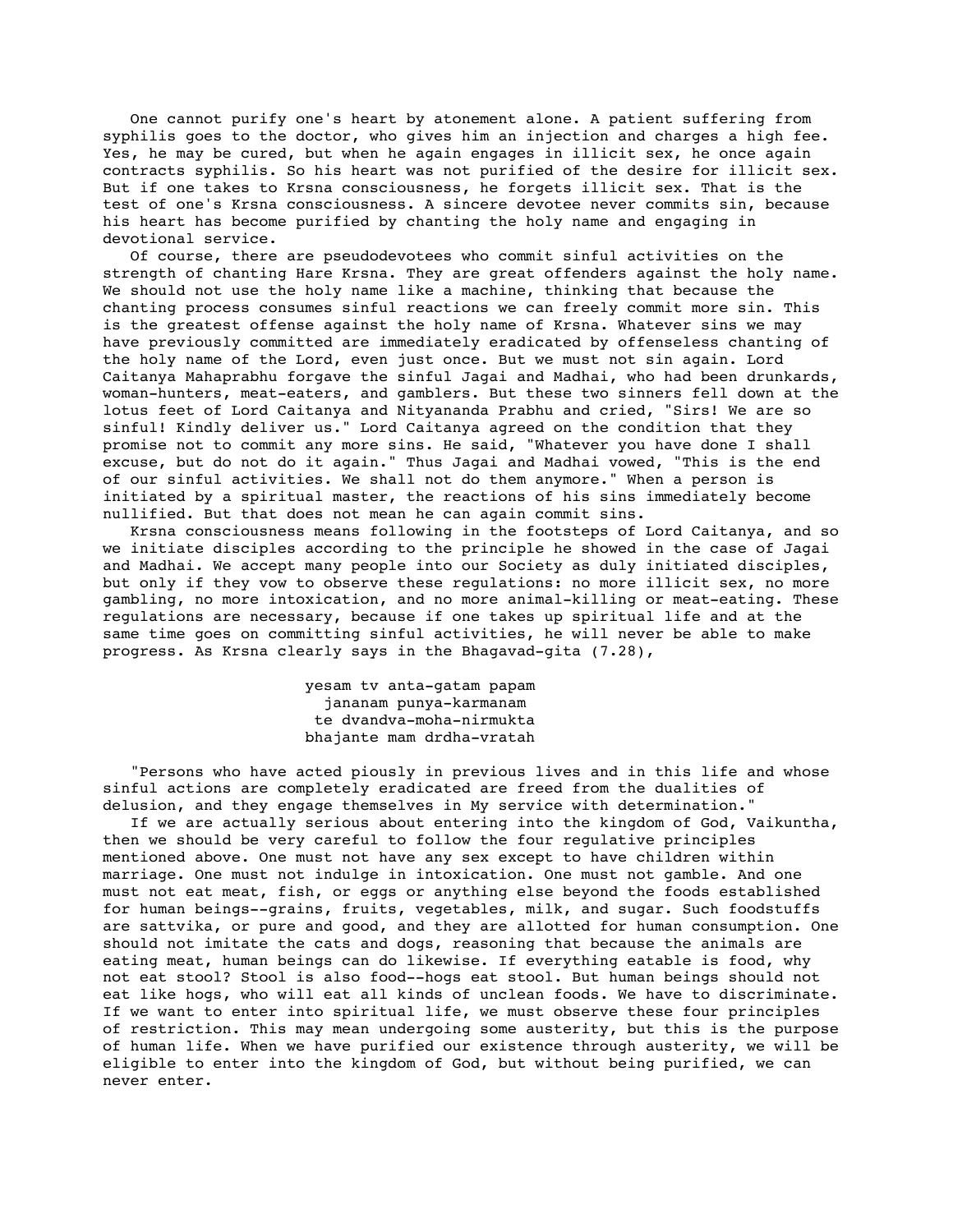#### Meditation on Krsna's Form

 If one chants the holy name of God--Hare Krsna, Hare Krsna, Krsna Krsna, Hare Hare. Hare Rama, Hare Rama, Rama Rama, Hare Hare--eventually he will see Krsna's form, realize Krsna's qualities, and remember Krsna's pastimes. That is the effect of the pure chanting of the Hare Krsna maha-mantra.

 Srila Visvanatha Cakravarti Thakura comments that the chanting of the holy name of the Lord has special significance that distinguishes it from the Vedic ritualistic ceremonies of atonement for severe, more severe, or most severe sins. There are twenty types of religious scriptures called dharma-sastras, beginning with the Manu-samhita and Parasara-samhita, but herein it is stressed that although one may become free from the reactions of the most sinful activities by following the religious principles of these scriptures, this cannot promote a sinful man to the stage of loving service to the Lord. On the other hand, chanting the holy name of the Lord even once not only frees one immediately from the reactions of the greatest sins, but also begins to raise one to the platform of rendering loving service to the Supreme Personality of Godhead. Thus one serves the Lord by remembering His form, attributes, and pastimes.

 Srila Visvanatha Cakravarti explains that it is because of the Lord's omnipotence that this is all possible simply by chanting His holy name. What cannot be achieved through the performance of Vedic rituals can easily be achieved through the chanting of the Lord's holy name. To chant the holy name and dance in ecstasy is so easy, sublime, and effective that one can readily achieve all the benefits of spiritual life simply by following this process. Therefore Sri Caitanya Mahaprabhu declares, param vijayate sri-krsnasankirtanam: "All glories to the congregational chanting of Lord Krsna's holy name!" The sankirtana movement we have started offers the best process for immediately becoming purified of all sinful reactions and coming to the platform of spiritual life.

 Although Ajamila became fallen in his later days, in his youth he was a brahmacari and was properly trained by his father. He knew the name, form, and pastimes of Narayana, but by bad association he forgot them. However, as soon as he chanted the name of Lord Narayana on his deathbed, he again remembered all his past pious activities, and therefore he was saved.

 That chanting and hearing the Lord's name and glories is the best means of purifying the heart of sinful propensities is confirmed at the beginning of the Srimad-Bhagavatam (1.2.17):

> srnvatam sva-kathah krsnah punya-sravana-kirtanah hrdy antah stho hy abhadrani vidhunoti suhrt satam

 "Sri Krsna, the Personality of Godhead, who is the Supersoul in everyone's heart and the benefactor of the truthful devotee, cleanses desire for material enjoyment from the heart of the devotee who relishes His messages, which are in themselves virtuous when properly heard and chanted."

 It is the special mercy of the Supreme Lord that as soon as He sees a person glorifying His name, form, and pastimes, He personally cleanses the dirt from that person's heart. Even if one does not understand the meaning of the Lord's name, form, and pastimes, one is purified simply by hearing or chanting them.

 One's main purpose in human life should be to purify one's existence and achieve liberation. As long as one has a material body, one is understood to be impure. In such an impure, material condition, one cannot enjoy a truly blissful life, although everyone seeks it. Therefore everyone requires purification. As Lord Rsabhadeva says in the Srimad-Bhagavatam (5.5.1), tapo divyam putraka yena sattvam suddhyed yasmad brahma-saukhyam tv anantam: "My dear sons, you must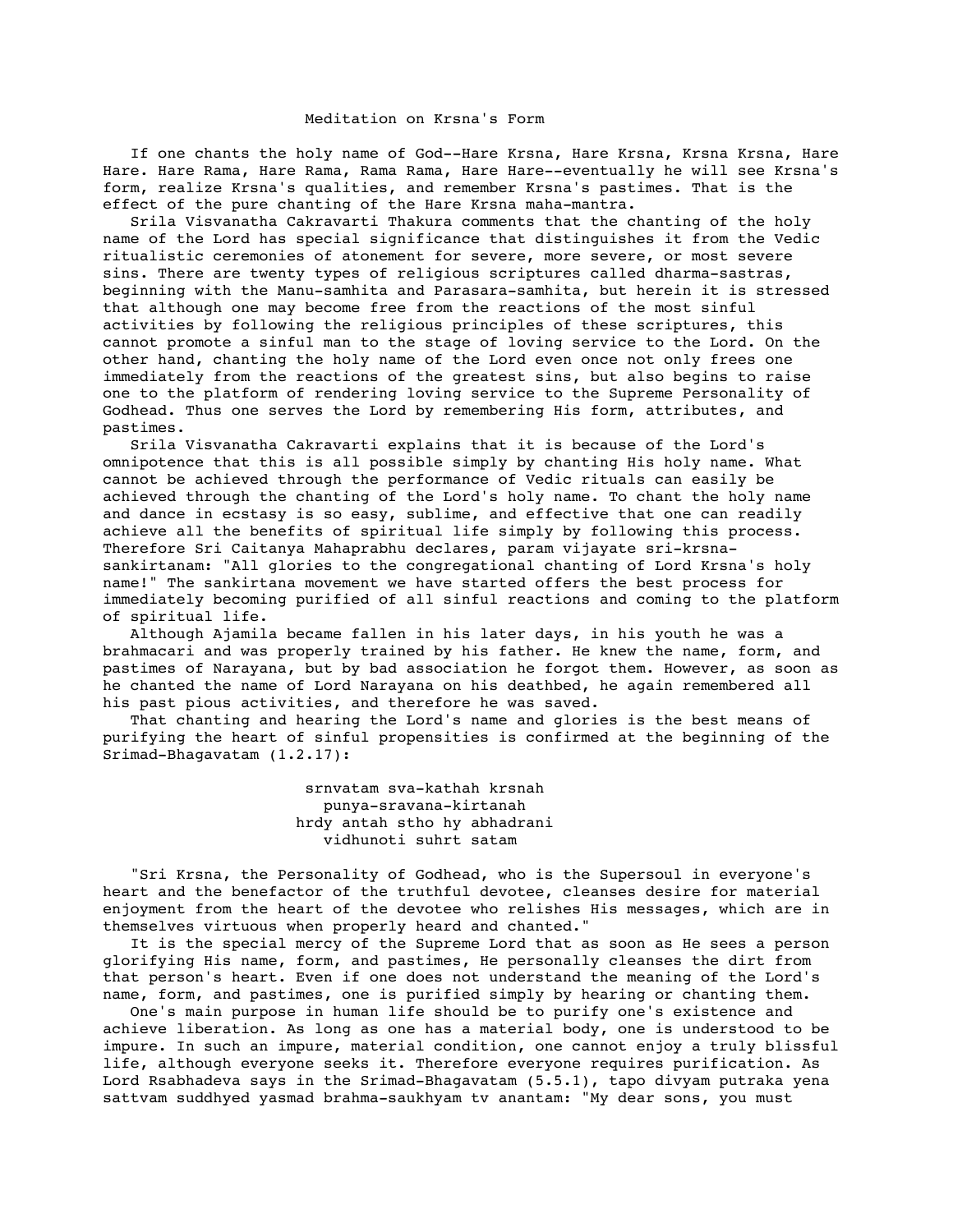perform tapasya, austerity, to purify your existence; then you will come to the spiritual platform and enjoy unending spiritual happiness." The tapasya of chanting and glorifying the name, form, and pastimes of the Lord is a very easy purifying process by which everyone can become happy. Therefore everyone who desires the ultimate cleansing of his heart must adopt this process. Other processes, such as karma, jnana, and yoga, cannot cleanse the heart absolutely.

 Mayavadis, or impersonalists, cannot glorify the name, form, and pastimes of the Lord because they think that God has no form and that His pastimes are maya, illusory. Why should God not have a form? We have a form because our father has a form. So why should the supreme father not have a form? In the Bhagavad-gita (14.4) Krsna says, aham bija-pradah pita: "I am the seed-giving father of all beings." The Christians also believe that God is the supreme father. If the sons all have forms, how is it that the father has no form? We cannot be born of a father who is formless. Isvarah paramah krsnah sac-cid-ananda-vigrahah: "Krsna is the supreme controller and the cause of all causes, and He possesses an eternal form of knowledge and bliss." (Brahma-samhita 5.1) Vigraha means "form." If God is the cause of all causes, the creator, and He is creating all these forms, how can He be formless?

 God has a form, but it is not a form like ours. His form is sac-cid-ananda, but ours is just the opposite. God's form is sat, eternally existing, while man's form is asat, temporary. God's form is cit, full of knowledge, but ours is acit, full of ignorance. And His form is full of ananda, bliss, but ours is full of nirananda, misery. It is only because we cannot conceive of a form so different from ours that sometimes it is said God is nirakara, without form.

 God's form is transcendental. That means His body is not material but spiritual. His form is of a different nature than that to which we are accustomed. In the Vedas it is said that God sees but that He has no eyes. This means that God's eyes are unlike ours--they are spiritual, not material. We can see only so far, whereas God can see everything because He has eyes everywhere. His eyes, His form, His hands and legs are of a different nature than ours.

 Unlike our knowledge, Krsna's knowledge is unlimited. As He says in the Bhagavad-gita (7.26), "I know past, present, future--everything." Earlier (Bhagavad-gita 4.5) He reminds Arjuna, "Both you and I have taken many births. I remember them all, but you have forgotten them." Thus there is no limit to His knowledge. His knowledge, His body, and His happiness are completely different from our knowledge, body, and happiness. Therefore it is only out of ignorance that some people say the Absolute Truth is nirakara, formless.

 Thinking that God has no form is just imagination. It is material thought. We have a form, so He must have a form, though not a form like ours. Only fools think God is ultimately formless. Krsna declares this in the Bhagavad-gita (7.24): avyaktam vyaktim apannam manyante mam abuddhayah. "Unintelligent men think that I was impersonal before and have now assumed this personality." In another place in the Bhagavad-gita, those who deride the personal form of God are called mudhas, or asses. God certainly has a form, but His form is entirely different from ours. That is the real understanding of nirakara.

 And just as Krsna's form is not like our material forms, so His pastimes are also not of this material nature. Anyone who knows this is immediately liberated. Krsna confirms this in the Bhagavad-gita (4.9),

> janma karma ca me divyam evam yo vetti tattvatah tyaktva deham punar janma naiti mam eti so 'rjuna

 "One who knows the transcendental nature of My appearance and activities does not, upon leaving the body, take his birth again in this material world, but attains my eternal abode." Simply by chanting the holy name of Krsna purely, one can come to understand the pastimes of the Supreme Lord and thus become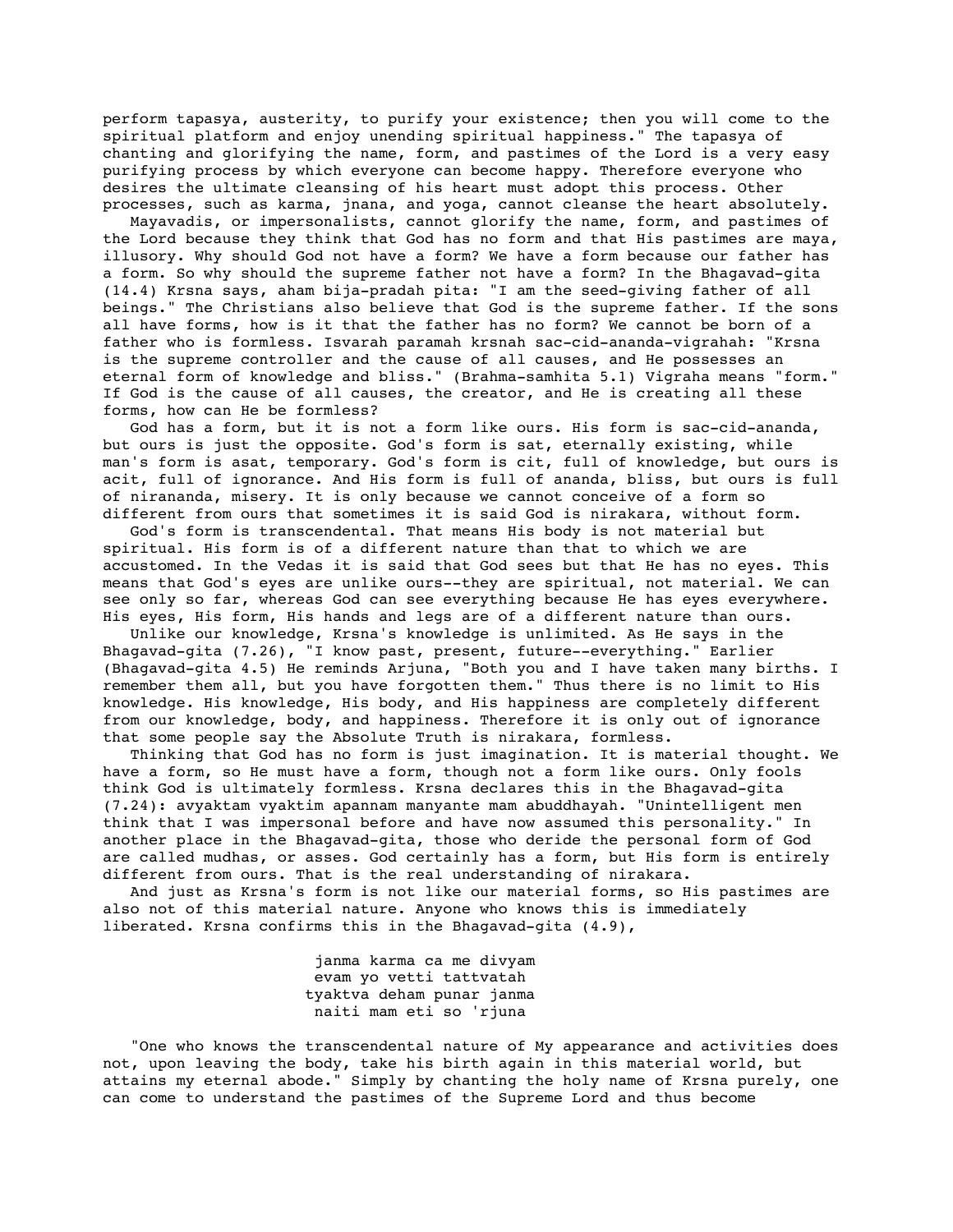liberated. Chanting is easy and sublime. One who offenselessly chants Hare Krsna will always remember Krsna's form, pastimes, qualities, and entourage, and that remembrance will liberate him from all sinful reactions and all material bondage.

 The Visnudutas here declare that although there are many methods prescribed in the Vedas for attaining liberation from sinful reactions, these methods are all insufficient, because they cannot elevate a person to the standard of absolute purity. Those who practice other methods of purification mentioned in the Vedas generally desire some material benefit, such as elevation to the heavenly kingdom. But a devotee does not care for elevation to the heavenly planets. A devotee doesn't care a fig for any planet in this material world, because he knows that the benefit of entering into the heavenly kingdom is temporary. We may live for thousands of years on a higher planet and enjoy a very high standard of life, complete with beautiful wife, abundant wealth, and the finest wine, but there is no permanent benefit. For a devotee, such a life is hellish, because he does not wish to live without Krsna. That is genuine spiritual realization.

 We simply care for Krsna and how Krsna will be happy. That is real happiness. We try to please Krsna. Kamsa was also Krsna conscious, insofar as he was always thinking of Krsna, but his meditation was unfavorable. His meditation was on how to kill Krsna. He was thinking of Krsna, but he thought of Him as his enemy. That is certainly not bhakti, or devotion. Thinking of Krsna but being opposed to His desire, opposed to satisfying Him, is not bhakti. One must act favorably in Krsna consciousness. Arjuna was a devotee because he acted favorably, for the satisfaction of Krsna. Materially speaking, Arjuna's actions appear unfavorable, but they were favorable as far as Krsna was concerned. Therefore they were perfect and free from all sin.

#### Lord Krsna's Transcendental Pastimes

 It is important to understand the difference between activities of bhakti and ordinary pious activities. Cultivation of knowledge and pious activities is on the material platform. Piety does not amount to liberation. A pious man is situated on the platform of goodness, but he remains a conditioned soul, bound up by good reactions. One may even become a brahmana, a very pious man, but that does not mean he has become a devotee. And sometimes a devotee appears to act against the rules of mundane piety. Arjuna, for example, was an exalted devotee of Lord Krsna, but he killed his relatives. Ignorant people may say, "Arjuna is not a good man. Look, he killed his grandfather, his teacher, and his nephews, devastating the entire family." But in the Bhagavad-gita (4.3) Krsna says to Arjuna, bhakto 'si me: "You are My very dear friend." In the estimation of the material world Arjuna may not be a good man, but because he is a soul surrendered to the desire of the Supreme Lord, he must be accepted as a devotee. While it is true that Arjuna killed his own kinsmen, in the eyes of Krsna he remained a dear friend and devotee. That is the difference between a devotee and a good man of this world: A good man of this world tries to always act piously, for he knows that if he acts badly he will suffer sinful reactions; but a devotee, although naturally a very good man, can act like a bad man on Krsna's order and still not fall down: he remains a pure devotee and is very dear to the Lord.

 As mentioned above, hearing Krsna's pastimes is very purifying, but such hearing has to be done with the right attitude. Some persons with material vision are very much attracted to Krsna's rasa-lila--His pastimes with His cowherd girlfriends--but they do not appreciate His fighting and killing the demons. They do not know that the Absolute Truth, Krsna, is good in any and all circumstances. Whether He is enjoying in the company of His devotees or killing the demons, He remains the Absolute Truth, and therefore all His pastimes are equally purifying to hear.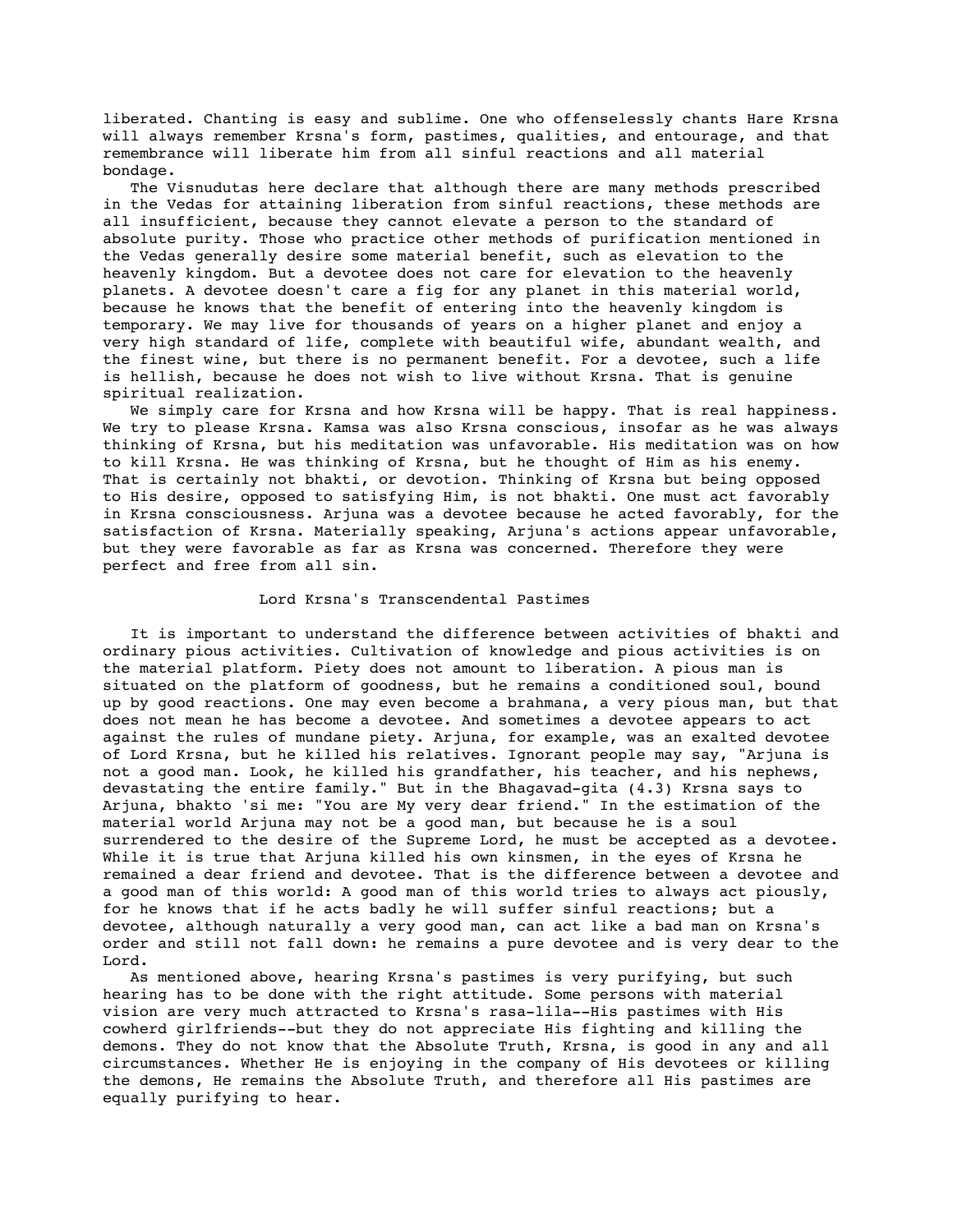Generally people go to hear the Srimad-Bhagavatam from professional reciters, who are especially fond of describing the rasa-lila. The people think, "Oh, Krsna is embracing a girl--this is very nice." At times ten thousand people will gather to hear the rasa-lila, and in this way the reciters earn a nice profit. Thus people come to think that the Srimad-Bhagavatam means the Tenth Canto, which contains the rasa-lila and other pastimes, but what they don't realize is that there are so many important instructions in the other cantos as well. Lord Krsna, the summum bonum, is described in the Tenth Canto, and the other nine cantos are especially meant for purifying the heart so that one may understand Krsna.

 Therefore we instruct everyone first of all to read the first nine cantos of the Srimad-Bhagavatam very carefully. Then one may read the Tenth Canto with proper understanding. Those who hear about Krsna's rasa-lila and take it as an ordinary story cannot know Krsna in truth. The rasa-lila is not an affair of lust. It is a transcendental pastime of love between Radha and Krsna. According to Caitanya Mahaprabhu, the chapters of the Srimad-Bhagavatam describing the rasa-lila are not meant for ordinary persons; they are meant for liberated persons only. Therefore these descriptions of the rasa-lila should not be described to ordinary people. Those who are advanced devotees, liberated from material contamination, can try to understand Krsna's rasa-lila. One must not try to imagine the rasa-lila of Radha and Krsna in mundane terms.

 But even though ordinary hearers of Srimad-Bhagavatam do not know the deep significance of Krsna's rasa-lila, because they hear about Krsna's pastimes they become purified. And if they hear from authorized sources, they will be promoted to the transcendental devotional platform. The disease within the heart is lust, the desire to enjoy, and by hearing from authorized sources about Krsna's pastimes of loving exchanges with the gopis, the deep-rooted lusty desires in the heart will be completely eradicated.

 Unfortunately, most people do not hear the Srimad-Bhagavatam from authoritative sources. They hear only from professional reciters. Therefore they remain materially diseased, full of lusty desires. Some become sahajiya, pretending to be Krsna and Radharani and Her gopi friends. In this way they behave as if they were the supreme enjoyer.

 The pure devotee's business is to satisfy Krsna, and as soon as he chants the Hare Krsna maha-mantra, he remembers how to do so. In the material world, the living entities are inclined to go astray. The mind and senses generally become attracted to material objects of desire. But one should draw one's mind to the eternal by the practice of bhakti-yoga. Otherwise, one's mind and senses will force one to perform karma, activities for personal sense gratification. And as soon as a person engages in sense gratification, he commits sin. Therefore to avoid karmic activities, which quickly entangle one in the process of repeated birth and death, one must take to the process of Krsna consciousness.

 Here the Visnudutas advise us in the same way: If we want to be freed from the reactions of karma, we should glorify the Supreme Lord twenty-four hours a day. That will purify us. Srila Sridhara Svami says, "Instead of taking to prescribed ritualistic ceremonies, simply engage your mind in describing or glorifying the Supreme Personality of Godhead." This is the process of Krsna consciousness.

 In Krsna consciousness, or devotional service, there are nine processes: hearing about the transcendental name, form, qualities, and pastimes of the Lord, chanting about these, remembering these, serving the lotus feet of the Lord, offering Him respectful worship, offering Him prayers, becoming His servant, considering Him one's friend, and surrendering everything to Him. One who practices one or more of these processes of devotional service throughout his life is sure to remember Krsna at the time of death. That is the art of Krsna consciousness. We cannot abandon all activities and simply chant Hare Krsna; therefore we keep ourselves constantly engaged in practical devotional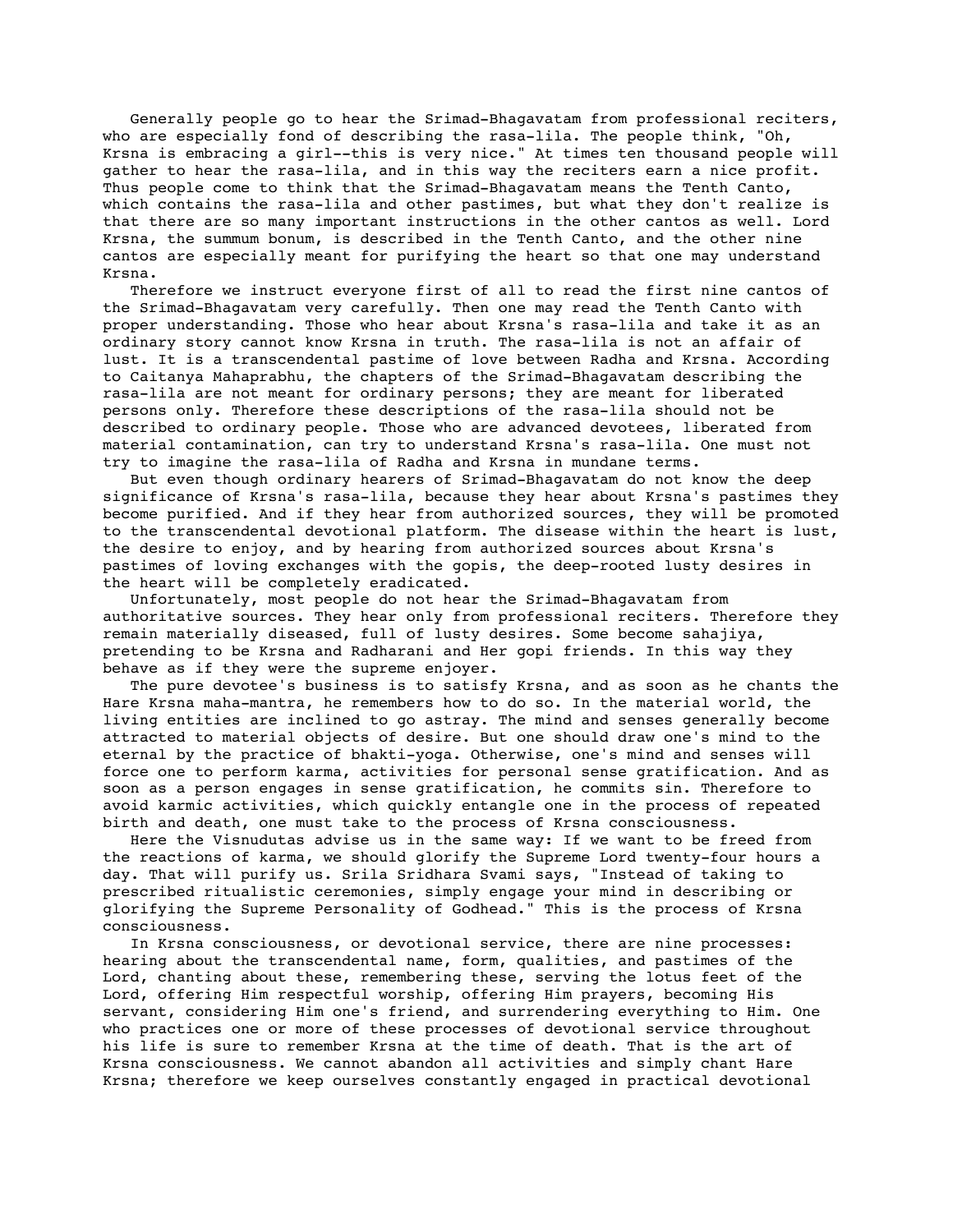service so that our mind is fixed upon Krsna. Then, at the time of death, we are sure to attain total liberation from material existence.

 One who is not practiced in devotional service cannot all of a sudden chant the holy name of Narayana at the time of death. He must have prior practice in order to chant effectively. Therefore Caitanya Mahaprabhu has recommended, kirtaniyah sada harih: "One should chant the holy name of the Lord constantly." This is the best way of remembering Krsna in this age, and always remembering Krsna ensures our return home, back to Godhead. As the Lord promises in the Bhagavad-gita (8.8),

> abhyasa-yoga-yuktena cetasa nanya-gamina paramam purusam divyam yati parthanucintayan

 "He who meditates on Me as the Supreme Personality of Godhead, his mind constantly engaged in remembering Me, undeviated from the path, is sure to reach Me."

 That Ajamila remembered Krsna was not accidental. He had chanted the name of Lord Narayana earlier in his life, but he forgot the Lord due to bad association. Nevertheless, the transcendental effect of his earlier practice was there at the time of his death, even though he was calling out the name of his youngest son, not intending to call for Krsna.

Indiscriminate Mercy

As stated in the Bhagavad-gita (8.6):

 yam yam vapi smaran bhavam tyajaty ante kalevaram tam tam evaiti kaunteya sada tad-bhava-bhavitah

 "Whatever state of being one remembers when he quits his body, that state he will attain without fail."

 One who practices chanting the Hare Krsna mantra is naturally expected to chant Hare Krsna when he meets with some accident. Even without such practice, however, if one somehow or other chants the holy name of the Lord when he meets with an accident and dies, he will be saved from hellish life after death. For example, if a person falls from a high rooftop but somehow or other cries out "Hare Krsna!" that cry will be heard by the Lord. Or, if in our sleep we dream that a tiger is coming to eat us and we chant Hare Krsna in our sleep, the Lord hears that also.

 Although Ajamila indirectly chanted the holy name of Lord Narayana through the medium of the name of his youngest son, he at once remembered Lord Narayana. Therefore in Vedic society children are given God's names. It is not that the child becomes God. If we name a child Narayana, it is understood that he is Narayana dasa, the servant of Lord Narayana. Similarly, we give our disciples spiritual names, such as Visnu dasa, Vamana dasa, or Krsna dasa. That Ajamila remembered Lord Narayana by calling his son of the same name is confirmed in the Srimad-Bhagavatam, which says that the power of the sound vibration of the holy name is absolute.

 One attains freedom from all sinful reactions immediately upon recitation of the holy name, even if one does not understand the potency of the name. Whether one is chanting with devotion and reverence or without any faith, more sinful reactions are vanquished than a sinful man can commit. Krsna's name has such unlimited potency. When Caitanya Mahaprabhu was chanting the Hare Krsna mahamantra in Navadvipa, the people used to imitate the Lord and His associates. At that time the land was ruled by Mohammedans, and sometimes the people would go to one of the government officials and complain, "The Hindus are chanting 'Hare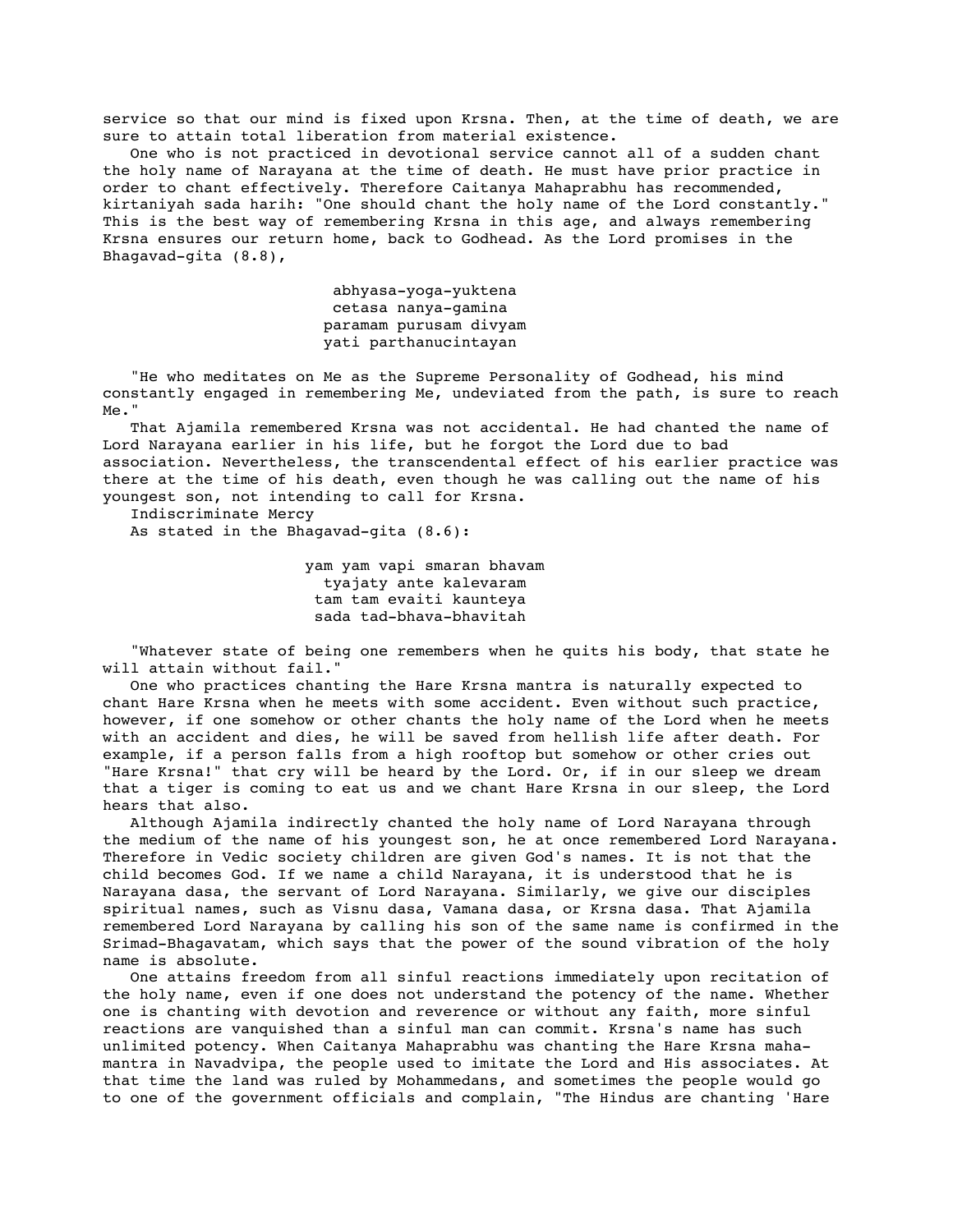Krsna! Hare Krsna!' dancing wildly, and thrashing their arms about." In this way they imitated the sankirtana of Lord Caitanya. In Western countries the onlookers also imitate our chanting of Hare Krsna when we go out to chant on the street. Even by imitating, however, they become purified. The holy name is so powerful that if someone derides us, saying, "Why are you chanting Hare Krsna- it is nonsense!" he also gets spiritual benefit.

 The chanting of Krsna's holy name is like the sun rising in one's darkened heart. This universe is full of darkness, and only by Krsna's arrangement for sunshine do we see light. As soon as the sun sets, the world comes under the influence of darkness. Likewise, our heart is full of the darkness of ignorance, but there is a light to dispel the darkness, and that light is Krsna consciousness. Due to impious activities we are in ignorance, but to those who constantly engage in the service of the Lord with love and affection, Krsna reveals Himself in the heart. By Krsna's special mercy, the devotees are always kept in the light of Krsna consciousness. Krsna knows everyone's intention or motive, and His mercy is especially meant for those who are sincerely engaged in His service.

 Krsna is equal to everyone, and as such, His mercy is unlimited. However, He is very much inclined toward His devotees. If one is prepared to accept His mercy unlimitedly, then He is prepared to give it unlimitedly. On account of our envious nature, however, we are not prepared to take His mercy. In the Bhagavadgita (18.66) Krsna says, sarva-dharman parityajya mam ekam saranam vraja. aham tvam sarva-papebhyo moksayisyami: "Just give up all other so-called religions and surrender to Me alone. I shall protect you from all sinful reactions." He openly offers His protection, but we do not take it. Sunlight is also equally distributed throughout the universe, but if we close the door and do not come out to take advantage of it, that is our own fault. Sunlight and moonlight do not discriminate, illuminating the houses of brahmanas while leaving candalas' [dogeaters'] houses in darkness. No, the light is distributed indiscriminately. Similarly, the mercy of Krsna is equally available to everyone, but it is up to each individual to accept God's freely distributed mercy.

 Naturally Krsna bestows more mercy upon His devotee, because the devotee has the capacity to accept that mercy through service. The process of receiving the causeless mercy of the Lord is to render more and more service. We should be very enthusiastic to render service to the Lord. That enthusiasm will come when we chant Hare Krsna with faith and determination.

 Someone may argue, "I can see how chanting the holy name with faith is purifying, but if a man has no faith, then how will the holy name act?" Here are some examples: If an innocent child touches fire, knowingly or unknowingly, it will burn him. Or, if we give medicine to a child, it acts, even though he does not know the potency of the medicine or how it is acting. Poison also acts in this way. Similarly, the Hare Krsna mantra acts, even though we may not know how or why. Even ignorant lower creatures are benefited when we chant loudly. This is confirmed by Srila Haridasa Thakura: "When one chants Hare Krsna loudly, every living entity, moving or nonmoving, benefits." (Caitanya-caritamrta, Antya-lila 3.69)

 The potency of the chanting of Hare Krsna is confirmed by the spread of the Krsna consciousness movement. In countries where the Hare Krsna movement is spreading, learned scholars and other thoughtful men are realizing its effectiveness. For example, Dr. J. Stillson Judah, a learned scholar, has been very much attracted to this movement because he has actually seen that it is turning hippies addicted to drugs into pure Vaisnavas who voluntarily become servants of Krsna and humanity. Even a few years ago, such hippies did not know the Hare Krsna mantra, but now they are chanting it and becoming pure Vaisnavas. Thus they are becoming free from all sinful activities, such as illicit sex, intoxication, meat-eating, and gambling. This is practical proof of the effectiveness of the Hare Krsna mantra. One may or may not know the value of chanting the Hare Krsna mantra, but if one somehow or other chants it, he will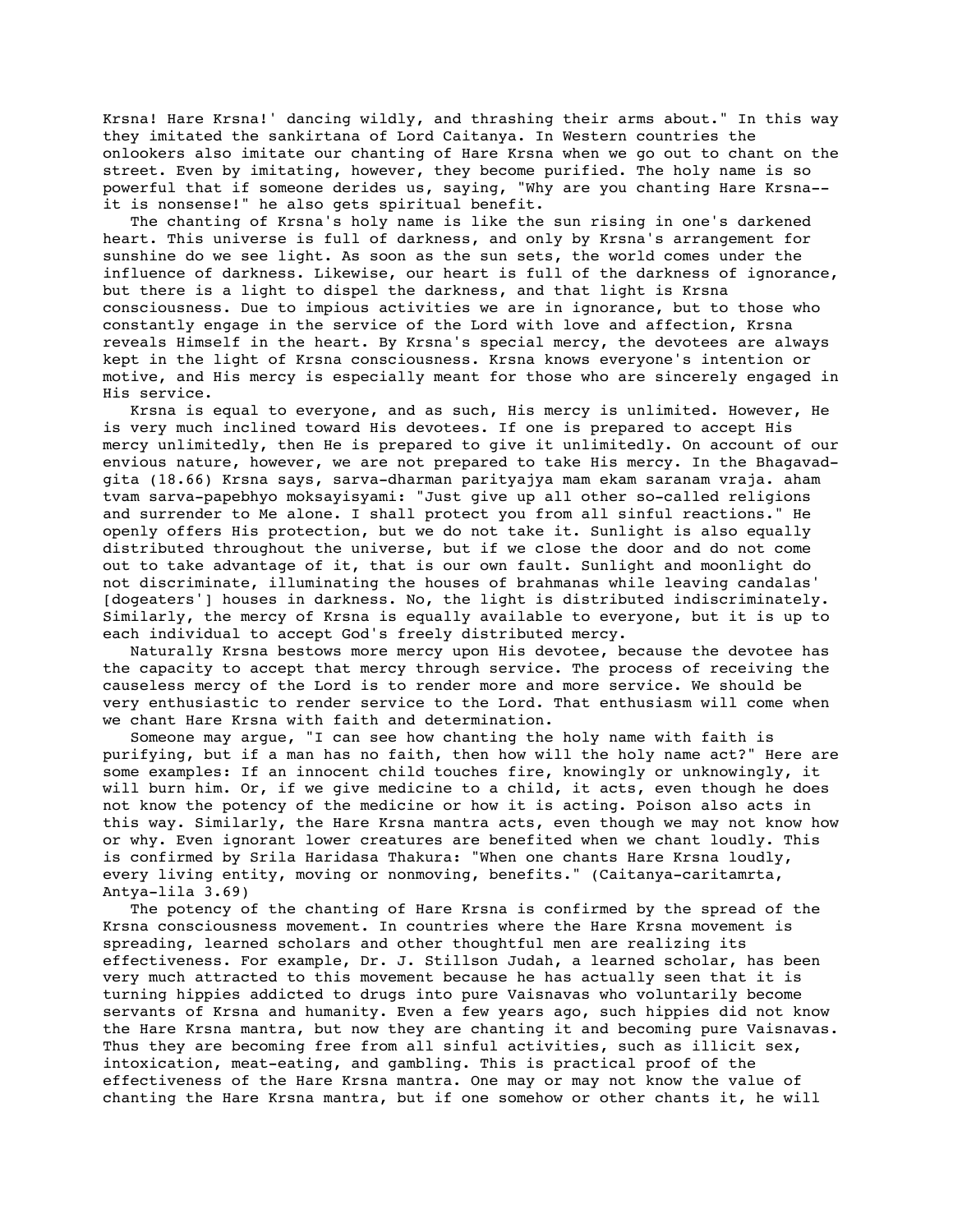immediately be purified, just as one who takes a potent medicine will feel its effects, regardless of whether he takes it knowingly or unknowingly.

 Another analogy: fire will act, regardless of whether handled by an innocent child or by someone well aware of its power. If a field of dry grass is set afire, either by a man who knows the power of fire or by a child who does not, the grass will be burned to ashes. Similarly, a person may or may not know the power of chanting the Hare Krsna mantra, but if he chants the holy name, he will become free from all sinful reactions. This is the correct conclusion of the Visnudutas.

#### Extended Lease on Life

 The servants of Yamaraja are so powerful that generally they cannot be hindered anywhere, but this time they were baffled and disappointed in their attempt to take away a man they considered sinful. Therefore they immediately returned to Yamaraja and described to him everything that had happened. They thought that it was unnatural that Ajamila, who had seemed eligible to be brought before Yamaraja, had been released by the Visnudutas.

 Now Ajamila was fully Krsna conscious. By the divine association of the Visnudutas, who were highly elevated Vaisnavas, Ajamila came to his full consciousness. He had been arrested, but then he had been released, and now he was free from all fear. This is liberation. When one is situated in Krsna consciousness by the association of Vaisnavas, or devotees of the Lord, one becomes free from all fear. This position is eternal. Ajamila became fearless due to being reinstated in his constitutional position. At once he began to offer nice prayers to the Visnudutas: vancha-kalpatarubhyas ca krpa-sindhubhya eva ca: "I offer my respectful obeisances unto the devotees of the Lord, who are just like desire trees and oceans of mercy." This is the life of a devotee: he is always offering prayers to other devotees. First he offers respects to his spiritual master, next to his grand-spiritual master, next to his great-grandspiritual master, and then to all devotees of Lord Krsna.

 Vaisnavas are also Visnudutas because they carry out the orders of Krsna. Lord Krsna is very eager for all the conditioned souls rotting in this material world to surrender to Him and be saved from material pangs in this life and punishment in hellish conditions after death. A Vaisnava therefore tries to bring conditioned souls to their senses. Those who are fortunate like Ajamila are saved by the Visnudutas, or Vaisnavas, and thus they return home, back to Godhead.

 Good examples of merciful Vaisnavas are the six Gosvamis. They scrutinizingly studied all kinds of scriptures to establish the principles of Krsna consciousness. In the Bhakti-rasamrta-sindhu (The Nectar of Devotion) Srila Rupa Gosvami quotes many verses from different scriptures in support of the principles of bhakti. Why did he and the other Gosvamis go to so much trouble and research? It is very laborious to research the Vedic literature in search of authoritative statements, and then to assimilate them in order to support the Vedic conclusions. But the six Gosvamis took up that laborious work out of compassion for humanity.

 Spreading Krsna consciousness, as the six Gosvamis did, is the best welfare work for all humanity. There seem to be many other welfare activities, but their benefit is only temporary. The great welfare work of spreading Krsna consciousness, undertaken by exalted personalities such as the six Gosvamis of Vrndavana, has real value for all men because it is based upon substantial spiritual truth. The Vaisnavas are just like desire trees (kalpa-vrksa), for they can fulfill all one's spiritual desires. And thus they are also oceans of mercy (krpa-sindhu).

 Ajamila heard the conversation between the Yamadutas and the Visnudutas, and simply by hearing he was completely cleansed of all material contamination. Such is the purifying effect of hearing about Krsna. Anyone who regularly hears the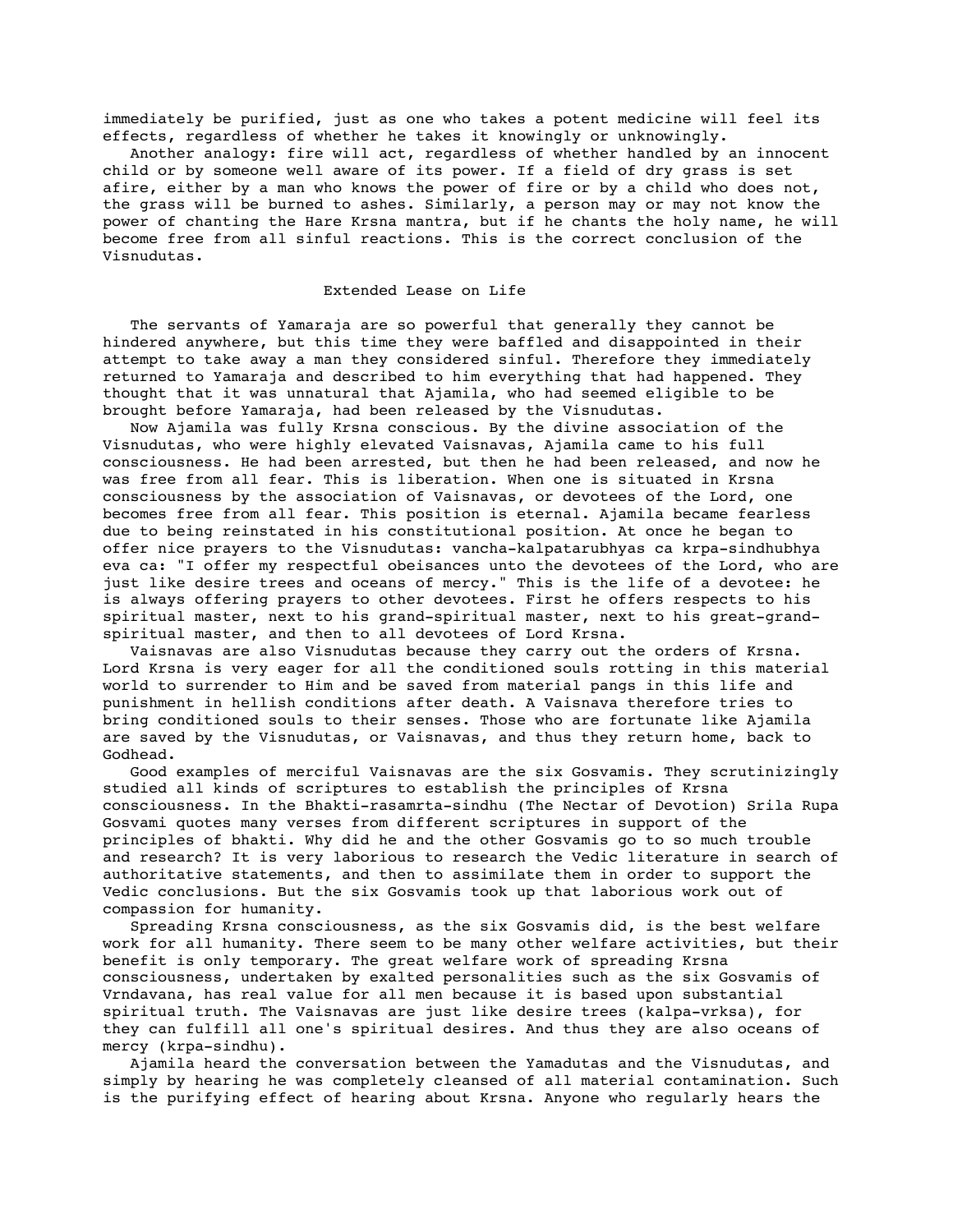Srimad-Bhagavatam, the Bhagavad-gita, the Caitanya-caritamrta, the Bhaktirasamrta-sindhu, or any other Vaisnava literature gets the same benefit as Ajamila and becomes free of all material contamination.

 Ajamila was very grateful to the Visnudutas, and he immediately offered his respects by bowing down before them. Similarly, we have to make firm our relationships with the servants of Lord Visnu. As Caitanya Mahaprabhu has said, gopi-bhartuh pada-kamalayor dasa-dasanudasah: "One should consider oneself the servant of the servant of the servant of Krsna." Without offering respects to the servant of Krsna, no one can approach Krsna.

 After Ajamila had offered his respects to the Visnudutas, he prepared to say something out of gratitude. But they immediately took their leave because they preferred that he glorify the Supreme Lord instead. Since all his sinful reactions had been vanquished, Ajamila was now prepared to glorify the Lord. Indeed, one cannot glorify the Lord sincerely unless one is free from all sinful activities. This is confirmed by Krsna Himself in the Bhagavad-gita (7.28):

> yesam tv anta-gatam papam jananam punya-karmanam te dvanda-moha-nirmukta bhajante mam drdha-vratah

 "Persons who have acted piously in previous lives and in this life and whose sinful actions are completely eradicated are freed from the duality of delusion, and they engage themselves in My service with determination." The Visnudutas made Ajamila aware of devotional service so that He might soon become fit to return home, back to Godhead. To increase his eagerness to glorify the Lord, they disappeared so that he would feel separation in their absence. In the mood of separation, glorification of the Lord is very intense.

# "**A Second Chance: The Story of a Near-Death Experience**" by His Divine Grace A.C. Bhaktivedanta Swami Prabhupada.

COPYRIGHT NOTICE: This is an evaluation copy of the printed version of this book, and is NOT FOR RESALE. This evaluation copy is intended for personal noncommercial use only, under the "fair use" guidelines established by international copyright laws. You may use this electronic file to evaluate the printed version of this book, for your own private use, or for short excerpts used in academic works, research, student papers, presentations, and the like. You can distribute this evaluation copy to others over the Internet, so long as you keep this copyright information intact. You may not reproduce more than ten percent (10%) of this book in any media without the express written permission from the copyright holders. Reference any excerpts in the following way: "Excerpted from "A Second Chance" by A.C. Bhaktivedanta Swami Prabhupada, courtesy of the Bhaktivedanta Book Trust International, www.Krishna.com."

This book and electronic file is Copyright 1991-2003 Bhaktivedanta Book Trust International, 3764 Watseka Avenue, Los Angeles, CA 90034, USA. All rights reserved. For any questions, comments, correspondence, or to evaluate dozens of other books in this collection, visit the website of the publishers, www.Krishna.com.

# Chapter 17 The Moment of Truth

 Sukadeva Gosvami continued: After hearing the discourses between the Yamadutas and the Visnudutas, Ajamila could understand the religious principles that act under the three modes of material nature. These principles are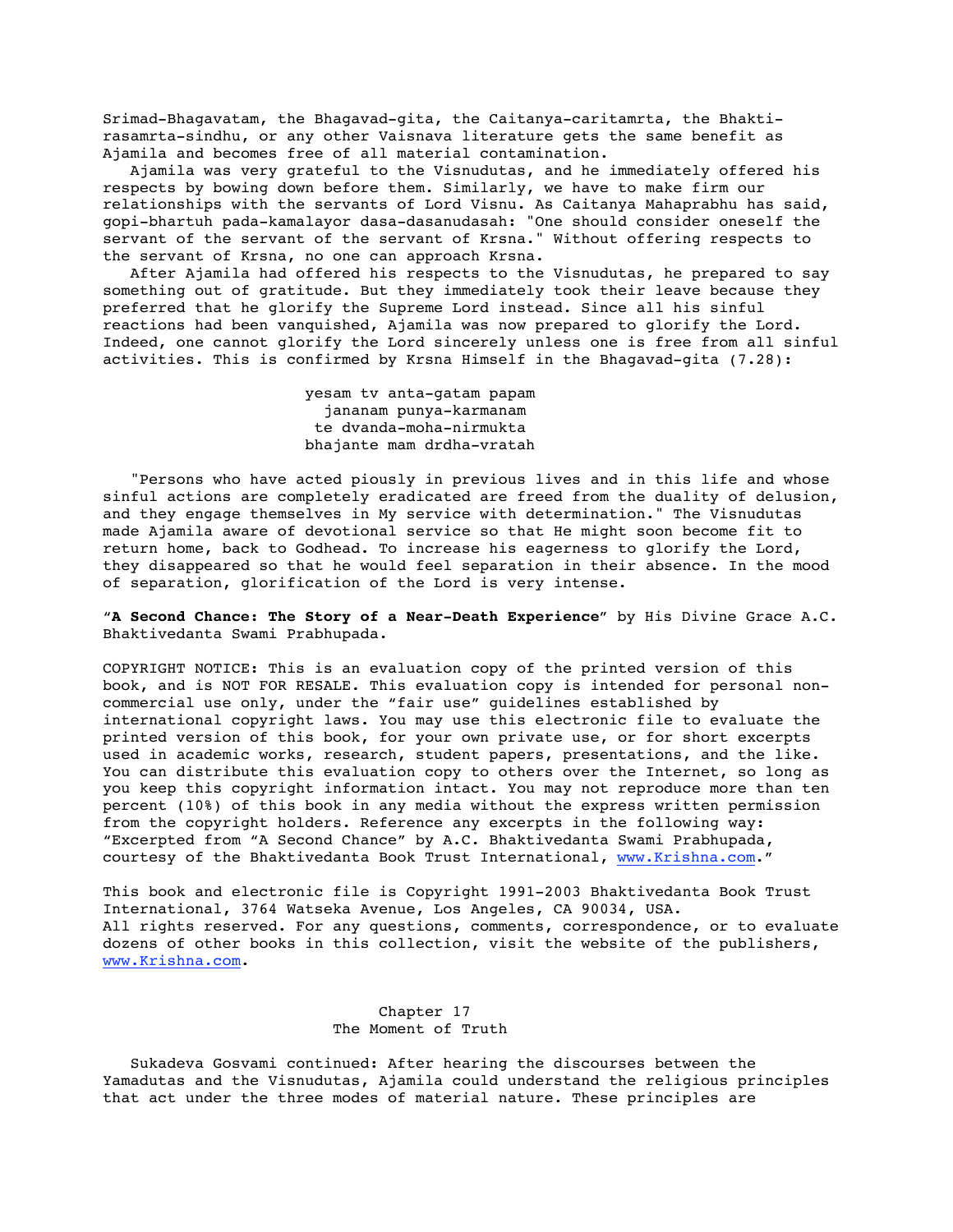mentioned in the three Vedas. He could also understand the transcendental religious principles, which are above the modes of material nature and which concern the relationship between the living being and the Supreme Personality of Godhead. Furthermore, Ajamila heard glorification of the name, fame, qualities, and pastimes of the Supreme Personality of Godhead. He thus became a perfectly pure devotee. He could then remember his past sinful activities, which he greatly regretted having performed.

 Ajamila said, "Alas, being a servant of my senses, how degraded I became! I fell down from my position as a duly qualified brahmana and begot children in the womb of a prostitute. Alas, all condemnation upon me! I acted so sinfully that I degraded my family tradition. Indeed, I gave up my chaste and beautiful young wife to have sexual intercourse with a fallen prostitute accustomed to drinking wine. All condemnation upon me! My father and mother were old and had no one to look after them. Because I did not take care of them, they lived with great difficulty. Alas, like an abominable lower-class man, I ungratefully left them in that condition.

 "It is now clear that as a consequence of such activities, a sinful person like me must be thrown into hellish conditions meant for those who have broken religious principles and must there suffer extreme miseries.

 "Was this a dream I saw, or was it reality? I saw fearsome men with ropes in their hands coming to arrest me and drag me away. Where have they gone? And where have those four liberated and very beautiful persons gone who released me from arrest and saved me from being dragged down to the hellish regions?

 "I am certainly most abominable and unfortunate to have merged into the ocean of sinful activities. But nevertheless, because of my previous spiritual activities, I could see those four exalted personalities who came to rescue me. Now I feel exceedingly happy because of their visit.

 "Were it not for my past devotional service, how could I, a most unclean keeper of a prostitute, have gotten an opportunity to chant the holy name of Narayana when I was just ready to die? Certainly it would not have been possible." (Srimad-Bhagavatam 6.2.24-33)

# Repentance

 Having heard the conversation between the Yamadutas and the Visnudutas, Ajamila became firmly fixed in Krsna consciousness. He began to lament, "How unfortunate I was to engage in so many sinful activities!" This is the proper attitude for a Krsna conscious devotee. Whatever he may have done in the past, no matter how sinful, when he comes in contact with devotees and hears transcendental topics in relation to the Supreme Personality of Godhead (bhagavata-katha), he becomes purified and laments his previous condition. Indeed, the symptom of his purification is that he laments having behaved so sinfully. He repents and discontinues his past grievous conduct.

 Ajamila was now at the stage of devotional service in which one is freed from all material impediments and is completely satisfied (ahaituky apratihata yayatma suprasidati). Having reached this platform, Ajamila began to lament for his past materialistic activities and glorify the name, fame, form, and pastimes of the Supreme Personality of Godhead. One who takes to Krsna consciousness naturally endeavors to follow the rules of devotional service, and he regularly chants the Hare Krsna maha-mantra: Hare Krsna, Hare Krsna, Krsna Krsna, Hare Hare. Hare Rama, Hare Rama, Rama Rama, Hare Hare. A person should not suppose that because he has taken to Krsna consciousness he can continue his sinful activities and have their effects counteracted. We have repeatedly warned that this is the greatest offense against the holy name. Like Ajamila, one should repent, "How unfortunate I was to engage in so many sinful activities! But now, by the grace of Krsna, I have come to know that I was acting improperly."

 Thus Ajamila greatly repented, remembering all his sinful activities. He remembered that he had been trained by his father to be a first-class brahmana,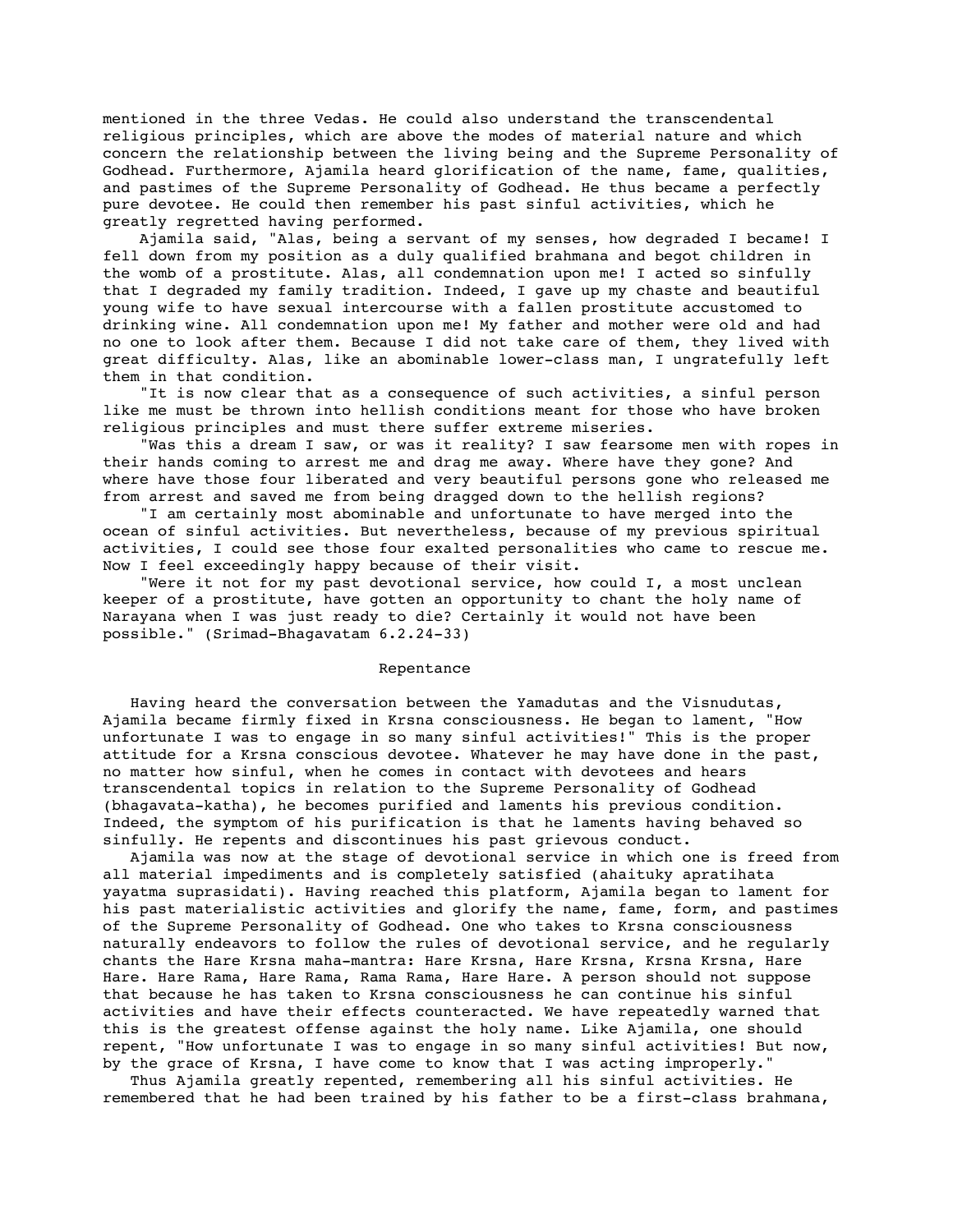that he had been educated in the science of the Vedas, and that he had married a beautiful and chaste wife, a girl who was innocent and highly qualified, having come from a respectable brahmana family. Ajamila now lamented, "I rejected her and accepted a prostitute, an abominable drunkard!"

 It is a Vedic regulation that men of the higher classes--brahmanas, ksatriyas, and vaisyas--do not beget children in the wombs of lower-class women. Therefore the custom in Vedic society is to examine the horoscopes of a girl and boy being considered for marriage to see whether their combination is suitable. Vedic astrology reveals whether one has been born in the brahmana class, the ksatriya class, the vaisya class, or the sudra class, according to the three qualities of material nature. The horoscope must be examined because a marriage between a boy of the brahmana class and a girl of the sudra class is incompatible; married life would be miserable for both husband and wife. Of course, this is a material calculation according to the three modes of nature, yet it is important for the peace and prosperity of the family and society. But if the boy and girl are devotees, there need be no such considerations. A devotee is transcendental, and therefore in a marriage between devotees, the boy and girl form a very happy combination.

 Ajamila thought, "Because I failed to be self-controlled, I was degraded to an abominable life and all my brahminical qualifications were nullified." This is the mentality of one who is becoming a pure devotee. When one is elevated to the platform of devotional service by the grace of the Lord and the spiritual master, one first regrets his past sinful activities. This helps one advance in spiritual life. The Visnudutas had given Ajamila the chance to become a pure devotee, and the first duty of a devotee is to regret his past sinful activities in illicit sex, intoxication, meat-eating, and gambling. Not only should a devotee give up his past bad habits, but he must always regret his past sinful acts. This is the standard of pure devotion.

## Debts to Pay

 Ajamila repented his negligence in performing his duty to his wife, father, and mother. It is the duty of grown-up children to render service to their aged parents. This practice should be reintroduced into present society. Otherwise, what is the use of family life? Proper family life means that the husband should be protective, the wife chaste, and the children grateful to their father and mother. Children should think, "My father and mother gave me so much service. When I was unable to walk, they carried me. When I was unable to eat, they fed me. They gave me an education. They gave me life." A bona fide son thinks of ways to render service to his father and mother. And just as a woman is expected to be faithful to her husband, so the husband should be grateful for her service and protect her. Because of his association with a prostitute, however, Ajamila had abandoned all his duties. Regretting this, he now considered himself quite fallen.

 According to the Vedic social system, as soon as one takes birth he becomes indebted to so many persons. We are indebted to the rsis, or great sages, because we derive knowledge from their transcendental writings, such as the Srimad-Bhagavatam, compiled by Srila Vyasadeva. The authors of the scripture know past, present, and future, and we are urged to take advantage of such invaluable knowledge. Thus we are indebted to the sages.

 We are also indebted to the demigods, for they manage the affairs of the universe, supplying it with every essential--sunshine from the sun-god, Surya; moonshine from the moon-god, Candra; air from Vayu; and so on. Each element is controlled by a particular demigod.

 We are also indebted to ordinary living entities from whom we take service. For example, we take milk from the cow. According to Vedic understanding, the cow is considered one of our mothers because we drink her milk, just as at birth we drink our mother's milk. The Srimad-Bhagavatam lists seven mothers: our own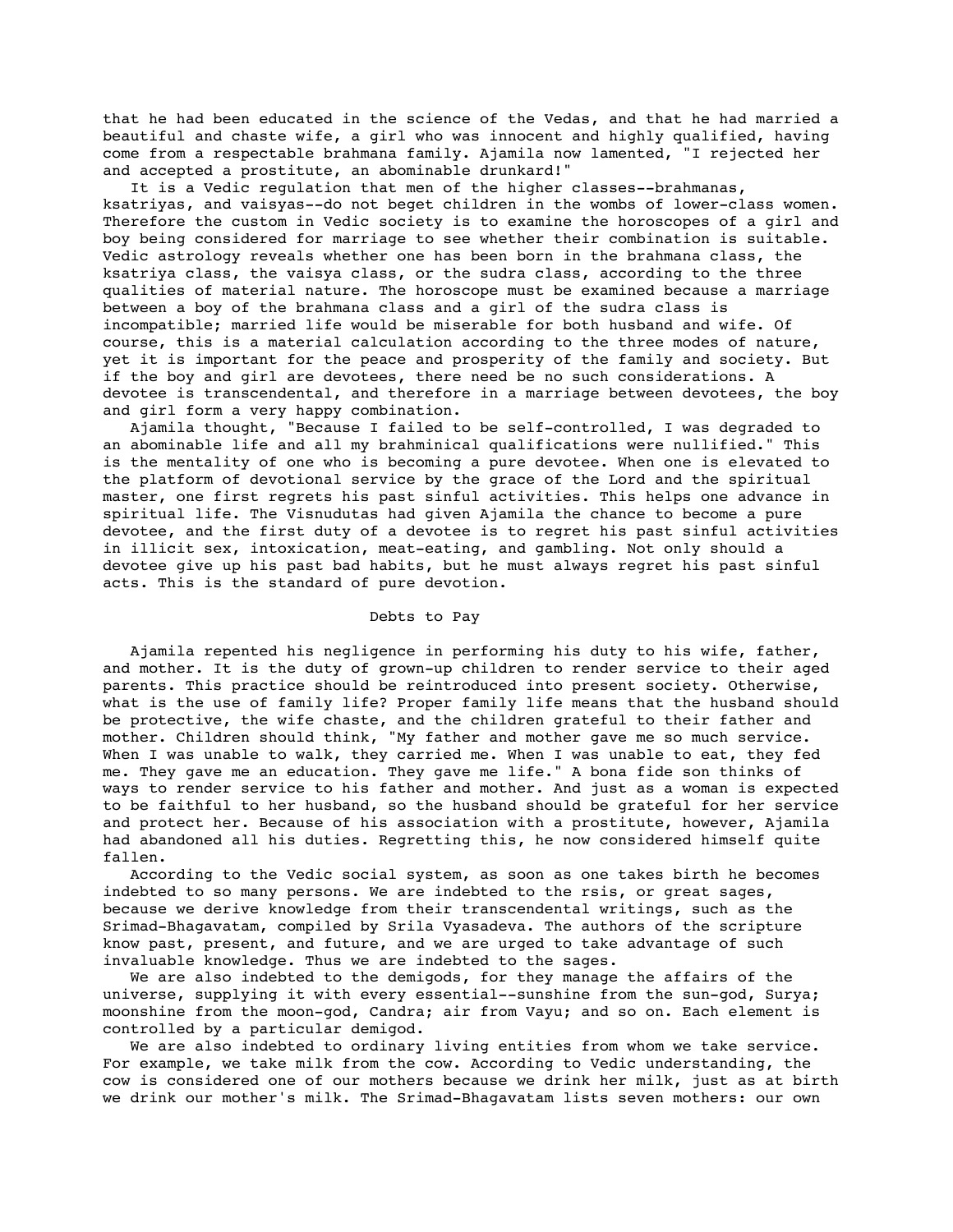mother, the wife of our teacher or spiritual master, the wife of a brahmana, the wife of the king, the nurse, the cow, and the earth. We are indebted to all seven of these mothers, and also to our father, brothers, friends, relatives, and forefathers.

 Also, if someone accepts charity, he becomes indebted, and that debt has to be repaid, just as borrowed money must be repaid. Therefore devotees should not accept charity from anyone unless they intend to spend it in Krsna's service. For a devotee to accept donations just to satisfy his belly is a great sin. Brahmanas and sannyasis who accept charity from others must accept it with great caution. According to the Vedic social structure, only the brahmacari, sannyasi, and brahmana are allowed to collect money in charity. An ordinary householder must not. The brahmacari may collect alms from the public for serving his spiritual master, and a sannyasi may collect money for serving God, Krsna. The Vedas likewise direct people to give charity to the brahmanas because they know how to spend it for Krsna. Charity given to a worthy person is in the mode of goodness, charity given for one's own personal benefit is touched with the mode of passion, and charity given without any consideration is sunk in the mode of ignorance. For instance, if we give money to a rascal, he will likely take it to the nearest liquor shop. Those who are rich may think it does not matter--they can afford not to discriminate--but the scriptures describe these three kinds of charity.

We may well ask, How can one hope to liquidate all his debts? The answer is: only by taking shelter of the lotus feet of Krsna, or Mukunda. The name Mukunda indicates one who liberates us from material contamination. We are indebted to the demigods, but we cannot take shelter of them. If we actually want shelter, we should take shelter of Krsna, because He alone can free us from all debts. Krsna is the Supreme Personality of Godhead, and if He excuses us, then all other departmental managers, such as the demigods, must also excuse us.

 Ajamila understood his position as a debtor, but since he had now taken shelter at the lotus feet of Mukunda, all his debts were cleared. Simply by taking shelter of Lord Narayana, who is nondifferent from Mukunda, Ajamila became free. Similarly, if we want to be free from all sinful reactions, we have no alternative but to surrender to Krsna. As Krsna recommends, mam ekam saranam vraja: "Simply surrender unto Me." We should follow Krsna's advice. Otherwise, it will be very difficult to liquidate all our debts to so many persons, especially in this Age of Kali.

#### Permanent Credit

 In the material world there is danger at every step. Even for those who are pure devotees there is the danger of falling down from the standard of purity. However, in the Srimad-Bhagavatam (1.5.17) Narada Muni assures us,

> tyaktva sva-dharmam caranambujam harer bhajann apakvo 'tha patet tato yadi yatra kva vabhadram abhud amusya kim ko vartha apto 'bhajatam sva-dharmatah

 The word dharma in this verse means "occupational duties." A brahmana, for example, has certain occupational duties. Similarly, a ksatriya has his, and so also do the vaisya and sudra. If a person gives up his occupational duties and takes to Krsna consciousness, strictly following all the rules and regulations, but if due to his immature execution of devotional service he falls down, there is still no loss for him. Whatever he does as service to the Supreme Lord, although it may be a small percentage of his whole life, will remain to his credit. He does not lose it.

 On the other hand, one who perfectly executes his occupational duties but fails to worship Krsna ultimately gains nothing. Strictly discharging one's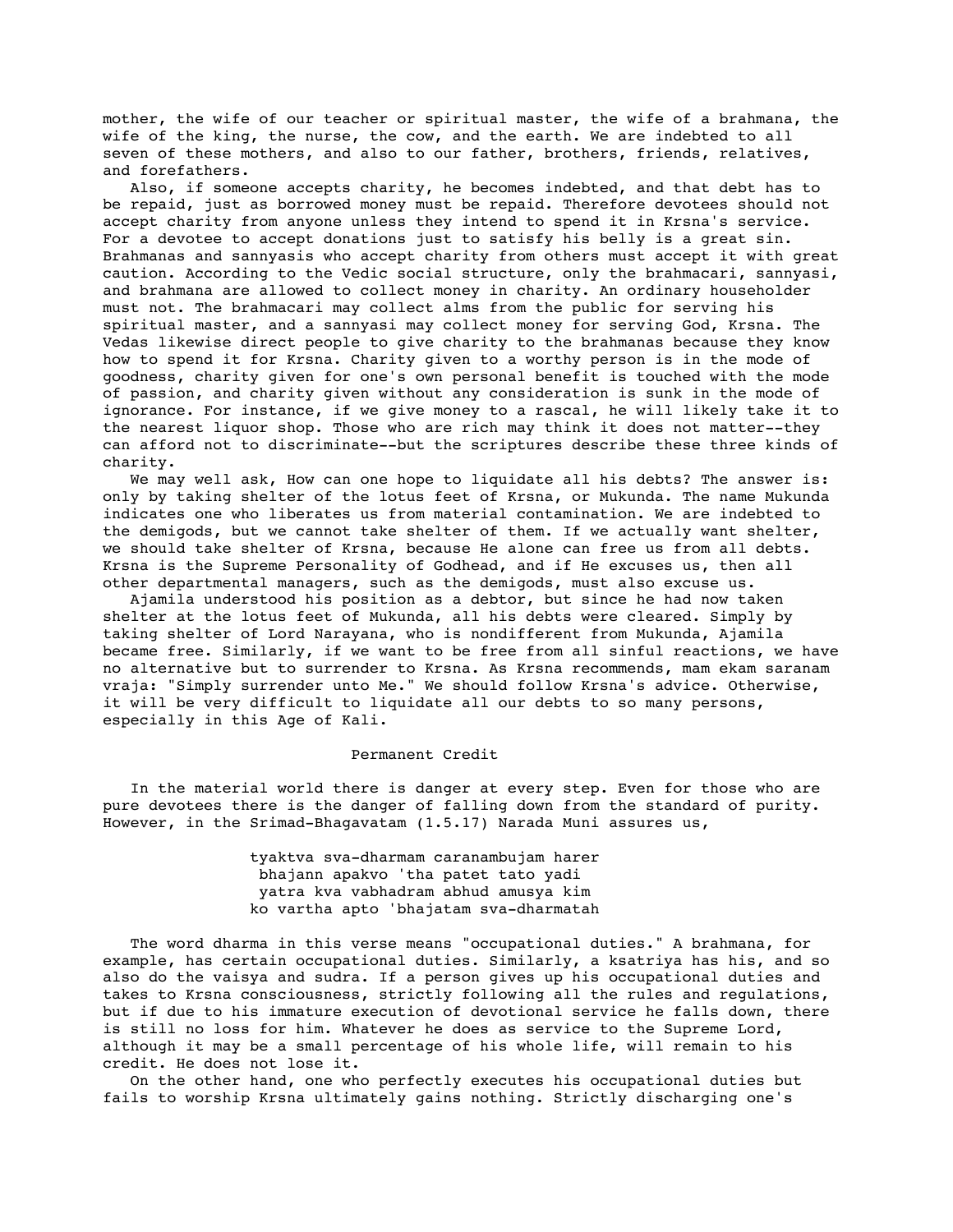occupational duties means living a life of piety. But suppose through these pious activities you are promoted to the heavenly kingdom. Krsna explains in the Bhagavad-gita that as soon as the effects of your pious activities are finished, you will be forced to return to this planet. Another point: If a person performs pious activities in this life, such as giving in charity, he must return here in the next life to accept the beneficial results of his pious actions. That means he must accept another term of material life. So it is not a sound idea to hope for acquisition of the effects of pious activities.

 Unfortunately, even in India people are more inclined to perform pious activities, such as giving in charity, than to take up devotional service to Krsna. They hope that by performing such tapasya, or austerity, they will be elevated at death to a higher standard of material life in the heavenly planets. They also worship demigods for this purpose, or to gain a benediction in this life. Lord Siva, for example, very quickly gives his worshiper material benedictions--whatever his devotee wants. He is very kind. He is known as Asutosa, "he who is easily satisfied." For this reason people are fond of worshiping him for material prosperity. But Sri Krsna condemns such worship in the Bhagavad-gita (7.20): kamais tais tair hrta-jnanah prapadyante 'nya-devatah. "Those whose intelligence has been stolen by material desires surrender unto the demigods."

 The Srimad-Bhagavatam tells the story of Vrkasura, who sought a terrible benediction from Lord Siva. Vrkasura asked that whoever he would touch upon the head would be destroyed. This is the sort of benediction sought by demons. Ravana and Hiranyakasipu also received such benedictions. They thought that by becoming powerful they could elude death. This is typical demoniac mentality.

 None of these demons, however, was saved from death by the benediction received from the demigods. Rather, ultimately they were all killed by the Supreme Lord. It is nature's law that everyone here must die. No one who takes birth in the material world can live eternally. The material world is called Martyaloka, meaning that every living entity here is subject to birth, death, old age, and disease. In illusion, people do not see this. They try to adjust their material condition so that they can live perpetually. Modern scientists also aspire to be immortal, in imitation of Hiranyakasipu. This is all foolishness. One should not be afraid of dying, but one should be cautious and ask, "What sort of situation will I attain in my next life as a result of my activities?"

 A devotee is never afraid of death. He simply prays to Krsna, "I may die and take birth again repeatedly, as You like. But I only ask that, in whatever condition I may live, by Your mercy I will never forget You." A devotee is not afraid, but he is cautious not to fall down. At the same time, he knows that whatever percentage of devotional service he renders is to his permanent credit. The story of Ajamila is the perfect illustration of that point. We should follow the rules and regulations very strictly, but even if we fall down, there is no loss. That is the statement of Narada Muni quoted above. Even if one takes to Krsna consciousness on the basis of sentiment and executes devotional service for only some time and again returns to material life, whatever service he has rendered is recorded, and one day he will be saved, just as Ajamila was saved.

 After the Visnudutas disappeared, Ajamila at first wondered whether he had been dreaming that they had come to release him from the binding ropes of the Yamadutas. When Ajamila was on his deathbed, practically in a coma, he actually saw the Yamadutas and Visnudutas, but it seemed to him that he was just dreaming. When he saw that he was in fact released from the fearsome agents of Yamaraja, he wanted to see the Visnudutas again. They had appeared very splendid. Their bodily features were just like those of Lord Visnu, and they were decorated like Him and carried the four symbols of His potency: the conchshell, lotus, club, and disc. Their bodies shone with a very beautiful luster, and their dress was of golden silk. Therefore Ajamila inquired, "Where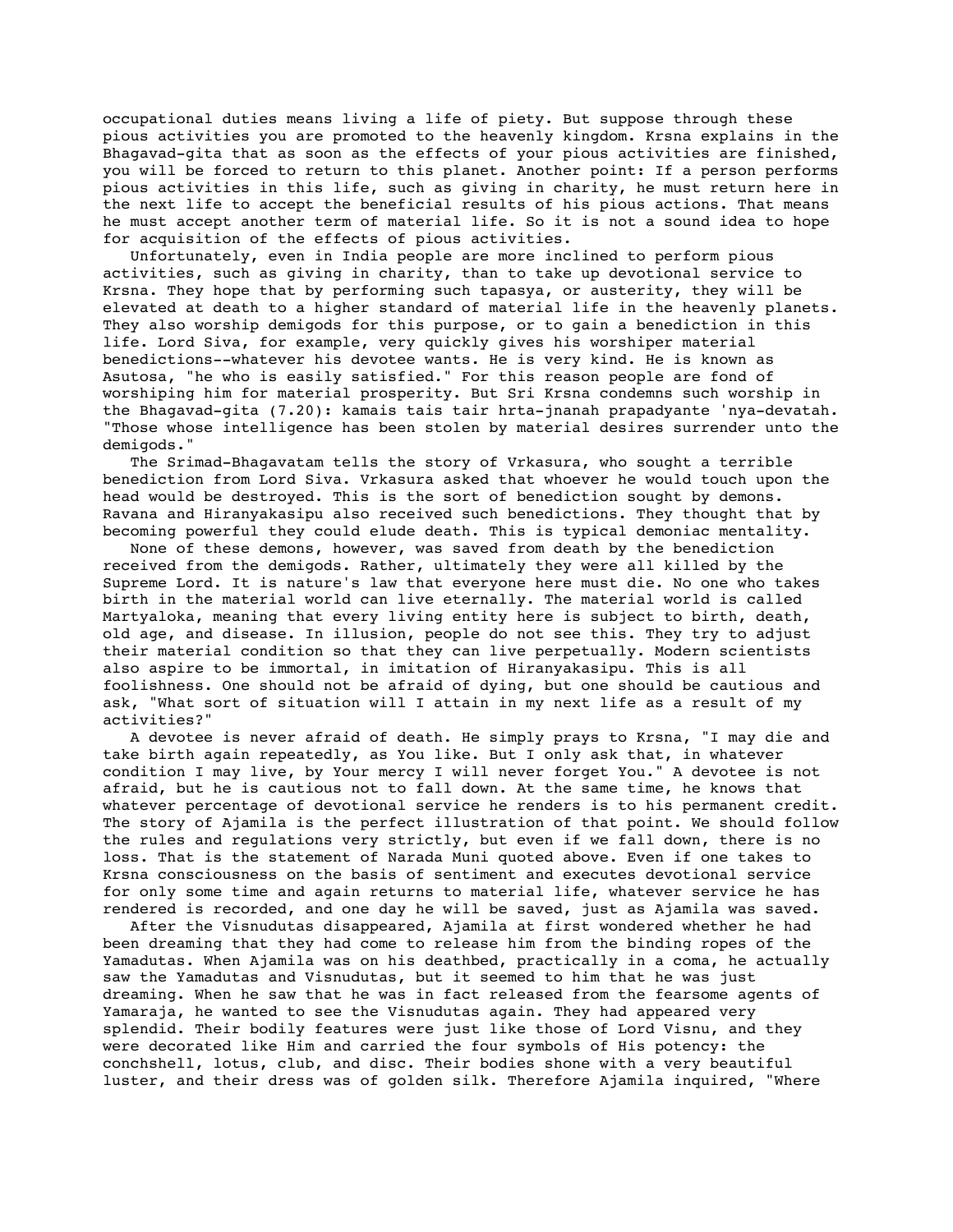are those beautiful personalities who released me from the bondage of the Yamadutas?"

 Ajamila thought, "My whole life was full of sinful activities, so how could I be worthy of seeing such great personalities?" He concluded, "Perhaps in my previous life I did something good, and as a result I have been allowed to see the Visnudutas." In fact, early in life Ajamila had been a faithful servant of Lord Narayana, and as a result he was able to see the Visnudutas. It was the good association Ajamila had been blessed with in his early days that saved him. As stated in the Caitanya-caritamrta (Madhya 22.54),

# 'sadhu-sanga', 'sadhu-sanga'--sarva-sastre kaya lava-matra sadhu-sange sarva-siddhi haya

 "The verdict of all revealed scriptures is that by even a moment's association with a pure devotee, one can attain all success." In the beginning of his life Ajamila was certainly very pure, and he associated with devotees and brahmanas; because of that pious activity, even though he was fallen he was inspired to name his son Narayana. Certainly this was due to good counsel given from within by the Supreme Personality of Godhead. As the Lord says in the Bhagavad-gita (15.15), sarvasya caham hrdi sannivisto mattah smrtir jnanam apohanam ca: "I am seated in everyone's heart, and from Me come remembrance, knowledge, and forgetfulness." The Lord is so kind that if one has ever rendered service to Him, the Lord never forgets him. Thus the Lord, from within, gave Ajamila the inspiration to name his youngest son Narayana so that in affection he would constantly call "Narayana! Narayana!" and thus be saved from the most fearful and dangerous condition at the time of his death. Such is the mercy of Krsna. Guru-krsna-prasade paya bhakti-lata-bija: by the mercy of the guru and Krsna, one receives the seed of bhakti, devotional service. Watering this seed by the process of hearing and chanting the name of the Lord saves a devotee from the greatest fear.

 In our Krsna consciousness movement we therefore change a devotee's name to one that reminds him of Visnu. If at the time of death the devotee can remember his own name, such as Krsna dasa or Govinda dasa, he can be saved from the greatest danger. Therefore the change of names at the time of initiation is essential. The Krsna consciousness movement is so meticulous that it gives one a good opportunity to remember Krsna somehow or other.

 Remembrance of Krsna at the time of death is generally possible only for persons who have established an intimate relationship with Krsna throughout a lifetime of devotional service. When Ajamila was a young boy he was trained by his father to be completely faithful to the Lord, and until the age of twenty he served Lord Narayana very nicely. Although Ajamila had fallen down from the standard of devotional service to Lord Narayana and forgotten his relationship with Him, Narayana did not forget, and in Ajamila's hour of need He reciprocated His devotee's love. Thus Ajamila was given the presence of mind to remember Narayana at the time of death.

 Krsna is very appreciative of even a small amount of devotional service. He confirms this in the Bhagavad-gita (2.40),

> nehabhikrama-naso 'sti pratyavayo na vidyate svalpam apy asya dharmasya trayate mahato bhayat

 "In this endeavor there is no loss or diminution, and a little advancement on this path protects one from the most fearful type of danger." If a person practices even a small amount of devotional service, it can save him from the greatest danger. So why not take to Krsna consciousness? Engage in devotional service always, twenty-four hours a day. Then there is no question of danger.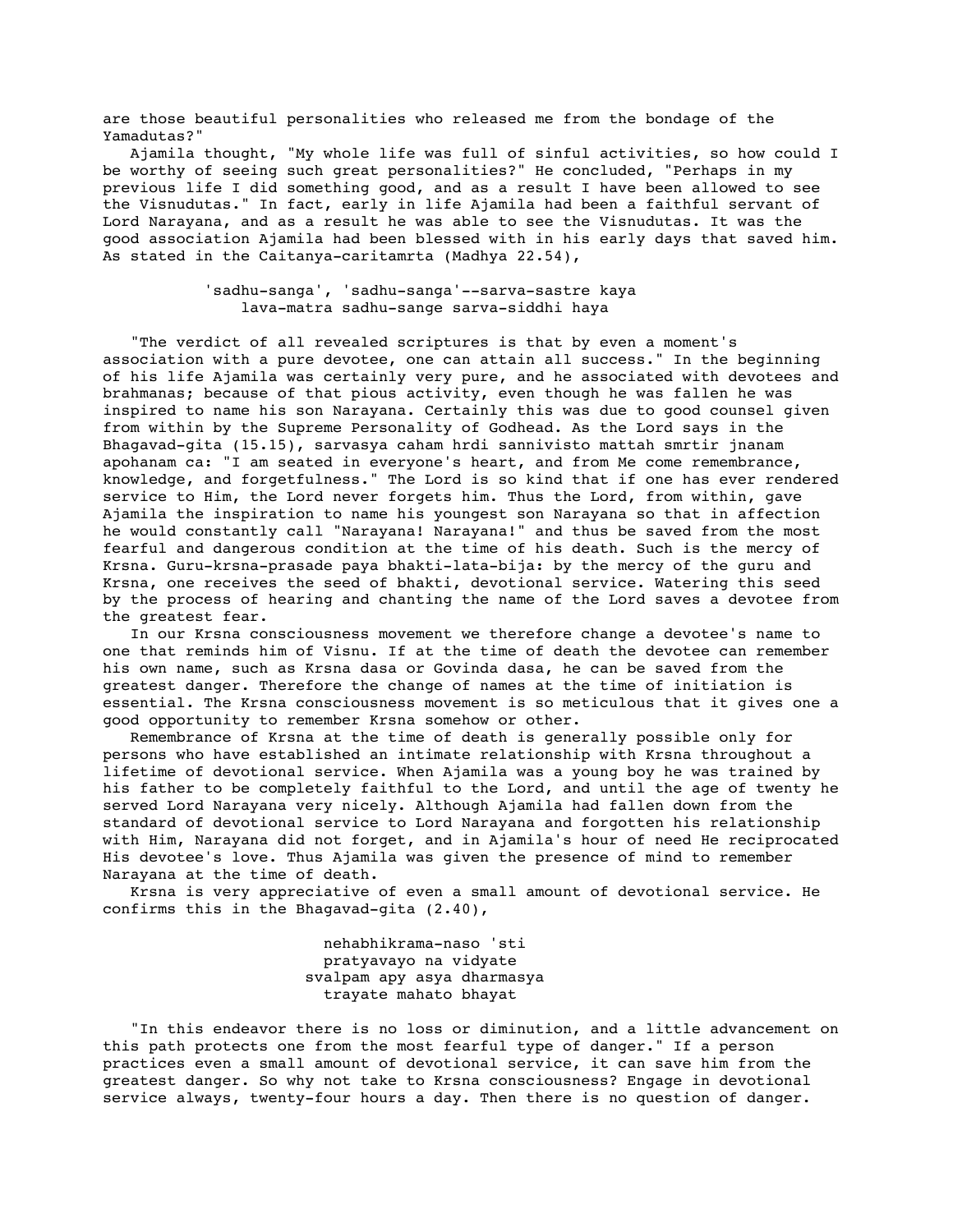One who has become Krsna conscious is fearless. He knows he is under the protection of Krsna.

> Chapter 18 Pilgrim with a Purpose

 Ajamila continued: "I am a shameless cheater who has killed his brahminical culture. Indeed, I am sin personified. What am I in comparison to the allauspicious chanting of the holy name of Lord Narayana?

 "I am such a sinful person, but since I have now gotten this opportunity, I must completely control my mind, life, and senses and always engage in devotional service so that I may not fall again into the deep darkness and ignorance of material life.

 "Because of identifying oneself with the body, one is subjected to desires for sense gratification, and thus one performs many kinds of pious and impious acts. This is what constitutes material bondage. Now I shall disentangle myself from my material bondage, which has been caused by the Supreme Lord's illusory energy in the form of a woman. Being a most fallen soul, I was victimized by the illusory energy and have become like a dancing dog led around by a woman's hand. Now I shall give up all lusty desires and free myself from this illusion. I shall become a merciful, well-wishing friend to all living entities and always absorb myself in Krsna consciousness.

 "Simply because I chanted the holy name of the Lord in the association of devotees, my heart is now becoming purified. Therefore I shall not fall victim again to the false lures of material sense gratification. Now that I have become fixed in the Absolute Truth, I shall no longer identify myself with the body. I shall give up the false conceptions of 'I' and 'mine' and fix my mind on the lotus feet of Krsna."

 Sukadeva Gosvami continued: Because of a moment's association with devotees- -the Visnudutas--Ajamila detached himself from the material conception of life with determination. Thus free from all material attraction, he immediately started for Hardwar. There he took shelter at a Visnu temple, where he executed the process of bhakti-yoga. He controlled his senses and fully applied his mind in the service of the Lord. Thus Ajamila fully engaged in devotional service, and in this way he detached his mind from the process of sense gratification and became fully absorbed in thinking of the form of the Lord.

 When his intelligence and mind were fixed upon the form of the Lord, Ajamila once again saw before him four celestial persons. He could understand that they were those he had seen previously, and thus he offered them his obeisances by bowing down before them.

 Upon seeing the Visnudutas, Ajamila gave up his material body at Hardwar on the bank of the Ganges. He regained his original, spiritual body--one appropriate for an associate of the Lord. Accompanied by the order-carriers of Lord Visnu, he then boarded an airplane made of gold. Passing through the airways, he went directly to the abode of Lord Visnu, the husband of the goddess of fortune.

 Because of bad association, Ajamila had given up all brahminical culture and religious principles. Becoming most fallen, he had stolen, drunk liquor, and performed other abominable acts. He had even kept a prostitute. Thus he had been destined to be carried away to hell by the

 order-carriers of Yamaraja. But he was immediately rescued simply by a glimpse of the chanting of the holy name Narayana.

 Therefore one who desires freedom from material bondage should adopt the process of chanting and glorifying the name, fame, form, and pastimes of the Supreme Personality of Godhead, at whose feet all the holy places stand. One cannot derive this benefit from other methods, such as pious atonement, speculative knowledge, or meditation in mystic yoga, because even after following such methods a person will take to fruitive activities again, unable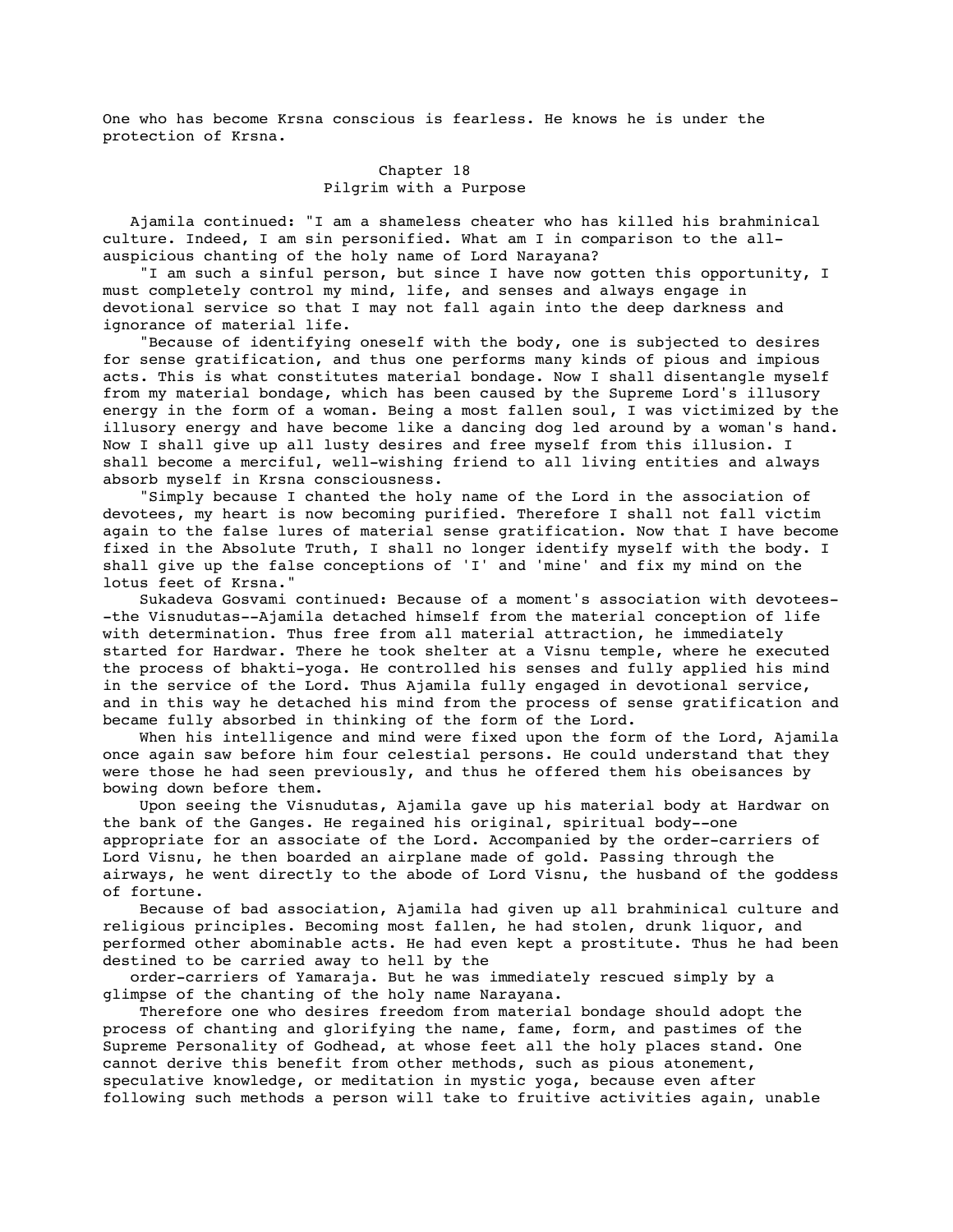to control his mind, which is contaminated by the base qualities of nature, namely passion and ignorance.

 Because this very confidential historical narration has the potency to vanquish all sinful reactions, a person who hears or describes it with faith and devotion is no longer doomed to hellish life, regardless of his having a material body and regardless of how sinful he may have been. Indeed, the Yamadutas do not approach him even to see him. After giving up his body, he returns home, back to Godhead, where he is very respectfully received and worshiped.

 While suffering at the time of death, Ajamila chanted the holy name of the Lord, and although the chanting was directed toward his son, he nevertheless returned home, back to Godhead. Therefore if a person faithfully and inoffensively chants the holy name of the Lord, what doubt is there that he will return to Godhead? (Srimad-Bhagavatam 6.2.34-49)

## Determination

 The holy name of God is all-auspicious. Therefore for one who constantly practices chanting Hare Krsna, Hare Krsna, Krsna Krsna, Hare Hare. Hare Rama, Hare Rama, Rama Rama, Hare Hare, there cannot be any inauspiciousness. Just by chanting, one is put into an auspicious condition of life perpetually.

 Those engaged in broadcasting the holy name through the Krsna consciousness movement should always consider what their position was before they came and what it is now. They had fallen into abominable lives as meat-eaters, drunkards, and woman-hunters, performing all kinds of sinful activities, but now they have been given the opportunity to chant the Hare Krsna mantra. Therefore they should always appreciate this opportunity. By the grace of the Lord we are opening many branches, and the members of this movement should use this good fortune to chant the holy name of the Lord and serve the Supreme Personality of Godhead directly. They must be conscious of the difference between their present conditions and their past conditions and should always be very careful not to fall from the most exalted life of Krsna consciousness. Every devotee of Krsna should have this determination. Devotees have been elevated to an exalted position by the mercy of Krsna and the spiritual master, and if they remember that this is a great opportunity and pray to Krsna that they will not fall again, their lives will be successful.

 Being fully Krsna conscious, Ajamila settled the debts he had accrued due to his sinful activities, and he was filled with determination to continue chanting the holy name of the Lord, Narayana: "If I continue chanting the holy name of the Lord," he thought, "I will always be engaged in the highest welfare activities for the benefit of all living entities, and I shall be very peaceful." Because he was now purified of all sinful reactions, Ajamila realized that Krsna was dictating from within his heart that his duty was to become every living entity's well-wisher.

## Everyone's Friend

 The devotees of the Lord are very kind. They preach Krsna consciousness for the welfare of the general public, and thus they are friends to all living entities. Others cannot be the well-wishers of all. The politicians, for example, engage in so-called service of their countrymen, but they are not the true friends of everyone in the land, because although they may serve the interests of their fellow men, they do not look after the interests of the animals. In this way they discriminate. A devotee is a friend to every living entity, whether man, animal, insect, or plant. A devotee is not willing to kill even an ant, but a nondevotee will mercilessly send animals to the slaughterhouse and in the same breath declare himself the friend of everyone.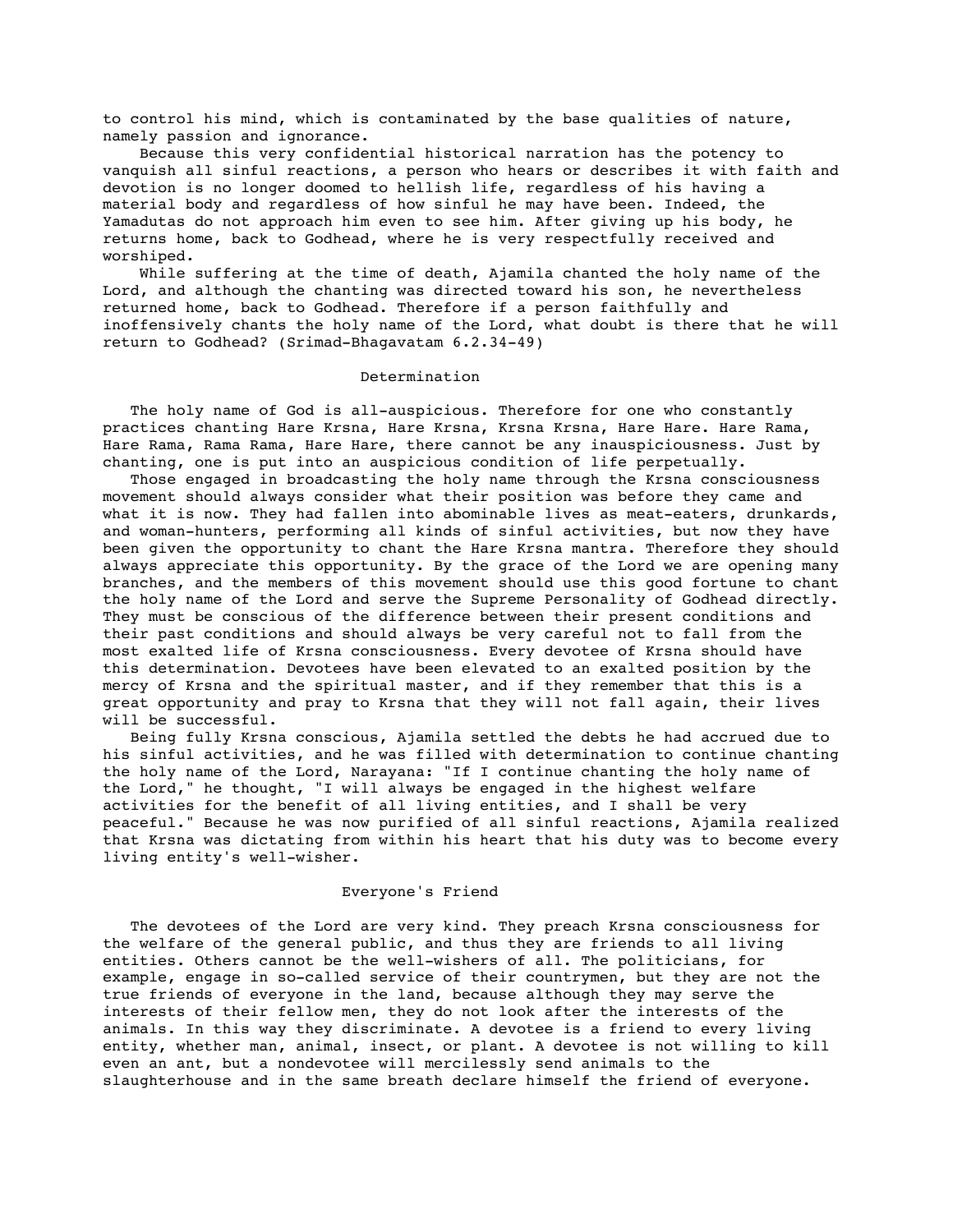Krsna, God, is the best friend of every living entity. He is equal to everyone. He is not only the friend of the residents of Vrndavana--the gopis, His parents, the cowherd men and boys, the cows--but He is everyone's friend, because everyone is part and parcel of Him. So Krsna loves everyone unlimitedly. And Krsna's devotees inherit the superexcellent loving qualities of Krsna. Therefore they are truly the friends of everyone.

 The karmis, fruitive workers, perform sinful acts for their personal interest, killing innocent animals and becoming puffed up with their material opulence. Jnanis, those in search of liberation through knowledge of Brahman, are also interested only in themselves. But bhaktas, or devotees, are interested in the well-being of everyone. A devotee is especially merciful to the fallen, conditioned souls. Lord Caitanya Mahaprabhu is the personification of bhakti, loving devotion to God, teaching all of us how to become devotees. He is therefore called patita-pavana, or the one who delivers the fallen, conditioned souls. Anyone following in His footsteps is also patita-pavana. Ajamila was now in this same mood, and thus he thought, "Now I shall be able to become the friend of all living entities and become peaceful."

 This should be the standard of determination for all Krsna conscious persons. A devotee of Krsna should free himself from the clutches of maya, and he should also be compassionate to all others suffering in those clutches. The activities of the Krsna consciousness movement are meant not only for oneself but for others also. This is the perfection of Krsna consciousness. One who is interested only in his own salvation is not as advanced in Krsna consciousness as one who feels compassion for others and who therefore propagates Krsna consciousness. Such an advanced devotee will never fall down, for Krsna will give him special protection. That is the sum and substance of the Krsna consciousness movement. Everyone is like a plaything in the hands of the illusory energy and is acting as she dictates. One should come to Krsna consciousness to release oneself and others from this bondage.

## Association with Devotees

 These verses lucidly explain how a living entity is victimized by his material conditioning. The beginning of illusion is to misidentify oneself as the body. Therefore the Bhagavad-gita begins with the spiritual instruction that

 one is not the body but the spirit soul within the body. One can always remain conscious of this fact only if one remains pure by chanting the holy name of Krsna, the Hare Krsna maha-mantra, and staying in the association of devotees. This is the secret of success. Therefore we stress that one should chant the holy name of the Lord and keep oneself free from the contaminations of this material world, especially the contaminations of lusty desires for illicit sex, meat-eating, intoxication, and gambling. With determination one should vow to follow these principles and thus be saved from the miserable condition of material existence.

 The first necessity is to become freed from the bodily conception of life. Ajamila was immediately freed from the illusory bodily conception of life by hearing the conversation between the Visnudutas and the Yamadutas. The proof is that right after this incident he left his wife and children and went straight to Hardwar for further advancement in spiritual life. It is mentioned here that he took shelter in a temple of Visnu and executed the process of devotional service. Our Krsna consciousness movement has established temples all over the world for this very purpose. There is no need to travel to Hardwar. Anyone can take shelter of the temple nearest him, engage in the devotional service of the Lord, and thus achieve the highest success in life by becoming absorbed in Krsna consciousness.

 If one worships the Deity of Krsna in the temple, one's mind will naturally be absorbed in thought of the Lord and His form. There is no distinction between the form of the Lord and the Lord Himself. Therefore bhakti-yoga is the easiest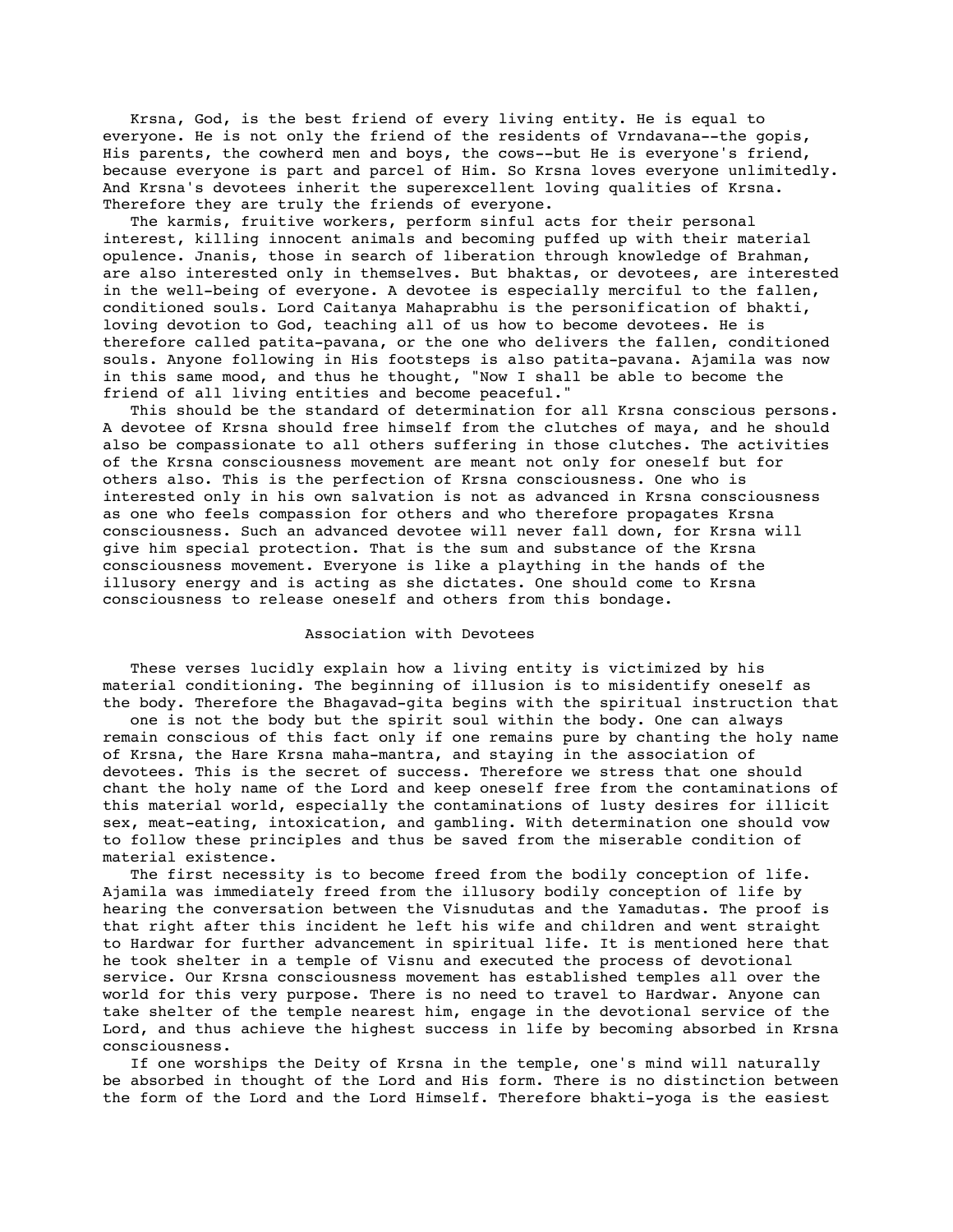system of yoga. Yogis try to concentrate their minds upon the form of the Supersoul, Visnu, within the heart, but this same objective is easily achieved when one's mind is absorbed in thinking of the Deity in the temple. In every temple there is a transcendental form of the Lord, and one may easily think of this form. By seeing the Lord during the formal worship ceremony, or arati, by sacrificing one's money, time, and energy for the worship of the Deity, and by constantly thinking of the form of the Deity, one becomes a first-class yogi. This is the best process of yoga, as confirmed by the Supreme Personality of Godhead in the Bhagavad-gita (6.47):

> yoginam api sarvesam mad-gatenantar-atmana sraddhavan bhajate yo mam sa me yuktatamo matah

 "Of all yogis, the one with great faith who always abides in Me, thinks of Me within himself, and renders transcendental loving serve to Me--he is the most intimately united with Me in yoga and is the highest of all." So the first-class yogi is he who controls his senses and detaches himself from material activities by always thinking of the form of the Lord.

## Back to Godhead

 The Visnudutas who had rescued Ajamila came before him again when his mind was firmly fixed upon the form of the Lord. They had gone away for some time to give Ajamila a chance to become firmly fixed in meditation upon the Lord. Now that his devotion had matured, they returned to take him back to Godhead. Understanding that the same Visnudutas had returned, Ajamila offered them his obeisances by bowing down before them.

 Ajamila was now ready to return home, back to Godhead, and thus he gave up his material body and regained his original, spiritual body. As the Lord says in the Bhagavad-gita (4.9):

> janma karma ca me divyam evam yo vetti tattvatah tyaktva deham punar janma naiti mam eti so 'rjuna

 "One who knows the transcendental nature of My appearance and activities does not, upon leaving the body, take his birth again in this material world, but attains My eternal abode, O Arjuna." The result of perfection in Krsna consciousness is that after giving up one's material body, one is immediately transferred to the spiritual world in one's original, spiritual body to become an associate of the Supreme Personality of Godhead. Some devotees go to Vaikuntha to become associates of Lord Visnu, and others go to Goloka Vrndavana to become associates of Krsna.

 Spiritual airplanes from the spiritual planets, like the one that came for Ajamila, can take one back home, back to Godhead, in a second. The speed of such a spiritual airplane can only be imagined. Spirit is finer than the mind, and everyone has experience of how swiftly the mind travels from one place to another. Therefore one can imagine the swiftness of the spiritual form by comparing it to the speed of the mind. In less than even a moment, a perfect devotee can return home, back to Godhead, immediately after giving up his material body.

 Such perfection is not available to anyone but devotees of the Lord. It has been seen that even after achieving so-called perfection, many karmis, jnanis, and yogis become attached to material activities again. Many so-called svamis and yogis give up material activities as false (jagan mithya), but after some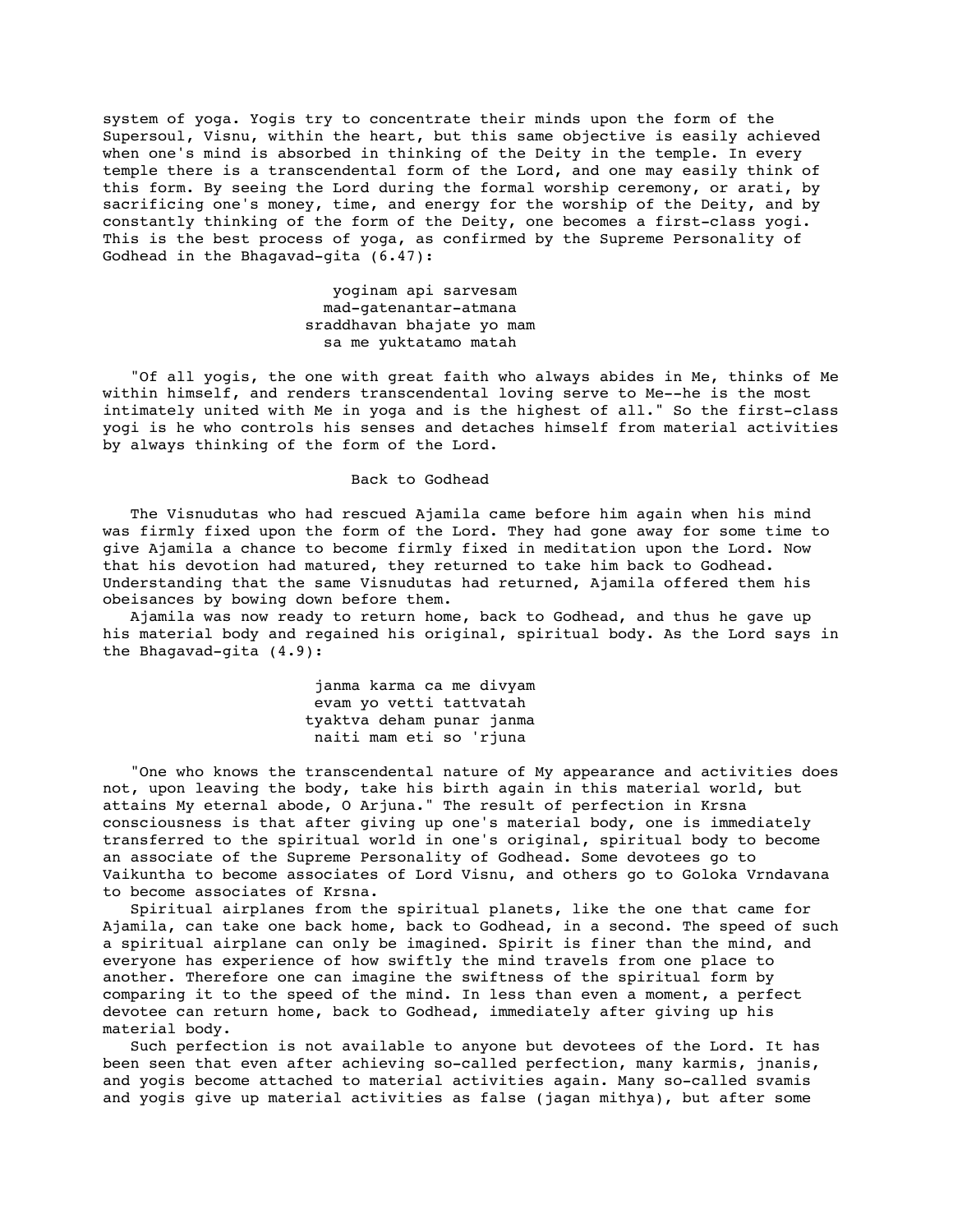time they nevertheless resume material activities by opening hospitals and schools or performing other activities for the benefit of the public. Sometimes they participate in politics, although still falsely declaring themselves sannyasis, members of the renounced order. All these activities are illusory aspects of the material world.

 If one actually desires to get out of the material world, he must take to devotional service, which begins with sravanam kirtanam visnoh: chanting and hearing the glories of the Lord. The Krsna consciousness movement has actually proved this. In the Western countries, many young boys and girls who had been addicted to drugs and who had other bad habits, which they could not give up, abandoned all those propensities and very seriously engaged in chanting the glories of the Lord as soon as they joined the Krsna consciousness movement. In other words, this process is the perfect method of atonement for actions performed in the modes of passion and ignorance. The Srimad-Bhagavatam (1.2.19) confirms this:

> tada rajas-tamo-bhavah kama-lobhadayas ca ye ceta etair anaviddham sthitam sattve prasidati

 As a result of acting under the modes of passion and ignorance, one becomes increasingly lusty and greedy, but when one takes to the process of chanting and hearing about Krsna, one comes to the platform of goodness and becomes happy. As he advances in devotional service, all his doubts are completely eradicated (bhidyate hrdaya-granthis chidyante sarva-samsayah). Thus the knot of his desire for fruitive activities is cut to pieces.

 At the time of death one is certainly bewildered because his bodily functions are disordered. At that time, even one who throughout his life has practiced chanting the holy name of the Lord may not be able to chant the Hare Krsna mantra very distinctly. Nevertheless, such a person receives all the benefits of chanting the holy name. While the body is fit, therefore, why should we not chant the holy name of the Lord loudly and distinctly? If a person does so, it is quite possible that even at the time of death he will be able to properly chant the holy name of the Lord with love and faith. In conclusion, one who chants the holy name of the Lord constantly is guaranteed to return home, back to Godhead, without a doubt.

> Chapter 19 Erasing All Doubts

 King Pariksit said, "O my lord, O Sukadeva Gosvami, Yamaraja is the controller of all living entities in terms of their religious and irreligious activities, but his order had been foiled. When his servants, the Yamadutas, informed him of their defeat by the Visnudutas, what did he reply?

 "O great sage, never before has it been heard anywhere that an order from Yamaraja has been baffled. Therefore I think that people will have doubts about this that no one but you can eradicate. Since that is my firm conviction, kindly explain the reasons for these events."

 Sri Sukadeva Gosvami replied: My dear king, when the order-carriers of Yamaraja were baffled and defeated by the order-carriers of Visnu, they approached their master, the controller of Samyamani-puri and master of sinful persons, to tell him of this incident.

 The Yamadutas said, "Our dear lord, how many controllers are there in this material world? How many causes are responsible for manifesting the various results of activities performed under the three modes of material nature?

 "If in this universe there are many judges who disagree about punishment and reward, their contradictory actions will neutralize one another, and no one will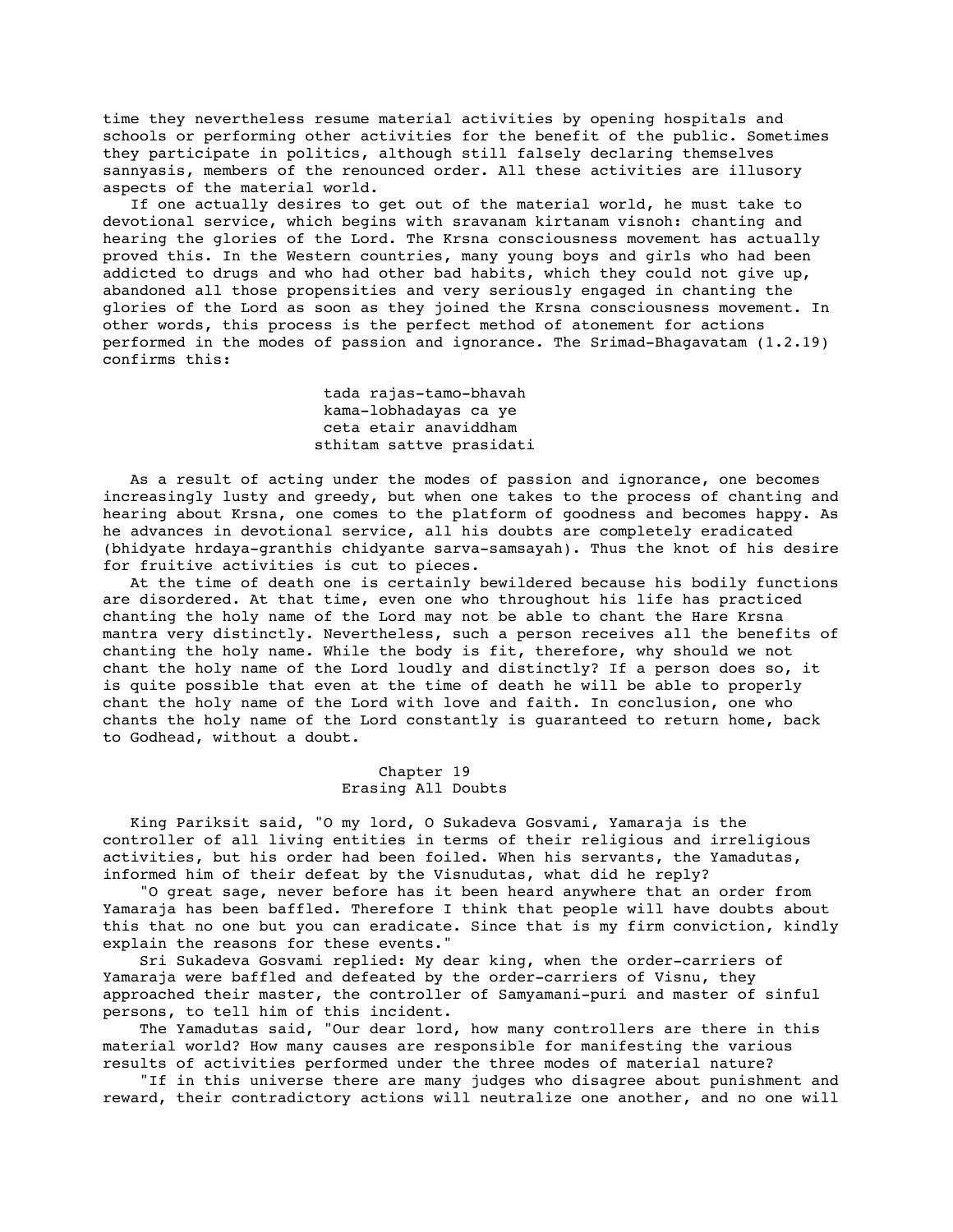be punished or rewarded. Otherwise, if their contradictory acts fail to neutralize one another, everyone will have to be both punished and rewarded. Since there are many different karmis, or fruitive workers, there may be different judges to give them justice, but just as one central emperor controls different departmental rulers, there must be one supreme controller to guide all the judges.

 "The supreme judge must be one, not many. It was our understanding that you are that supreme judge and that you have jurisdiction even over the demigods. Our impression was that you are the master of all living entities, the supreme authority who discriminates between the pious and impious activities of all human beings.

 "But now we see that the punishment ordained under your authority is no longer effective, since your order has been transgressed by four wonderful and perfect persons. We were bringing the most sinful Ajamila toward the hellish planets, following your order, when those beautiful persons from Siddhaloka forcibly cut the knots of the ropes with which we were arresting him. As soon as the sinful Ajamila uttered the name Narayana, these four beautiful men immediately arrived and reassured him, saying, 'Do not fear. Do not fear.' We wish to know about them from your lordship. If you think we are able to understand them, kindly describe who they are."

 Sri Sukadeva Gosvami said: Thus having been questioned, Lord Yamaraja was very pleased with his order-carriers because of hearing from them the holy name of Narayana. He remembered the lotus feet of the Lord and began to reply. (Srimad-Bhagavatam 6.3.1-11)

## Who's in Charge?

 Maharaja Pariksit became astonished and asked Sukadeva Gosvami, "How is it possible for anyone to surpass the order of Yamaraja?" Nobody can supersede a warrant issued by the police magistrate. Similarly, Yamaraja is the chief of the universal "police," and he acts on behalf of the Supreme Personality of Godhead, Krsna. Yamaraja's business is to arrest all the criminal living entities and subject them to punishment in his region, Yamaloka. Sinful persons are taken there and put into various hellish conditions. The case of Ajamila, however, is exceptional. The Yamadutas were ordered to arrest him and bring him to the court of Yamaraja, but the Visnudutas released him from their grasp.

 The Visnudutas' interference with the Yamadutas was apparently unlawful, but just as Lord Visnu can do anything, His messengers can likewise nullify any order in the material world. That is the power of the Supreme Lord. In the material world no one has the authority or power to check the orders of Yamaraja, but the Visnudutas acted under the higher authority of the Supreme Lord.

 When the Yamadutas returned to Yamaloka, they immediately went to Yamaraja and asked, "How is it that we were checked from carrying out our duty? My dear lord, how many controllers are there? Are you the only controller, or are there many other controllers?" Less intelligent men think that a particular demigod, such as Indra, Surya, or Candra, is supreme. This is like thinking the policeman on the street is all-powerful within the state. There are so many police constables controlling the crowd in the street, but only foolish persons do not understand that above the constables are many higher officers, all the way up to the police commissioner, the governor of the state, and the president. The Yamadutas simply carried out the orders of Yamaraja, thinking him to be the supreme controller, and this was the first incident in which they were stopped from executing his orders.

 Srila Visvanatha Cakravarti Thakura says that the Yamadutas were so disappointed that it was almost with anger that they asked Yamaraja whether there were many masters other than him. Furthermore, because the Yamadutas had been defeated and their master could not protect them, they were inclined to say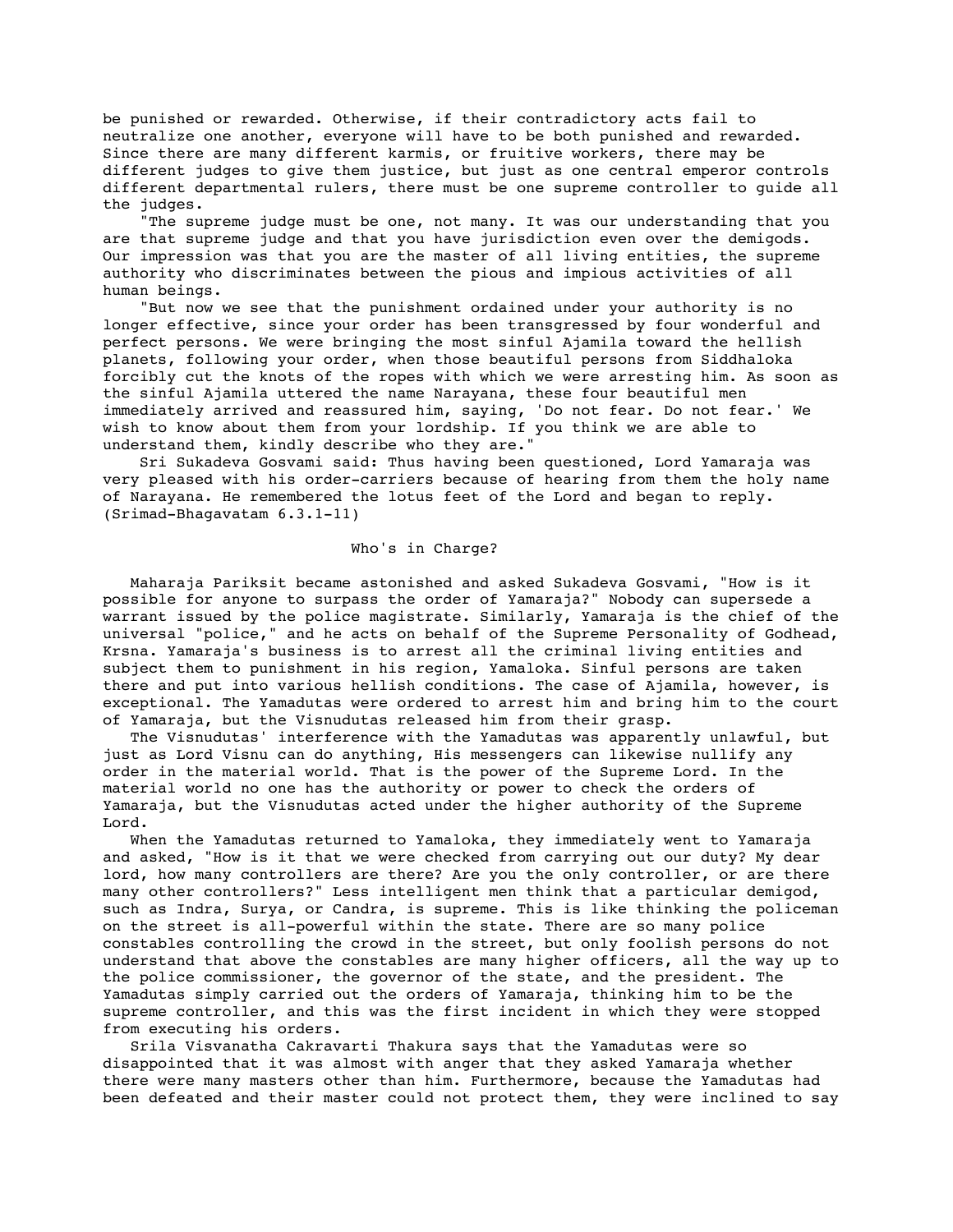that there was no need to serve such a master. If a servant cannot carry out the orders of his master without being defeated, what is the use of serving such a powerless master?

 Because the Yamadutas had been stopped, they doubted whether Yamaraja actually had the power to punish the sinful. Although they had gone to arrest Ajamila, following Yamaraja's order, they found themselves unsuccessful because of the order of some higher authority. Therefore they were unsure of whether there were many authorities or only one. If there were many authorities who gave different judgments, which could be contradictory, a person might be wrongly punished or wrongly rewarded, or he might be neither punished nor rewarded. According to our experience in the material world, a person punished in one court may appeal to another. Thus the same man may be either punished or rewarded according to different judgments. However, in the law of nature or the court of the Supreme Personality of Godhead, there cannot be such contradictory judgments. The judges and their judgments must be perfect and free from contradictions.

 Actually, the position of Yamaraja was very awkward in the case of Ajamila because according to everything they had been taught by Yamaraja, the Yamadutas were right in attempting to arrest Ajamila, but the Visnudutas had baffled them. Although Yamaraja, under these circumstances, was accused by both the Visnudutas and the Yamadutas, he is perfect in administering justice because he is empowered by the Supreme Personality of Godhead. Therefore he will explain what his real position is and how everyone is controlled by the supreme controller, the Personality of Godhead.

 In this world there must be measures for controlling the living entities. Sastra, or scripture, is meant for controlling civilized men. From this word comes the word sisya, meaning disciple, or one who voluntarily accepts the control or guidance of the spiritual master. Those who are not gentle must be controlled by astra, or weapons. The police force needs guns and clubs to control the thieves and rogues of society.

 The Yamadutas inquired from their master whether there are different departments of justice for different types of men. In the material world a person is contaminated by some combination of the three qualities of nature- goodness, passion, and ignorance--and he conducts his activities accordingly. Symptoms of one chiefly under the influence of the mode of ignorance are laziness, excessive sleeping, and uncleanliness. The main symptom of one chiefly under the influence of the mode of passion is a strong desire to exploit material nature and other living entities for one's own sense enjoyment. And the chief symptom of one under the influence of the mode of goodness is knowing things as they are. To such a person, everything is revealed in its proper way.

 The Yamadutas suggested, "There may be many controllers of people in the different modes of nature, but who is the chief controller, and how are his actions carried out? As far as we know, you are the controller of everyone." In governmental management there may be departmental officials to give justice to different persons, but the law must be one, and that central law must control everyone. The Yamadutas could not imagine that two judges would give two different verdicts in the same case, and therefore they wanted to know who the supreme judge is. The Yamadutas were certain that Ajamila was a most sinful man, but although Yamaraja wanted to punish him, the Visnudutas excused him. This was a puzzling situation that the Yamadutas wanted Yamaraja to clarify. The Yamadutas had thought that Yamaraja was the only person in charge of administering justice. They were fully confident that no one could counteract his judgments, but now, to their surprise, his order had been violated by the four wonderful persons from Siddhaloka. Srila Visvanatha Cakravarti Thakura suggests that the Yamadutas may have said to Yamaraja, "We think that your absolute power of controlling is finished, because four very wonderful personalities checked us from executing our duty, which you gave us."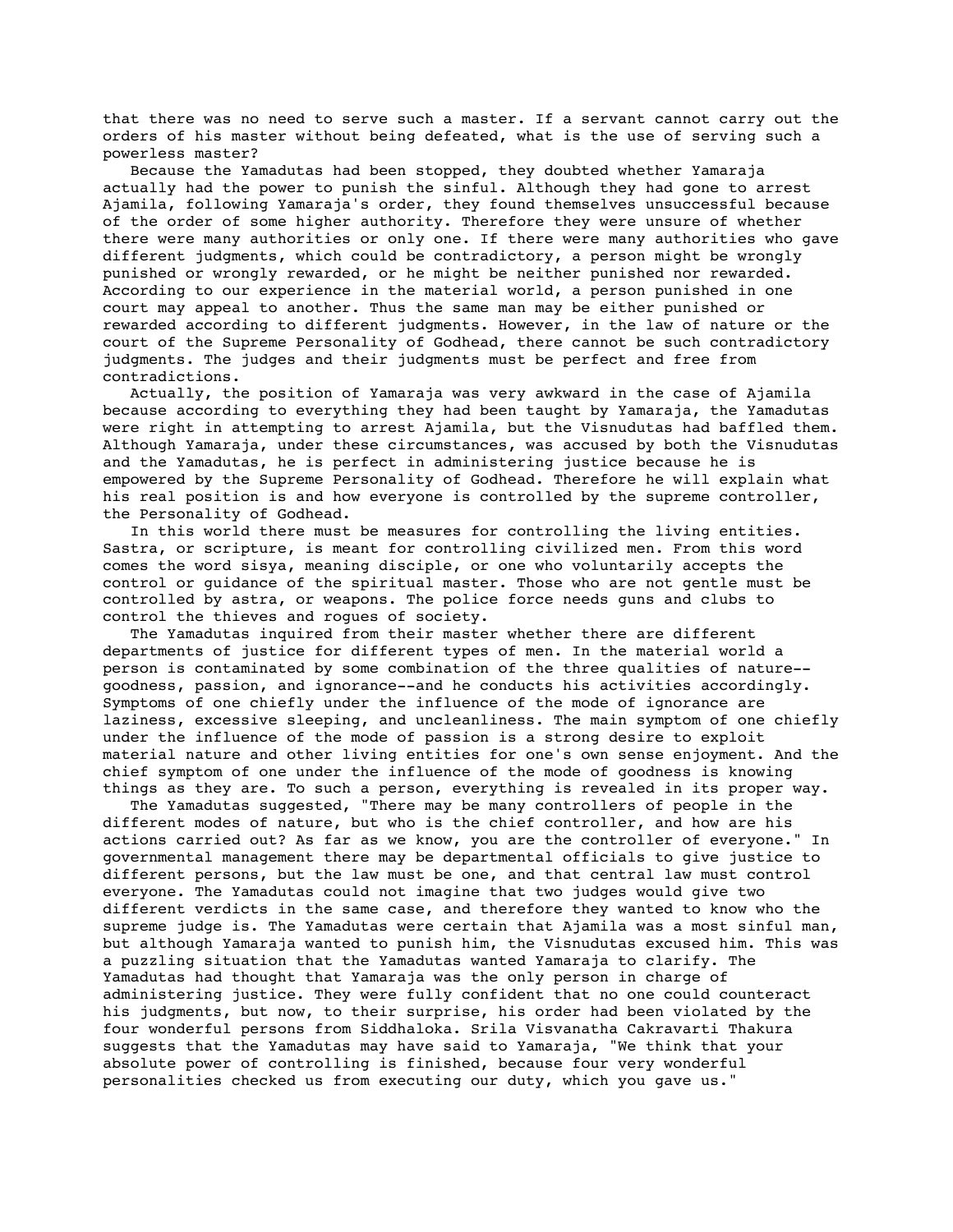Visvanatha Cakravarti also remarks that the Yamadutas may have wanted to bring the Visnudutas before Yamaraja. If Yamaraja could then have punished the Visnudutas, the Yamadutas would have been satisfied. Otherwise, they desired to commit suicide. Before pursuing either course, however, they wanted to know about the Visnudutas from Yamaraja, who is also omniscient.

## Submissive Inquiry

 The Yamadutas said, "We wish to learn from you what are the actual facts regarding this incident. If you think that we shall be able to understand, please enlighten us." This is the way of inquiring submissively from superiors. Not challenging. We shall always find that Maharaja Pariksit, Arjuna, and anyone else executing this process of spiritual enlightenment inquires with humble submission and a mood of service. Merely because we put a question to our superior does not mean that he is obliged to answer us. Sometimes he may refuse if we are not able to comprehend the answer. We cannot demand. Inquiry, submission, and service are the way to knowledge. Whenever Maharaja Pariksit questioned Sukadeva Gosvami, he said very submissively, "If you think that I shall be able to understand, please answer this question."

 Before Yamaraja replied to the Yamadutas, he first remembered the lotus feet of the Supreme Personality of Godhead, Krsna. Just as the subordinate puts the question to his superior with a submissive attitude, similarly, the superior is not proud, boasting, "Yes, I can answer your question!" He remembers the lotus feet of the Lord and prays, "Whatever You help me to speak, I'll answer." As long as the teacher is not proud and the disciple is not disobedient, puffed up, or impudent, they can exchange spiritual questions and answers. One should not inquire in a challenging mood, and the one who answers should remember the lotus feet of the Lord so that the right answer will be given.

 Yamaraja was very pleased with his servants because they had chanted the holy name of Narayana in his dominion. Yamaraja has to deal with men who are all sinful and who can hardly understand Narayana. Consequently, when his ordercarriers uttered the name of Narayana, he was extremely pleased, for he is also a Vaisnava.

## Chapter 20 Under One Master

 Yamaraja said, "My dear servants, you have accepted me as the Supreme, but factually I am not. Above me, and above all the other demigods, including Indra and Candra, is the one supreme master and controller. The partial manifestations of His personality are Brahma, Visnu, and Siva, who are in charge of the creation, maintenance, and annihilation of this universe. He is like the two threads that form the length and breadth of a woven cloth.

 "Just as the driver of a bullock cart ties ropes through the nostrils of his bulls to control them, the Supreme Personality of Godhead binds all men with the ropes of His words in the Vedas, which set forth the names and activities of the distinct orders of human society (brahmana, ksatriya, vaisya, and sudra). In fear, the members of these orders all worship the Supreme Lord by offering Him presentations according to their respective activities.

 "I, Yamaraja; Indra, the King of heaven; Nirrti; Varuna, the god of the waters; Candra, the moon-god; Agni, the fire-god; Lord Siva; Pavana, the god of the air; Lord Brahma; Surya, the sun-god; Visvasu; the eight Vasus; the Sadhyas; the Maruts; the Rudras; the Siddhas; and Marici and the other great rsis engaged in maintaining the departmental affairs of the universe, as well as the best of the demigods headed by Brhaspati and the great sages headed by Bhrgu, are all certainly freed from the influence of the two base material modes of nature, namely passion and ignorance. Nevertheless, although we are in the mode of goodness, we cannot understand the activities of the Supreme Personality of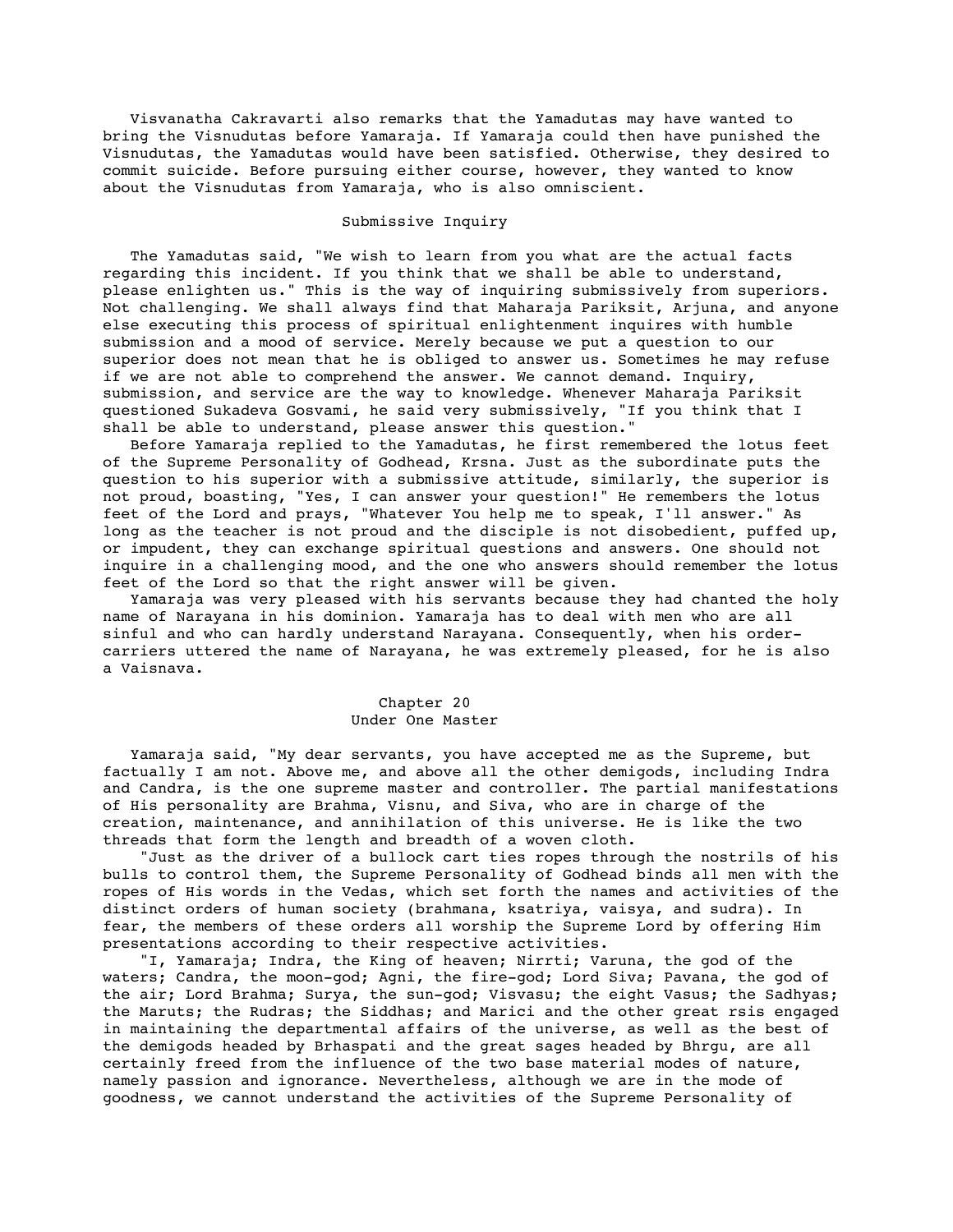Godhead. What, then, is to be said of others, who under illusion merely speculate to know God?

 "As the different limbs of the body cannot see the eyes, so the living entities cannot see the Supreme Lord, who is situated as the Supersoul in everyone's heart. Not by the senses, by the mind, by the life air, by thoughts within the heart, or by the vibration of words can the living entities ascertain the real situation of the Supreme Lord." (Srimad-Bhagavatam 6.3.12-16)

## One Supreme Controller

 The Yamadutas suspected that there was a ruler even above Yamaraja. To eradicate their doubts, Yamaraja immediately replied, "Yes, there is one supreme controller above everything." Yamaraja is in charge of some of the moving living entities, namely the human beings, but the animals, who also move, are not under his control. Only human beings have consciousness of right and wrong, and among them only those who perform sinful activities come under the control of Yamaraja. Therefore although Yamaraja is a controller, he is only a departmental controller of a few living entities. There are other demigods who control many other departments, but above them all is one supreme controller, Krsna. Isvarah paramah krsnah: the supreme controller is Krsna. Others, who control their own departments in the affairs of the universe, are insignificant in comparison to Krsna, the supreme controller. As Krsna says in the Bhagavad-gita (7.7), mattah parataram nanyat kincid asti dhananjaya: "My dear Dhananjaya [Arjuna], no one is superior to Me." Therefore Yamaraja immediately cleared away the doubts of his assistants, the Yamadutas, by confirming that there is a supreme controller above all others.

 In this material world, everyone is controlled by the laws of nature, regardless of who he is. Whether one is a human being, a demigod, an animal, a tree, or a plant, one is controlled by the laws of nature, and behind this natural control is the Supreme Personality of Godhead. Krsna confirms this in the Bhagavad-gita (9.10): mayadhyaksena prakrtih suyate sa-caracaram. "The material nature is working under My direction and producing all moving and nonmoving beings." Thus the natural machine works under Krsna's control.

### Under the Control of Varna and Asrama

 Apart from other living entities, a living being in the human form of body is meant to be controlled by the Vedic injunctions in terms of the divisions of varna and asrama, the social and spiritual classes. Otherwise he cannot escape punishment by Yamaraja. The point is that every human being is expected to elevate himself to the position of a brahmana, the most intelligent man, and then one must transcend that position to become a Vaisnava. This is the perfection of life. The brahmanas, ksatriyas, vaisyas, and sudras can elevate themselves by worshiping the Lord according to their activities (sve sve karmany abhiratah samsiddhim labhate narah). The divisions of varna and asrama are necessary to insure the proper execution of duties and peaceful existence for everyone, but everyone is directed to worship the Supreme Lord, who is allpervading (yena sarvam idam tatam). If one thus follows the Vedic injunctions by worshiping the Supreme Lord according to one's ability, his life will be perfect. The Srimad-Bhagavatam (1.2.13) confirms this:

> atah pumbhir dvija-srestha varnasrama-vibhagasah svanusthitasya dharmasya samsiddhir hari-tosanam

 "O best among the twice-born, it is therefore concluded that the highest perfection one can achieve by discharging one's prescribed duties (dharma)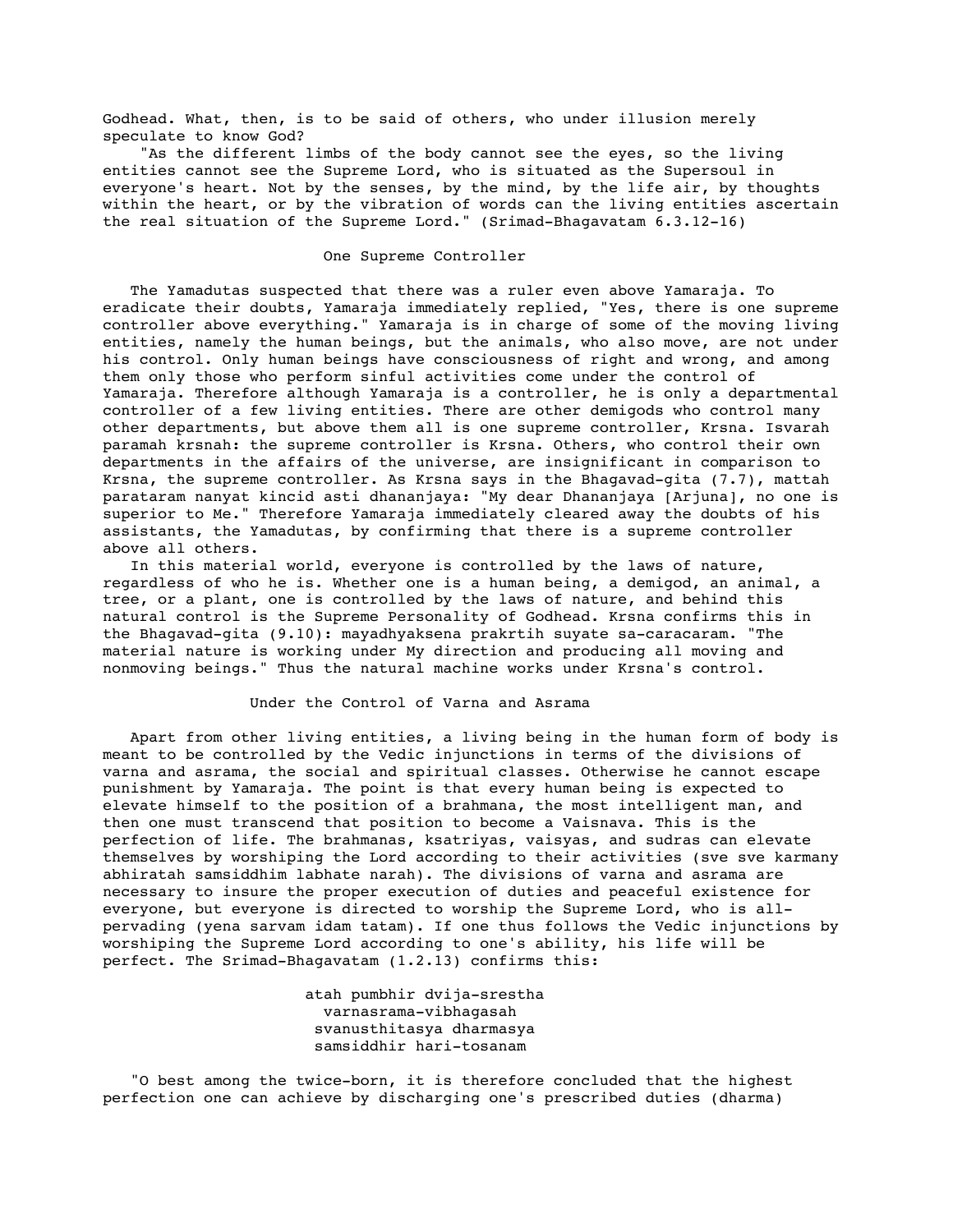according to caste divisions and orders of life is to please the Personality of Godhead." The varnasrama institution offers the perfect process for making one eligible to return home, back to Godhead, because the aim of every varna and asrama is to please the Lord. One can please the Lord under the direction of a bona fide spiritual master, and then one's life is perfect. The Supreme Lord is worshipable, and everyone worships Him directly or indirectly. Those who worship Him directly get the results of liberation quickly, whereas the liberation of those who serve Him indirectly is delayed.

 The words namabhir vaci in verse 13 (namabhih--by different names; vaci--to the Vedic language) are very important. In the varnasrama institution, there are different names--brahmana, ksatriya, vaisya, sudra, brahmacari, grhastha, vanaprastha, and sannyasi. The vak, or Vedic injunctions, give directions for all these divisions. Everyone is expected to offer obeisances to the Supreme Lord and perform duties as indicated in the Vedas.

#### Controlled by Three Modes of Nature

 Men and other living entities within this cosmic manifestation are controlled by the three modes of nature. For the living entities controlled by the base qualities of nature--passion and ignorance--there is no possibility of understanding God. Even those in the mode of goodness, like the many demigods and great rsis described in these verses, cannot understand the activities of the Supreme Personality of Godhead. As stated in the Bhagavad-gita, only one who is situated in devotional service to the Lord, and who is thus transcendental to all material qualities, can understand Him (bhaktya mam abhijanati).

 Ordinary philosophers can never know the Lord. The great devotee Bhismadeva confirms this in the following statement to Maharaja Yudhisthira (Srimad-Bhagavatam 1.9.16):

> na hy asya karhicid rajan puman veda vidhitsitam yad-vijijnasaya yukta muhyanti kavayo 'pi hi

 "O king, no one can know the plan of the Lord, Sri Krsna. Even though great philosophers inquire exhaustively, they are bewildered." No one, therefore, can understand God by speculative knowledge. Indeed, by speculation one will be bewildered.

## Directed by the Supersoul

 Although the different parts of the body do not have the power to see the eyes, the eyes direct the movements of the body's different parts. The legs move forward because the eyes see what is in front of them, and the hand touches because the eyes see touchable entities. Similarly, every living being acts according to the direction of the Supersoul, who is situated within the heart. The Lord Himself confirms this in the Bhagavad-gita (15.15): sarvasya caham hrdi sannivisto mattah smrtir jnanam apohanam ca. "I am sitting in everyone's heart and giving directions for remembrance, knowledge, and forgetfulness." Elsewhere in the Bhagavad-gita (18.61) it is stated, isvarah sarva-bhutanam hrd-dese 'rjuna tisthati: "The Supreme Lord, as the Supersoul, is situated in the heart." The living entity cannot do anything without the sanction of the Supersoul. The Supersoul is acting at every moment, but the living entity cannot understand the form and activities of the Supersoul by manipulating his senses. The example of the eyes and the bodily limbs is very appropriate. If the limbs could see, they could walk forward without the help of the eyes; but that is impossible. Although one cannot see the Supersoul in one's heart through sensual activities, His direction is necessary.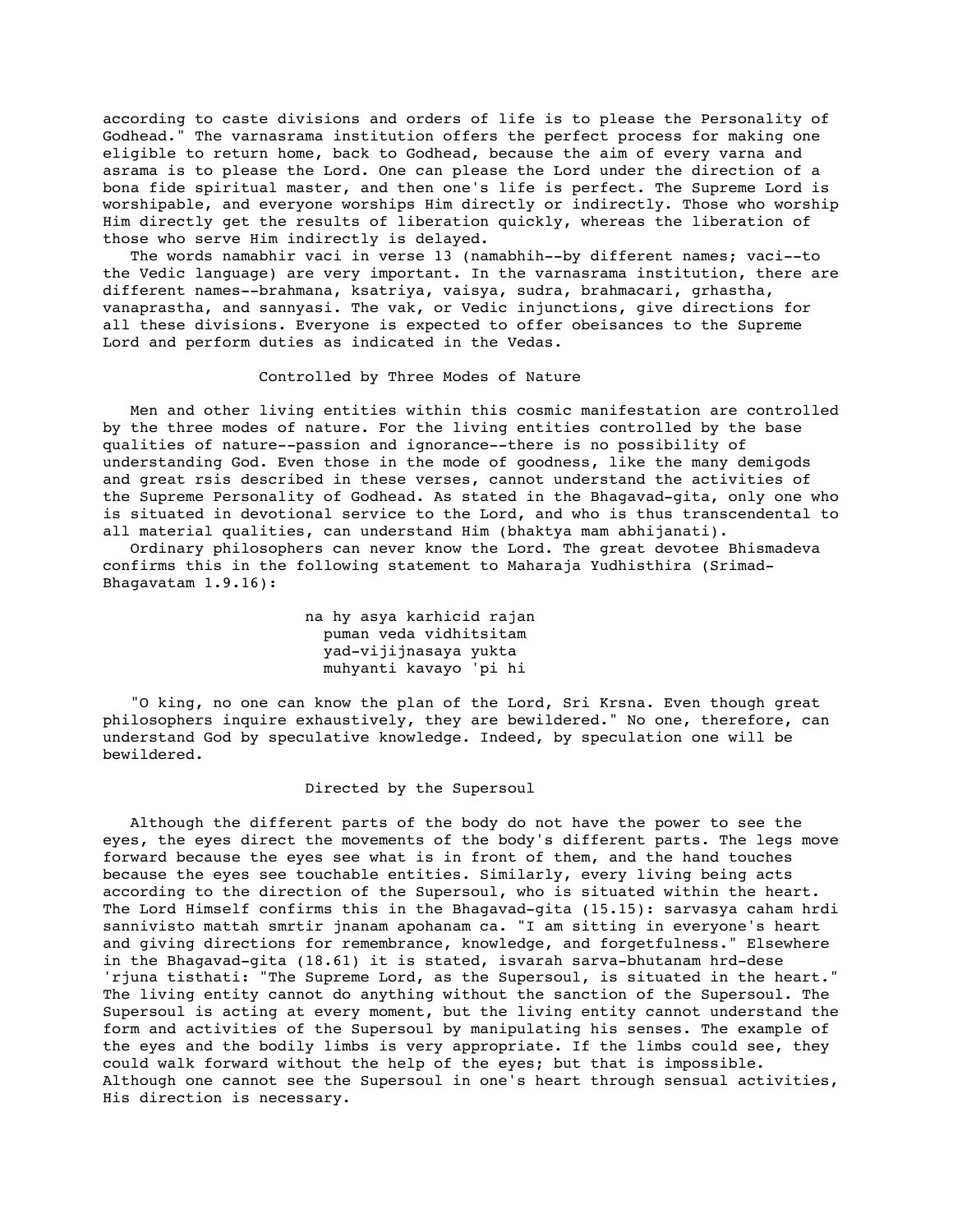## Chapter 21 Confidential Knowledge

 Yamaraja continued: "The Supreme Personality of Godhead is self-sufficient and fully independent. He is the master of everyone and everything, including the illusory energy. He has His form, qualities, and features, and similarly His order-carriers, the Visnudutas, or Vaisnavas, who are very beautiful, possess bodily features and transcendental qualities almost like His. They always wander within this world with full independence.

 "The Visnudutas are worshiped even by the demigods and are very rarely seen. They protect the devotees of the Lord from the hands of enemies, from envious persons, and even from my jurisdiction, as well as from natural disturbances.

 "The real religious principle is enacted by the Supreme Personality of Godhead. Although fully situated in the mode of goodness, even the great rsis who occupy the topmost planets cannot ascertain this principle, nor can the demigods or the leaders of Siddhaloka, to say nothing of the demons, ordinary human beings, Vidyadharas, or Caranas.

 "Lord Brahma, Bhagavan Narada, Lord Siva, the four Kumaras, Lord Kapila [the son of Devahuti], Svayambhuva Manu, Prahlada Maharaja, Janaka Maharaja, Grandfather Bhisma, Bali Maharaja, Sukadeva Gosvami, and I myself know the real religious principle. My dear servants, this transcendental religious principle, which is known as bhagavata-dharma, or surrender unto the Supreme Lord and love for Him, is uncontaminated by the material modes of nature. It is very confidential and difficult for ordinary human beings to understand, but if by chance one fortunately understands it, he is immediately liberated, and thus he returns home, back to Godhead.

 "Devotional service, beginning with the chanting of the holy name of the Lord, is the ultimate religious principle for the living entity in human society.

 "My dear servants, who are as good as my sons, just see how glorious is the chanting of the holy name of the Lord! The greatly sinful Ajamila chanted only to call his son, not knowing that he was chanting the Lord's holy name. Nevertheless, by chanting the holy name of the Lord he remembered Narayana, and thus he was immediately saved from the ropes of death.

 "Therefore it should be understood that one is easily relieved from all sinful reactions by chanting the holy name of the Lord and chanting His qualities and activities. This is the only process recommended for relief from sinful reactions. Even if a person chants the holy name of the Lord with improper pronunciation, he will achieve relief from material bondage if he chants without offenses. Ajamila, for example, was extremely sinful, but while dying he merely chanted the holy name, and although calling his son, he achieved complete liberation because he remembered the name of Narayana.

 "Because they are bewildered by the Supreme Lord's illusory energy, Yajnavalkya, Jaimini, and other compilers of the religious scriptures cannot know the confidential religious system of the twelve mahajanas. They cannot understand the transcendental value of performing devotional service or chanting the Hare Krsna mantra. Because their minds are attracted to the ritualistic ceremonies mentioned in the Vedas--especially the Yajur Veda, Sama Veda, and Rg Veda--their intelligence has become dull. Thus they are busy collecting the ingredients for ritualistic ceremonies that yield only temporary benefits, such as elevation to Svargaloka for material happiness. They are not attracted to the sankirtana movement; instead, they are interested in religiosity, economic development, sense gratification, and liberation.

 "Considering all these points, therefore, intelligent men decide to solve all problems by adopting the devotional service of chanting the holy name of the Lord, who is situated in everyone's heart and who is a mine of all auspicious qualities. Such persons are not within my jurisdiction for punishment. Generally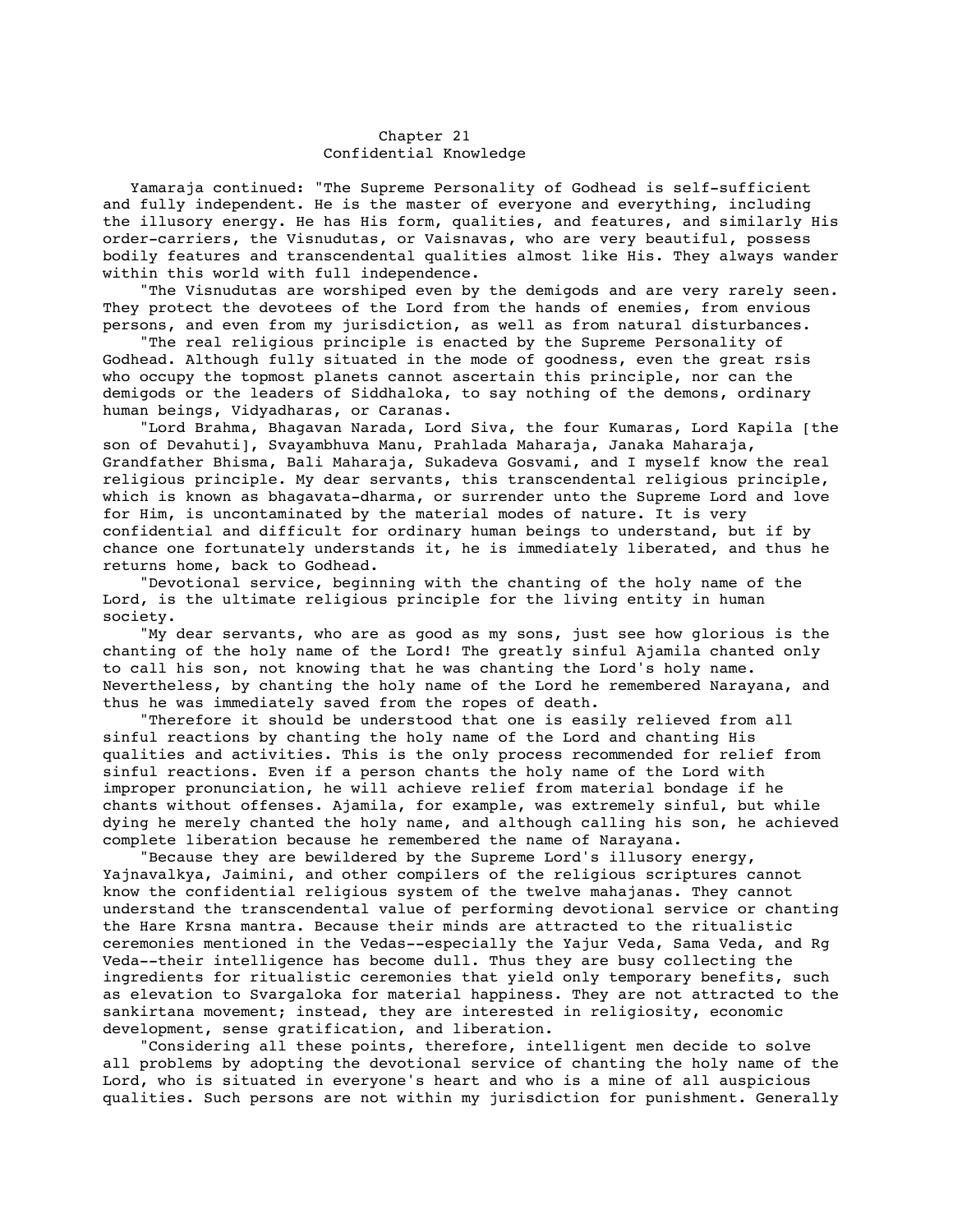they never commit sinful activities, but even if by mistake or because of bewilderment or illusion they sometimes commit sinful acts, they are protected from sinful reactions because they always chant the Hare Krsna mantra.

 "My dear servants, please do not approach such devotees, for they have fully surrendered to the lotus feet of the Supreme Personality of Godhead. They are equal to everyone, and their narrations are sung by the demigods and the inhabitants of Siddhaloka. Please do not even go near them. They are always protected by the club of the Supreme Lord, and therefore Lord Brahma and I and even the time factor are not competent to chastise them.

 "Paramahamsas are exalted persons who have no taste for material enjoyment and who drink the honey of the Lord's lotus feet. My dear servants, bring to me for punishment only persons who are averse to the taste of that honey, who do not associate with paramahamsas, and who are attached to family life and worldly enjoyment, which form the path to hell.

 "My dear servants, please bring to me only those sinful persons who do not use their tongues to chant the holy name and qualities of Krsna, whose hearts do not remember the lotus feet of Krsna even once, and whose heads do not bow down even once before Lord Krsna. Send me those who do not perform their duties toward Visnu, which are the only duties in human life. Please bring me all such fools and rascals." (Srimad-Bhagavatam 6.3.17-29)

#### The Protectors

 Yamaraja was describing the Supreme Personality of Godhead, the supreme controller, but the order-carriers of Yamaraja were very eager to know about the Visnudutas, who had defeated them in their encounter with Ajamila. Yamaraja therefore stated that the Visnudutas resemble the Supreme Personality of Godhead in their bodily features, transcendental qualities, and nature. In other words, the Visnudutas, or Vaisnavas, are almost as qualified as the Supreme Lord. Yamaraja informed the Yamadutas that the Visnudutas are no less powerful than Lord Visnu. Since Visnu is above Yamaraja, the Visnudutas are above the Yamadutas. Persons protected by the Visnudutas, therefore, cannot be touched by the Yamadutas.

 Yamaraja has described the qualities of the Visnudutas to convince his own servants not to be envious of them. Yamaraja warned the Yamadutas that the Visnudutas are worshiped with respectful obeisances by the demigods and are always very alert to protect the devotees of the Lord from the hands of enemies, from natural disturbances, and from all dangerous conditions in this material world. Sometimes the members of the Krsna consciousness society are afraid of the impending danger of world war and ask what would happen to them if a war should occur. In all kinds of danger they should be confident of their protection by the Visnudutas or the Supreme Personality of Godhead, as Krsna Himself confirms in the Bhagavad-gita (9.31): kaunteya pratijanihi na me bhaktah pranasyati. "O son of Kunti, declare it boldly that My devotee never perishes."

 Material danger is not meant for devotees. This is also confirmed in the Srimad-Bhagavatam (10.14.58): padam padam yad vipadam na tesam. In this material world there are dangers at every step, but they are not meant for devotees who have fully surrendered unto the lotus feet of the Lord. The pure devotees of Lord Visnu may rest assured that the Lord will protect them, and as long as they are in this material world they should fully engage in devotional service by preaching the message of Sri Caitanya Mahaprabhu and Lord Krsna, namely chanting Hare Krsna and the other aspects of Krsna consciousness.

#### Direct Connection with Krsna

 When challenged by the Visnudutas to describe the principles of religion, the Yamadutas had said, veda-pranihito dharmah: "The Vedic literature defines religious principles." They did not know, however, that the Vedic literature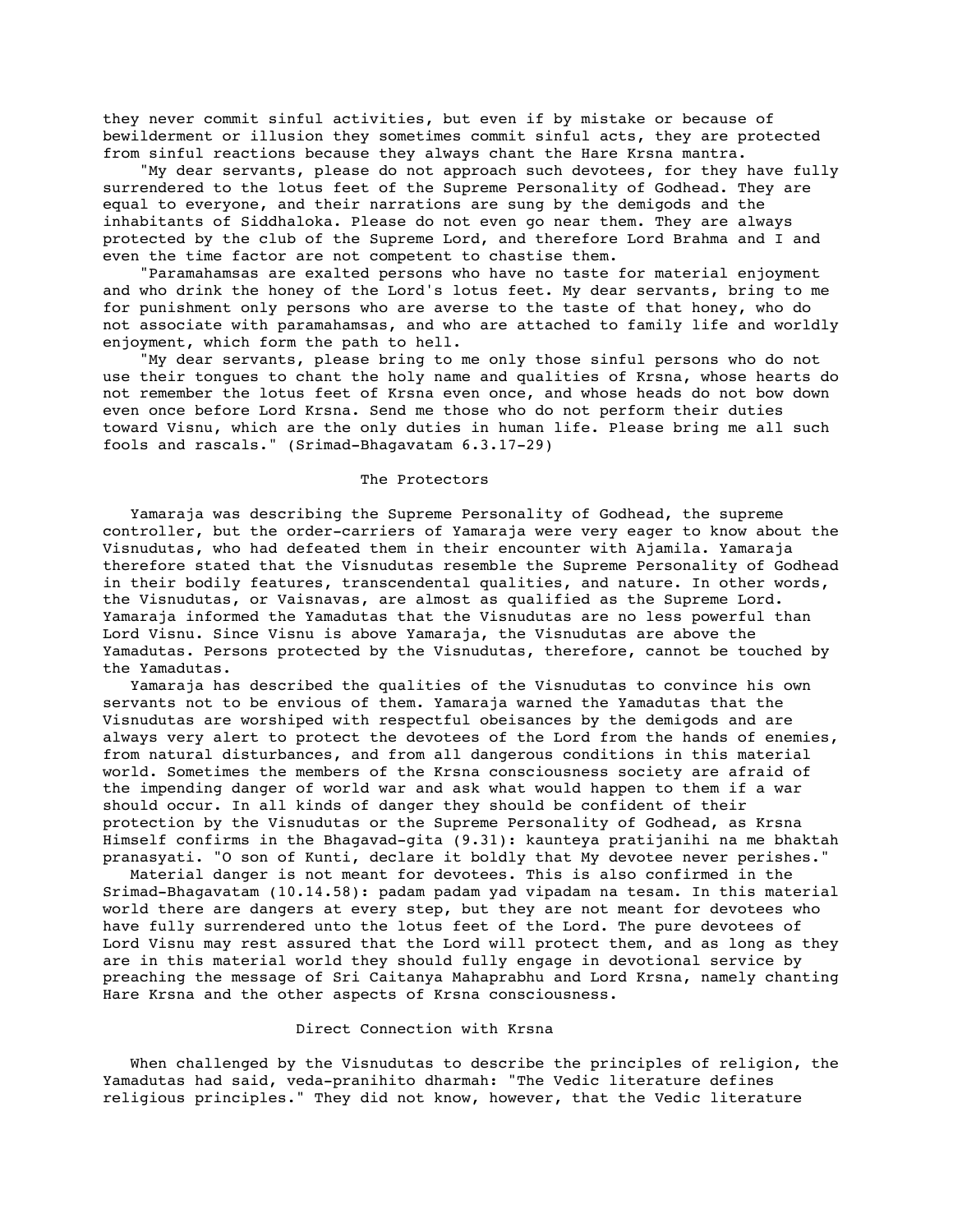contains ritualistic ceremonies that are not transcendental but are meant to keep peace and order among materialistic persons in the material world. Real religious principles are nistraigunya, above the three modes of material nature, or transcendental. The Yamadutas did not know these transcendental religious principles, and therefore when prevented from arresting Ajamila, they were surprised.

 Materialistic persons who attach all their faith to the Vedic rituals are described in the Bhagavad-gita (2.42), wherein Krsna says, veda-vada-ratah partha nanyad astiti vadinah: "The supposed followers of the Vedas say that there is nothing beyond the Vedic ceremonies." Indeed, there is a group of men in India who are very fond of the Vedic rituals, not understanding the meaning of these rituals, which are intended to elevate one gradually to the transcendental platform of knowing Krsna (vedais ca sarvair aham eva vedyah). Those who do not know this principle but who simply attach their faith to the Vedic rituals are called veda-vada-ratah.

 Herein it is stated that the real religious principle is that which is given by the Supreme Personality of Godhead. Lord Krsna states that principle in the Bhagavad-gita (18.66): sarva-dharman parityajya mam ekam saranam vraja. "Give up all other duties and surrender unto Me." That is the real religious principle everyone should follow. Even though one follows the Vedic scriptures, one may not know this transcendental principle, for it is not known to everyone. To say nothing of human beings, even the demigods in the upper planetary systems are unaware of it. This transcendental religious principle must be understood from the Supreme Personality of Godhead directly or from His special representative, as stated in these verses.

 In the Bhagavad-gita Lord Krsna refers to bhagavata-dharma as the most confidential religious principle (sarva-guhyatamam, guhyad guhyataram). Krsna says to Arjuna, "Because you are My very dear friend, I am explaining to you the most confidential religion." Sarva-dharman parityajya mam ekam saranam vraja: "Give up all other duties and surrender unto Me." One may ask, If this principle is very rarely understood, what is the use of it? In answer, Yamaraja states herein that this religious principle is understandable if one follows the parampara system of Lord Brahma, Lord Siva, the four Kumaras, and the other standard authorities. There are four lines of disciplic succession: one from Lord Brahma, one from Lord Siva, one from Laksmi, the goddess of fortune, and one from the Kumaras. The disciplic succession from Lord Brahma is called the Brahma-sampradaya, the succession from Lord Siva (Sambhu) is called the Rudrasampradaya, the one from the goddess of fortune, Laksmiji, is called the Srisampradaya, and the one from the Kumaras is called the Kumara-sampradaya. One must take shelter of one of these four sampradayas in order to understand the most confidential religious system. In the Padma Purana it is said, sampradayavihina ye mantras te nisphala matah: if one does not follow the four recognized disciplic successions, his mantra, or initiation, is useless.

 At present there are many apasampradayas, or un-bona fide sampradayas, which have no link to authorities like Lord Brahma, Lord Siva, the Kumaras, or Laksmi. People are misguided by such sampradayas. The sastras say that being initiated into such a sampradaya is a waste of time, for it will never enable one to understand real religious principles and surrender to Krsna.

 Real religious principles are bhagavata-dharma, the principles described in the Srimad-Bhagavatam itself or in the Bhagavad-gita, the preliminary study of the Bhagavatam. What are these principles? The Bhagavatam (1.1.2) says, dharmah projjhita-kaitavo 'tra: "In the Srimad-Bhagavatam there are no cheating religious systems." In other words, everything in the Bhagavatam is directly connected with the Supreme Personality of Godhead. The Bhagavatam (1.2.6) further says, sa vai pumsam paro dharmo yato bhaktir adhoksaje: "The supreme religion is that which teaches its followers how to love the Supreme Personality of Godhead, who is beyond the reach of experimental knowledge." Such a religious system begins with tan-nama-grahana, chanting the holy name of the Lord. After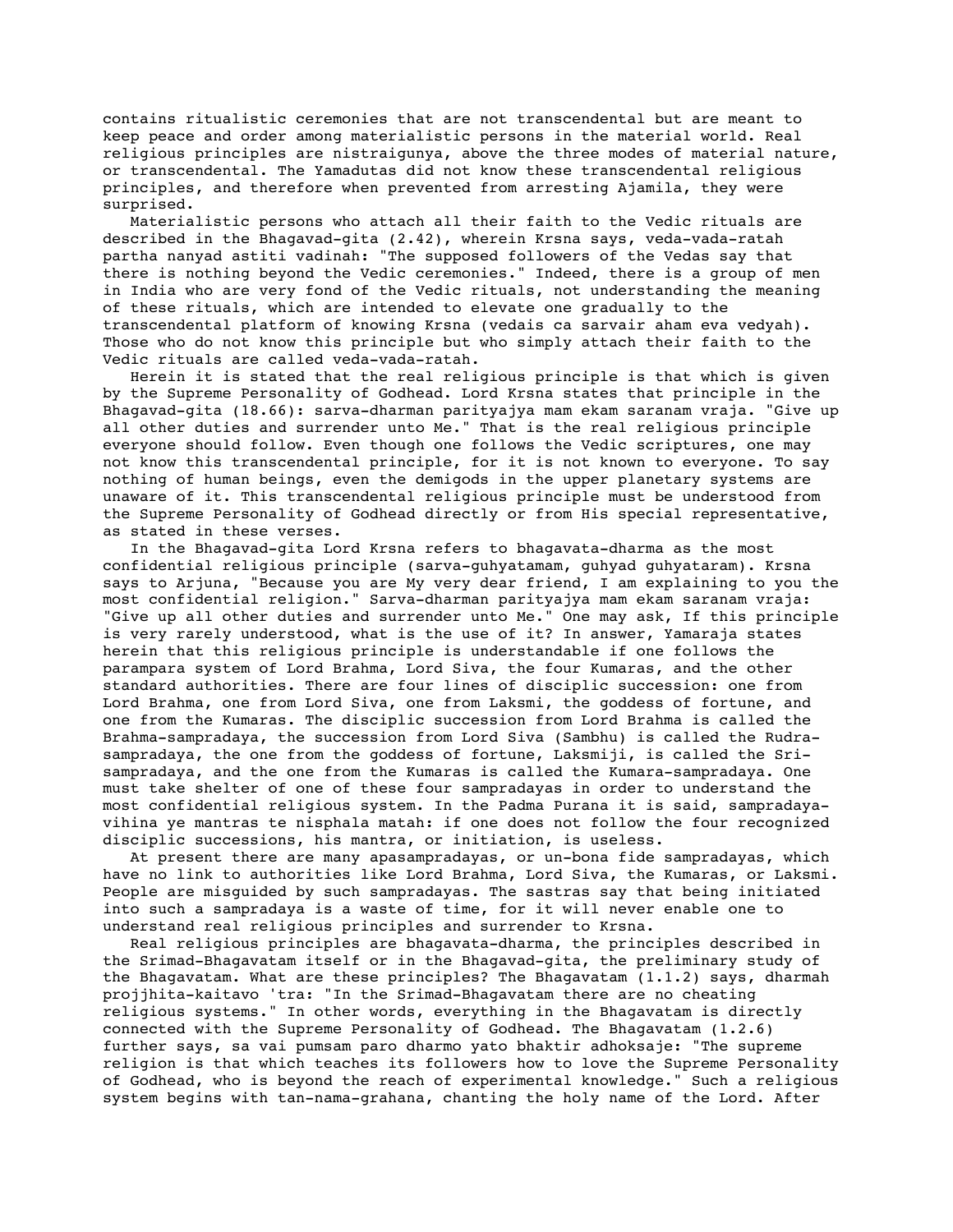chanting the holy name and dancing in ecstasy, one gradually sees the transcendental form of the Lord, the qualities of the Lord, and the pastimes of the Lord. In this way one fully understands the situation of the Personality of Godhead.

 One can come to this understanding of the Lord, however, only by executing devotional service. As Krsna states in the Bhagavad-gita (18.55), bhaktya mam abhijanati yavan yas casmi tattvatah: "One can understand Me as I am only by devotional service." If a person is fortunate enough to understand the Supreme Lord in this way, the result is that after giving up his material body he no longer has to take birth in this material world (tyaktva deham punar janma naiti). Instead, he returns home, back to Godhead. That is the ultimate perfection. Therefore Krsna says in the Bhagavad-gita (8.15):

> mam upetya punar janma duhkhalayam asasvatam napnuvanti mahatmanah samsiddhim paramam gatah

 "After attaining Me, the great souls, who are yogis in devotion, never return to this temporary world, which is full of miseries, because they have attained the highest perfection."

Evidence in Support of Chanting the Holy Name

 There is no need to conduct research into the significance of the chanting of the Hare Krsna mantra. The history of Ajamila is sufficient proof of the power of the Lord's holy name and the exalted position of a person who chants the holy name incessantly. Therefore Sri Caitanya Mahaprabhu advised,

> harer nama harer nama harer namaiva kevalam kalau nasty eva nasty eva nasty eva gatir anyatha

 "In this age of quarrel and hypocrisy, the only means of deliverance is chanting the holy name of the Lord. There is no other way. There is no other way. There is no other way." (Brhan-naradiya Purana 3.8.126) In this age, almost no one can perform all the difficult ritualistic ceremonies for becoming liberated. Therefore all the sastras and all the acaryas have recommended that in this age one simply chant the holy name. That will bring one all perfection.

 In the assembly of Raghunatha dasa Gosvami's father, Haridasa Thakura confirmed that simply by chanting the Lord's holy name a person is liberated, even if he does not chant completely inoffensively. Smarta-brahmanas and Mayavadis do not believe that one can achieve liberation in this way, but the truth of Haridasa Thakura's statement is supported by many quotations from the Vedic literature.

 In the passage of Srimad-Bhagavatam under discussion, for example, Yamaraja says, "It should be understood that one is easily relieved from all sinful reactions by chanting the holy name of the Lord and chanting His qualities and activities. This is the only process recommended for relief from sinful reactions." In his commentary on this verse, Sridhara Svami gives the following quotation: sayam pratar grnan bhaktya duhkha-gramad vimucyate. "If one continually chants the holy name of the Lord with great devotion morning and evening, one will become free from all material miseries." Another quotation confirms that a person can achieve liberation if he hears the holy name of the Lord continually, every day, with great respect: anudinam idam adarena srnvan. Another quotation says,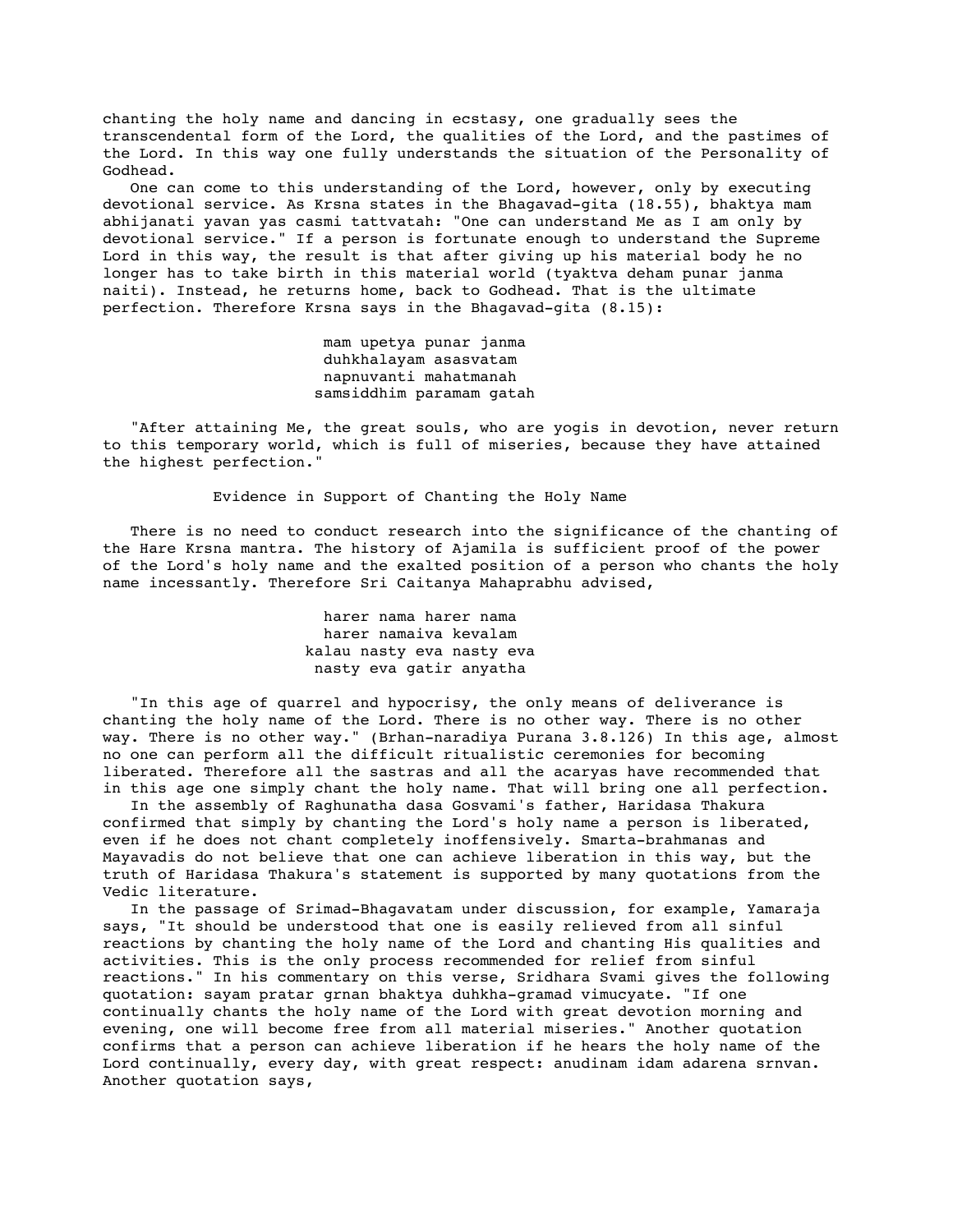## sravanam kirtanam dhyanam harer adbhuta-karmanah janma-karma-gunanam ca tad-arthe 'khila-cestitam

 "One should always chant and hear about the wonderful activities of the Lord, one should meditate upon these activities, and one should endeavor to please the Lord." (Srimad-Bhagavatam 11.3.27) Sridhara Svami also gives the following quote from the Puranas: papa-ksayas ca bhavati smaratam tam ahar-nisam. "One can become free from all sinful reactions simply by remembering the lotus feet of the Lord day and night." Finally, he quotes from the chapter of Srimad-Bhagavatam under discussion (6.3.31):

> tasmat sankirtanam visnor jagan-mangalam amhasam mahatam api kauravya viddhy aikantika-niskrtam

 "The chanting of the holy name of the Lord is able to uproot even the reactions of the greatest sins. Therefore the chanting of the sankirtana movement is the most auspicious activity in the entire universe."

 All these quotations prove that one who constantly engages in chanting and hearing the holy name of the Lord, along with descriptions of His fame, form, and activities, is liberated. As stated wonderfully in verse 24, etavatalam agha-nirharanaya pumsam: simply by uttering the name of the Lord, one is freed from all sinful reactions.

 The word alam in this verse indicates that simply uttering the holy name of the Lord is sufficient. There is no need of any other process. Even if a person chants imperfectly, he becomes free from all sinful reactions.

 The liberation of Ajamila proves this power of chanting the holy name. When Ajamila chanted the holy name of Narayana, he did not precisely remember the Supreme Lord; instead, he remembered his own son. At the time of death, Ajamila certainly was not very clean; indeed, he was famous as a great sinner. Furthermore, one's physiological condition is completely disturbed at the time of death, and in such an awkward condition it would certainly have been very difficult for Ajamila to have chanted clearly. Nevertheless, Ajamila achieved liberation simply by chanting the holy name of the Lord. Therefore, what is to be said of those who are not sinful like Ajamila? It is to be concluded that with a strong vow one should chant the holy name of the Lord--Hare Krsna, Hare Krsna, Krsna Krsna, Hare Hare. Hare Rama, Hare Rama, Rama Rama, Hare Hare--for thus by the grace of Krsna one will certainly be delivered from the clutches of maya.

 The chanting of the Hare Krsna mantra is recommended even for persons who commit offenses, because if they continue chanting they will gradually chant offenselessly. Then, by chanting Hare Krsna without offenses, one increases his love for Krsna. As stated by Lord Caitanya, prema pum-artho mahan: one's main concern should be to increase one's attachment to the Supreme Personality of Godhead and to increase one's love for Him.

 Since one may easily achieve the highest success by chanting the holy name of the Lord, one may ask why there are so many Vedic ritualistic ceremonies and why people are attracted to them. Yamaraja answers this question in the passage of Srimad-Bhagavatam under discussion. Unfortunately, unintelligent people are bewildered by the grandeur of Vedic yajnas, and thus they want to see gorgeous sacrifices performed. They want Vedic mantras chanted and huge amounts of money spent for such ceremonies. Sometimes we have to observe the Vedic ritualistic ceremonies to please such unintelligent men. In 1975, when we established a large Krsna-Balarama temple in Vrndavana, we were obliged to have Vedic ceremonies performed by brahmanas because the inhabitants of Vrndavana,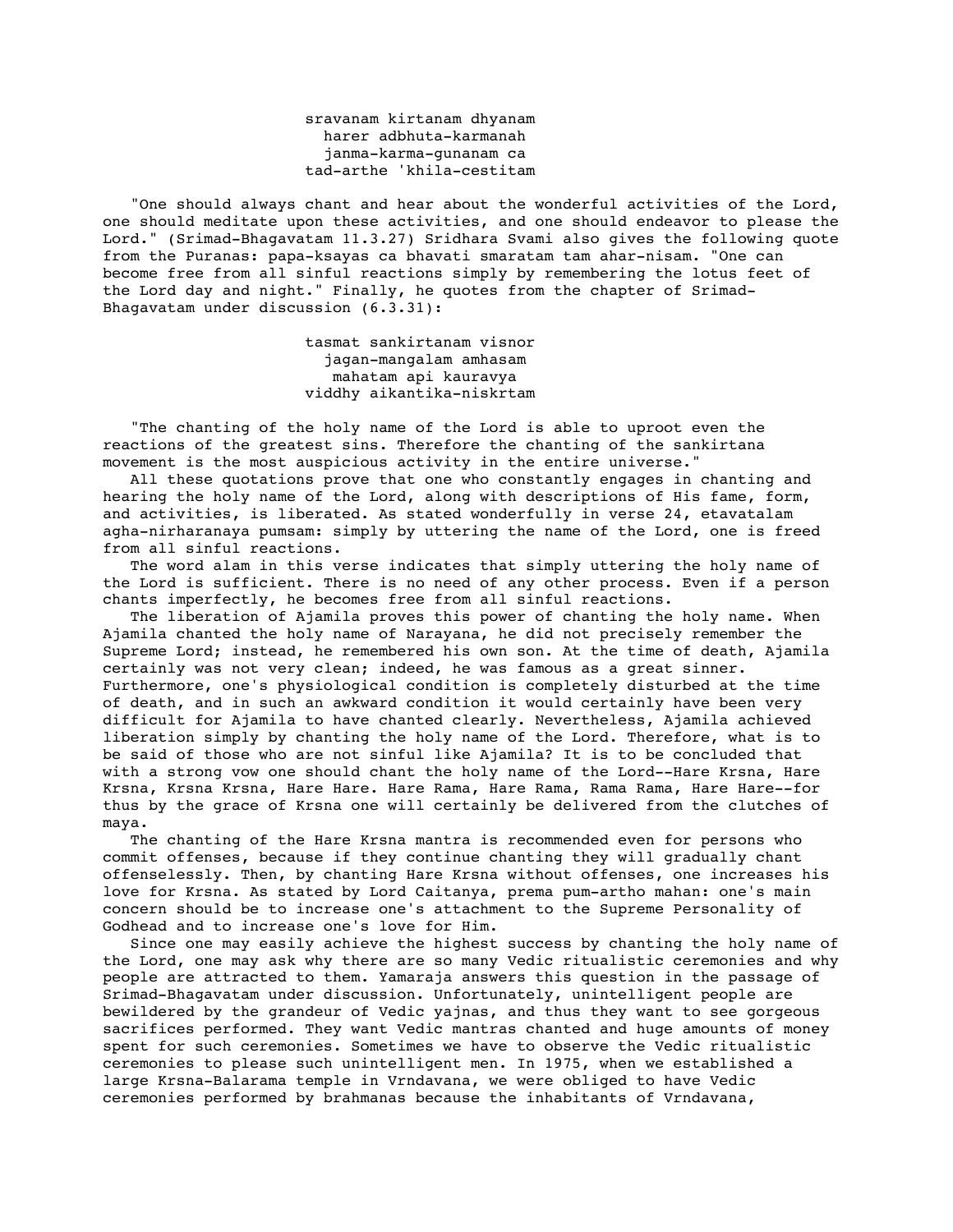especially the smarta-brahmanas, would not accept Europeans and Americans as bona fide brahmanas. Thus we had to engage brahmanas to perform costly yajnas. As these yajnas were being performed, the members of our Society performed sankirtana loudly with mrdangas, and I considered the sankirtana more important than the Vedic ritualistic ceremonies. The ceremonies and the sankirtana were going on simultaneously. The ceremonies were meant for persons interested in Vedic rituals for elevation to heavenly planets (jadi-krta-matir madhupuspitayam), whereas the sankirtana was meant for pure devotees interested in pleasing the Supreme Personality of Godhead. We would simply have performed sankirtana, but then the inhabitants of Vrndavana would not have taken the installation ceremony seriously. As explained here, the Vedic performances are meant for those whose intelligence has been dulled by the flowery words of the Vedas, which describe sacrifices intended to elevate one to the higher planets.

 Especially in this age, sankirtana alone is sufficient. If the members of our temples in the different parts of the world simply continue sankirtana before the Deity, especially before Sri Caitanya Mahaprabhu, they will remain perfect. There is no need of any other performances. Nevertheless, to keep oneself clean in habits and mind, Deity worship and other regulative principles are required. Srila Jiva Gosvami says that although sankirtana is sufficient for the perfection of life, worship of the Deity in the temple must continue so that the devotees may stay clean and pure. Srila Bhaktisiddhanta Sarasvati Thakura therefore recommended that one follow both processes simultaneously. We strictly follow his principle of performing Deity worship and sankirtana along parallel lines. This we should continue.

## The Jurisdiction of Yamaraja

 In this regard, Srila Visvanatha Cakravarti Thakura quotes the following verse from the prayers of Lord Brahma (Srimad-Bhagavatam 10.14.29):

> athapi te deva padambuja-dvaya prasada-lesanugrhita eva hi janati tattvam bhagavan-mahimno na canya eko 'pi ciram vicinvan

 The purport is that even though one is a very learned scholar of the Vedic sastras, he may be completely unaware of the existence of the Supreme Personality of Godhead and His name, fame, qualities, and so forth, whereas one who is not a great scholar can understand the position of the Supreme Personality of Godhead if he somehow or other becomes a pure devotee of the Lord by engaging in devotional service. Therefore in verse 26 Yamaraja says, evam vimrsya sudhiyo bhagavati: those who engage in the loving service of the Lord become sudhiyah, intelligent, but this is not so of a Vedic scholar who does not understand Krsna's name, fame, and qualities. A pure devotee is one whose intelligence is clear; he is truly thoughtful, because he engages in the service of the Lord--not as a matter of show but with love, with his mind, words, and body. Nondevotees may make a show of religion, but it is not very effective, because although they ostentatiously attend a temple or church, they are thinking of something else. Such persons are neglecting their religious duty and are punishable by Yamaraja. But a devotee who commits sinful acts unwillingly or accidentally, because of his former habits, is excused. That is the value of the sankirtana movement.

 In effect, Yamaraja warned his servants, "My dear servants, henceforward you must stop disturbing the devotees. The devotees who have surrendered unto the lotus feet of the Lord and who constantly chant His holy name are praised by the demigods and the residents of Siddhaloka. Those devotees are so respectable and exalted that Lord Visnu personally protects them with the club in His hand. If you approach such devotees, He will kill you with that club. What to speak of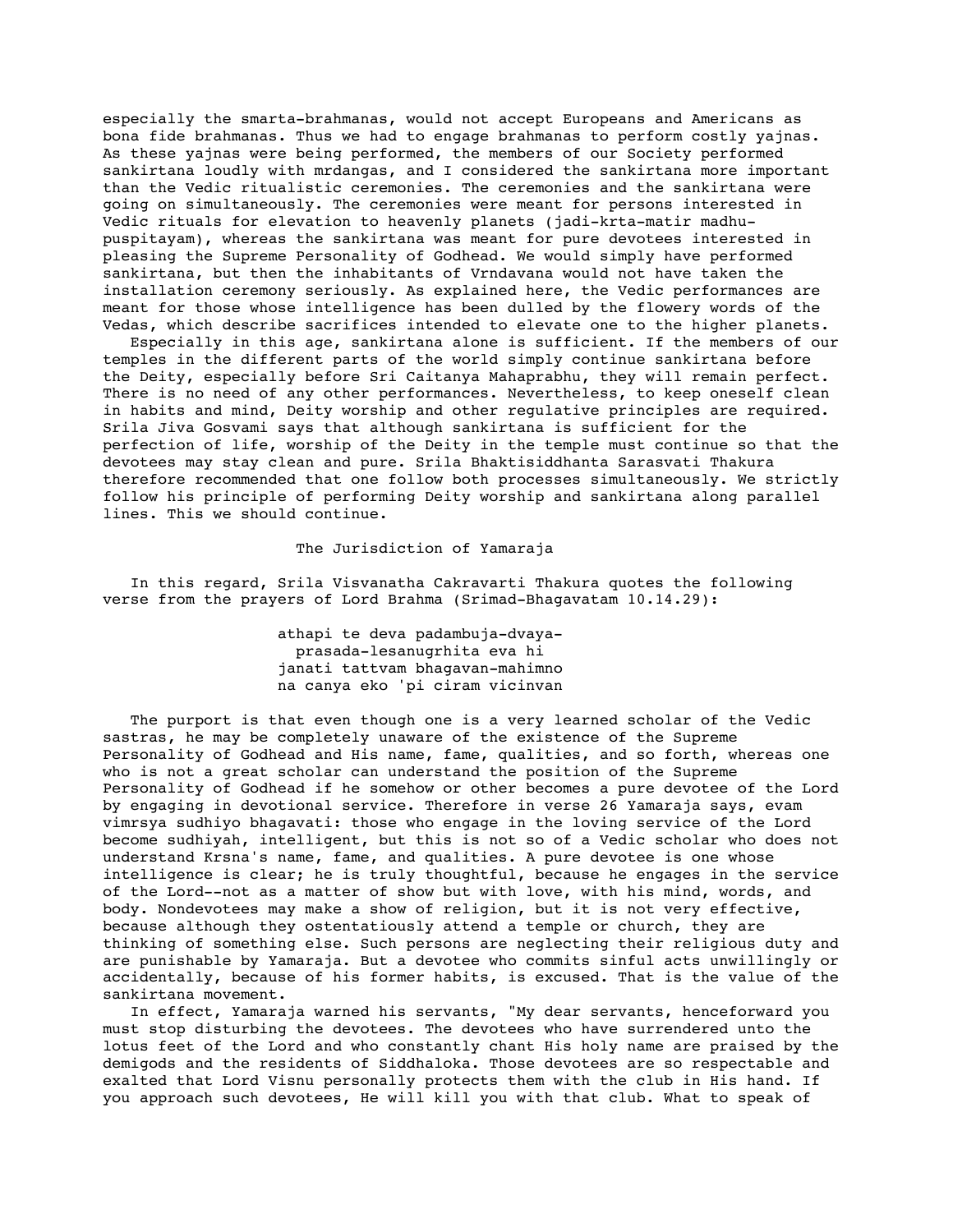you, if even Lord Brahma or I were to punish them, Lord Visnu would punish us. Therefore do not disturb the devotees any further."

 After warning the Yamadutas in this way, Yamaraja then indicates who is to be brought before him. He specifically advises the Yamadutas to bring to him materialistic persons attached to household life merely for sex. As stated in the Srimad-Bhagavatam (7.9.45), yan maithunadi-grhamedhi-sukham hi tuccham: people are attached to household life only for sex pleasure, which is very insignificant. They are always harassed in many ways by their material engagements for making money to maintain their families, and their only happiness is that after working very hard all day, at night they sleep and indulge in sex. Yamaraja specifically advises his servants to bring these persons to him for punishment and not to bring the devotees, who always lick the honey from the lotus feet of the Lord, who are equal to everyone, and who try to preach Krsna consciousness out of sympathy for all living entities. Devotees are not liable to be punished by Yamaraja, but persons who have no information of Krsna consciousness cannot be protected by their material life of so-called family enjoyment. The Srimad-Bhagavatam (2.1.4) says,

> dehapatya-kalatradisv atma-sainyesv asatsv api tesam pramatto nidhanam pasyann api na pasyati

 Materialistic persons complacently believe that their nations, communities, or families can protect them, unaware that all such fallible soldiers will be destroyed in due course of time.

 In conclusion, one should try to associate with persons who engage in devotional service twenty-four hours a day. Then one can come to know the purpose of human life, which is to please Lord Visnu. Varnasrama-dharma is also meant for that purpose. As stated in the Visnu Purana (3.8.9):

> varnasramacaravata purusena parah puman visnur aradhyate pantha nanyat tat-tosa-karanam

 Human society is meant to follow strictly the varnasrama-dharma, which divides society into four social divisions (brahmana, ksatriya, vaisya, and sudra) and four spiritual divisions (brahmacarya, grhastha, vanaprastha, and sannyasa). Varnasrama-dharma easily brings one nearer to Lord Visnu, who is the only true objective in human society. Na te viduh svartha-gatim hi visnum: unfortunately, however, people do not know that their self-interest is to return home, back to Godhead, or to approach Lord Visnu. Durasaya ye bahir-arthamaninah: instead, they are simply bewildered by Krsna's external, illusory energy. Every human being is expected to perform duties meant for approaching Lord Visnu. Therefore Yamaraja advises the Yamadutas to bring him only those persons who have forgotten their duties toward Visnu. One who does not chant the holy name of Visnu or Krsna, who does not bow down to the Deity of the Lord, and who does not remember His lotus feet is punishable by Yamaraja. In summary, all avaisnavas, persons unconcerned with Lord Visnu, are punishable by Yamaraja.

### Chapter 22 The Glories Of the Holy Name

 [Then Yamaraja, considering himself and his servants offenders, spoke as follows, begging pardon from the Lord:] "O my Lord, my servants have surely committed a great offense by arresting a Vaisnava such as Ajamila. O Narayana, O supreme and oldest person, please forgive us. Because of our ignorance, we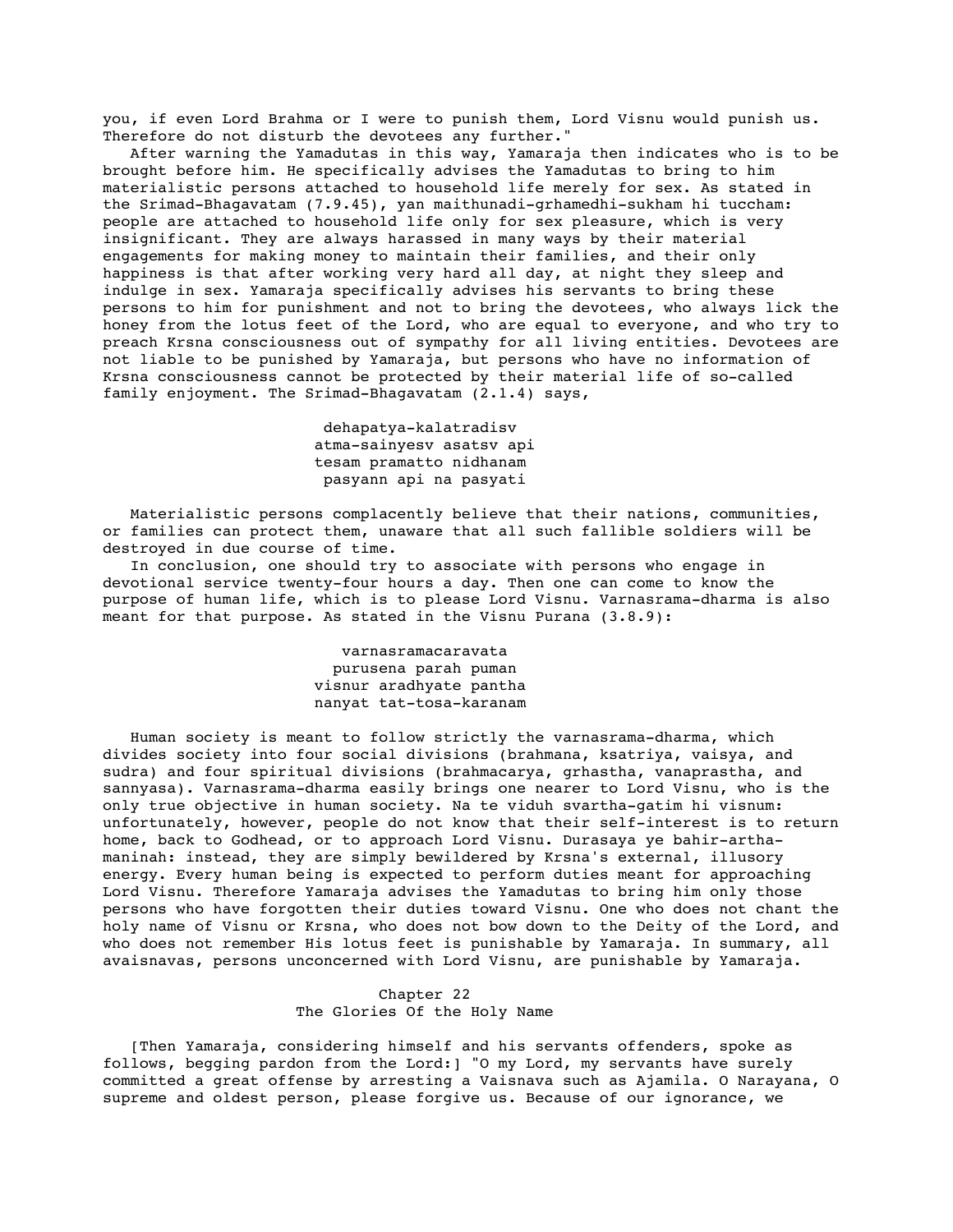failed to recognize Ajamila as a servant of Your Lordship, and thus we have certainly committed a great offense. Therefore with folded hands we beg Your pardon. My Lord, since You are supremely merciful and are always full of good qualities, please pardon us. We offer our respectful obeisances unto You."

 Sukadeva Gosvami continued: My dear king, the chanting of the holy name of the Lord is able to uproot even the reactions of the greatest sins. Therefore the chanting of the sankirtana movement is the most auspicious activity in the entire universe. Please try to understand this so that others will take it seriously.

 One who constantly hears and chants the holy name of the Lord and hears and chants about His activities can very easily attain the platform of pure devotional service, which can cleanse the dirt from one's heart. One cannot achieve such purification merely by observing vows and performing Vedic ritualistic ceremonies.

 Devotees who always lick the honey from the lotus feet of Lord Krsna do not care at all for material activities, which are performed under the three modes of nature and which bring only misery. Indeed, devotees never give up the lotus feet of Krsna to return to material activities. Others, however, who are addicted to Vedic rituals because they have neglected the service of the Lord's lotus feet and are enchanted by lusty desires, sometimes perform acts of atonement. Nevertheless, being incompletely purified, they return to sinful activities again and again.

 After hearing from the mouth of their master about the extraordinary glories of the Lord and His name, fame, and attributes, the Yamadutas were struck with wonder. Since then, as soon as they see a devotee, they fear him and dare not look at him again.

 When the great sage Agastya was residing in the Malaya Hills and worshiping the Supreme Personality of Godhead, I approached him, and he explained to me this confidential history. (Srimad-Bhagavatam 6.3.30-35)

# Yamaraja Prays for Pardon

 Lord Yamaraja took upon himself the responsibility for the offense committed by his servants. If the servant of an establishment makes a mistake, the establishment takes responsibility for it. Although Yamaraja is above offenses, his servants, practically with his permission, went to arrest Ajamila, which was a great offense. The nyaya-sastra confirms, bhrtyaparadhe svamino dandah: "If a servant makes an offense, the master is punishable." Taking this seriously, Yamaraja, along with his servants, prayed with folded hands to be excused by the Supreme Lord, Narayana.

## Achieving Perfection

 We should note that although Ajamila chanted the name of Narayana imperfectly, he was delivered from all sinful reactions. The chanting of the holy name is so auspicious that it can free everyone from the reactions of sinful activities. However, as we have mentioned several times before, no one should conclude that he may continue to sin with the intention of chanting Hare Krsna to neutralize the reactions. Rather, one should be very careful to remain free from all sins and never think of counteracting sinful activities by chanting the Hare Krsna mantra, for this is another offense. If by chance a devotee accidentally performs some sinful activity, the Lord will excuse him, but one should not intentionally perform sinful acts.

 One may very easily practice chanting and hearing the holy name of the Lord and thus become ecstatic in spiritual life. The Padma Purana states,

> namaparadha-yuktanam namany eva haranty agham